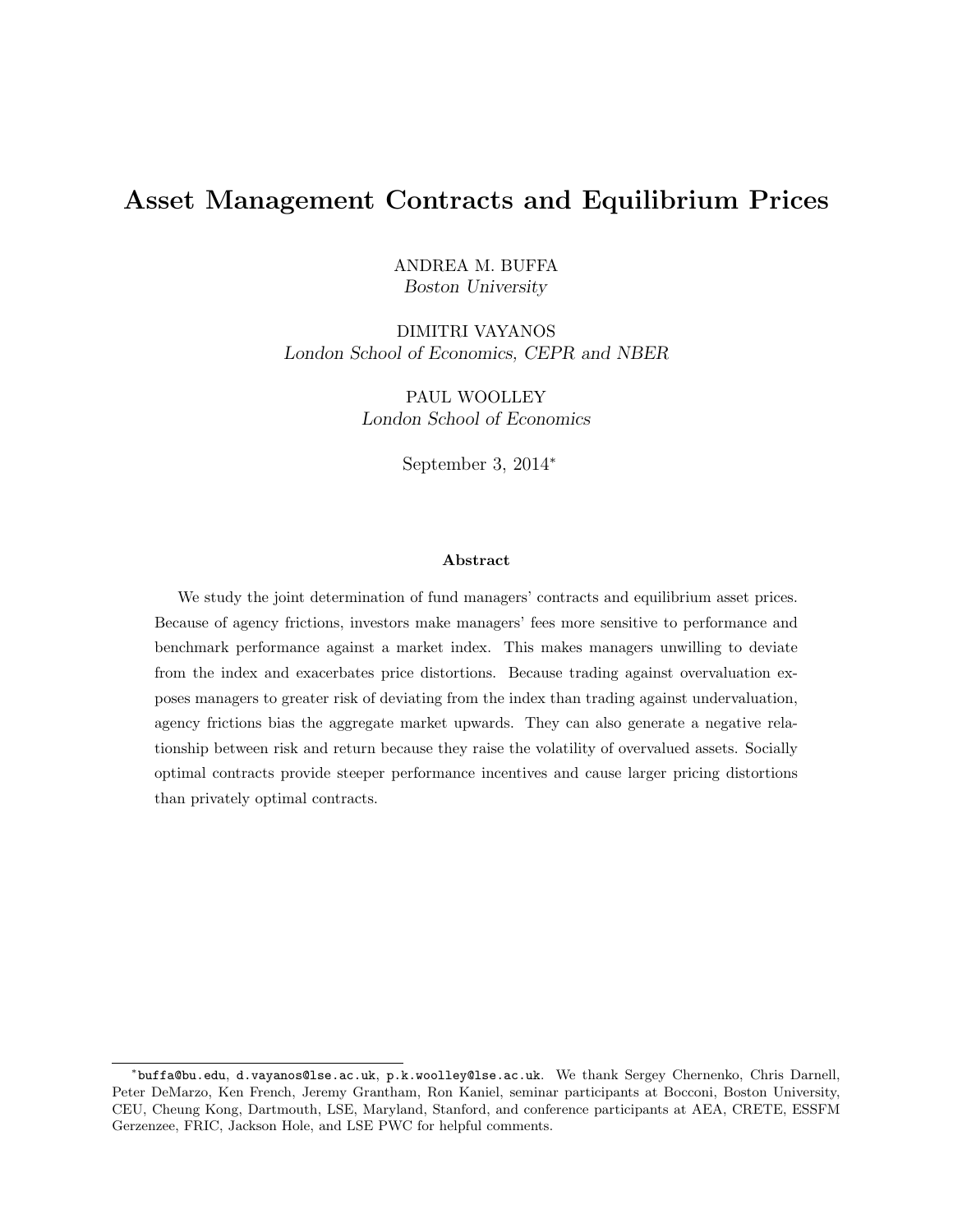## 1 Introduction

Asset management is a large and growing industry. For example, individual investors held directly 47.9% of U.S. stocks in 1980 and 21.5% in 2007, with the remainder held by financial institutions of various types, run by professional managers (French (2008)). Asset managers' risk and return is measured against benchmarks, and performance relative to the benchmarks determines the managers' compensation and the funds they get to manage. In this paper we study how the delegation of asset management from investors to professional managers affects equilibrium asset prices. Unlike most prior literature, we endogenize both equilibrium prices and managers' contracts, including the extent of benchmarking. We also perform a normative analysis, comparing privately optimal contracts to socially optimal ones.

We show that when agency frictions between investors and managers are more severe, managers' compensation is more sensitive to performance, and performance is tied more closely to a benchmark. As a consequence, managers become less willing to deviate from the benchmark, and the price distortions that they are hired to exploit become more severe. While distortions are exacerbated in both directions, i.e., undervalued assets become cheaper and overvalued assets become more expensive, the positive distortions dominate, biasing the aggregate market upwards and its expected return downwards. Indeed, overvalued assets account for an increasingly large fraction of market movements relative to undervalued assets. Therefore, trading against overvaluation, by underweighting the overvalued assets, exposes managers to greater risk of under-performing their benchmark than trading against undervaluation.

In addition to exacerbating price distortions, agency frictions can generate a negative relationship between risk and expected return in the cross-section. Such a negative relationship has been documented empirically, with risk being measured by return volatility or CAPM beta, and contradicts basic predictions of standard theories.<sup>1</sup> Agency frictions can generate a negative risk-return relationship because they raise the volatility of overvalued assets, through an amplification mechanism. Consider a positive shock to the expected cashflows of an overvalued asset. Because the asset then accounts for a larger fraction of market movements, managers become less willing to trade against overvaluation, and prefer instead to buy the asset. Their buying pressure amplifies the price increase caused by the higher cashflows.

<sup>1</sup>Haugen and Baker (1996) and Ang, Hodrick, Xing, and Zhang (2006) document that expected return is negatively related to volatility in the cross-section of U.S. stocks. The latter paper also documents a negative relationship between expected return and the idiosyncratic component of volatility. Since volatility is negatively related to expected return, it is also negatively related to CAPM alpha, which is expected return adjusted for beta, i.e., for systematic risk. Black (1972), Black, Jensen, and Scholes (1972), and Frazzini and Pedersen (2014) document that alpha is negatively related to beta in the cross-section of U.S. stocks. The relationship between expected return and beta is almost flat during 1926-2012 (Frazzini and Pedersen (2014)), and turns negative during the second half of the sample (Baker, Bradley, and Wurgler (2011)).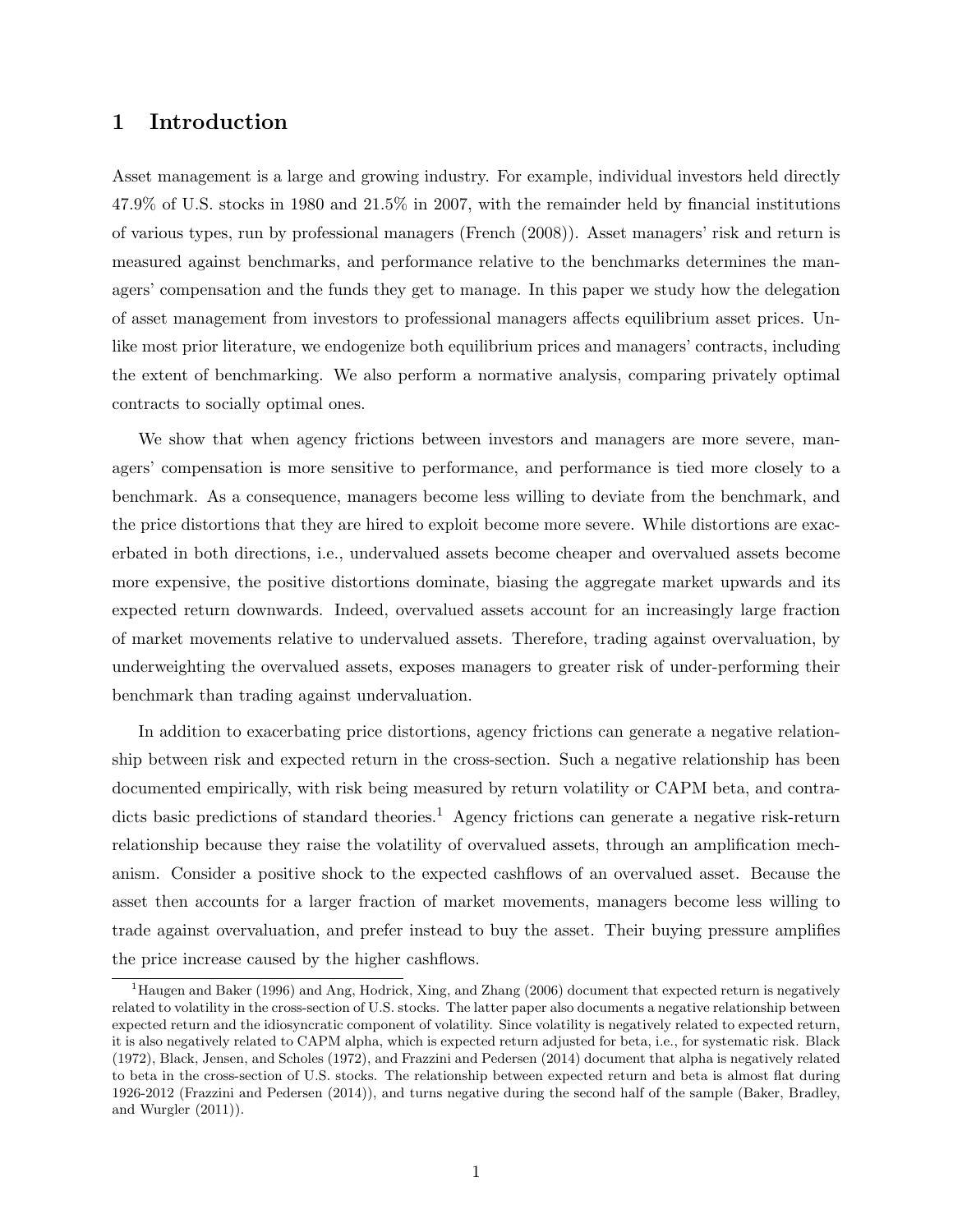Our model, presented in Section 2, is as follows. We assume a continuous-time infinite-horizon economy with multiple risky assets and an exogenous riskless rate. An investor can invest in the risky assets directly by holding a market index that includes all assets according to their supplies, or indirectly by holding a fund run by a manager. Both investor and manager are price-takers, and can be interpreted as a continuum of identical investors and managers. The manager's contract consists of a fee, paid by the investor. We assume that the fee must be an affine function of the fund's performance and the index performance, and we optimize over the coefficients of that function. The manager chooses the fund's portfolio. We model agency frictions by assuming that the manager can additionally undertake a "shirking" action that lowers the fund's return but delivers a private benefit to him.

If the investor and the manager were the only agents in the model, then they would hold the index because of market clearing. Equilibrium prices would adjust to make the index an optimal portfolio, and the investor would not employ the manager because she can hold the index directly. To ensure that the manager can add value over the index, we introduce a third set of agents, buyand-hold investors, who hold a portfolio that differs from the index. The portfolio choice of these agents could be driven, for example, by corporate-control or hedging considerations.<sup>2</sup> Assets that are in low demand by the buy-and-hold investors must earn high expected returns in equilibrium, so that the manager is induced to give them a weight larger than the index weight. Conversely, assets in high demand must earn low expected returns so that the manager underweights them. The former assets are undervalued, when measuring risk by the covariance with the market index, while the latter assets are overvalued. By overweighting the undervalued assets and underweighting the overvalued assets, the manager adds value over the index.

In Section 3 we solve the model in the case where there are no agency frictions. We show that the manager's fee does not depend on the index performance, and hence there is no benchmarking. The fee depends only on the fund's performance, in a way that implements optimal risk-sharing between the investor and the manager, who are both risk-averse. A negative relationship between risk and return in the cross-section of assets can arise even in the absence of agency frictions (but is stronger when the frictions are present). Consider an asset that is in high demand by buy-andhold investors. This asset earns low expected return and is underweighted by the manager. The reason why its return can be highly volatile is as follows. Following a positive shock to an asset's expected cashflows, the asset accounts for a larger fraction of the manager's portfolio volatility. The increase in volatility makes the manager less willing to hold the asset, and attenuates the price increase caused by the improved fundamentals. The attenuation effect is weak, however, for an asset that the manager underweights because the asset's contribution to his portfolio volatility

 $2F$ ama and French (2007) perform a similar construction in a static setting and show how the presence of investors not holding the market portfolio generates superior opportunities for other investors.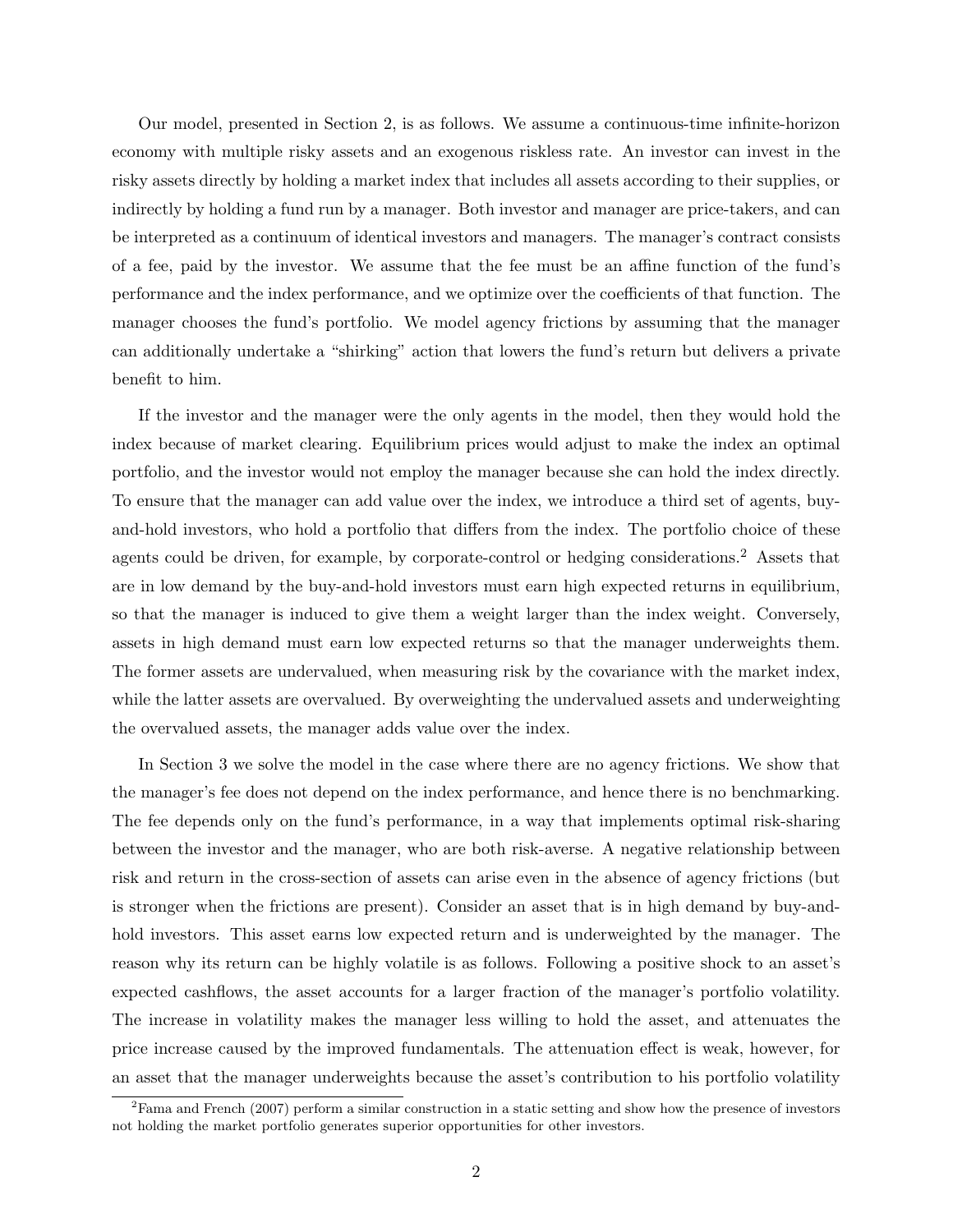is small. Therefore, the asset's price is highly sensitive to the cashflow shock, resulting in high volatility.

In Section 4 we solve the model in the case where there are agency frictions. We show that the investor makes the manager's fee more sensitive to the fund's performance than in the frictions' absence. This reduces the manager's incentive to undertake the shirking action. It also exposes him to more risk, but the manager can offset the increase in his personal exposure by choosing a less risky portfolio for the fund. The investor restores the manager's incentives to take risk by making the fee sensitive to the index performance; this encourages risk-taking because the manager's personal exposure to market drops is reduced. Benchmarking, however, only incentivizes the manager to take risk that correlates closely with the index, and discourages deviations from that benchmark. Thus, the manager becomes less willing to overweight assets in low demand by buy-and-hold investors, and to underweight assets in high demand. The former assets become more undervalued in equilibrium, and the latter assets become more overvalued.

Agency frictions exacerbate not only cross-sectional price distortions but also the negative relationship between risk and return. This is because they raise the volatility of overvalued assets. Recall that in the absence of frictions, a positive shock to an asset's expected cashflows is attenuated by an increase in risk premium because the asset accounts for a larger fraction of the manager's portfolio volatility. In the presence of frictions, the risk premium instead decreases for overvalued assets, and hence the shock is amplified. Indeed, the manager underweights overvalued assets, but becomes less willing to do so when these assets account for a larger fraction of market movements. Benchmarking amounts to a short position in the underweighted assets, which the manager seeks to reduce when volatility increases.

The cross-sectional price distortions that agency frictions introduce do not cancel out in the aggregate. We show that the positive distortions are more severe than the negative ones, biasing the aggregate market upwards. This is because overvalued assets account, through the amplification effect, for an increasingly large fraction of market movements relative to undervalued assets. Therefore, trading against overvaluation exposes the manager to greater risk of under-performing the index than trading against undervaluation.

Endogenizing fund managers' contracts allows us to perform a normative analysis. In Section 5 we show that the contract chosen by a social planner provides the manager with steeper incentives than the contract chosen by private agents. The price distortions under the socially optimal contract are also larger. The inefficiency of private contracts can be viewed as a free-rider problem, by interpreting our price-taking investor and manager as a continuum of identical such agents. When one investor in the continuum gives steeper performance incentives to her manager, this induces less shirking. At the same time, the manager offsets the increase in his personal risk exposure by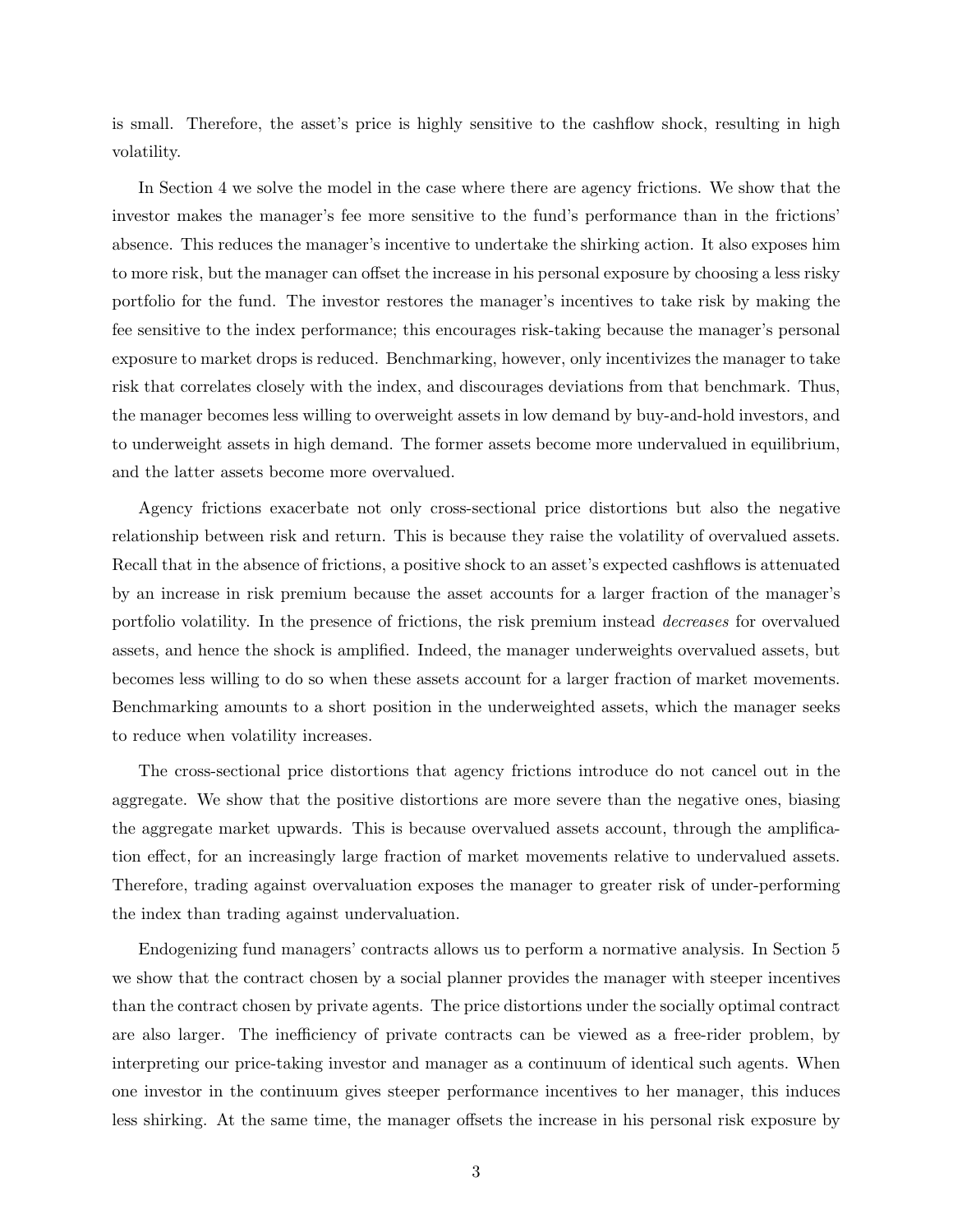choosing a less risky portfolio, hence exploiting mispricings to a lesser extent. Other managers, however, remain equally willing to exploit mispricings, benefiting their investors. When all investors give steeper incentives to their managers, mispricings become more severe in equilibrium, and all managers remain equally willing to exploit them despite being exposed to more risk.

Throughout our analysis, we assume constant absolute risk aversion (CARA) utility for the investor and the manager, and square-root processes for asset cashflows. Square-root processes have the property that the volatility of an asset's cashflows *per share* increases with the cashflow level. This property is realistic (e.g., the risk of a firm in absolute terms, i.e., not relative to the firm's size, increases with size) and is key for our results. We underscore its importance in Section 6, where we consider a familiar CARA-normal setting, where the volatility of cashflows per share is constant. We show that the risk-return relationship is always positive and agency frictions do not affect the aggregate market. The combination of CARA utility and square-root processes for cashflows is to our knowledge new to the literature, including in a frictionless setting. We show that it yields closed-form solutions for asset prices and can accommodate any number of risky assets.

The effects of asset management on equilibrium prices are the subject of a growing literature. Our paper is closest to the strand of that literature that focuses on managers' contractual incentives.<sup>3</sup> Brennan (1993) assumes a static setting where some investors have preferences over the return relative to a benchmark. Equilibrium expected returns are given by a two-factor model, with the factors being the market portfolio and the benchmark. Basak and Pavlova (2013) assume a dynamic setting where some investors have preferences over wealth and a benchmark. Demand by these investors raises the prices of the assets included in the benchmark and makes them more volatile and more correlated with each other. In both papers benchmarks are introduced directly into investors' utility functions.

Cuoco and Kaniel (2011) model delegation and contracts explicitly, in a dynamic setting with two risky assets. Investors delegate the management of the risky part of their portfolio to managers, whose fee is a piece-wise affine function of absolute return and of the return relative to a benchmark. Managers' demand raises the prices of the assets included in the benchmark, but the effect on volatility depends on the convexity of the managers' fee. Affine fees are not optimal because investors cannot commit to an allocation in the fund when choosing the fee function. Malamud and Petrov (2014) and Qiu (2014) assume static settings where managers observe private signals about the payoff of a single risky asset. The former paper shows that convexity of the manager's fee reduces volatility, and the socially optimal fee provides managers with weaker incentives than the

<sup>3</sup>Other papers in the literature focus on fund flows, e.g., Shleifer and Vishny (1997), Berk and Green (2004), Vayanos (2004), He and Krishnamurthy (2012, 2013), Kaniel and Kondor (2013), and Vayanos and Woolley (2013), and on managers' reputation concerns, e.g., Dasgupta and Prat (2008), Dasgupta, Prat, and Verardo (2011), and Guerrieri and Kondor (2012).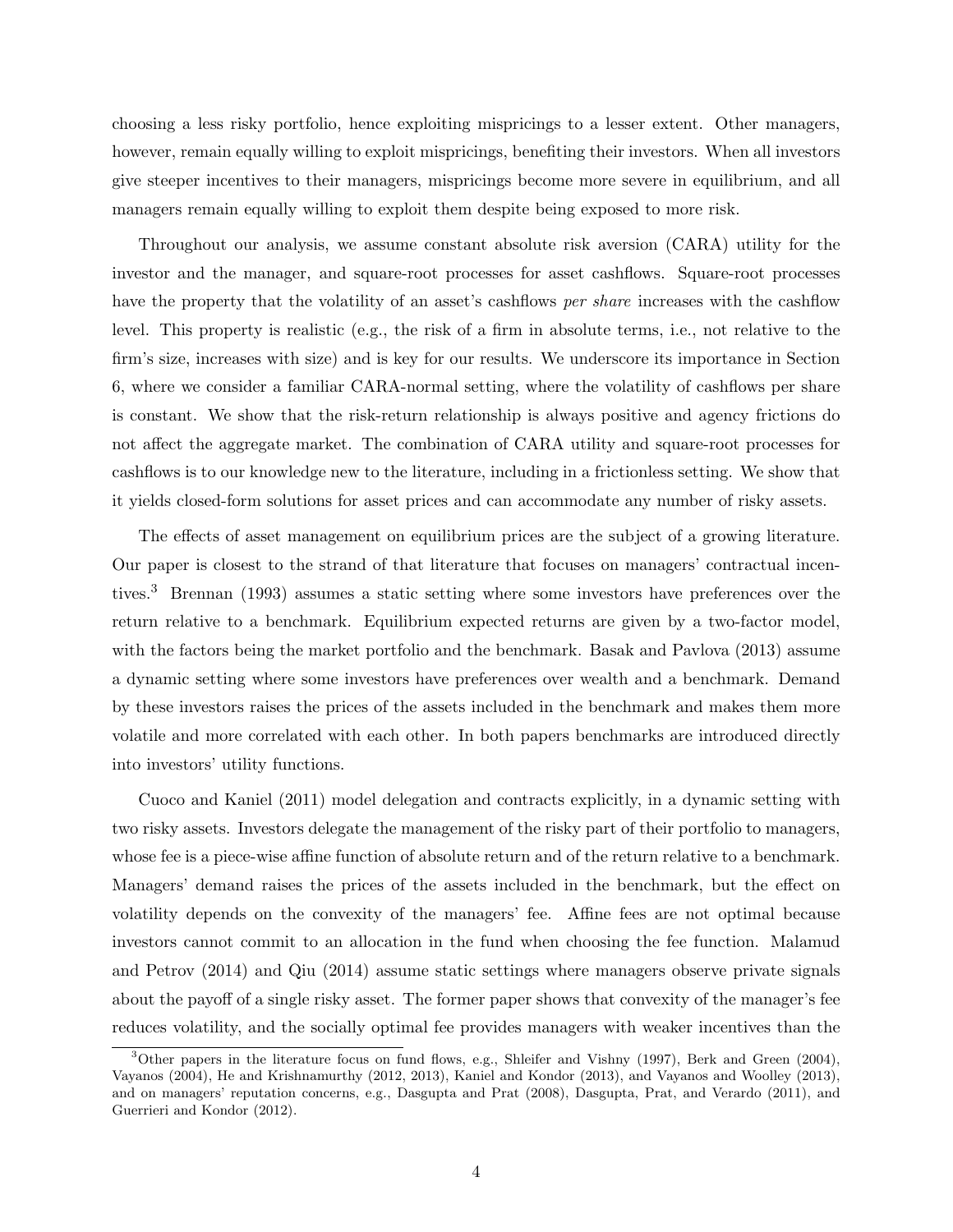privately optimal fee. The latter paper shows that paying managers on performance relative to their peers can induce them to trade less aggressively on their signals, resulting in less informative prices. Relative to these papers, we assume that managers are symmetrically informed and contracts are linear, but we allow for a general number of risky assets. This sharpens the analysis of crosssectional asset pricing, and indeed we derive new implications for the risk-return relationship and the pricing of the aggregate market.<sup>4</sup>

One explanation of the negative relationship between risk and return is based on leverage (Black (1972), Frazzini and Pedersen (2014)). Stocks with high CAPM beta have the same systematic risk as a suitably levered portfolio of low-beta assets, but the latter portfolio is not available to leverage-constrained investors. The demand by these investors pushes up the prices of high-beta assets, and lowers their expected return. Another explanation is based on disagreement (Hong and Sraer (2013)). Investors' disagreement about the future return of the aggregate market is larger for high-beta assets because they are more sensitive to market movements. Moreover, assets for which disagreement is larger are priced only by optimists and hence offer low expected returns because short-sale constraints drive pessimists out of the market.<sup>5</sup>

Karceski (2002) explains the negative risk-return relationship based on fund managers' incentives. If fund flows are more sensitive to performance when the market goes up, then managers prefer high-beta assets because they outperform the market during good times. Baker, Bradley, and Wurgler (2011) suggest an explanation that is based on benchmarking. Fund managers view high- and low-beta assets as equally risky because they care about deviations from a benchmark and not about absolute returns. Therefore, the expected return of high-beta assets does not reflect their underlying risk and is too low. Leverage constraints are implicit in both explanations because managers cannot replace high-beta assets by a suitably levered portfolio of low-beta assets.

Our explanation assumes no leverage constraints or disagreement. Moreover, unlike the previous explanations, we do not show that exogenous differences in betas yield overpricing, but rather that high investor demand yields both overpricing and high beta. We also can generate a negative relationship not only between beta and CAPM alpha (expected return adjusted for beta), but also between beta and expected return. By contrast, the negative relationship that the leverage explanation generates is only between beta and alpha: for leverage-constrained investors to prefer

<sup>&</sup>lt;sup>4</sup>A number of papers study the choice of contracts taking prices as given. Stoughton (1993) shows that when faced with steeper performance incentives, fund managers choose less risky portfolios, and their incentives to collect information on asset payoffs remain unchanged. Admati and Pfleiderer (1997) rely on this observation to show that benchmarking distorts managers' portfolio choice without encouraging them to collect more information. Both results are shown for affine contracts. Ou-Yang (2003) shows that affine contracts and benchmarking can be optimal when moral hazard pertains to other activities than information collection. Bhattacharya and Pfleiderer (1985), Starks (1987), Stoughton (1993), Das and Sundaram (2002), Palomino and Prat (2003), Li and Tiwari (2009), and Dybvig, Farnsworth, and Carpenter (2010) study non-affine contracts and whether they can dominate affine ones.

<sup>&</sup>lt;sup>5</sup>Cohen, Polk, and Vuolteenaho (2005) find a negative relationship between risk and return during times of high inflation, and relate this result to money illusion.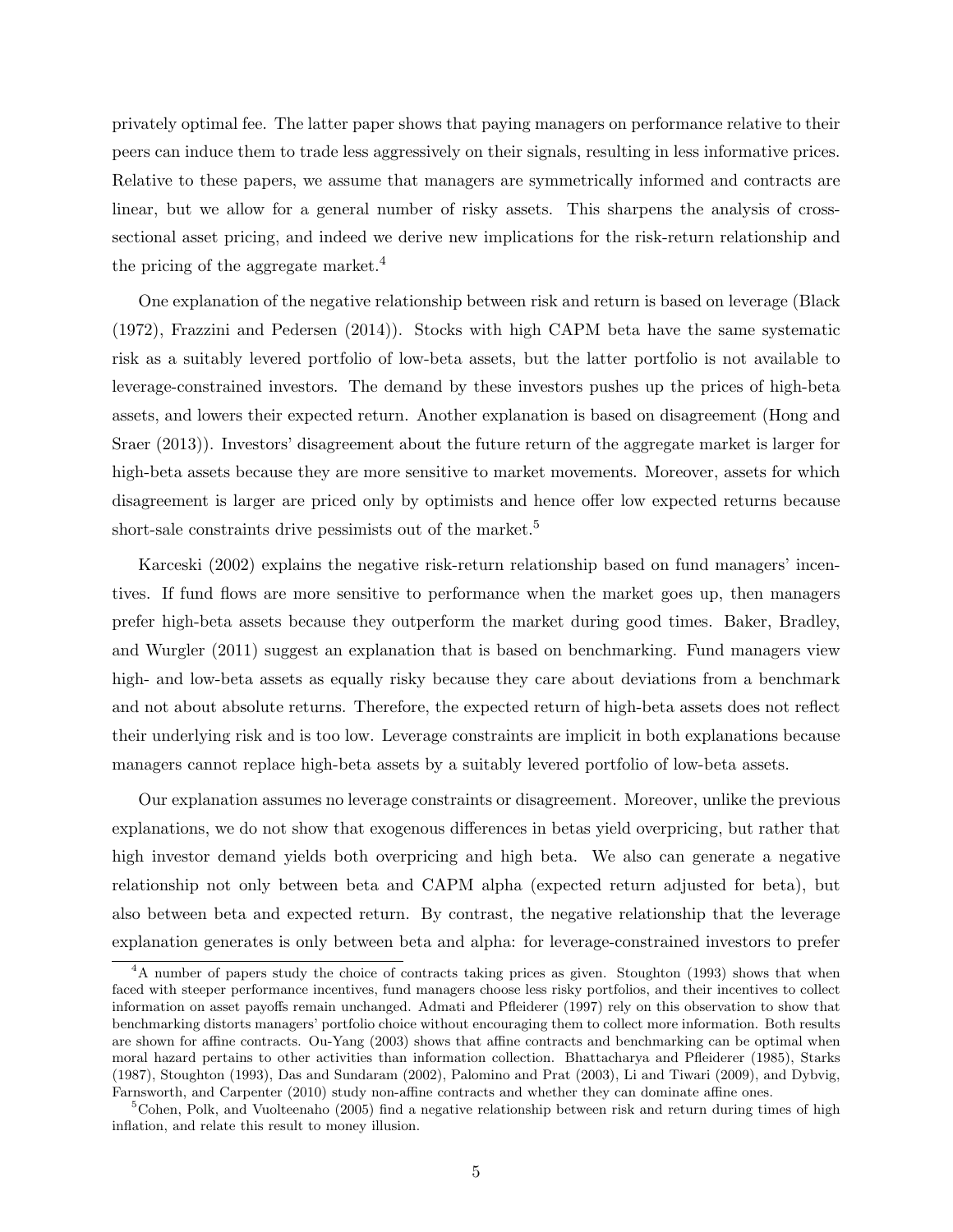high-beta assets, the relationship between beta and expected return must be positive.

# 2 Model

### 2.1 Assets

Time t is continuous and goes from zero to infinity. There is an exogenous riskless rate  $r$ , and  $N$ risky assets. The price  $S_{it}$  of asset  $i = 1, ..., N$  is determined endogenously in equilibrium. The dividend flow  $D_{it}$  of asset i is given by

$$
D_{it} = b_i s_t + e_{it},\tag{2.1}
$$

where  $s_t$  is a component common to all assets and  $e_{it}$  is a component specific to asset i. The variables  $(s_t, e_{1t}, ..., e_{Nt})$  are positive and mutually independent, and we specify their stochastic evolution below. The constant  $b_i \geq 0$  measures the exposure of asset i to the common component  $s_t$ . We set  $D_t \equiv (D_{1t},...,D_{Nt})'$ ,  $S_t \equiv (S_{1t},...,S_{Nt})'$ , and  $b \equiv (b_1,...,b_N)'$ . We denote by  $dR_t \equiv (dR_{1t},...,dR_{Nt})'$ the vector of assets' returns per share in excess of the riskless rate:

$$
dR_t \equiv D_t dt + dS_t - rS_t dt. \tag{2.2}
$$

Dividing  $dR_{it}$  by the price  $S_{it}$  of asset i yields asset i's return per dollar in excess of the riskless rate. For simplicity, we refer to  $dR_{it}$  and  $\frac{dR_{it}}{S_{it}}$  as share return and dollar return, respectively, omitting that they are in excess of the riskless rate. Asset i is in supply of  $\eta_i > 0$  shares. We denote the market portfolio by  $\eta \equiv (\eta_1, ..., \eta_N)$ , and refer to it as the index.

The variables  $(s_t, e_{1t}, \ldots, e_{Nt})$  evolve according to square-root processes:

$$
ds_t = \kappa \left(\bar{s} - s_t\right)dt + \sigma_s \sqrt{s_t} dw_{st},\tag{2.3}
$$

$$
de_{it} = \kappa \left(\bar{e}_i - e_{it}\right)dt + \sigma_i \sqrt{e_{it}} dw_{it},\tag{2.4}
$$

where  $(\kappa,\bar{s},\bar{e}_1,..,\bar{e}_N,\sigma_s,\sigma_1,..,\sigma_N)$  are positive constants, and the Brownian motions  $(w_{st},w_{1t},..,w_{Nt})$ are mutually independent. The square-root specification (2.3) and (2.4) allows for closed-form solutions, while also ensuring that dividends remain positive. An additional property of this specification is that the volatility of dividends per share (i.e., of  $D_{it}$ ) increases with the dividend level. This property is realistic and key for our results.

The constants  $(\bar{s}, \bar{e}_1, ..., \bar{e}_N)$  are the unconditional (long-term) means of the variables  $(s_t, e_{1t}, ..., e_{Nt})$ . The increments  $(ds_t, de_{1t}, ..., de_{Nt})$  of these variables have variance rates  $(\sigma_s^2 s_t, \sigma_1^2 e_{1t}, ..., \sigma_N^2 e_{Nt})$  con-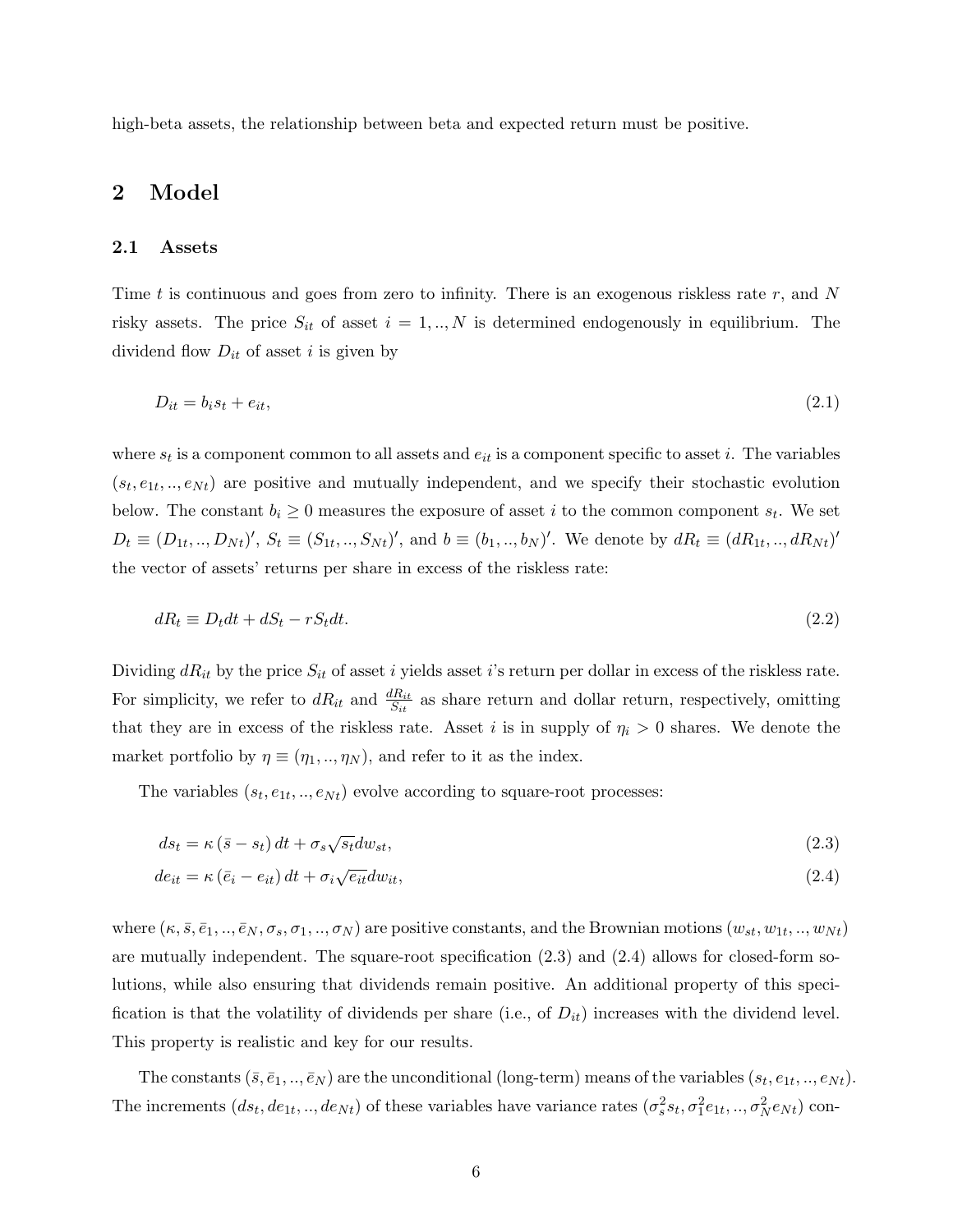ditionally and  $(\sigma_s^2 \bar{s}, \sigma_1^2 \bar{e}_1, ..., \sigma_N^2 \bar{e}_N)$  unconditionally. We occasionally consider the special case of "scale invariance," where the ratio of unconditional standard deviation to unconditional mean is identical across the  $N+1$  processes. This occurs when the vector  $(\sigma_s^2, \sigma_1^2, ..., \sigma_N^2)$  is collinear with  $(\bar{s}, \bar{e}_1, ..., \bar{e}_N).$ 

### 2.2 Agents

The main agents in our model are an investor and a fund manager. Both agents are price-takers and can be interpreted as a continuum of identical investors and managers. The investor can invest in the risky assets directly by holding the index, or indirectly by holding a fund run by a manager. Employing the manager is the only way for the investor to hold a portfolio that differs from the index, and hence to "participate" in the markets for the individual risky assets. One interpretation of this participation friction is that the investor cannot identify assets that offer higher returns than the index, and hence must employ the manager for non-index investing.

If the investor and the manager were the only agents in the model, then the participation friction would not matter. This is because the index is the market portfolio, so equilibrium prices would adjust to make that portfolio optimal for the investor. For the participation friction to matter, the manager must add value over the index. To ensure that this can happen, we introduce a third set of agents, buy-and-hold investors, who do not hold the index. These agents could be holding assets for hedging purposes, or could be additional unmodeled fund managers. We denote their aggregate portfolio by  $\eta - \theta$ , and assume that  $\theta \equiv (\theta_1, ..., \theta_N)$  is constant over time and not proportional to  $\eta$ . The number of shares of asset i available to the investor and the manager is thus  $\theta_i$ , and represents the residual supply of asset i to them. Assets in large residual supply (large  $\theta_i$ ) must earn high expected returns in equilibrium, so that the manager is willing to give them weight larger than the index weight. Conversely, assets in small residual supply must earn low expected returns so that the manager is willing to underweight them. By overweighting high-expected-return assets and underweighting low-expected-return ones, the manager adds value over the index. We assume that the residual supply of each asset is positive  $(\theta_i > 0$  for all i). We refer to residual supply simply as supply from now on. $6$ 

The investor chooses an investment x in the index  $\eta$ , i.e., holds  $x\eta_i$  shares of asset i. She also decides whether or not to employ the manager. Both decisions are made once and for all at  $t = 0$ . If the manager is employed by the investor, then he chooses the fund's portfolio  $z_t \equiv (z_{1t},..,z_{Nt})$  at each time  $t$ , where  $z_{it}$  denotes the number of shares of asset i held by the fund. The manager can also undertake a "shirking" action  $m_t \ge 0$  that delivers to him a private benefit  $(Am_t - \frac{B}{2}m_t^2) dt$ ,

<sup>&</sup>lt;sup>6</sup>An alternative interpretation of our setting is that there are no buy-and-hold investors,  $\theta$  is the market portfolio, and  $\eta$  is an index that differs from the market portfolio, e.g., does not include private equity.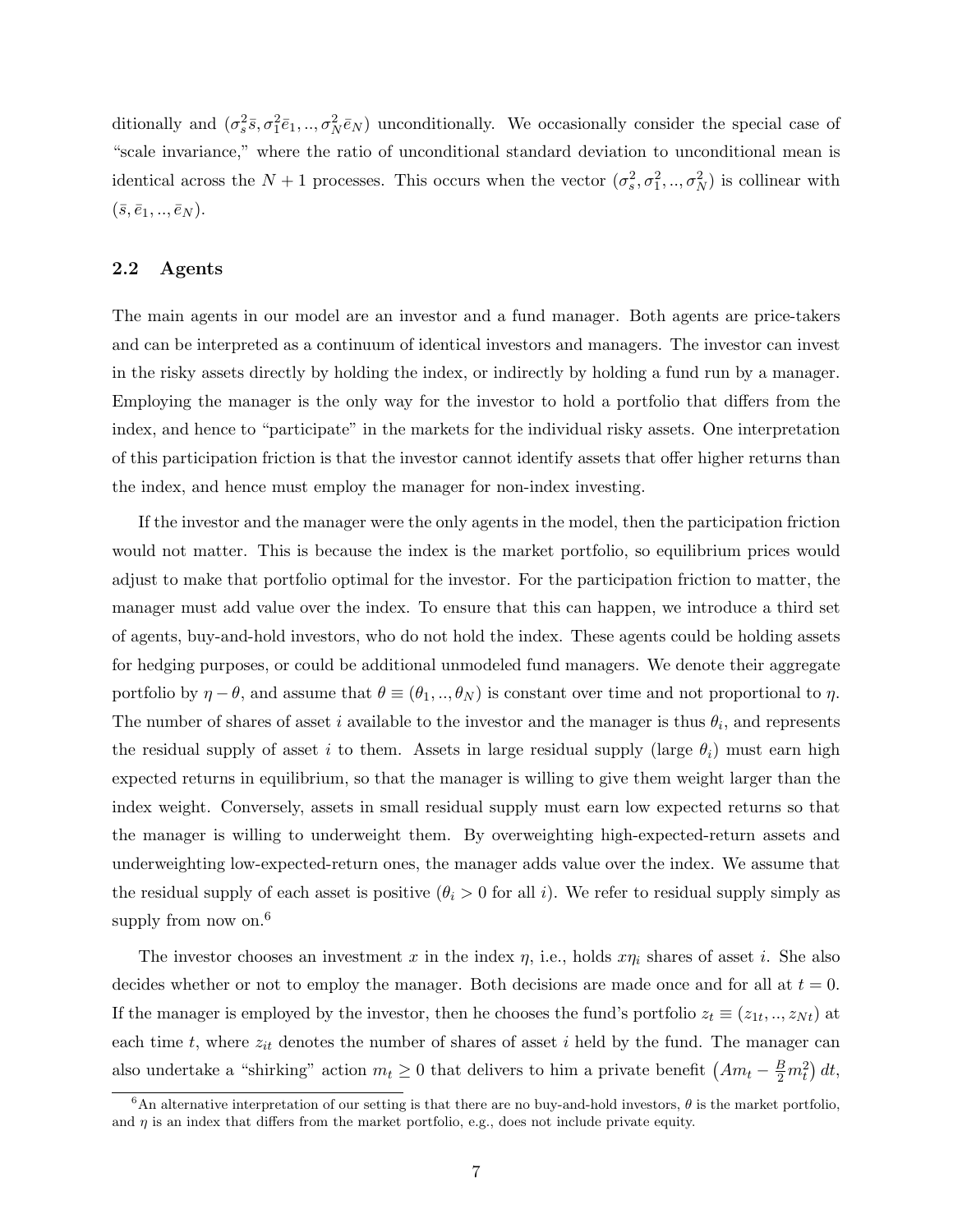where  $1 \ge A \ge 0$  and  $B \ge 0$ , and reduces the fund's return by  $m_t dt$ . A literal interpretation of  $m_t$ is as cash diverted from the fund, with diversion involving a deadweight cost except when  $A = 1$ and  $B = 0$ . Alternatively,  $m_t$  could be interpreted in reduced form as insufficient effort to lower operating costs or to identify a more efficient portfolio. When  $A = 0$ , the private benefit is nonpositive for all values of  $m_t$  and there are no agency frictions. The investor can influence the choices of  $z_t$  and  $m_t$  through a compensation contract that she offers to the manager at  $t = 0$ . (Assuming that the manager offers the contract to the investor would not change our analysis, provided that competition drives the manager's utility to his outside option of not being employed.) The contract specifies a fee that the investor pays to the manager over time. It is chosen optimally within a parametrized class, described as follows. The fee is paid as a flow, and the flow fee  $df_t$  is an affine function of the fund's return  $z_t dR_t - m_t dt$  and the index return  $\eta dR_t$ . Moreover, the coefficients of this affine function are chosen at  $t = 0$  and remain constant over time. Thus, the flow fee  $df_t$  is given by

$$
df_t = \phi (z_t dR_t - m_t dt) - \chi \eta dR_t + \psi dt, \qquad (2.5)
$$

where  $(\phi, \chi, \psi)$  are constants. The constant  $\phi$  is the fee's sensitivity to the fund's performance, and the constant  $\chi$  is the sensitivity to the index performance. We assume that the manager invests his personal wealth in the riskless rate. This is without loss of generality: since the manager is exposed to the risky assets through the fee, and can adjust this exposure by changing the fund's portfolio, a personal investment in those assets is redundant. If the manager is not employed by the investor, then he chooses a personal portfolio  $\bar{z}_t$  in the risky assets, receives no fee, and has no shirking action available.<sup>7</sup>

Our setting, in which one investor contracts with one manager, fits best institutional asset management, whereby large institutions such as pension funds or sovereign-wealth funds contract with asset management firms on a target return relative to a benchmark. Yet, we abstract away from a number of real-world features. For example, fees typically depend on assets under management, but we assume that they can only depend on the return achieved by the manager and on the return of the benchmark. Moreover, fees in some cases are convex, but we restrict them to be linear. We also abstract away from implicit incentives generated by fund flows that depend on past returns. Our intention is to capture in a simple manner two key features of asset management contracts: managers' fees depend on their performance, and performance is evaluated relative to a benchmark. These features are present not only in institutional asset management, but in other forms of asset management as well, such as mutual funds offered to retail investors.

<sup>7</sup>Ruling out the shirking action for an unemployed manager is without loss of generality: since the manager invests his personal wealth, he would not undertake the shirking action even if that action were available.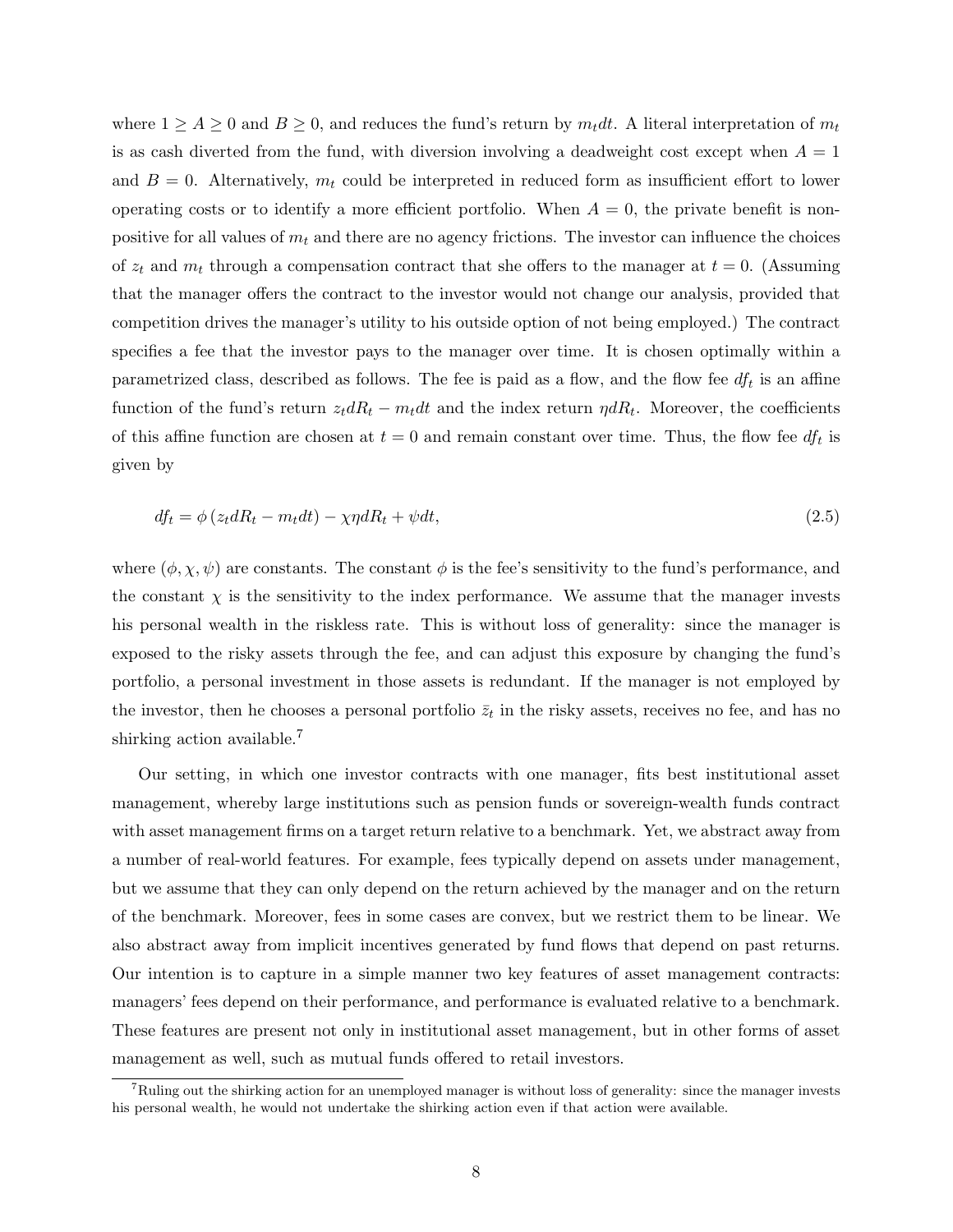#### 2.2.1 Manager's Optimization Problem

The manager derives utility over intertemporal consumption. Utility is exponential:

$$
\mathbb{E}\left[\int_0^\infty -\exp(-\bar{\rho}\bar{c}_t - \bar{\delta}t)dt\right],\tag{2.6}
$$

where  $\bar{\rho}$  is the coefficient of absolute risk aversion,  $\bar{c}_t$  is consumption, and  $\bar{\delta}$  is the discount rate. We denote the manager's wealth by  $\bar{W}_t$ .

The manager decides at  $t = 0$  whether or not to accept the contract offered by the investor. If the manager accepts the contract and is hence employed by the investor, then he chooses at each time t the fund's portfolio  $z_t$  and the shirking action  $m_t$ . His budget constraint is

$$
d\bar{W}_t = r\bar{W}_t dt + df_t + \left(Am_t - \frac{B}{2}m_t^2\right)dt - \bar{c}_t dt,\tag{2.7}
$$

where the first term is the riskless return, the second term is the fee paid by the investor, the third term is the private benefit from shirking, and the fourth term is consumption. The manager's optimization problem is to choose controls  $(\bar{c}_t, z_t, m_t)$  to maximize the expected utility  $(2.6)$  subject to the budget constraint (2.7) and the fee (2.5). We denote by  $z_t(\phi, \chi, \psi)$  and  $m_t(\phi, \chi, \psi)$  the manager's optimal choices of  $z_t$  and  $m_t$ , and by  $\overline{V}(\overline{W}_t, s_t, e_t)$  his value function, where  $e_t \equiv (e_{1t},..,e_{Nt})'$ .

If the manager is not employed by the investor, then he chooses his personal portfolio  $\bar{z}_t$ . His budget constraint is

$$
d\bar{W}_t = r\bar{W}_t dt + \bar{z}_t dR_t - \bar{c}_t dt.
$$
\n(2.8)

The manager's optimization problem is to choose controls  $(\bar{c}_t, \bar{z}_t)$  to maximize (2.6) subject to (2.8). We denote by  $\bar{V}_u(\bar{W}_t, s_t, e_t)$  his value function. The manager accepts the contract offered by the investor if

$$
\bar{V}(\bar{W}_0, s_0, e_0) \ge \bar{V}_u(\bar{W}_0, s_0, e_0).
$$
\n(2.9)

#### 2.2.2 Investor's Optimization Problem

The investor derives utility over intertemporal consumption. Utility is exponential:

$$
\mathbb{E}\left[\int_0^\infty -\exp(-\rho c_t - \delta t)dt\right],\tag{2.10}
$$

where  $\rho$  is the coefficient of absolute risk aversion,  $c_t$  is consumption, and  $\delta$  is the discount rate.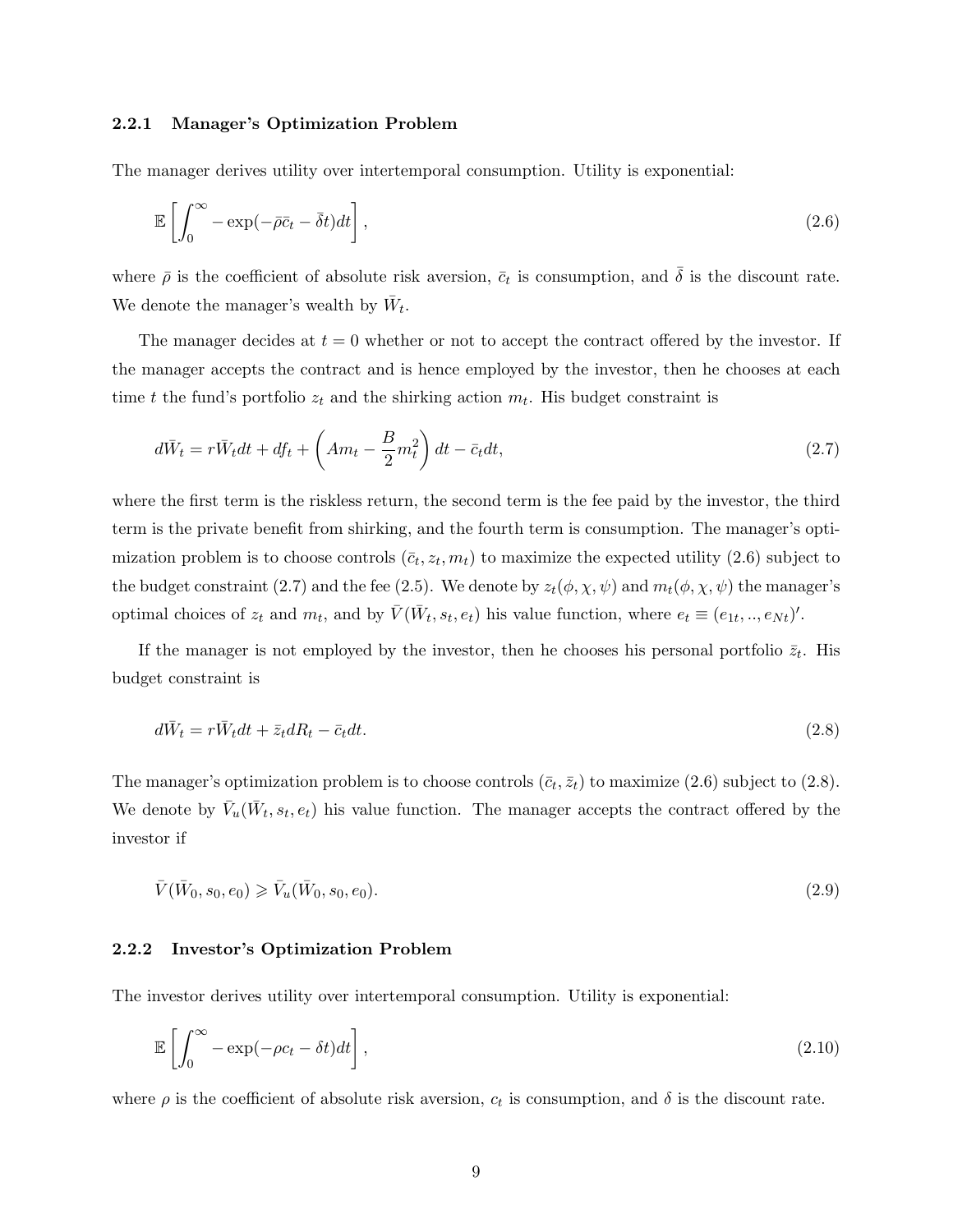The investor chooses an investment  $x$  in the index  $\eta$ , and whether or not to employ the manager. Both decisions are made at  $t = 0$ . If the investor employs the manager, then she offers him a contract  $(\phi, \chi, \psi)$ . We denote the investor's wealth by  $W_t$ . The investor's budget constraint is

$$
dW_t = rW_t dt + x\eta dR_t + z_t dR_t - m_t dt - df_t - c_t dt, \qquad (2.11)
$$

where the first term is the riskless return, the second term is the return from the investment in the index, the third and fourth term are the return from the fund, the fifth term is the fee paid to the manager, and the sixth term is consumption. The investor's optimization problem is to choose controls  $(c_t, x, \phi, \chi, \psi)$  to maximize the expected utility (2.10) subject to the budget constraint  $(2.11)$ , the fee  $(2.5)$ , the manager's incentive compatibility constraint

$$
z_t = z_t(\phi, \chi, \psi),
$$
  

$$
m_t = m_t(\phi, \chi, \psi),
$$

and the manager's individual rationality constraint (2.9). We denote by  $V(W_t, s_t, e_t)$  the investor's value function.

If the investor does not employ the manager, then her budget constraint is

$$
dW_t = rW_t dt + x\eta dR_t - c_t dt. \tag{2.12}
$$

The investor's optimization problem is to choose controls  $(c_t, x)$  to maximize  $(2.10)$  subject to  $(2.12)$ . We denote by  $V_u(W_t, s_t, e_t)$  her value function. The investor employs the manager if

$$
V(W_0, s_0, e_0) \geq V_u(W_0, s_0, e_0). \tag{2.13}
$$

### 2.3 Equilibrium Concept

We look for equilibria in which the investor employs the manager, i.e., offers a contract that the manager accepts. These equilibria are described by a price process  $S_t$ , a compensation contract  $(\phi, \chi, \psi)$  that the investor offers to the manager, and a direct investment x in the index by the investor.

**Definition 1 (Equilibrium prices and contract).** A price process  $S_t$ , a contract  $(\phi, \chi, \psi)$ , and an index investment  $x$ , form an equilibrium if:

(i) Given  $S_t$  and  $(\phi, \chi, \psi)$ ,  $z_t = \theta - x\eta$  solves the manager's optimization problem.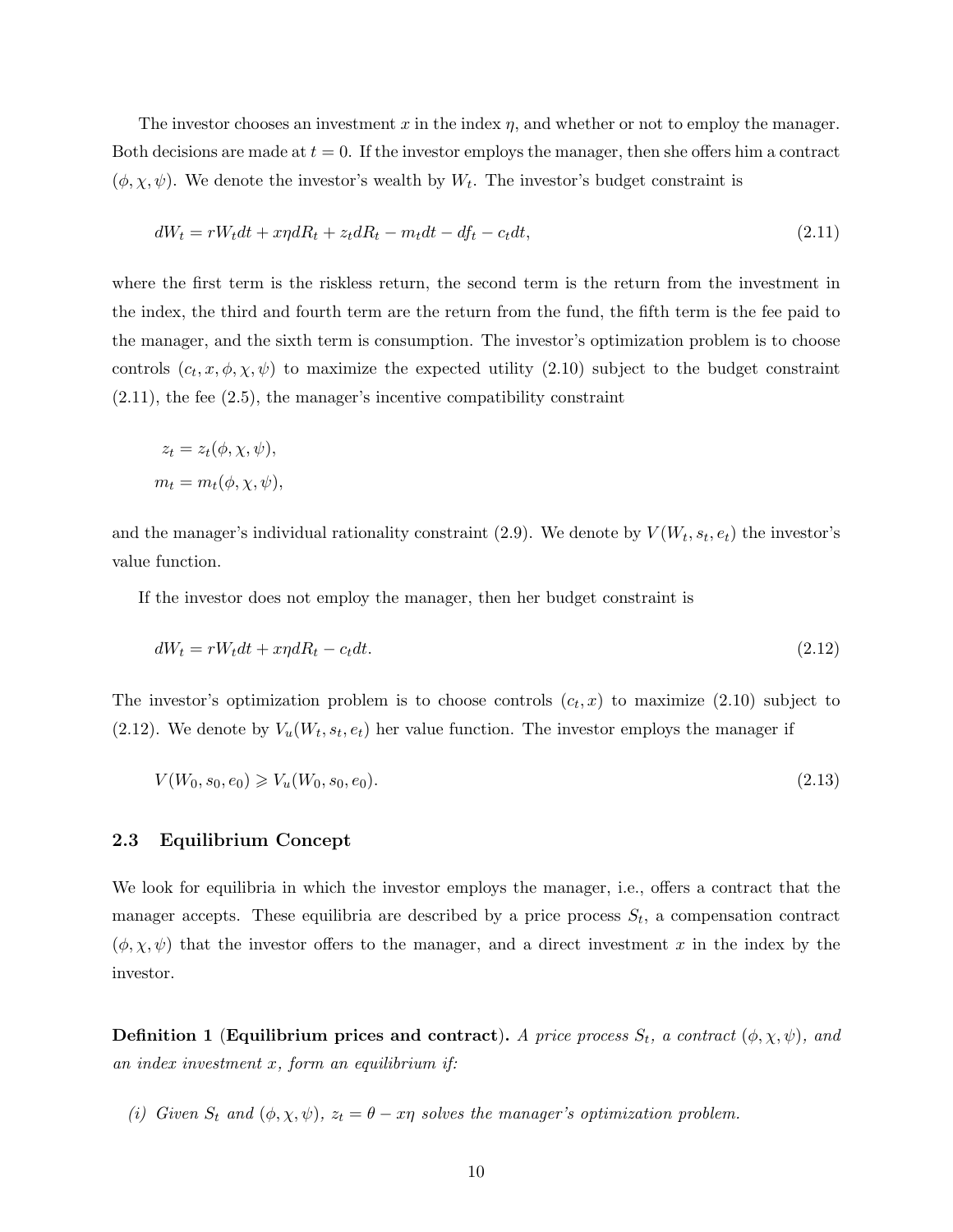(ii) Given  $S_t$ , the investor chooses to employ the manager, and  $(x, \phi, \chi, \psi)$  solve the investor's optimization problem.

The equilibrium in Definition 1 involves a two-way feedback between prices and contracts. A contract offered by the investor affects the manager's portfolio choice, and hence equilibrium prices. Equilibrium prices are determined by the market-clearing condition that the fund's portfolio  $z_t$  plus the portfolio  $x\eta$  that the investor holds directly add up to the supply portfolio  $\theta$ . Conversely, the contract that the investor offers to the manager depends on the equilibrium prices. We conjecture that the equilibrium price of asset i is an affine function of  $s_t$  and  $e_{it}$ :

$$
S_{it} = a_{0i} + a_{1i}s_t + a_{2i}e_{it},\tag{2.14}
$$

where  $(a_{0i}, a_{1i}, a_{2i})$  are constants.

### 3 Equilibrium without Agency Frictions

In this section we solve for equilibrium in the absence of agency frictions. We eliminate agency frictions by setting the parameter A in the manager's private-benefit function  $Am_t - \frac{B}{2}m_t^2$  to zero. This ensures that the private benefit is non-positive for all values of  $m_t$ . When  $A = 0$ , the investor and the manager share risk optimally, through the contract. The equilibrium becomes one with a representative agent, whose risk tolerance is the sum of the investor's and the manager's. We compute prices in that equilibrium in closed form. We show that the combination of exponential utility and square-root dividend processes—which to our knowledge is new to the literature—yields a framework that is not only tractable but can also help address empirical puzzles about the riskreturn relationship.

Theorem 3.1 (Equilibrium Prices and Contract without Agency Frictions). When  $A = 0$ , the following form an equilibrium: the price process  $S_t$  given by  $(2.14)$  with

$$
a_{0i} = \frac{\kappa}{r} \left( a_{1i} \bar{s} + a_{2i} \bar{e}_i \right), \tag{3.1}
$$

$$
a_{1i} = \frac{b_i}{\sqrt{(r+\kappa)^2 + 2r\frac{\rho\bar{\rho}}{\rho+\bar{\rho}}\theta b\sigma_s^2}} \equiv a_1b_i,
$$
\n(3.2)

$$
a_{2i} = \frac{1}{\sqrt{(r+\kappa)^2 + 2r\frac{\rho\bar{\rho}}{\rho+\bar{\rho}}\theta_i\sigma_i^2}};
$$
\n(3.3)

the contract  $(\phi, \chi, \psi) = \begin{pmatrix} \frac{\rho}{\rho + \chi} \\ \frac{\rho}{\rho + \chi} \end{pmatrix}$  $\left(\frac{\rho}{\rho+\bar{\rho}},0,0\right)$ ; and the index investment  $x=0$ .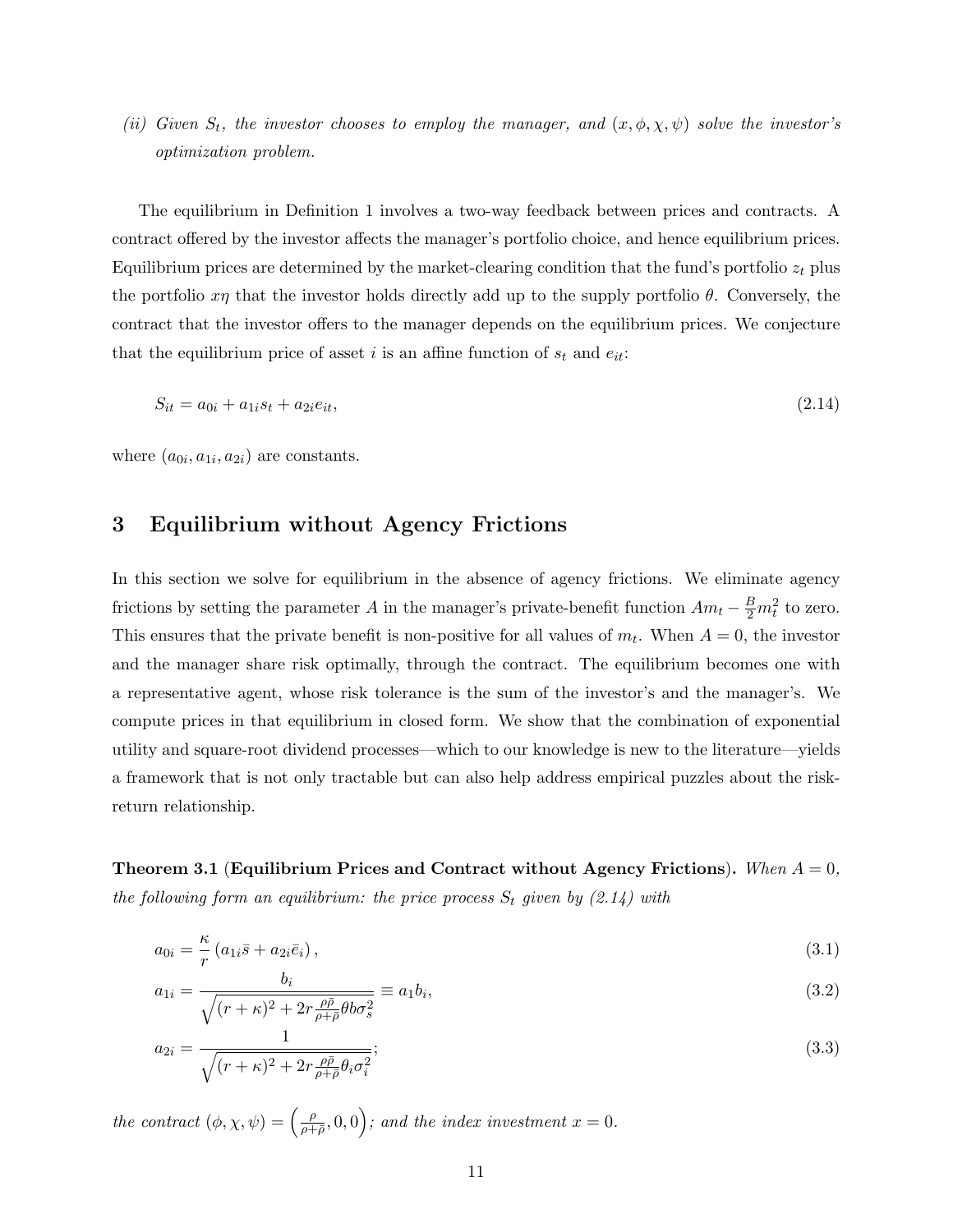Since  $x = 0$ , the investor does not invest directly in the index. Market-clearing hence implies that the fund holds the supply portfolio  $\theta$ . Since, in addition,  $\chi = 0$ , the manager is compensated based only on absolute performance and not on performance relative to the index. Therefore, the manager receives a fraction  $\phi = \frac{\rho}{\rho + \rho}$  $\frac{\rho}{\rho+\bar{\rho}}$  of the return of the supply portfolio, and the investor receives the complementary fraction  $1 - \phi = \frac{\bar{\rho}}{2\pi}$  $\frac{\rho}{\rho+\bar{\rho}}$ . This coincides with the standard rule for optimal risk-sharing under exponential utility.

The coefficient  $a_{2i}$  measures the sensitivity of asset i's price to changes in the asset-specific component  $e_{it}$  of dividends. A unit increase in  $e_{it}$  causes asset i's dividend flow at time t to increase by one. In the absence of risk aversion ( $\rho \bar{\rho} = 0$ ), (3.3) implies that the price of asset i would increase by  $a_{2i} = \frac{1}{r+1}$  $\frac{1}{r+k}$ . This is the present value, discounted at the riskless rate r, of the increase in asset  $i$ 's expected dividends from time t onwards: the dividend flow at time t increases by one, and the effect decays over time at rate  $\kappa$ .

The coefficient  $a_{1i}$  measures the sensitivity of asset i's price to changes in the common component  $s_t$  of dividends. We normalize  $a_{1i}$  by  $b_i$ , the sensitivity of asset *i*'s dividend flow to changes in  $s_t$ . This yields a coefficient  $a_1$  that is common to all assets, and that measures the sensitivity of any given asset's price to a unit increase in the asset's dividend flow at time  $t$  caused by an increase in  $s_t$ . In the absence of risk aversion, (3.2) implies that the price of asset i would increase by  $a_1 = \frac{1}{r+1}$  $\frac{1}{r+k}$ . Hence,  $a_1$  and  $a_{2i}$  would be equal: an increase in an asset's dividend flow would have the same effect on the asset's price regardless of whether it comes from the common or from the asset-specific component.

Risk aversion lowers  $a_1$  and  $a_{2i}$ . This is because increases in  $s_t$  or  $e_{it}$  not only raise expected dividends but also make them riskier, and risk has a negative effect on prices when agents are risk averse. The effect of increased risk attenuates that of higher expected dividends. One would expect the attenuation to be larger when the increased risk comes from increases in  $s_t$  rather than in  $e_{it}$ . This is because agents are more averse to risk that affects all assets rather than a specific asset. Equations (3.2) and (3.3) imply that  $a_1 < a_{2i}$  if

$$
\theta b \sigma_s^2 = \left(\sum_{i=1}^N \theta_i b_i\right) \sigma_s^2 > \theta_i \sigma_i^2. \tag{3.4}
$$

Equation  $(3.4)$  evaluates how a unit increase in asset i's dividend flow at time t affects the covariance between the dividend flow of asset i and of the supply portfolio. This covariance captures the relevant risk in our model. The left-hand side of the inequality in (3.4) is the increase in the covariance when the increase in dividend flow is caused by an increase in  $s_t$ . The right-hand side is the increase in the same covariance when the increase in dividend flow is caused by an increase in  $e_{it}$ . When (3.4) holds, the change in  $s_t$  has a larger effect on the covariance compared to the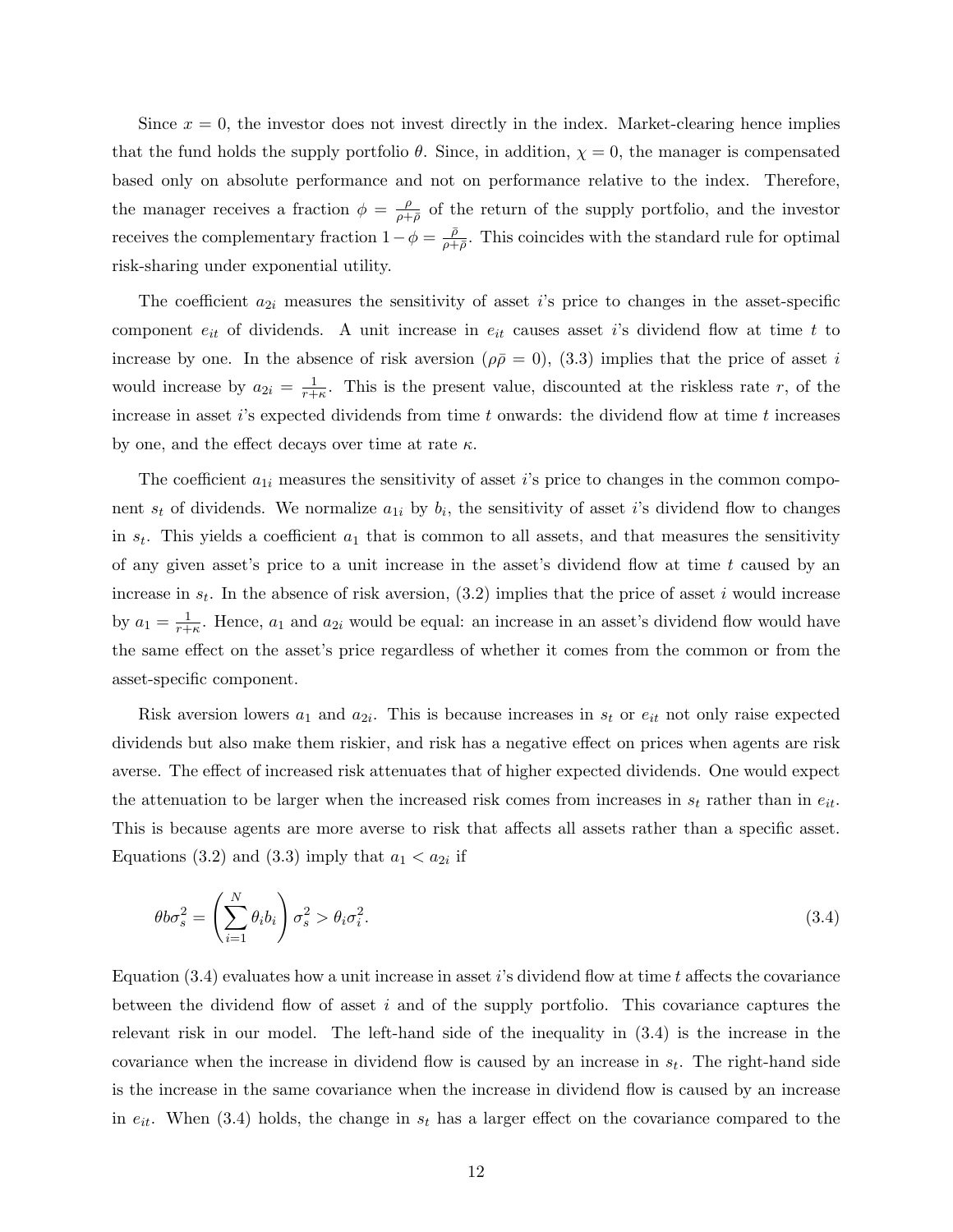change in  $e_{it}$ . Therefore, it has a larger attenuating effect on the price.

Equation  $(3.4)$  holds when the number N of assets exceeds a threshold, which can be zero. This is because the left-hand side increases when assets are added, while the right-hand side remains constant. In the special case of scale invariance, (3.4) takes the intuitive form

$$
\theta b\bar{s} > \theta_i \bar{e}_i. \tag{3.5}
$$

The left-hand side is the dividend flow of the supply portfolio that is derived from the common component. The right-hand side is the dividend flow of the same portfolio that is derived from the component specific to asset i. Equation  $(3.5)$  obviously holds when N is large enough.

### 3.1 Supply Effects

We next examine how differences in supply in the cross-section of assets are reflected into prices and return moments. We compare two assets i and i' that differ only in supply  $(\theta_i \neq \theta_{i'})$ , but have otherwise identical characteristics  $((b_i, \bar{e}_i, \sigma_i, \eta_i) = (b_{i'}, \bar{e}_{i'}, \sigma_{i'}, \eta_{i'}))$ . When comparing the prices of the assets at a time t, we assume that the asset-specific components of dividends at t are also identical  $(e_{it} = e_{i't})$ . We take asset *i* to be the one in smaller supply  $(\theta_i < \theta_{i'})$ .

We compute unconditional (long-term) moments of returns, and consider both returns per share and returns per dollar invested. Moments of share returns can be computed in closed form. To compute closed-form solutions for moments of dollar returns, we approximate the dollar return of an asset by its share return divided by the unconditional mean of the share price. For example, expected dollar return is the expected ratio of share return to share price but we approximate it by the ratio of expected share return to expected share price.

**Proposition 3.1 (Price and Expected Return).** Suppose that  $A = 0$ . An asset i in smaller supply than an otherwise identical asset i' has higher price at time  $t$   $(S_{it} > S_{i't})$ , higher expected  $price (\mathbb{E}(S_{it}) > \mathbb{E}(S_{i't}))$ , lower expected share return  $(\mathbb{E}(dR_{it}) < \mathbb{E}(dR_{i't}))$ , and lower expected dollar return ( $\mathbb{E}\left(\frac{dR_{it}}{\mathbb{E}(S_{it})}\right)$  $\Big) < \mathbb{E} \left( \frac{d R_{i't}}{\mathbb{E} (S_{i't})} \right)$ ).

An asset i in small supply  $\theta_i$  must offer low expected share return, so that the manager is induced to hold a small number of shares of the asset. Therefore, the asset's price must be high. The asset's expected dollar return is low because of two effects working in the same direction: low expected share return in the numerator, and high price in the denominator.

The effect of  $\theta_i$  on the asset price is through the coefficient  $a_{2i}$ , which measures the price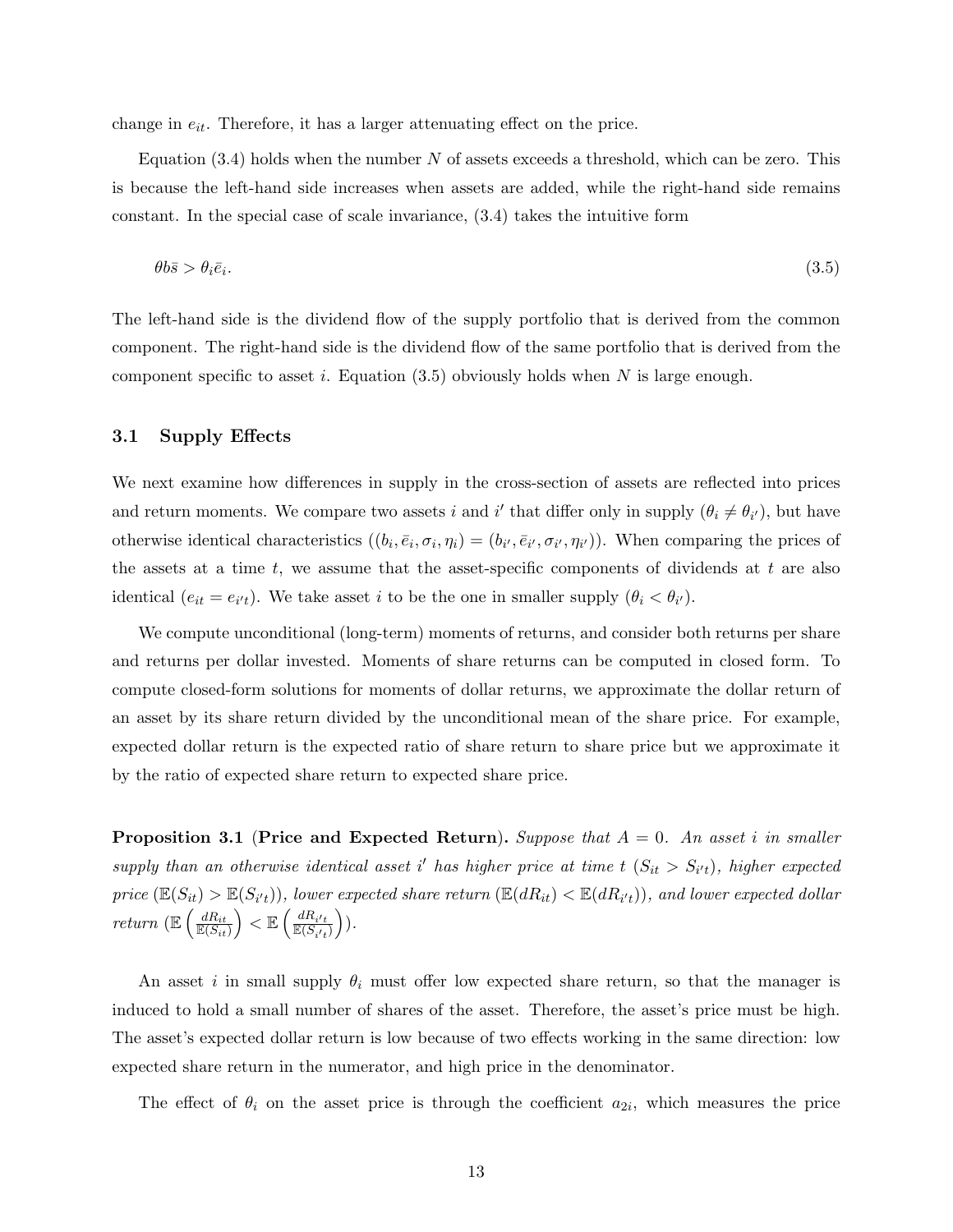sensitivity to changes in the asset-specific component  $e_{it}$  of dividends. When  $\theta_i$  is small, an increase in  $e_{it}$  is accompanied by a small increase in the covariance between the dividend flow of the asset and of the supply portfolio  $\theta$ . Therefore, the positive effect that the increase in  $e_{it}$  has on the price through higher expected dividends is attenuated by a small negative effect due to the increase in risk. As a consequence,  $a_{2i}$  is large. Since an increase in  $e_{it}$  away from its lower bound of zero has a large effect on the price, the price is high.

Note that  $\theta_i$  does not have an effect through the coefficient  $a_{1i}$ , which measures the price sensitivity to changes in the common component  $s_t$  of dividends. This coefficient depends on  $\theta_i$ only through the aggregate quantity  $\theta b$ , which is constant in cross-sectional comparisons.

**Proposition 3.2 (Return Volatility).** Suppose that  $A = 0$ . An asset i in smaller supply than an otherwise identical asset i' has higher share return variance  $(\text{Var}(dR_{it}) > \text{Var}(dR_{i't}))$ . It has higher dollar return variance ( $\mathbb{V}\text{ar} \left( \frac{dR_{it}}{\mathbb{E}(S_{it})} \right)$  $\Big)$  >  $\mathbb{V}\text{ar}\left(\frac{dR_{i't}}{\mathbb{E}(S_{i't})}\right)$  if and only if

$$
\mathcal{D}_1 \equiv a_1 b_i (a_{2i} + a_{2i'}) (\sigma_i^2 \bar{s} - \sigma_s^2 \bar{e}_i) + 2(a_{2i} a_{2i'} \sigma_i^2 \bar{e}_i - a_1^2 b_i^2 \sigma_s^2 \bar{s}) > 0.
$$
\n(3.6)

Since dividend changes have a large effect on the price of an asset that is in small supply, such an asset has high share return volatility (square root of variance). This effect is concentrated on the part of volatility that is driven by the asset-specific component, while there is no effect on the part that is driven by the common component. Whether small supply is associated with high or low dollar return volatility depends on two effects working in opposite directions: high share return volatility in the numerator, and high price in the denominator. The first effect dominates when (3.6) holds.

Since the effect of supply on volatility is concentrated on the part that is driven by the assetspecific component, (3.6) should hold if that part is large enough. This can be confirmed, for example, in the case of scale invariance. Equation (3.6) becomes

$$
\sqrt{a_{2i}a_{2i'}}\bar{e}_i > a_1b_i\bar{s},\tag{3.7}
$$

and has the simple interpretation that the volatility driven by the common component is smaller than the geometric average, across assets i and  $i'$ , of the volatilities driven by the asset-specific components. Indeed, the conditional variance rate driven by the common component is  $a_1^2b_i^2\sigma_s^2s_t$ for both assets. The conditional variance rate driven by the asset-specific component is  $a_{2i}^2 \sigma_i^2 e_{it}$ for asset *i* and  $a_{2i}^2 \sigma_i^2 e_{it}$  for asset *i'*. Taking expectations, we find the unconditional variance rates  $a_1^2b_i^2\sigma_s^2\bar{s}$ ,  $a_{2i}^2\sigma_i^2\bar{e}_i$ , and  $a_{2i'}^2\sigma_i^2\bar{e}_i$ , respectively. Under scale invariance, the former is smaller than the geometric average of the latter if (3.7) holds.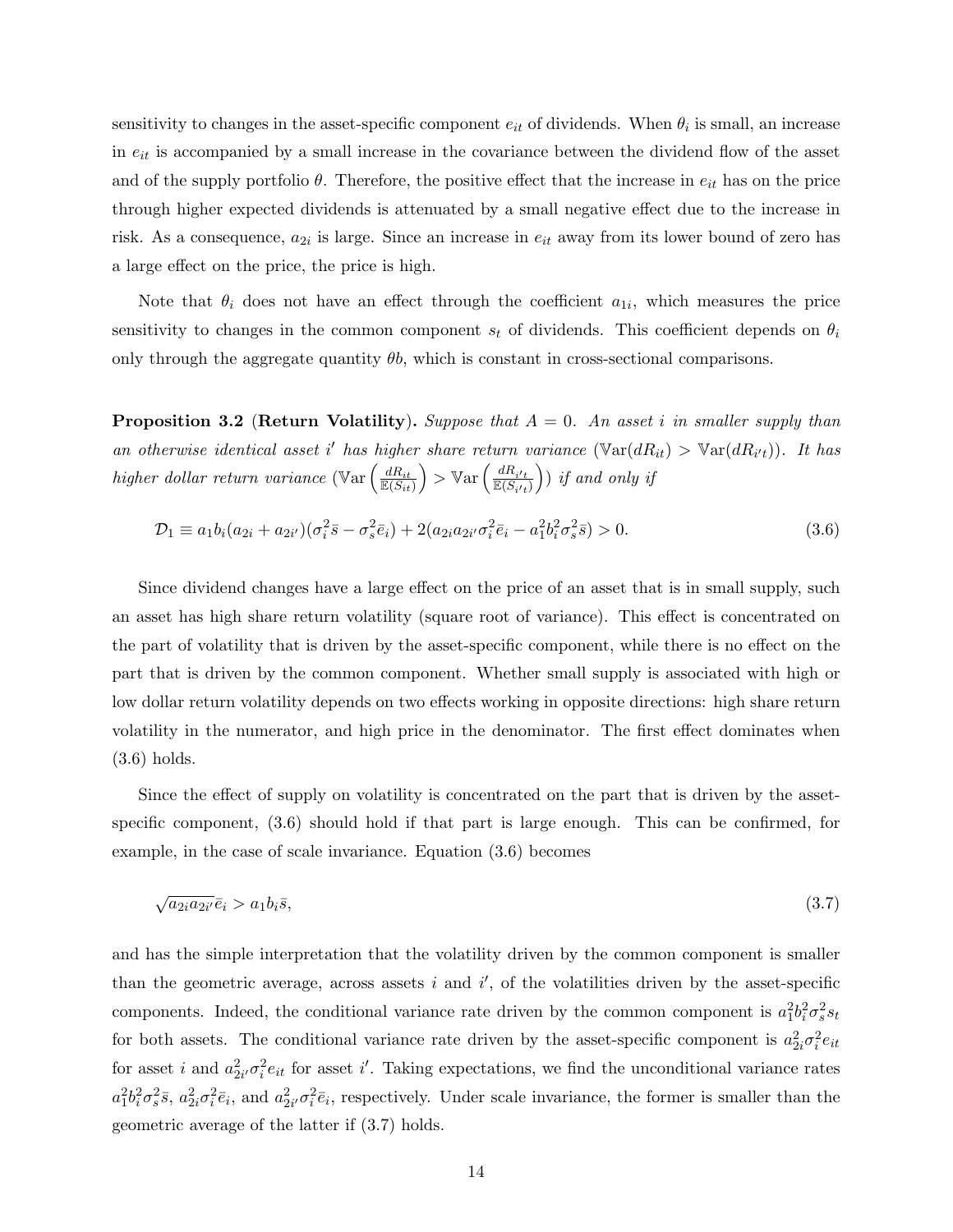We next examine how supply affects the systematic and idiosyncratic parts of volatility. When the number  $N$  of assets is large, these coincide, respectively, with the parts driven by the common and the asset-specific component. For small  $N$ , however, the systematic part includes volatility driven by the asset-specific component. To compute the systematic and idiosyncratic parts, we regress the return  $dR_{it}$  of asset i on the return  $dR_{\eta t} \equiv \eta dR_t$  of the index:

$$
dR_{it} = \beta_i dR_{\eta t} + d\epsilon_{it}.\tag{3.8}
$$

The CAPM beta of asset i is

$$
\beta_i = \frac{\text{Cov}(dR_{it}, dR_{\eta t})}{\text{Var}(dR_{\eta t})},\tag{3.9}
$$

and measures the systematic part of volatility. The variance  $\mathbb{V}\text{ar}(d\epsilon_{it})$  of the regression residual measures the idiosyncratic part. These quantities are defined in per-share terms. Their per-dollar counterparts are

$$
\beta_i^{\$} = \frac{\mathbb{C}\text{ov}\left(\frac{dR_{it}}{\mathbb{E}(S_{it})}, \frac{dR_{\eta t}}{\mathbb{E}(S_{\eta t})}\right)}{\mathbb{V}\text{ar}\left(\frac{dR_{\eta t}}{\mathbb{E}(S_{\eta t})}\right)}\tag{3.10}
$$

and  $\mathbb{V}\text{ar}\left(\frac{d\epsilon_{it}}{\mathbb{E}(S_{it})}\right)$ ), where  $S_{\eta t} \equiv \eta S_t$  denotes the price of the index.

**Proposition 3.3 (Beta and Idiosyncratic Volatility).** Suppose that  $A = 0$ . An asset i in smaller supply than an otherwise identical asset i' has higher share beta  $(\beta_i > \beta_{i'})$  and idiosyncratic share return variance  $(\mathbb{V}\text{ar}(d\epsilon_{it}) > \mathbb{V}\text{ar}(d\epsilon_{i't}))$ . It has higher dollar beta  $(\beta_i^{\$} > \beta_{i'}^{\$})$  if and only if

$$
\mathcal{D}_2 \equiv a_1 b_i (a_{2i} + a_{2i'}) \eta_i \sigma_i^2 \bar{s} + a_{2i} a_{2i'} \eta_i \sigma_i^2 \bar{e}_i - a_1^2 b_i \eta b \sigma_s^2 \bar{s} > 0,
$$
\n(3.11)

and higher idiosyncratic dollar return variance  $(\mathbb{V}\text{ar} \left( \frac{d\epsilon_{it}}{\mathbb{E}(S_{it})} \right))$  $\Big)$  >  $\mathbb{V}\text{ar}\left(\frac{d\epsilon_{i't}}{\mathbb{E}(S_{i't})}\right)$  if and only if

$$
\left(a_1^2(\eta b)^2 \sigma_s^2 \bar{s} + \sum_{j=1}^N a_{2j}^2 \eta_j^2 \sigma_j^2 \bar{e}_j\right) a_1 b_i \bar{s} \mathcal{D}_1
$$
\n
$$
- \left[ \left(a_1^2 b_i \eta b \sigma_s^2 \bar{s} + a_{2i}^2 \eta_i \sigma_i^2 \bar{e}_i \right) \left(a_1 b_i \bar{s} + a_{2i'} \bar{e}_i\right) + \left(a_1^2 b_i \eta b \sigma_s^2 \bar{s} + a_{2i'}^2 \eta_i \sigma_i^2 \bar{e}_i \right) \left(a_1 b_i \bar{s} + a_{2i} \bar{e}_i\right) \right] \mathcal{D}_2 > 0. \tag{3.12}
$$

The share beta and idiosyncratic volatility are large for an asset that is in small supply because of the effect identified in Propositions 3.1 and 3.2: changes to the asset-specific component of dividends have a large effect on the price of such an asset. This yields high idiosyncratic volatility. It also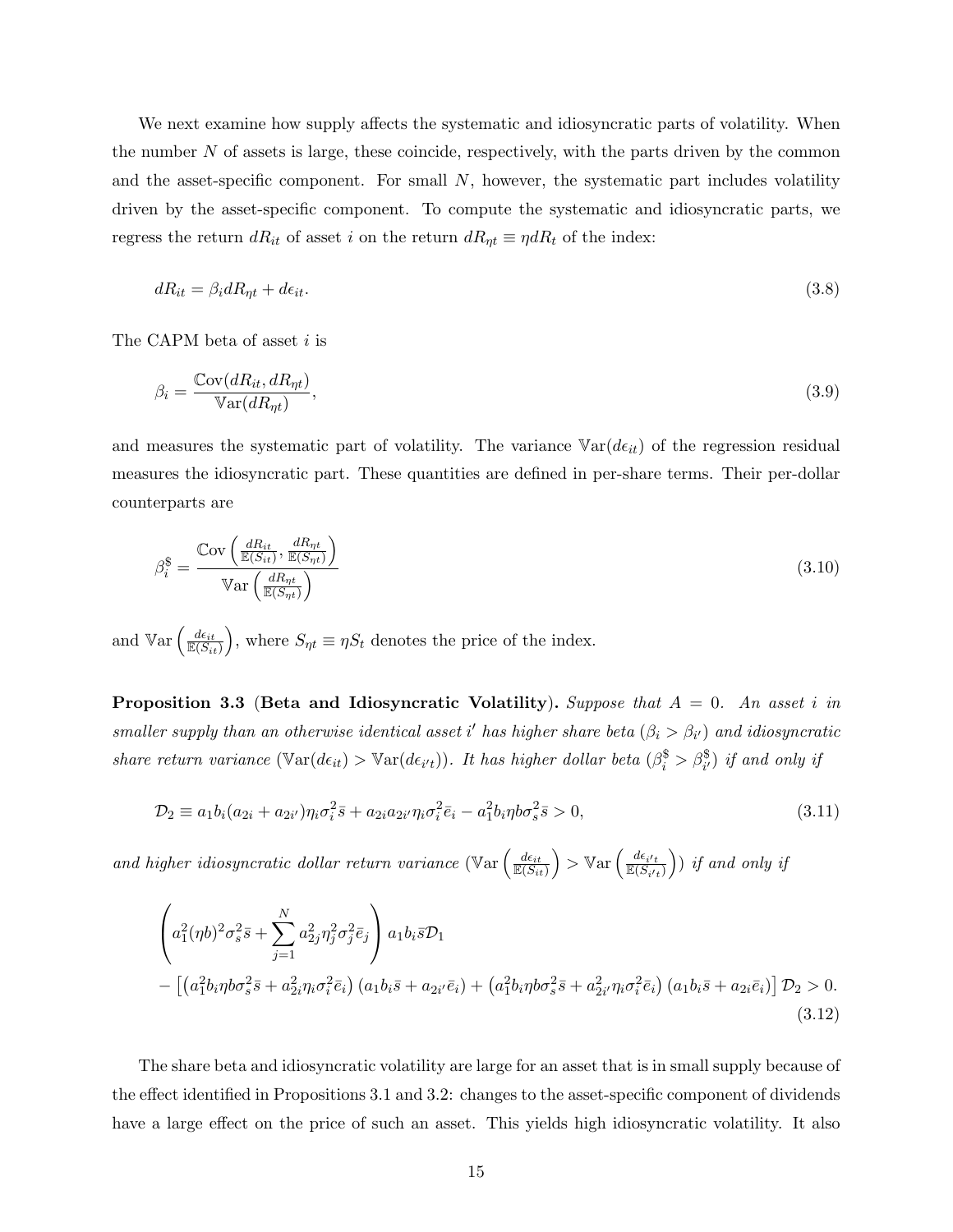yields large beta because asset-specific shocks have a large contribution to the asset's covariance with the index. Whether small supply is associated with high or low dollar beta and idiosyncratic volatility depends on two effects working in opposite directions: high share beta and idiosyncratic volatility in the numerator, and high price in the denominator. To build intuition on which effect dominates, we consider the case where the number  $N$  of assets is large.

For large  $N$ , an asset's covariance with the index is driven mainly by the common shocks, whose effect on price does not depend on supply. Since supply affects only a small fraction of the covariance, the effect of supply on price should dominate that on share beta. Hence, dollar beta should be small for an asset that is in small supply. This can be confirmed, for example, in the case of scale invariance and symmetric assets with identical characteristics  $(b_i, \bar{e}_i, \eta_i, \theta_i)$ . (To ensure that assets i and i' differ in their supply, we assume that  $\theta_i - \theta_{i'}$  is close but not equal to zero.) We denote by  $(b_c, \bar{e}_c, \eta_c, \theta_c)$  the common values of  $(b_i, \bar{e}_i, \eta_i, \theta_i)$  across all assets, by  $a_{2c}$  the common value of  $a_{2i}$ , and by  $y \equiv \frac{a_{2c}\bar{e}_c}{a_1b_c\bar{s}}$  $\frac{a_{2c}e_c}{a_1b_c\overline{s}}$  the ratio of volatility driven by the asset-specific component to the volatility driven by the common component. We can write (3.11) as

$$
2y + y^2 - N > 0.\tag{3.13}
$$

As N increases,  $(3.13)$  is satisfied for values of y that exceed an increasingly large threshold.

An asset's idiosyncratic volatility, for large  $N$ , is driven mainly by the shocks specific to that asset. Since the effect of supply is only through those shocks, while common shocks account for a potentially large fraction of the price, the effect of supply on idiosyncratic share volatility should dominate the effect of supply on price. Hence, idiosyncratic dollar return volatility should be large for an asset that is in small supply. For example, in the case of scale invariance and symmetric assets, we can write (3.12) as

$$
N - 2 - y > 0. \tag{3.14}
$$

As N increases,  $(3.14)$  is satisfied for values of y that are below an increasingly large threshold.

To relate the effects of supply derived in Propositions 3.2 and 3.3 to cross-sectional market anomalies, we next determine how supply affects assets' CAPM alphas, i.e., the expected returns that assets are earning in excess of the CAPM. The CAPM alpha of asset  $i$  is

$$
\alpha_i = \mathbb{E}(dR_{it}) - \beta_i \mathbb{E}(dR_{\eta t}),\tag{3.15}
$$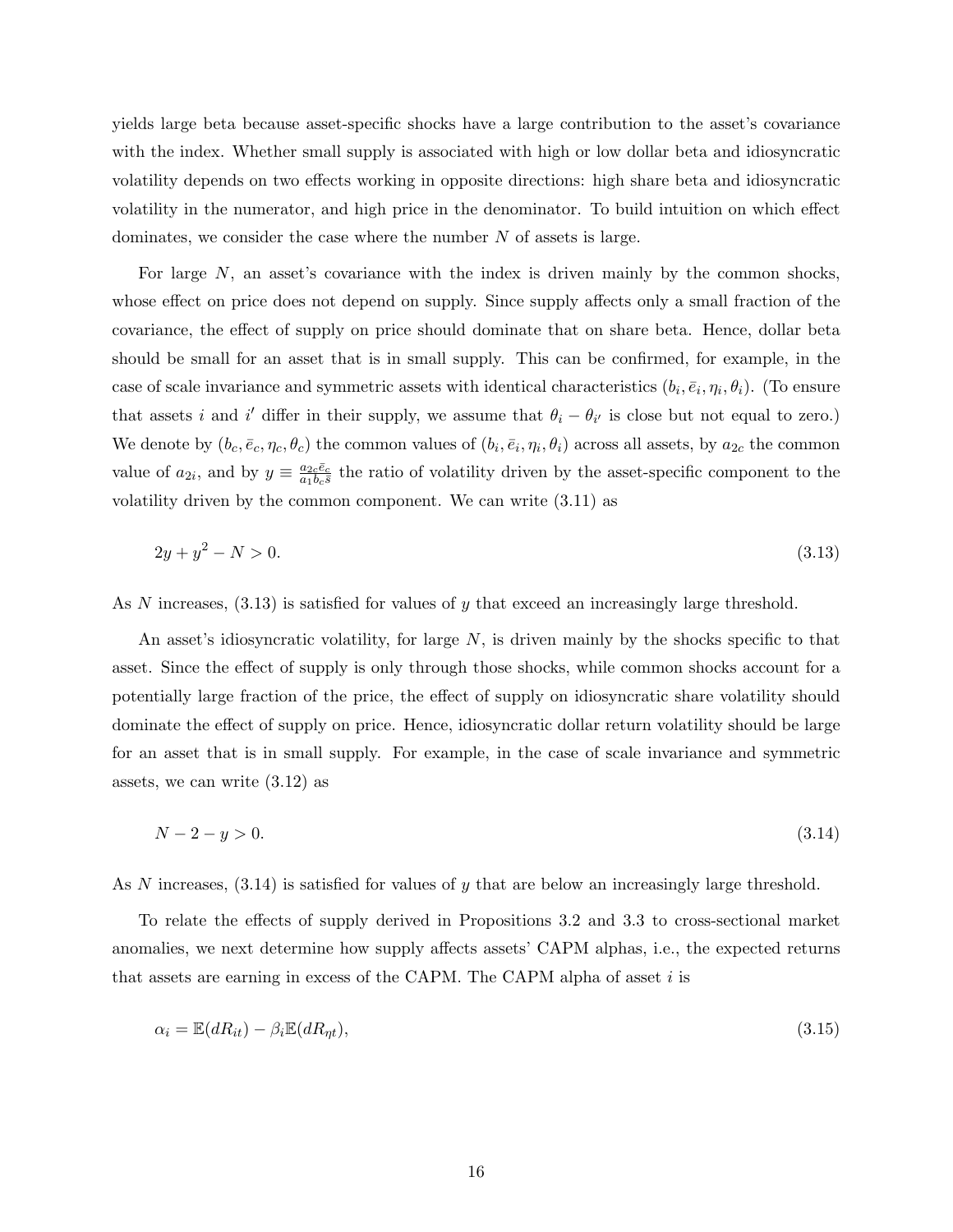in per-share terms. Its per-dollar counterpart is

$$
\alpha_i^{\$} = \mathbb{E}\left(\frac{dR_{it}}{\mathbb{E}(S_{it})}\right) - \beta_i^{\$}\mathbb{E}\left(\frac{dR_{\eta t}}{\mathbb{E}(S_{\eta t})}\right) = \frac{\alpha_i}{\mathbb{E}(S_{it})}.
$$
\n(3.16)

**Proposition 3.4 (Alpha).** Suppose that  $A = 0$ . An asset i in smaller supply than an otherwise identical asset i' has lower share alpha  $(\alpha_i < \alpha_{i'})$  and lower dollar alpha  $(\alpha_i^{\$} < \alpha_{i'}^{\$})$ .

An asset in small supply has low share alpha because it has low expected share return (Proposition 3.1) and high share beta (Proposition 3.3). The effect of supply on share alpha carries through to dollar alpha, so an asset in small supply has low dollar alpha as well.

Our results have implications for the relationship between risk and expected return in the cross-section of assets. Standard theories predict that this relationship should be positive: riskier assets should compensate investors with higher expected return. Empirically, however, a negative relationship has often been documented. Moreover, in those instances where a positive relationship has been documented, it has been found to be weaker than the theoretical one. The weakness of the relationship has been shown using alpha, which is expected return in excess of its theoretical value. Alpha has been shown to be negative for riskier assets and positive for less risky ones. This means that the expected returns of the former assets are not as high as predicted by theory, while the expected returns of the latter assets are not as low. The empirical findings concern both CAPM alpha, as well as alphas computed using other risk-adjustment methods such as the Fama-French three-factor model.

Haugen and Baker (1996) and Ang, Hodrick, Xing, and Zhang (2006) document that U.S. stocks with high return volatility earn lower returns on average than stocks with low volatility. The latter paper also shows that the negative relationship holds not only for return volatility but also for the idiosyncratic component of that volatility. Since a negative relationship holds between volatility and expected return, it also holds between volatility and alpha: adjusting for risk can only make the negative relationship stronger. Since alpha averages to zero across stocks, high-volatility stocks earn negative alpha and low-volatility stocks earn positive alpha. The negative relationship between volatility on one hand and expected return or alpha on the other is known as the volatility anomaly.

Black (1972), Black, Jensen, and Scholes (1972), and Frazzini and Pedersen (2014) document that U.S. stocks with high CAPM beta earn negative alpha while stocks with low beta earn positive alpha. The relationship between expected return and beta is almost flat during 1926-2012 (Frazzini and Pedersen (2014)), and turns negative during the second half of the sample (Baker, Bradley, and Wurgler (2011)). The negative relationship between beta and alpha, as well as the weak or negative relationship between beta and expected return, is known as the beta anomaly.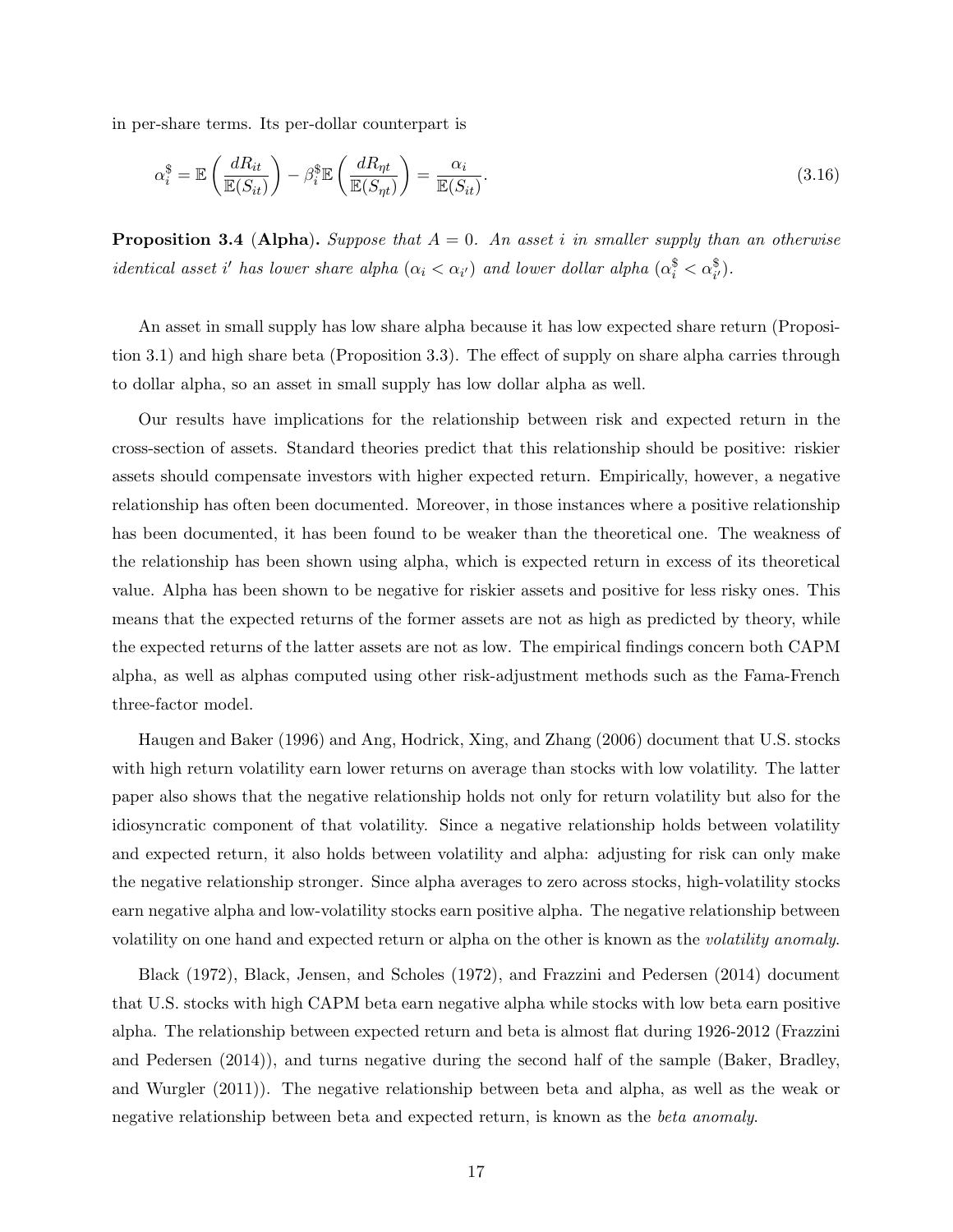The results in this section suggest a mechanism that could help explain the volatility and beta anomalies, even in the absence of agency frictions. A negative relationship between volatility or beta on one hand, and expected return or alpha on the other, can be generated by the way that these variables depend on supply. Assets in small supply earn low expected dollar return (Proposition 3.1) and negative alpha (Proposition 3.4). Under some conditions, they also have high dollar return volatility (Proposition 3.2), high idiosyncratic dollar return volatility (Proposition 3.3), and high dollar beta (Proposition 3.3). Under these conditions our model can generate a negative relationship both between risk and alpha, as well as between risk and expected return. We further explore the relationship between risk and return implied by our model in the next section, where we add agency frictions and quantify the effects in the context of a numerical example.

### 4 Equilibrium with Agency Frictions

In this section we solve for equilibrium in the presence of agency frictions. We introduce agency frictions by setting the parameter A in the manager's private-benefit function  $Am_t - \frac{B}{2}m_t^2$  to a positive value. For simplicity, we set the parameter  $B$  to zero. This pins down immediately the coefficient  $\phi$  that characterizes how sensitive the manager's fee is to the fund's performance. Indeed, if  $\phi < A$ , then the manager will choose an arbitrarily large shirking action  $m_t$ . This forces the investor to offer  $\phi \geq A$ , in which case there is no shirking, i.e.,  $m_t = 0.8$  When  $A \leq \frac{\rho}{\rho + 1}$  $\frac{\rho}{\rho+\bar{\rho}},$  the constraint  $\phi \geq A$  is not binding, since in the equilibrium without agency frictions the investor offers  $\phi = \frac{\rho}{\rho + \rho}$  $\frac{\rho}{\rho+\bar{\rho}}$ . When instead  $A > \frac{\rho}{\rho+\bar{\rho}}$ , the constraint is binding, and the investor offers  $\phi = A$ .

Allowing  $B$  to be positive yields a richer theory of contract determination, both on the positive and on the normative front. The asset pricing results, however, remain essentially the same. For this reason we defer the case  $B > 0$  to Section 5, where we perform a normative analysis of contracts.

Theorem 4.1 (Equilibrium Prices and Contract with Agency Frictions). Suppose that  $B = 0$ . When  $\frac{\rho}{\rho + \bar{\rho}} \geq A > 0$ , the equilibrium in Theorem 3.1 remains an equilibrium. When  $A > \frac{\rho}{\rho+\bar{\rho}}$ , the following form an equilibrium: the price process  $S_t$  given by  $(2.14)$  with  $a_{0i}$  given by  $(3.1),$ 

$$
a_{1i} = \frac{b_i}{\sqrt{(r+\kappa)^2 + 2r\bar{\rho}(\phi\theta - \chi\eta)b\sigma_s^2}} \equiv a_1b_i,
$$
\n(4.1)

$$
a_{2i} = \frac{1}{\sqrt{(r+\kappa)^2 + 2r\bar{\rho}(\phi\theta_i - \chi\eta_i)\sigma_i^2}};
$$
\n(4.2)

<sup>&</sup>lt;sup>8</sup>For  $\phi = A$ , the manager is indifferent between all values of  $m_t$ . We assume that he chooses  $m_t = 0$ , as would be the case for any positive value of B, even arbitrarily small.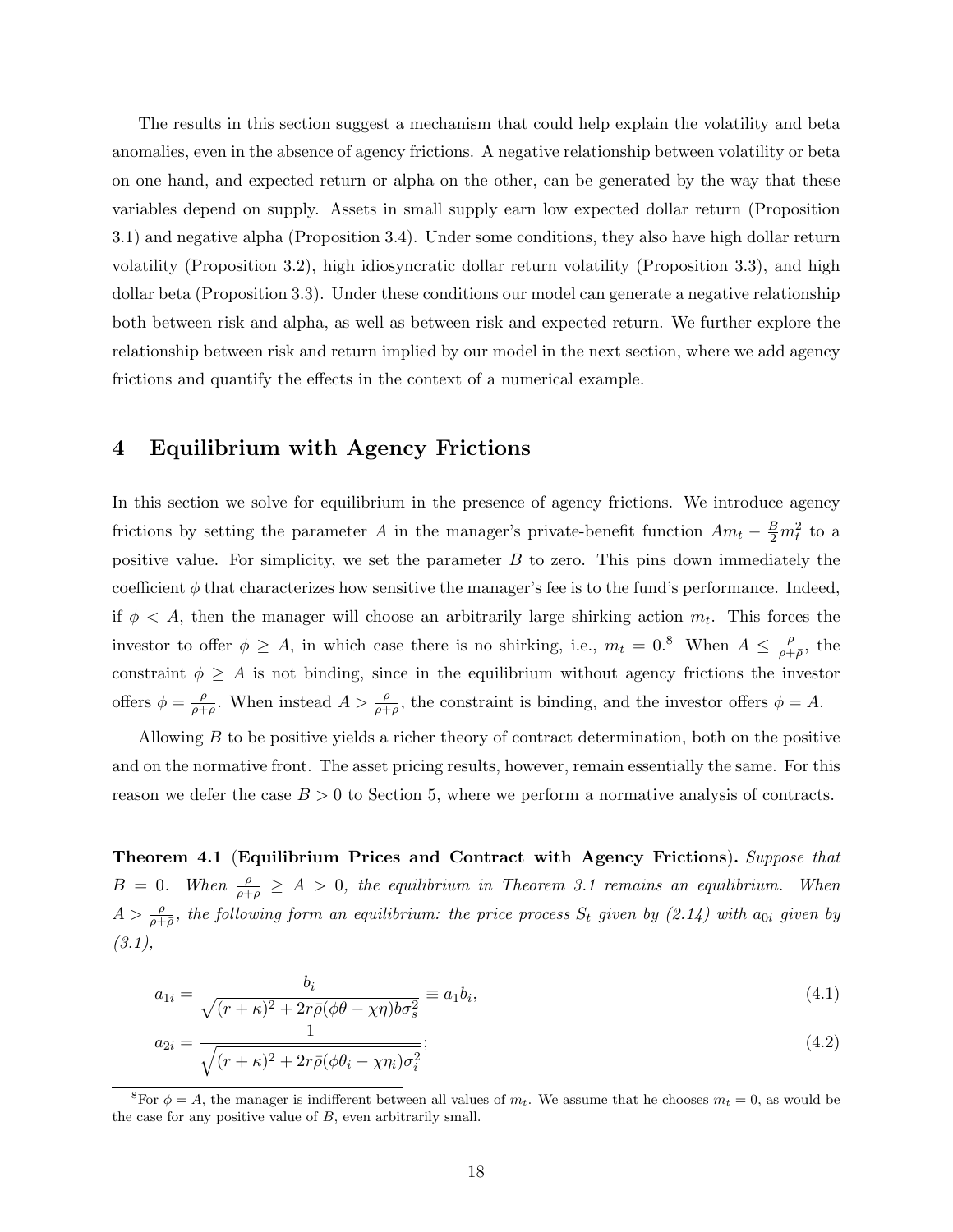the contract  $(\phi, \chi, \psi)$  with  $\phi = A$ ,  $\psi = 0$ , and  $\chi > 0$  being the unique solution to

$$
(a_1 - \check{a}_1) \eta b \hat{s}_0 + \sum_{i=1}^{N} (a_{2i} - \check{a}_{2i}) \eta_i \hat{e}_{i0} = 0,
$$
\n(4.3)

where

$$
\check{a}_1 \equiv \frac{1}{\sqrt{(r+\kappa)^2 + 2r\rho[(1-\phi)\theta + \chi\eta]b\sigma_s^2}},\tag{4.4}
$$

$$
\check{a}_{2i} \equiv \frac{1}{\sqrt{(r+\kappa)^2 + 2r\rho[(1-\phi)\theta_i + \chi\eta_i]\sigma_i^2}},\tag{4.5}
$$

 $\hat{s}_t \equiv s_t + \frac{\kappa}{r}$  $\frac{\kappa}{r}\bar{s}$ , and  $\hat{e}_{it} \equiv e_{it} + \frac{\kappa}{r}$  $\frac{\kappa}{r}\bar{e}_i$ ; and the index investment  $x=0$ .

When  $A > \frac{\rho}{\rho+\bar{\rho}}$ , the investor renders the manager's fee more sensitive to the fund's performance compared to the equilibrium without agency frictions  $(\phi = A > \frac{\rho}{\rho + \bar{\rho}})$ . This exposes the manager to more risk, but eliminates his incentive to undertake the shirking action  $m_t$ . If the increase in  $\phi$ were the only change in the contract, then the manager would respond by scaling down the fund's holdings of the risky assets and investing more in the riskless rate. This would offset the increase in his personal risk exposure caused by the larger  $\phi$ . The investor restores the manager's incentives to take risk by making the fee sensitive to the index performance  $(\chi > 0)$ . This induces the manager to scale up the fund's holdings of the risky assets because his personal exposure to market drops becomes smaller. The increase in the risky-asset holdings, however, is according to the weights in the index  $\eta$  and not those in the supply portfolio  $\theta$ . The fund's portfolio thus changes in response to the increases in  $\phi$  and  $\chi$ , and becomes closer to the index. This causes equilibrium prices to change, as we show in Section 4.1. The investor does not invest directly in the index  $(x = 0)$ because she can control the fund's index exposure by changing  $\chi$ .

The compensation that the manager receives for performance relative to the index is analogous to relative-performance evaluation in models of optimal contracting under moral hazard (e.g., Holmstrom 1979). The mechanism is somewhat different, however. In typical moral-hazard models, relative-performance evaluation is used to insulate the agent from risk that he cannot control. In our model, instead, the agent can control his risk exposure through his choice of the fund's portfolio. Compensation based on relative performance is instead used to induce the agent to take risk.

Equations (4.1) and (4.2) show how the contract parameters  $(\phi, \chi)$  affect equilibrium prices. Prices are determined by the covariance with the portfolio  $\phi\theta - \chi\eta$ . This is the portfolio that describes the manager's personal risk exposure: the fee is  $\phi$  times the fund's return, which in equilibrium is the return of the supply portfolio  $\theta$ , minus  $\chi$  times the return of the index portfolio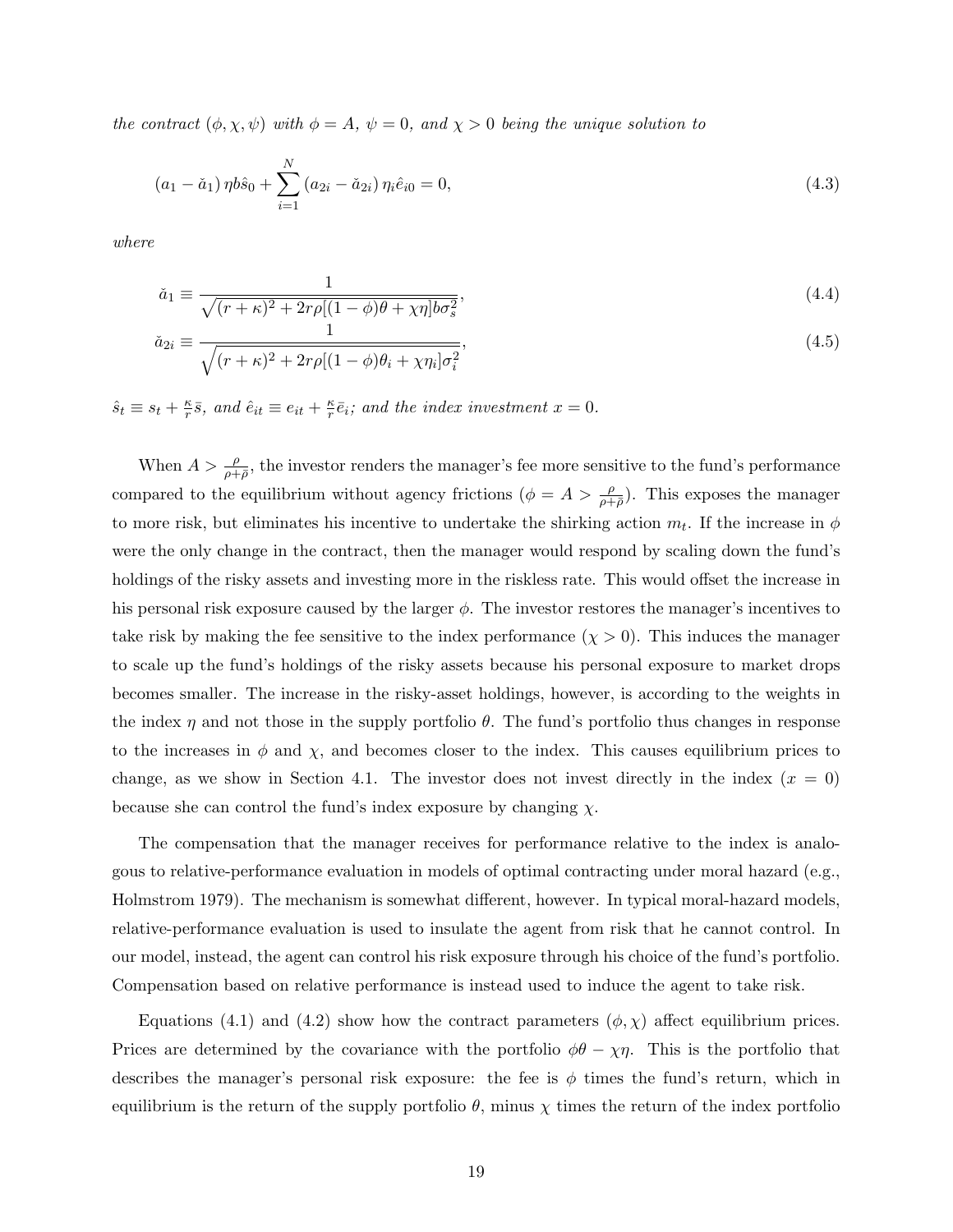η. The covariance is multiplied by the manager's risk aversion coefficient  $\bar{\rho}$ . Prices are determined by the manager's risk aversion and risk exposure because the manager is marginal in pricing the assets. We examine the properties of prices in Sections 4.1 and 4.2.

Equation (4.3), which characterizes the the contract parameter  $\chi$ , can be given an intuitive interpretation. The quantity  $S_{i0} = a_1 b_i \hat{s}_0 + \sum_{i=1}^{N} a_{2i} \hat{e}_{i0}$  is the price of asset *i* at time zero. We can also construct the counterpart  $\check{S}_{i0} \equiv \check{a}_1 b_i \hat{s}_0 + \sum_{i=1}^N \check{a}_{2i} \hat{e}_{i0}$  of this expression for the coefficients  $\check{a}_1$ and  $\check{a}_{2i}$  defined in (4.4) and (4.5). This is the hypothetical price of asset i at time zero under the assumption that the asset is priced from the investor instead of the manager. The price  $\check{S}_{i0}$  can be derived from  $S_{i0}$  by replacing the manager's risk exposure  $\phi\theta - \chi\eta$  by the investor's exposure  $(1-\phi)\theta + \chi\eta$ , and the manager's risk-aversion coefficient  $\bar{\rho}$  by the investor's coefficient  $\rho$ . Equation (4.3) states that the investor and the manager agree on their valuation of the index:  $\eta \check{S}_0 = \eta S_0$ . This is because the investor can invest directly in the index, and hence is marginal in pricing the index. The investor and the manager can disagree on their valuation of other portfolios. In particular, and as we show in the proof of Theorem 4.1, the investor values the supply portfolio more than the manager:  $\theta \check{S}_0 > \theta S_0$ . The investor could acquire more of the supply portfolio by lowering  $\phi$ , but this would incentivize the manager to undertake the shirking action  $m_t$ . Proposition 4.1 summarizes how the contract parameters  $(\phi, \chi)$  depend on agency frictions, as measured by the private-benefit parameter A.

Proposition 4.1 (Effect of Agency Frictions on Manager's Contract). Suppose that  $A >$ ρ  $\frac{\rho}{\rho+\bar{\rho}}$  and  $B=0$ . Following an increase in the private-benefit parameter A, the manager's fee becomes more sensitive to the fund's performance  $\left(\frac{\partial \phi}{\partial A} > 0\right)$  and to the index performance  $\left(\frac{\partial \chi}{\partial A} > 0\right)$ .

### 4.1 Cross-Sectional Pricing and Amplification

We next examine how agency frictions, as measured by the private-benefit parameter A, affect the cross-section of asset prices and of return moments. Following an increase in A, the manager's fee becomes more sensitive to the fund's performance, and performance becomes benchmarked to the index to a larger extent. This renders the manager less willing to deviate from the index. Recall that in equilibrium the manager deviates from the index by overweighting assets in large supply and underweighting assets in small supply. Hence, when A increases, the prices of large-supply assets must decrease so that the manager remains equally willing to overweight them, and the prices of small-supply assets must increase so that the manager remains equally willing to underweight them. Proposition 4.2 confirms these results in two simple cases of the model. First, when dividends vary over time only because of the asset-specific component. This case can be derived by setting the volatility parameter  $\sigma_s$  of the common component to zero. Second, when supply is the only driver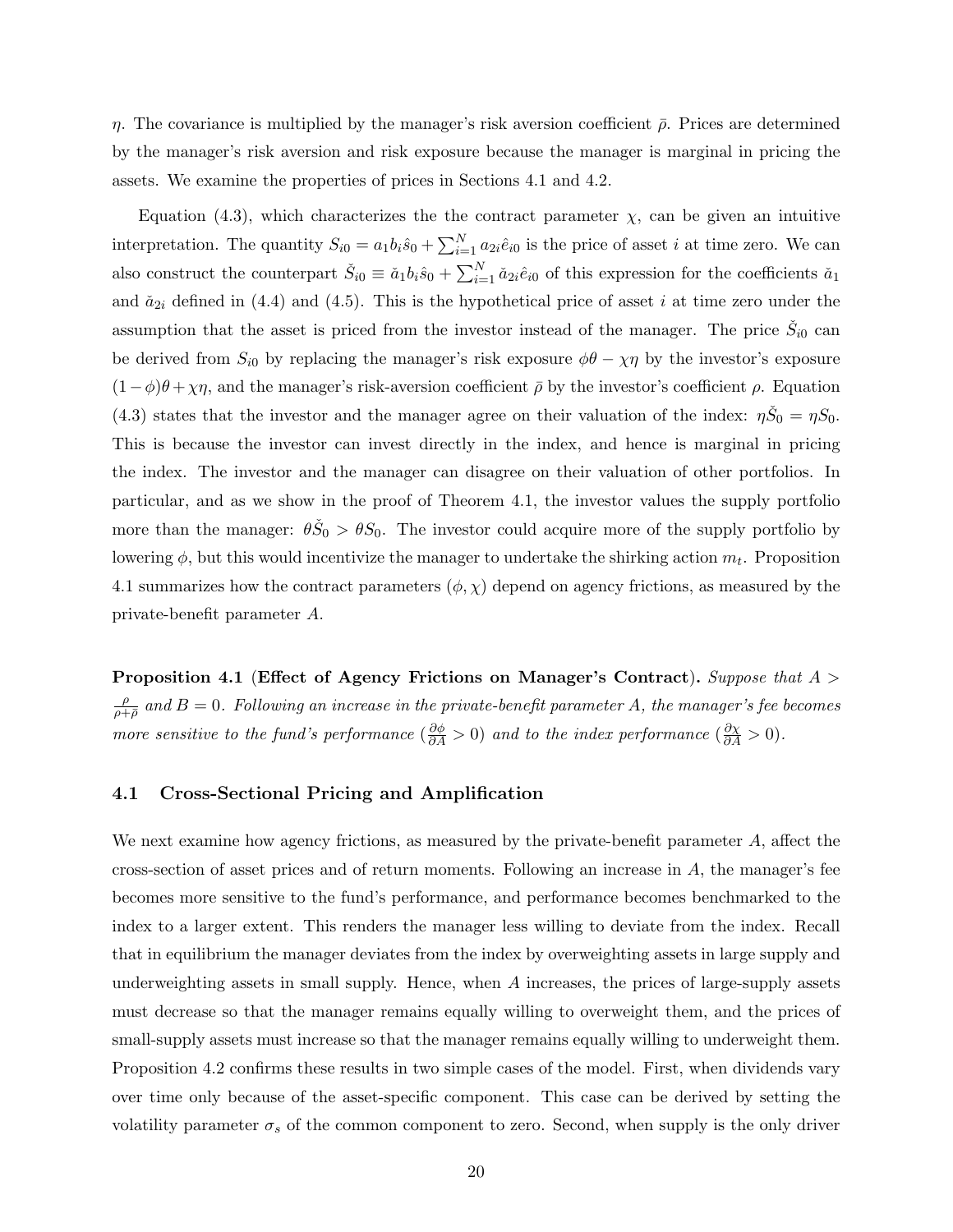of cross-sectional variation, i.e., the remaining characteristics  $(b_i, \bar{e}_i, \sigma_i, \eta_i)$  are common to all assets. We denote the common values of these characteristics by  $(b_c, \bar{e}_c, \sigma_c, \eta_c)$ . For simplicity, we assume that in both cases and for the rest of Section 4 the time-zero values of the processes  $(s_t, e_{1t}, ..., e_{Nt})$ are equal to the processes' unconditional means, i.e.,  $(s_0, e_{10}, ..., e_{N0}) = (\bar{s}, \bar{e}_1, ..., \bar{e}_N)$ .

Proposition 4.2 (Effect of Agency Frictions on Price and Expected Return). Suppose that  $A > \frac{\rho}{\rho + \bar{\rho}}$  and  $B = 0$ . Following an increase in the private-benefit parameter A, the following results hold:

- (i) When  $\sigma_s = 0$ , there exists a threshold  $\gamma > 0$  such that the prices of assets i for which  $\frac{\theta_i}{\eta_i} > \gamma$ decrease  $(\frac{\partial S_{it}}{\partial A} < 0)$ , and the prices of assets i for which  $\frac{\theta_i}{\eta_i} < \gamma$  increase  $(\frac{\partial S_{it}}{\partial A} > 0)$ . Both sets of assets are non-empty.
- (ii) When  $(b_i, \bar{e}_i, \sigma_i, \eta_i) = (b_c, \bar{e}_c, \sigma_c, \eta_c)$  for all i, the price of asset  $i = \arg \max_{j \in \{1, ..., N\}} \theta_j$  decreases  $(\frac{\partial S_{it}}{\partial A} < 0)$ , and the expected price of asset  $i = \arg \min_{j \in \{1,..,N\}} \theta_j$  increases  $(\frac{\partial \mathbb{E}(S_{it})}{\partial A} >$ 0).

For assets whose prices decrease, expected returns increase, both in share  $\left(\frac{\partial \mathbb{E}(dR_{it})}{\partial A} > 0\right)$  and dollar  $\left(\frac{\partial \mathbb{E}(\frac{dR_{it}}{\mathbb{E}(S_{it})})}{\partial A}\right)$  terms. Conversely, for assets whose prices increase, expected returns decrease, both in share  $\left(\frac{\partial \mathbb{E}(dR_{it})}{\partial A} < 0\right)$  and dollar  $\left(\frac{\partial \mathbb{E}(\frac{dR_{it}}{\mathbb{E}(S_{it})})}{\partial A} < 0\right)$  terms.

When the time-variation of dividends is only asset-specific, the effect of agency frictions on prices takes a simple form. Assets are ordered according to the ratio  $\frac{\theta_i}{\eta_i}$  of the weight in the supply portfolio  $\theta$  relative to the index portfolio  $\eta$ . Assets for which the ratio exceeds a threshold  $\gamma$ , and are hence overweighted by the manager, drop in price when A increases. Conversely, underweighted assets, for which the ratio is below  $\gamma$ , rise. These results can also be stated in terms of the risk premium associated to the asset-specific component, i.e., the compensation that the manager requires for bearing the asset-specific risk. Agency frictions raise the risk premium for the assets in large supply, and lower it for the assets in small supply.

When the time-variation of dividends has a common component in addition to the asset-specific one, the analysis becomes more complicated. This is because agency frictions affect the risk premium associated to the common component and this effect is the same for all assets regardless of their supply. When supply is the only driver of cross-sectional variation, agency frictions raise the risk premium associated to the common component. Since they also raise the risk premium associated to the asset-specific component for the large-supply assets, the prices of these assets decrease. For the small-supply assets instead, the two effects go in opposite directions because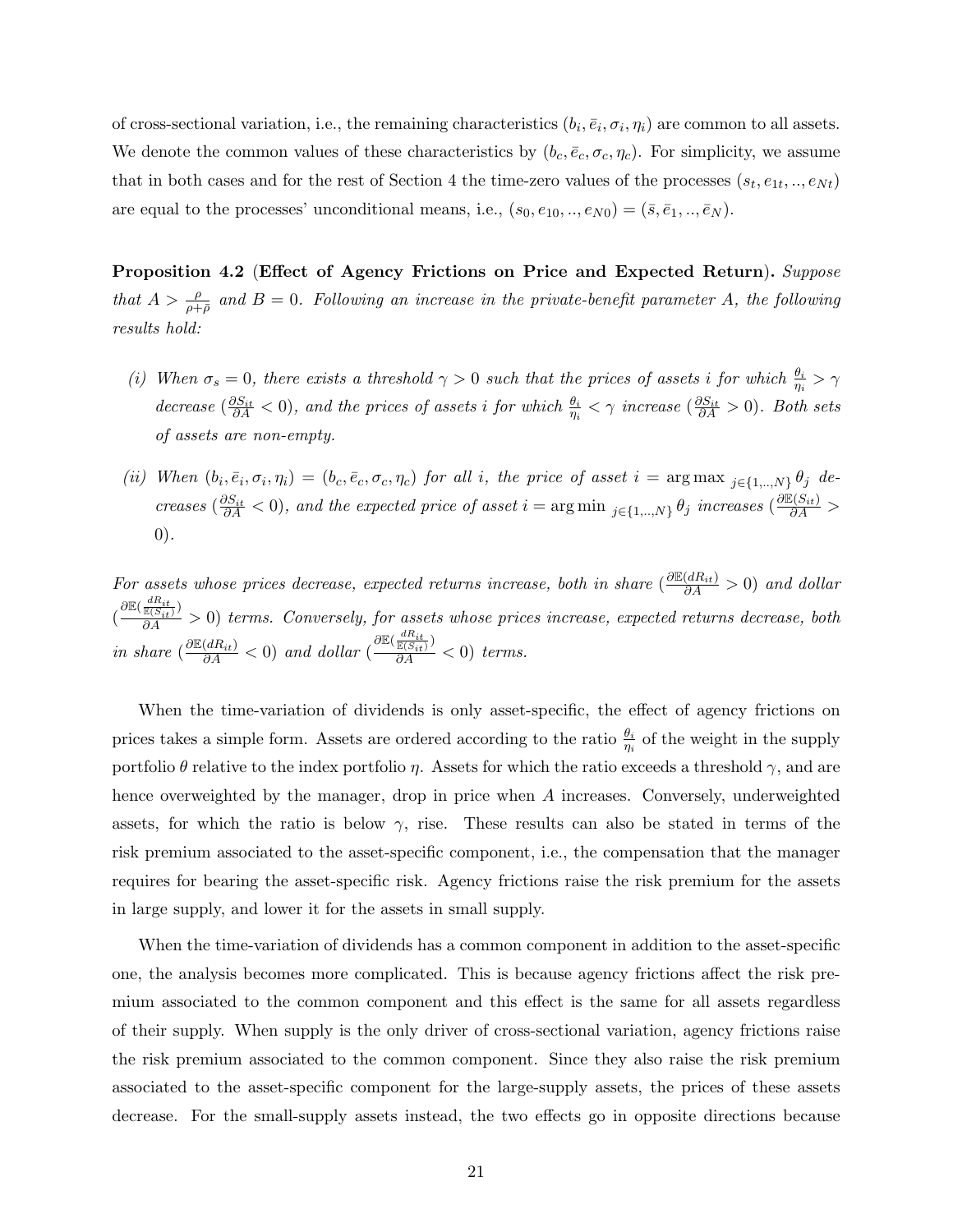the risk premium associated to the asset-specific component decreases. The prices of these assets increase in expectation, i.e., in terms of their unconditional (long-term) means.

Proposition 4.2 implies that agency frictions exacerbate price distortions caused by supply. Indeed, assets in large supply, which the manager overweights in equilibrium, trade at low prices holding else equal. Agency frictions cause their prices to become even lower. Conversely, assets in small supply, which the manager underweights, trade at high prices, and agency frictions cause their prices to rise further. Agency frictions effectively raise the supply of assets whose supply is already large, and lower the supply of assets whose supply is already small. Formally, in the presence of frictions, prices are determined by the covariance with the portfolio  $\phi\theta - \chi\eta$  that describes the manager's personal risk exposure. Frictions raise  $\phi$  and  $\chi$  in such a way that  $\phi \theta_i - \chi \eta_i$  increases for large- $\theta_i$  assets and decreases for small- $\theta_i$  assets.

Agency frictions affect not only prices and expected returns, but also the volatility of returns. Indeed, because they magnify differences in supply, they also magnify the relationship between supply and volatility shown in Section 3.1. As shown in that section, supply is related to volatility through an attenuation effect. Following a positive shock to an asset's expected cashflows, the asset accounts for a larger fraction of the manager's portfolio volatility. The increase in volatility makes the manager less willing to hold the asset, and attenuates the price increase caused by the improved fundamentals. The extent of attenuation depends on the asset's supply. If supply is large, then attenuation is strong because the asset's contribution to portfolio volatility is large. Therefore, the cashflow shock has a weak effect on the asset's price, resulting in low share return volatility. Conversely, if supply is small, then attenuation is weak, and share return volatility is high.

The effect of agency frictions on return volatility is most striking for assets in small supply. For these assets, the attenuation effect described in the previous paragraph can reverse sign and become an amplification effect. Consider again a positive shock to an asset's expected cashflows. Following the shock, the asset accounts for a larger fraction of the manager's portfolio volatility. The manager, however, cares not only about the volatility of his portfolio, as is the case in the absence of agency frictions, but also about the volatility of his deviation from the index. When the shock concerns an asset in small supply, which the manager underweights, the latter volatility increases and it can be reduced by buying the asset, i.e., reducing the underweight. Buying pressure by the manager to reduce the underweight amplifies the price increase caused by the improved fundamentals and results in high share return volatility. This is the amplification effect. Conversely, for assets in large supply, which the manager overweights, the volatility of the manager's deviation from the index can be reduced by selling the asset, i.e., reducing the overweight. Hence, attenuation is stronger, resulting in lower share return volatility. Proposition 4.3 confirms these results in the two special cases of the model, and examines the behavior of dollar return volatility as well.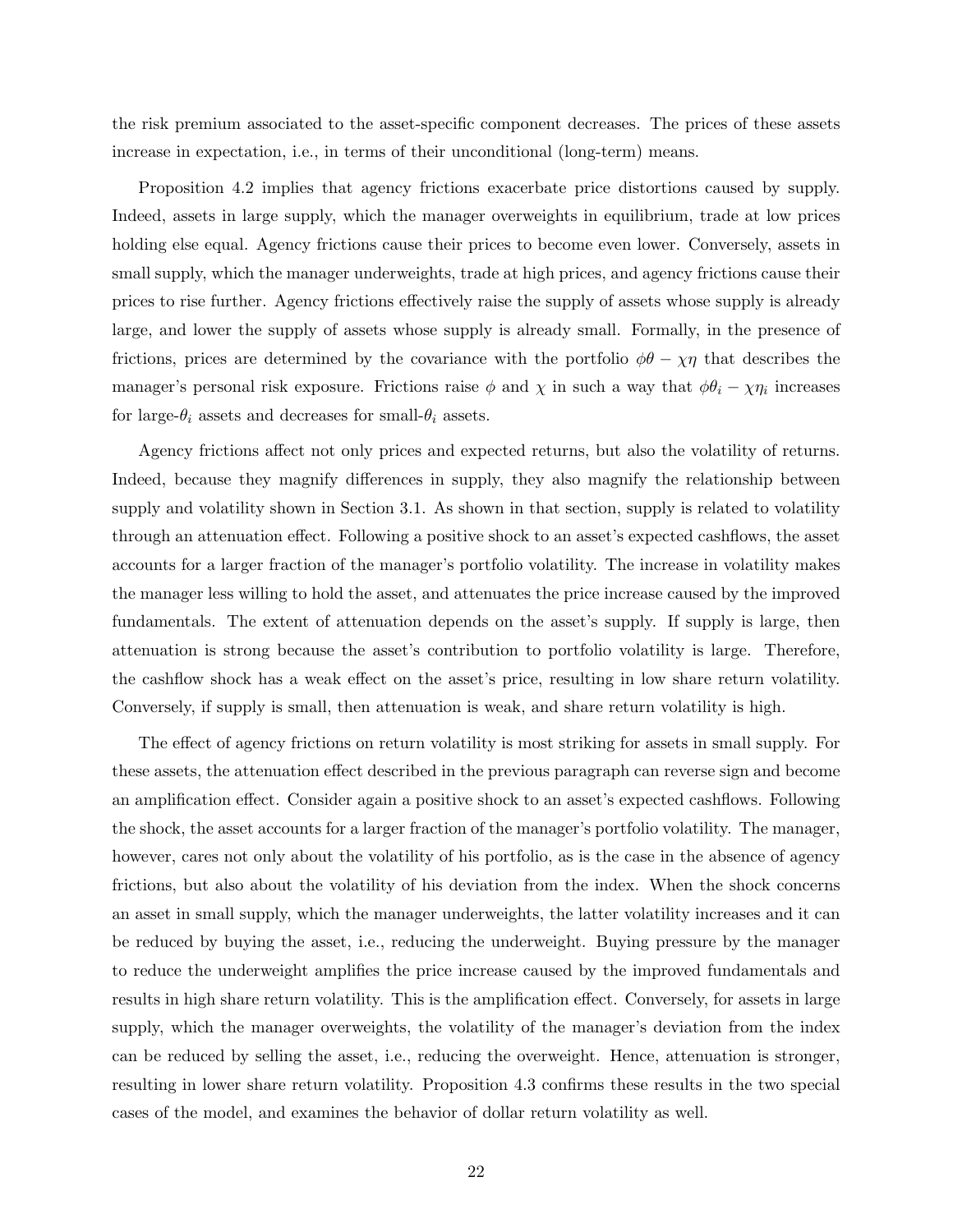Proposition 4.3 (Effect of Agency Frictions on Return Volatility). Suppose that  $A > \frac{\rho}{\rho + \bar{\rho}}$ and  $B = 0$ . Following an increase in the private-benefit parameter A, the following results hold:

- (i) When  $\sigma_s = 0$ , the return volatility of assets i for which  $\frac{\theta_i}{\eta_i} > \gamma$  decreases, both in share  $\left(\frac{\partial \mathbb{V}\mathrm{ar}(dR_{it})}{\partial A} \right)$  and dollar (  $\frac{\partial \mathbb{V}\mathrm{ar}(\frac{dR_{it}}{\mathbb{E}(S_{it})})}{\partial A} < 0$ ) terms, and the return volatility of assets i for which  $\frac{\theta_i}{\eta_i} < \gamma$  increases, both in share  $\left(\frac{\partial \text{Var}(dR_{it})}{\partial A} > 0\right)$  and dollar (  $\frac{\partial \mathbb{V}\mathrm{ar}(\frac{dR_{it}}{\mathbb{E}(S_{it})})}{\partial A} > 0$ ) terms, where the threshold  $\gamma > 0$  is as in Proposition 4.2. Both sets of assets are non-empty.
- (ii) When  $(b_i, \bar{e}_i, \sigma_i, \eta_i) = (b_c, \bar{e}_c, \sigma_c, \eta_c)$  for all i, the share return volatility of asset  $i = \arg \max_{j \in \{1, ..., N\}} \theta_j$ decreases  $\left(\frac{\partial \text{Var}(dR_{it})}{\partial A} < 0\right)$ . The return volatility of asset  $i = \arg \min_{j \in \{1, ..., N\}} \theta_j$  increases, both in share  $\left(\frac{\partial \text{Var}(dR_{it})}{\partial A} > 0\right)$  and dollar (  $\frac{\partial \mathbb{V}\text{ar}(\frac{dR_{it}}{\mathbb{E}(S_{it})})}{\partial A} > 0$ ) terms, provided that

$$
a_{2i}\sigma_i^2 > a_1b_i\sigma_s^2. \tag{4.6}
$$

Condition  $(4.6)$  is sufficient for the share return volatility, and necessary and sufficient for the dollar return volatility.

When the time-variation of dividends is only asset-specific, the effect of agency frictions takes the same form as in Proposition 4.2: assets whose weight in the supply portfolio relative to the index portfolio exceeds a threshold  $\gamma$  become less volatile, and assets below the threshold become more volatile. When a time-varying common component is added, the analysis becomes more complicated but the results have a similar flavor. Agency frictions lower the share return volatility of assets in large supply. They also raise the share return volatility of assets in small supply, under the sufficient condition (4.6). Moreover, (4.6) is necessary and sufficient for the dollar return volatility of small-supply assets to increase with agency frictions. Condition (4.6) parallels (3.6), which is necessary and sufficient for dollar return volatility to be higher for assets in small supply: under scale invariance and  $i = i'$ , (3.6) and (4.6) become identical, and require that the volatility driven by the asset-specific component exceeds that driven by the common component.

### 4.2 Aggregate Market

We next examine how agency frictions affect the valuation of the aggregate market, i.e., the index  $\eta$ . Recall from Proposition 4.2 that frictions cause the prices of assets in large supply to drop and the prices of assets in small supply to rise. The effect on the aggregate market is thus ambiguous a priori. We show, however, that the cross-sectional differences do not cancel out, and the aggregate market goes up. Therefore, agency frictions distort the prices of small-supply assets upwards more than they distort the prices of large-supply assets downwards.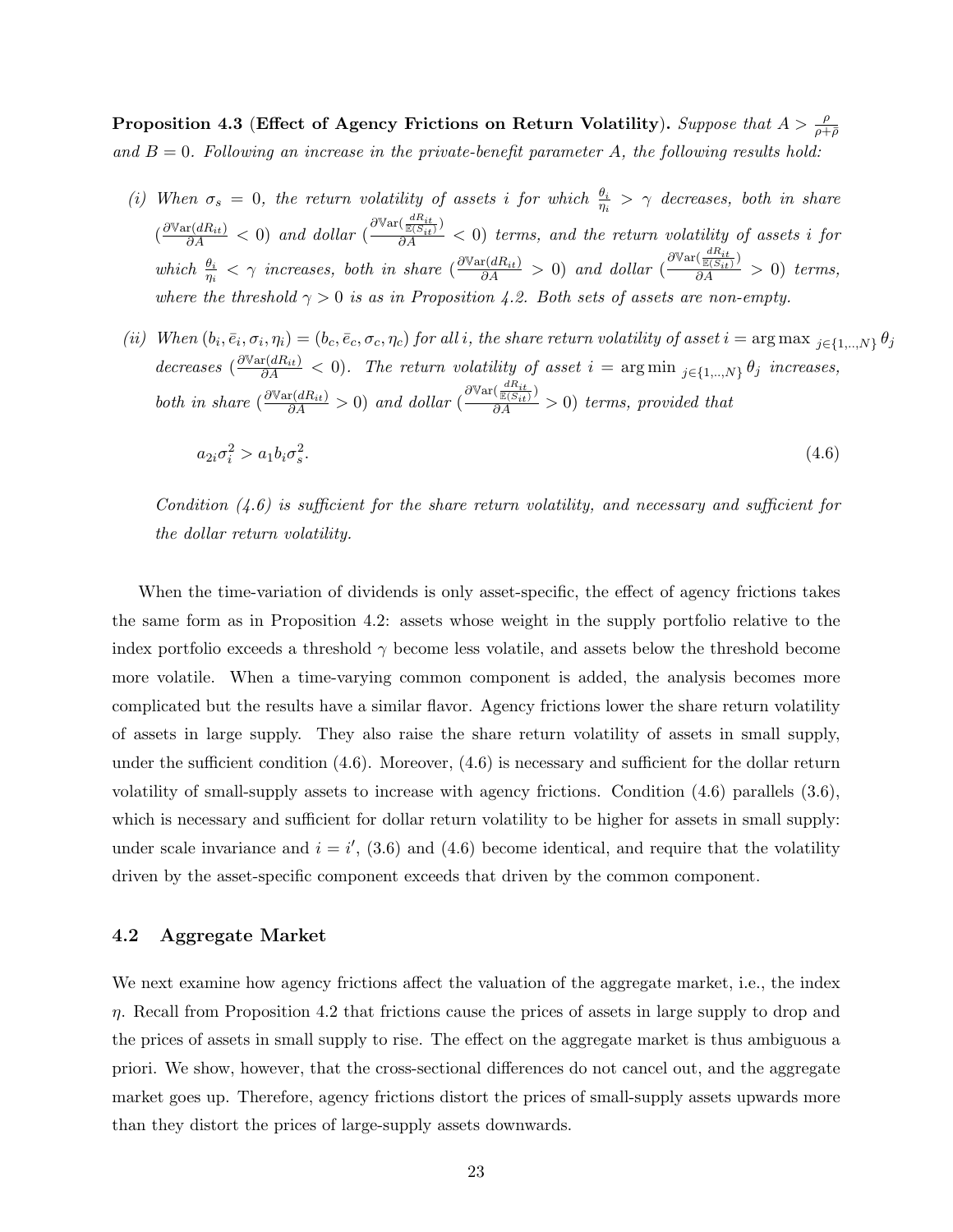The intuition for the asymmetry lies in the interaction between the manager's risk-taking incentives and the amplification effect described in Section 4.1. When agency frictions are more severe, the manager becomes less willing to deviate from the index because he is benchmarked more tightly on it. The manager's deviations are to overweight assets in large supply, which earn high expected return, and underweight assets in small supply, which earn low expected return. The latter deviation becomes increasingly costly relative to the former because of the amplification effect: since the share return volatility of small-supply assets increases, the manager is exposed to an increased risk of deviating from the index by underweighting these assets. Therefore, when the manager is benchmarked more tightly on the index, he becomes particularly keen to reduce the underweights. As a consequence, the price of the underweights goes up more than the price of the overweights goes down.

Proposition 4.4 confirms these results in two simple cases of the model. These cases parallel those in Propositions 4.2 and 4.3, but are somewhat more restrictive. When dividends vary over time only because of the asset-specific component, assets are assumed symmetric in terms of some of their characteristics. And when the time-variation of dividends has also a common component, supply is assumed to take only two values.

Proposition 4.4 (Effect of Agency Frictions on Aggregate Market). Suppose that  $A > \frac{\rho}{\rho + \bar{\rho}},$  $B = 0$ , and that one of the following conditions holds:

(i) 
$$
\sigma_s = 0
$$
, and  $(\sigma_i, \eta_i) = (\sigma_c, \eta_c)$  for all i or  $(\sigma_i, \theta_i) = (\sigma_c, \theta_c)$  for all i.

(ii)  $(b_i, \bar{e}_i, \sigma_i, \eta_i) = (b_c, \bar{e}_c, \sigma_c, \eta_c)$  for all i, and  $\theta_i$  can take only two values.

Following an increase in the private-benefit parameter A, the expected price of the aggregate market increases  $\left(\frac{\partial \mathbb{E}(S_{\eta t})}{\partial A}\right) > 0$ , and the expected return decreases both in share  $\left(\frac{\partial \mathbb{E}(dR_{\eta t})}{\partial A}\right) < 0$  and dollar (  $\frac{\partial \mathbb{E}(\frac{dR_{\eta t}}{\mathbb{E}(S_{\eta t})})}{\partial A}<0)$  terms.

### 4.3 Numerical Example

We illustrate our results with a numerical example. We set the investor's risk-aversion coefficient  $\rho$ to one. This is a normalization because we can redefine the units of the consumption good. We set the manager's risk-aversion coefficient  $\bar{\rho}$  to 50, meaning that the manager accounts for  $\frac{\rho}{\rho+\bar{\rho}}=2\%$ of aggregate risk tolerance. The ratio  $\frac{\rho}{\rho+\bar{\rho}}$  reflects the "size" of fund managers relative to fund investors, and can be related to the size of the financial sector. Philippon (2008) reports that the GDP share of the Finance and Insurance industry was 5.5% on average during 1960-2007 in the US. Since only part of that industry concerns asset management, 5.5% can be viewed as an upper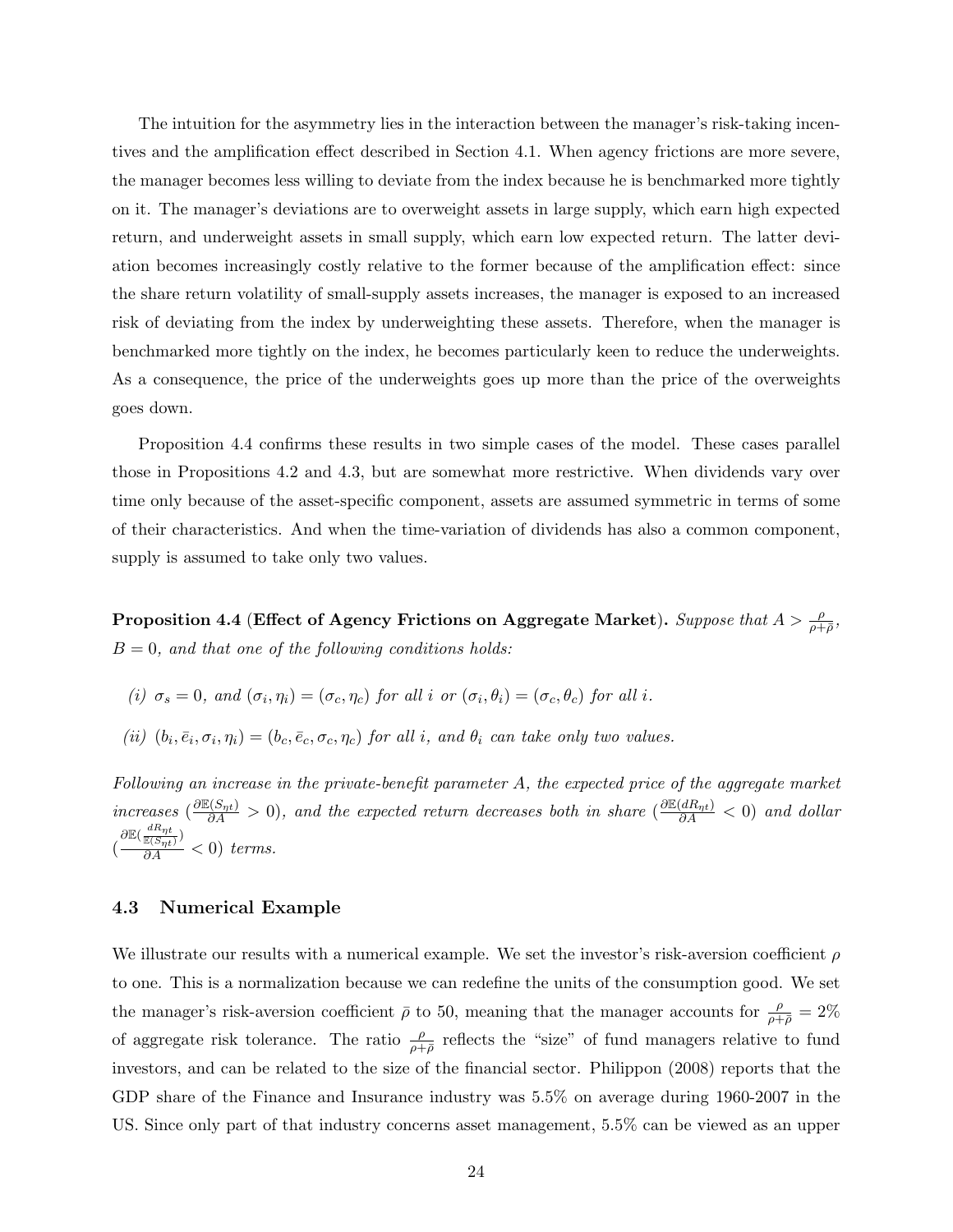bound for  $\frac{\rho}{\rho+\bar{\rho}}$ . We set the riskless rate r to 4%. We set the mean-reversion parameter  $\kappa$  to 10%, meaning that the half-life of dividend shocks is  $\frac{\log(2)}{0.1} = 6.93$  years.

If the assets in our model are interpreted as individual stocks, then supply effects will be small. Indeed, since there is a large number of stocks, the specific risk associated to each stock is small relative to the aggregate risk tolerance. We interpret instead our assets as segments of the stock market, e.g., style portfolios such as value and growth, or industry-sector portfolios. Under this interpretation, asset-specific risk concerns market segments, and so does the demand by the buyand-hold investors. The volatility and beta anomalies that we show in this section are also at the segment level. We set the number  $N$  of assets to six.

We assume that the six assets are divided into two groups, with three assets in each group. Assets in each group have identical characteristics, except for supply. Thus, assets are identical in terms of number of shares  $\eta_i$  included in the index, sensitivity  $b_i$  of dividends to the dividends' common component  $s_t$ , long-run mean  $\bar{e}_i$  of the asset-specific component, and volatility parameter  $\sigma_i$  of the asset-specific component. We assume that the index  $\eta$  includes one share of each asset  $(\eta_i = 1 \text{ for } i = 1, ..., 6)$ . This is a normalization because we can redefine one share of each asset. We set the supply of assets 1, 2, and 3, left over by the buy-and-hold investors, to 0.7 share, and the corresponding supply of assets 4, 5, and 6 to 0.3 share  $(\theta_1 = \theta_2 = \theta_3 = 0.7$  and  $\theta_4 = \theta_5 = \theta_6 = 0.3)$ . We set the dividend sensitivities to one  $(b_i = 1 \text{ for } i = 1, ..., 6)$ . This is a normalization because we can redefine  $s_t$ .

The remaining parameters are the long-run mean  $\bar{s}$  of the common component of dividends, the long-run mean  $\bar{e}_i$  of the asset-specific component, the volatility parameter  $\sigma_s$  of the common component, and the volatility parameter  $\sigma_i$  of the asset-specific component. We determine  $\sigma_i$  as function of  $(\bar{s}, \bar{e}_i, \sigma_s)$  by imposing scale invariance, i.e.,  $\frac{\sigma_s^2}{\bar{s}} = \frac{\sigma_i^2}{\bar{e}_i}$ . We determine the ratio  $\frac{\bar{e}_i}{\bar{s}}$  based on the fraction of assets' return variance that is idiosyncratic. Finally, we determine  $(\bar{s}, \sigma_s)$  based on the mean and the variance of the return of the aggregate market  $\eta$ . We set  $(\bar{s}, \sigma_s) = (0.65, 1)$ ; under these choices the market's expected return (in excess of the riskless rate) is 5.27% in the absence of agency frictions  $(A \leq \frac{\rho}{\rho+1})$  $\frac{\rho}{\rho+\bar{\rho}}$ ), and the market's return volatility is 16.6%. We also set  $\bar{e}_i = 0.4$ ; under this choice idiosyncratic risk accounts for 60% of assets' return variance in the absence of frictions. Our results are sensitive to the size of idiosyncratic risk, as we show in Propositions 3.2, 3.3, and 4.3, and emphasize again later in this section.

Figure 1 plots the sensitivity  $\phi$  of the manager's fee to the fund's performance and the sensitivity  $\chi$  to the index performance as a function of the private-benefit parameter A. We express the sensitivities as percentages, and allow  $A$  to vary from zero to 0.15. Thus, under the maximum value of A, the manager's fee increases by fifteen cents when the fund's assets increase by one dollar. A sensitivity of that magnitude is typical for hedge funds; under the 2/20 contracts that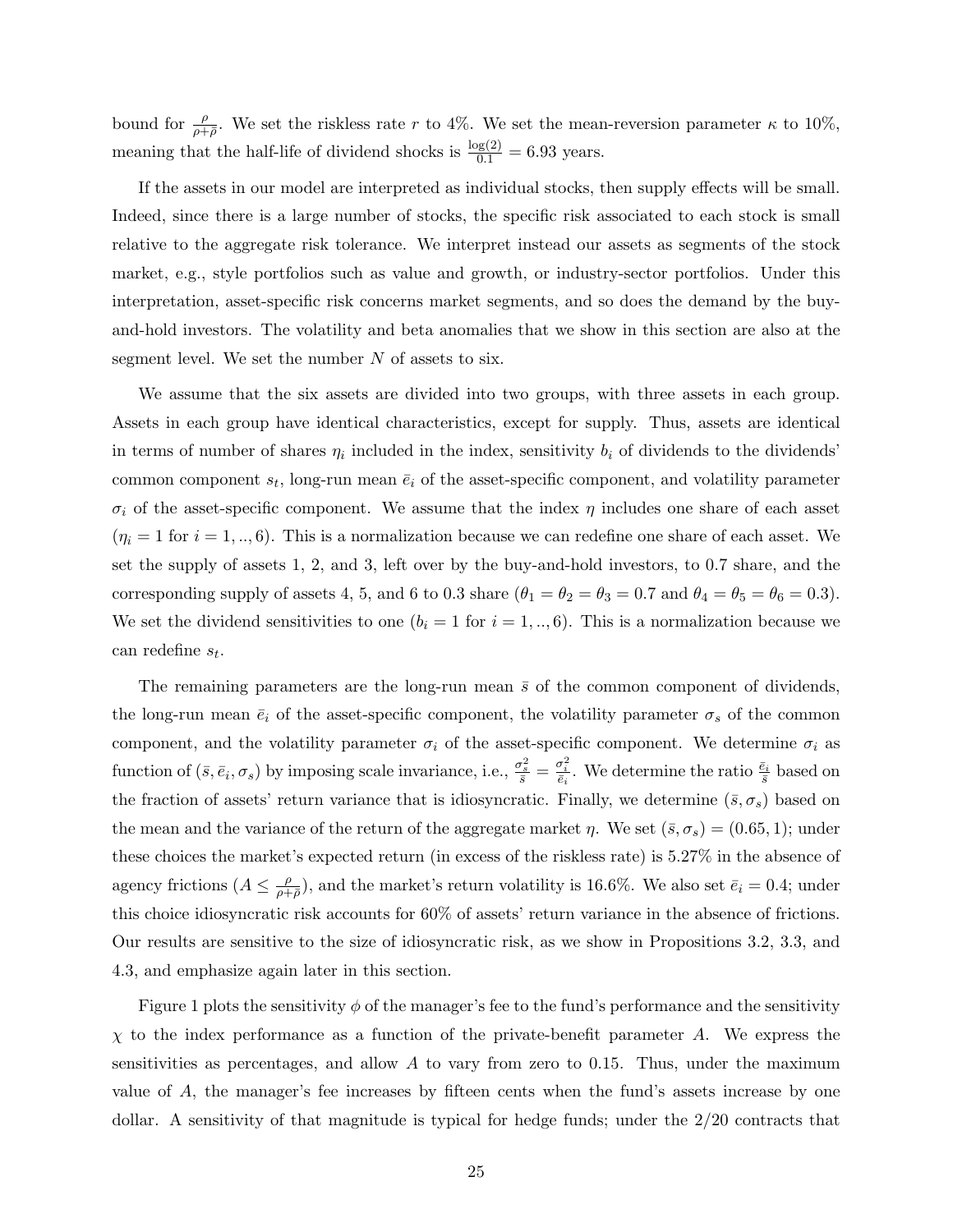are common in the industry, hedge-fund managers receive 20% of profits. For mutual funds, typical fees are 0.5-2% of assets under management, but the fees' sensitivity to returns may be significantly higher because high returns attract inflows (an effect which is absent from our model). Figure 1 confirms the result of Proposition 4.1 that  $\phi$  and  $\chi$  increase in A for  $A > \frac{\rho}{\rho + \bar{\rho}}$ .



### Figure 1: Optimal Contract

The sensitivity  $\phi$  of the manager's fee to the fund's performance and the sensitivity  $\chi$  to the index performance as a function of the private-benefit parameter A. There are two groups of assets, with three assets in each group. Assets in each group have identical characteristics, except for supply. Parameter values are:  $\rho = 1$ ,  $\bar{\rho}=50,\,r=4\%,\,\kappa=10\%,\,N=6,\,\eta_i=1,\,\theta_1=\theta_2=\theta_3=0.7,\,\theta_4=\theta_5=\theta_6=0.3,\,b_i=1,\,\bar{s}=0.65,\,\bar{e}_i=0.4,$  $\sigma_s = 1, \frac{\sigma_s^2}{\bar{s}} = \frac{\sigma_i^2}{\bar{e}_i}, \text{ for } i = 1, ..., 6.$ 

Figure 2 plots price and return moments for individual assets as a function of the private-benefit parameter A. The blue solid line represents assets in large supply and the red dashed line assets in small supply. Consistent with Proposition 3.1, assets in small supply are more expensive than assets in large supply and earn lower expected return. Moreover, consistent with Proposition 4.2, the supply-driven distortions are exacerbated by agency frictions. These effects are significant quantitatively. In the absence of frictions, small-supply assets earn an expected return of 4.5% and large-supply assets earn 6%. When  $A = 0.15$ , the expected return of small-supply assets drops to 2.5% and that of large-supply assets rises to 12.5%. Thus, the expected-return differential increases from 1.5% to 10%.

The results on return volatility parallel those on expected return. Assets in small supply are more volatile than assets in small supply, and the supply-driven distortions are exacerbated by agency frictions. In the absence of frictions, small-supply assets have return volatility equal to 25.8% and small-supply assets 25.4%. When  $A = 0.15$ , the volatility of small-supply assets rises to 30% and that of large-supply assets drops to 25.2%. Thus, the volatility differential increases from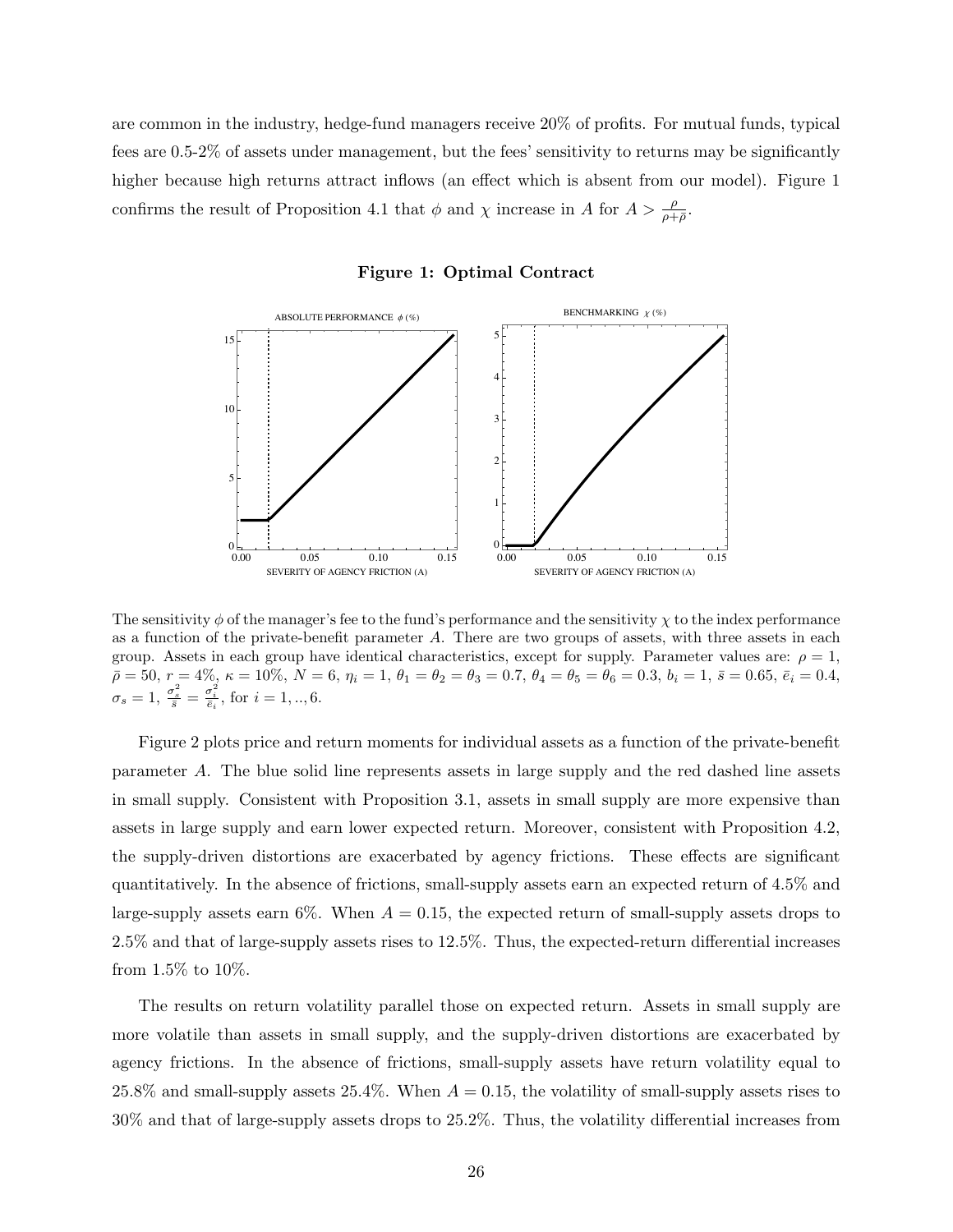

Figure 2: Agency Frictions and Cross-Sectional Pricing

Expected price  $\mathbb{E}(S_{it})$ , expected dollar return  $\frac{1}{dt} \mathbb{E}\left(\frac{dR_{it}}{\mathbb{E}(S_{it})}\right)$ , share return volatility  $\sqrt{\frac{1}{dt} \mathbb{V}\text{ar}(dR_{it})}$ , dollar return volatility  $\sqrt{\frac{1}{dt}\mathbb{V}\text{ar} \left(\frac{dR_{it}}{\mathbb{E}(S_{it})}\right)}$ , dollar beta  $\beta_i^{\$}$ , and dollar alpha  $\frac{1}{dt}\alpha_i^{\$}$ , as a function of the private-benefit parameter A. There are two groups of assets, with three assets in each group. Assets in each group have identical characteristics, except for supply. Parameter values are:  $\rho = 1$ ,  $\bar{\rho} = 50$ ,  $r = 4\%$ ,  $\kappa = 10\%$ ,  $N = 6$ ,  $\eta_i = 1, \ \theta_1 = \theta_2 = \theta_3 = 0.7, \ \theta_4 = \theta_5 = \theta_6 = 0.3, \ b_i = 1, \ \bar{s} = 0.65, \ \bar{e}_i = 0.4, \ \sigma_s = 1, \ \frac{\sigma_s^2}{\bar{s}} = \frac{\sigma_i^2}{\bar{e}_i}, \text{ for } i = 1, ..., 6.$ Assets 1, 2, and 3, in the high-supply group are represented by the blue solid line, and assets 4, 5, and 6, in the low-supply group are represented by the red dashed line.

0.4% to 4.8%, with most of the increase being driven by the assets in small supply.

The results on CAPM beta parallel those on volatility except when agency frictions are small. In the absence of frictions, small-supply assets have beta equal to 0.99 and large-supply assets have a slightly larger beta equal to 1.01. The difference in beta reverses when A exceeds 0.05. When  $A = 0.15$ , the beta of small-supply assets rises to 1.1 and that of large-supply assets drops to 0.72.

The results in Figure 2 are consistent with the volatility and beta anomalies. Assets in small supply have high return volatility and low expected return. Hence, volatility is negatively related to expected return in the cross-section. The negative relationship continues to hold when volatility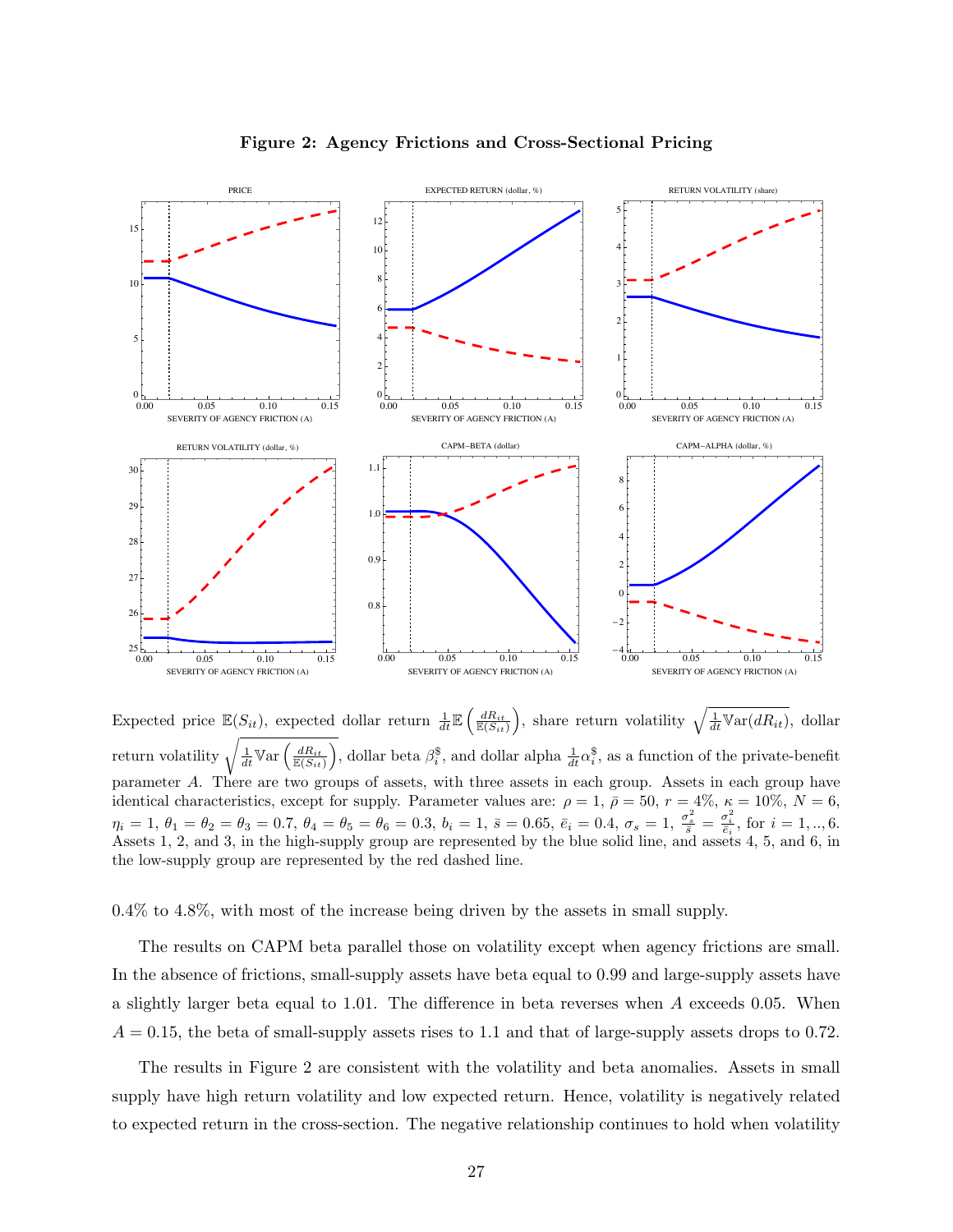

Figure 3: Agency Frictions and the Aggregate Market

Expected price  $\mathbb{E}(S_{\eta t})$ , expected dollar return  $\frac{1}{dt} \mathbb{E}\left(\frac{dR_{\eta t}}{\mathbb{E}(S_{\eta t})}\right)$ , and dollar return volatility  $\sqrt{\frac{dR_{\eta t}}{dR}}$  $\frac{1}{dt}$ Var $\Big($  $\frac{dR_{\eta t}}{\mathbb{E}(S_{\eta t})}$  $\setminus$ of the aggregate market, as a function of the private-benefit parameter A. There are two groups of assets, with three assets in each group. Assets in each group have identical characteristics, except for supply. Parameter values are:  $\rho = 1$ ,  $\bar{\rho} = 50$ ,  $r = 4\%, \kappa = 10\%, N = 6$ ,  $\eta_i = 1$ ,  $\theta_1 = \theta_2 = \theta_3 = 0.7$ ,  $\theta_4 = \theta_5 = \theta_6 = 0.3$ ,  $b_i = 1$ ,  $\bar{s}=0.65, \ \bar{e}_i=0.4, \ \sigma_s=1, \ \frac{\sigma_s^2}{\bar{s}}=\frac{\sigma_i^2}{\bar{e}_i}, \ \text{for} \ \, i=1,..,6.$ 

is replaced by its idiosyncratic component (not plotted in Figure 2). It also continues to hold when volatility is replaced by beta, provided that agency frictions are large enough  $(A > 0.05)$ . Moreover, the negative relationship is reinforced when expected return is replaced by alpha. Indeed, alpha is expected return adjusted for beta, and assets in small supply both earn low expected return, and have high beta when frictions are large enough. For example, when  $A = 0.15$ , the alpha differential between large- and small-supply assets is 13%, which is larger than the expected-return differential of 10.5%.

Propositions 3.2, 3.3, and 4.3 show that volatility or beta are not always negatively related to supply; the relationship is negative when idiosyncratic risk accounts for a large enough fraction of return variance. The same applies to the relationship between risk measures and expected return since supply and expected return are positively related. For example, under scale invariance and no agency frictions, Proposition 3.2 implies that volatility is negatively related to expected return if the asset-specific component of dividends accounts for more than half of return variance. Our numerical example meets this condition. The extent of idiosyncratic risk that is required to generate a negative risk-return relationship can be significantly lower, however, if the assumption of scale invariance is dropped.

Figure 3 plots price and return moments for the aggregate market as a function of the privatebenefit parameter A. Consistent with Proposition 4.4, agency frictions cause the price of the aggregate market to increase and its expected return to drop. The effect is quantitatively small,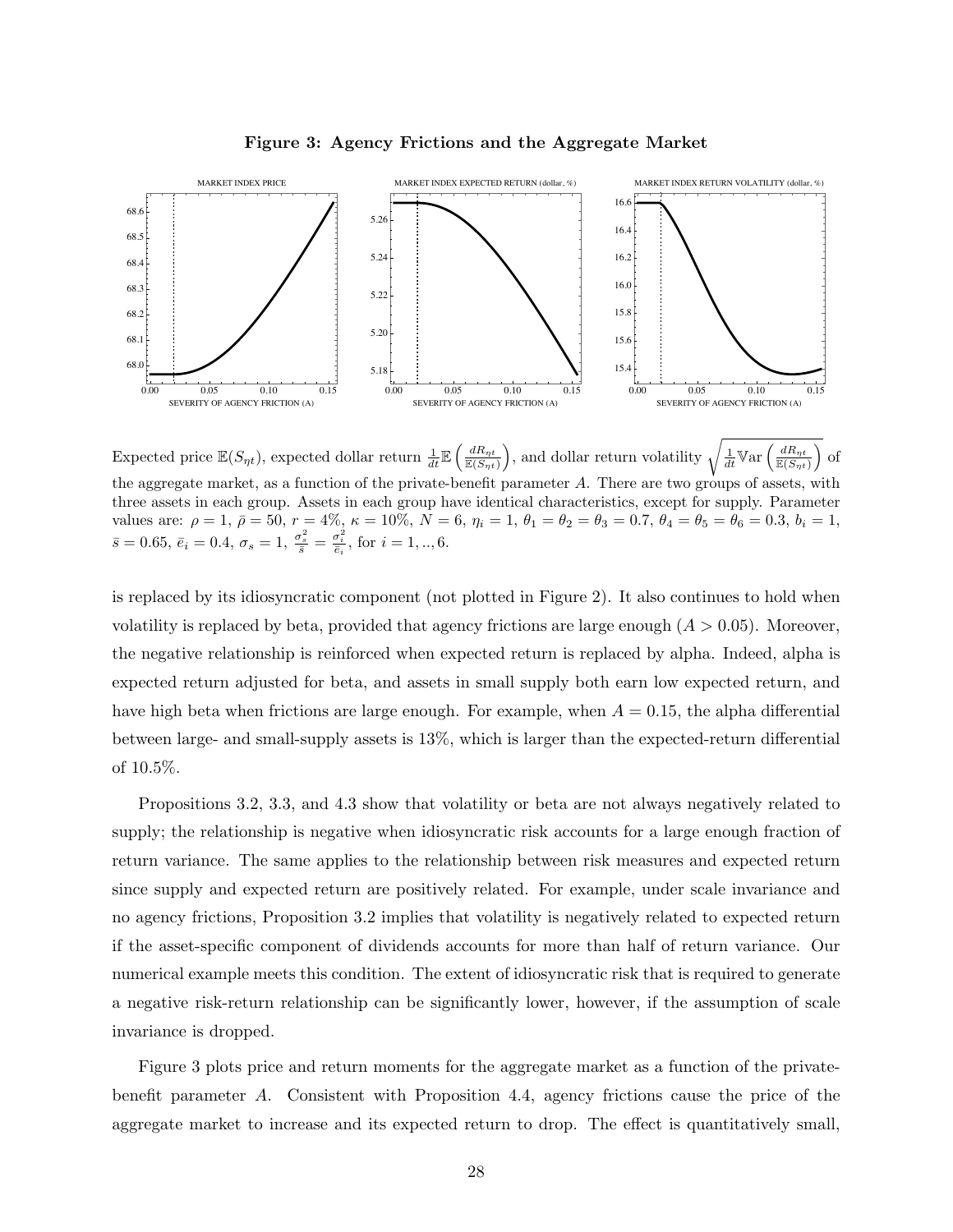however: the expected return in the absence of agency frictions is 5.27%, and it drops to 5.18% when  $A = 0.15$ . One reason why the effect is small is that fund investors can react to market overvaluation by lowering their direct investment in the index or by changing the manager's contract to induce him to hold a smaller position in the index. If investors lacked the ability or understanding to undertake these actions, the effects of agency frictions on the aggregate market might be significantly larger.

Figure 3 shows additionally that agency frictions can have a non-monotonic effect on the volatility of the aggregate market: volatility decreases for small frictions, but increases when frictions become large enough. This result stands in-between that in Cuoco and Kaniel (2011), who find that market volatility decreases with the extent of benchmarking, and that in Basak and Pavlova (2013), who find that volatility increases.

# 5 Social Optimality

In this section we examine whether the privately optimal contract, determined in Section 4, is socially optimal. We assume that a social planner chooses contract parameters  $(\phi, \chi, \psi)$  at time zero. This is the social planner's only intervention: given the contract, the manager is free to choose the fund's portfolio  $z_t$  and the shirking action  $m_t$ , and prices  $S_t$  must clear markets. Without loss of generality, we restrict the investor's direct investment in the index to be zero  $(x = 0)$ .<sup>9</sup>

The social planner maximizes the investor's value function at time zero, subject to the manager's incentive compatibility and individual rationality constraints. This optimization problem is the same as the investor's but the social planner internalizes that a change in the contract parameters affects equilibrium prices. Formally, the value functions of the investor and the manager at time zero can be written as  $V(W_0, s_0, e_0, \phi, \chi, \psi, \mathcal{S})$  and  $\overline{V}(\overline{W}_0, s_0, e_0, \phi, \chi, \psi, \mathcal{S})$ , respectively, where  $\mathcal{S}$ consists of the parameters  $(a_{01}, \ldots, a_{0N}, a_{11}, \ldots, a_{1N}, a_{21}, \ldots, a_{2N})$  that describe the price process. The investor chooses  $(\phi, \chi, \psi)$  taking S as given. The social planner instead internalizes the dependence of S on  $(\phi, \chi)$ .

The social planner's optimization problem involves the utility of the investor and the manager, but not of the buy-and-hold investors. These investors, however, are neutral for our normative analysis, in the sense that the contract choice does not affect their asset holdings and dividend stream. Indeed, buy-and-hold investors are endowed with the portfolio  $\eta - \theta$  at time zero and do not trade. Therefore, the dividend stream that they receive from their portfolio does not depend

<sup>&</sup>lt;sup>9</sup>The set A of allocations that the social planner can achieve when restricting x to be zero includes the set A' of allocations when the investor can choose any value of  $x$ . This is because the social planner can induce the investor to choose  $x = 0$  through an appropriate choice of  $\chi$ , without affecting the allocation. Moreover, the social planner's optimal allocation in  $A$  also belongs to  $A'$ . Indeed, Proposition 5.1 shows that under the optimal allocation the investor and the manager agree on their valuation of the index  $((4.3)$  holds). Therefore, the investor would choose  $x = 0$  even if the restriction  $x = 0$  were lifted.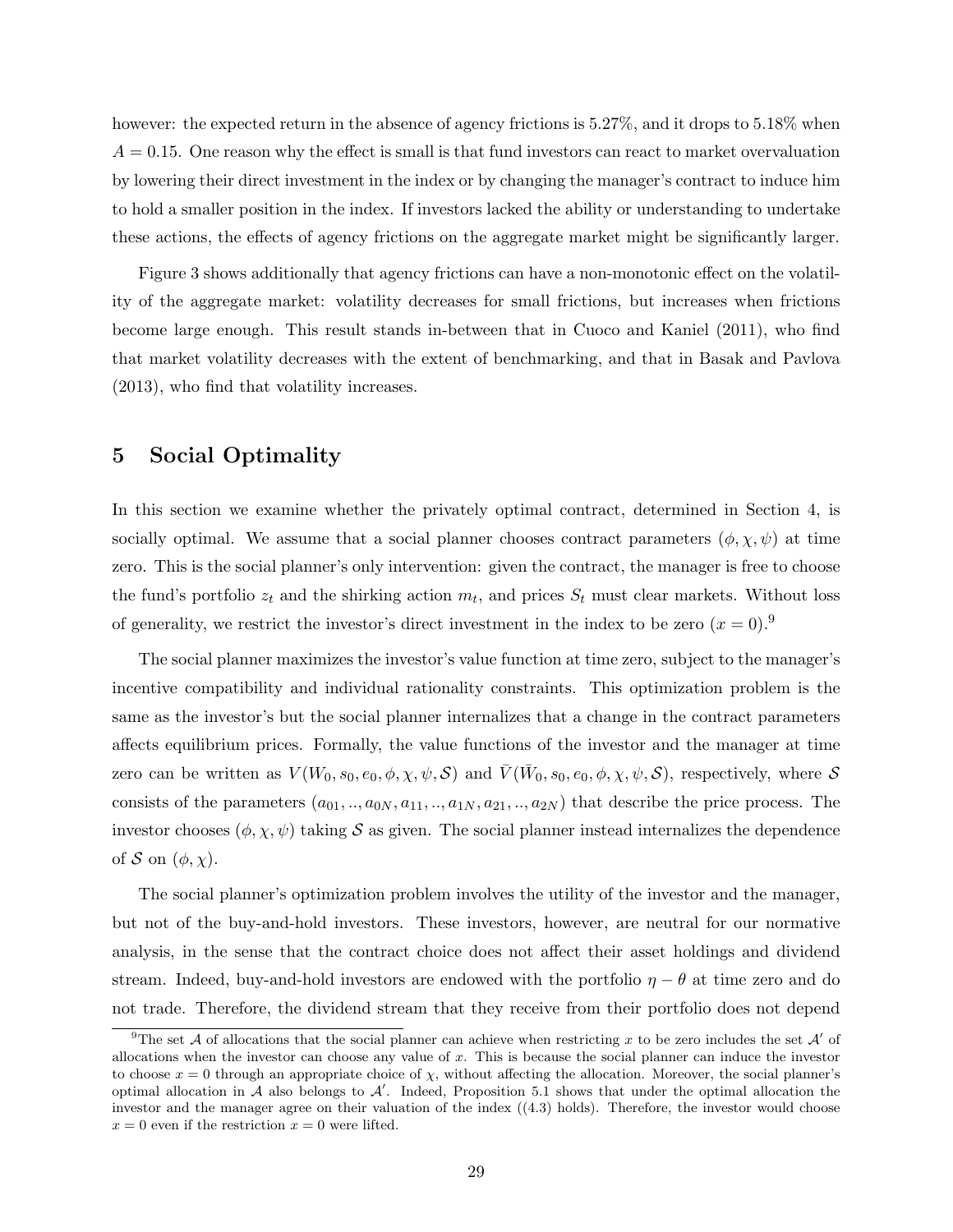on prices and on the contract choice.

When the parameter B in the manager's private-benefit function  $Am_t - \frac{B}{2}m_t^2$  is equal to zero, as assumed in Section 4, the social planner's problem yields the same solution as the investor's. Indeed, the coefficient  $\phi$  that characterizes the fee's sensitivity to the fund's performance must satisfy  $\phi \geq A$ , so that the manager does not choose an arbitrarily large shirking action  $m_t$ . Moreover, any  $\phi \geq A$ yields no shirking, i.e.,  $m_t = 0$ . When A exceeds the value  $\frac{\rho}{\rho+\bar{\rho}}$  that  $\phi$  takes in the absence of agency frictions, the constraint  $\phi \geq A$  is binding. Hence, the social planner sets  $\phi = A$ , as does the investor.

The social planner chooses the same contract as the investor because  $\phi = A$  is a corner solution. The differences in marginal trade-offs between the social planner and the investor become apparent when instead  $\phi$  is an interior solution. Interior solutions are possible when the parameter B is positive. Theorem 5.1 generalizes the equilibrium derived in the previous section to  $B > 0$ . Proposition 5.1 solves the social planner's problem and shows that solutions for the investor and the social planner differ.

Theorem 5.1 (Equilibrium Prices and Contract with General Agency Frictions). When  $\frac{\rho}{\rho+\bar{\rho}} \geq A > 0$ , the equilibrium in Theorem 3.1 remains an equilibrium. When  $A > \frac{\rho}{\rho+\bar{\rho}}$  and  $B \in [0, \underline{B}] \cup [\overline{B}, \infty)$  for two constants  $\overline{B} > \underline{B}$ , the following form an equilibrium: the price process  $S_t$  given by (2.14), (3.1), (4.1), and (4.2); the contract  $(\phi, \chi, \psi)$  with  $A \ge \phi > \frac{\rho}{\rho + \overline{\rho}}$  and  $\chi > 0$ solving the system of equations

$$
\left(\frac{\phi(1-\phi)}{B} + r\left(a_1 - \check{a}_1\right)\theta b\hat{s}_0 + r\sum_{i=1}^N \left(a_{2i} - \check{a}_{2i}\right)\theta_i \hat{e}_{i0} = 0 \quad and \quad \phi < A\right) \quad \text{or} \tag{5.1}
$$

$$
\left(\frac{\phi(1-\phi)}{B} + r\left(a_1 - \check{a}_1\right)\theta b\hat{s}_0 + r\sum_{i=1}^N \left(a_{2i} - \check{a}_{2i}\right)\theta_i \hat{e}_{i0} \ge 0 \quad and \quad \phi = A\right),\tag{5.2}
$$

and (4.3), where  $\check{a}_1$ ,  $\check{a}_{2i}$ ,  $\hat{s}_0$ , and  $\hat{e}_{i0}$  are as in Theorem 4.1, and  $\psi = -\frac{(A-\phi)^2}{2B}$  $\frac{(-\varphi)^2}{2B}$ ; and the index investment  $x = 0$ .

The behavior of  $\phi$  for  $A > \frac{\rho}{\rho + \overline{\rho}}$  is as follows. When B is positive but close to zero,  $\phi = A$ is a corner solution, as in the case  $B = 0$ . When B exceeds a threshold,  $\phi = A$  ceases to be a corner solution, and the solution becomes interior to the interval  $(\frac{\rho}{\rho+\bar{\rho}},A)$ . Intuitively, the investor's benefit from raising  $\phi$  is that the manager has a smaller incentive to undertake the shirking action. At the same time, larger  $\phi$  involves a cost to the investor because the manager becomes less willing to take risk and hence to exploit price differentials driven by supply, i.e., invest relatively more in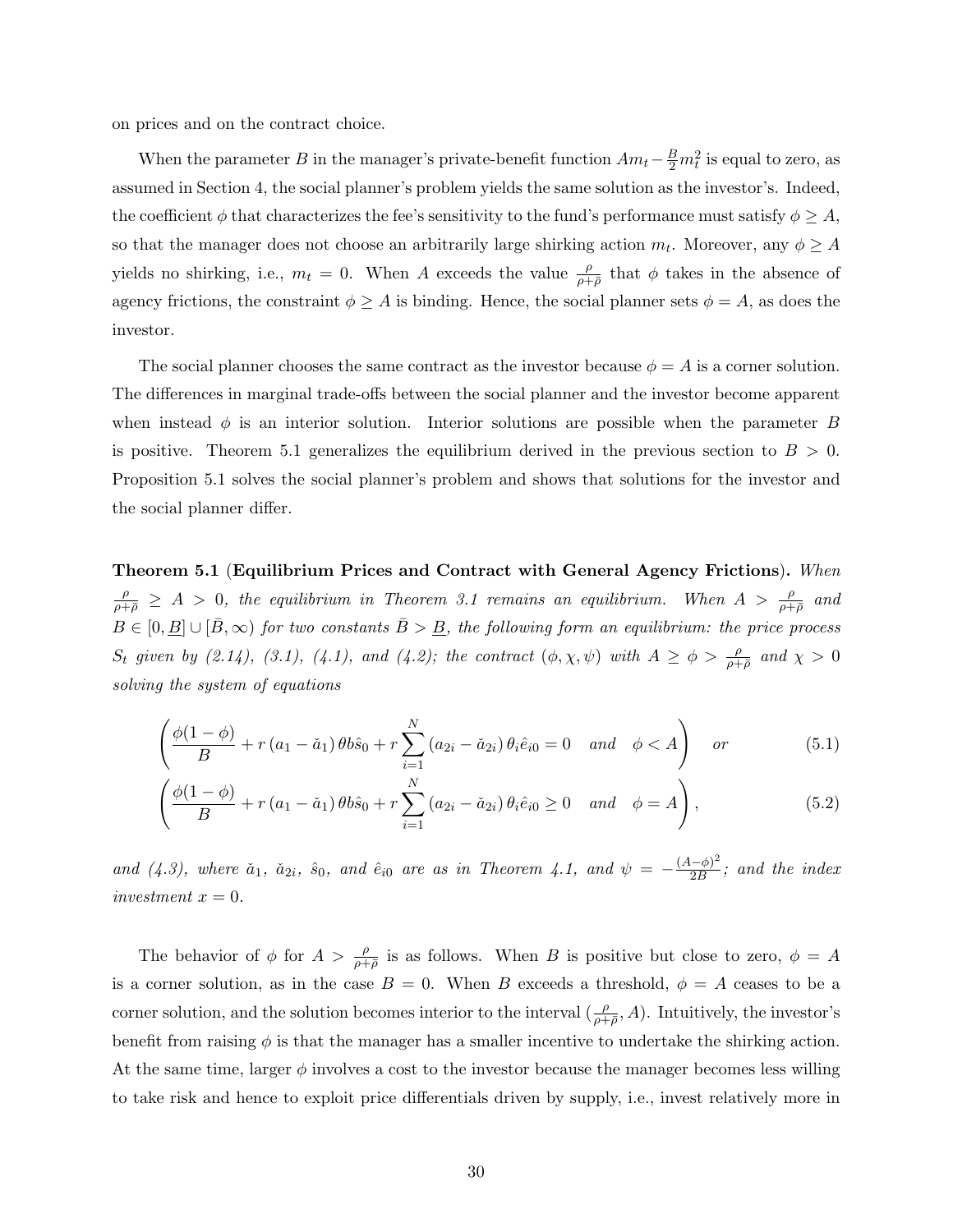high- $\theta$  assets and less in low- $\theta$  assets. When B increases, the manager derives a smaller benefit from shirking. Hence the investor's benefit from raising  $\phi$  is smaller, which is why  $\phi$  decreases below A when B exceeds a threshold. When B becomes large, and so the manager's benefit from shirking converges to zero,  $\phi$  converges to its value  $\frac{\rho}{\rho+\bar{\rho}}$  under no agency frictions.

The system of equations (4.3), (5.2), and (5.1) that determines  $(\phi, \chi, \psi)$  can have multiple solutions when  $B > 0$ . This means that multiple equilibria can exist. The comparison between socially and privately optimal contract shown in Proposition 5.1 applies to the privately optimal contract in any of these equilibria.

The equilibrium in Theorem 5.1 may fail to exist for intermediate values of B. This is because the investor may not be willing to employ the manager. Note that the investor is willing to employ the manager not only when the benefit of shirking is small  $(B \geq B)$  but also—and more surprisingly—when it is large  $(B \leq \underline{B})$ . This is because of a general-equilibrium effect: when the benefit from shirking is large, equilibrium prices are more distorted, making the supply portfolio an even better investment than the index portfolio.

**Proposition 5.1 (Socially Optimal Contract).** When  $\frac{\rho}{\rho+\bar{\rho}} \ge A \ge 0$ , the socially optimal contract  $(\phi^*, \chi^*, \psi^*)$  is as in Theorem 3.1. When  $A > \frac{\rho}{\rho + \bar{\rho}}$ , the socially optimal contract is as follows:  $A \geq \phi^* > \frac{\rho}{\rho + 1}$  $\frac{\rho}{\rho+\bar{\rho}}$  and  $\chi^*>0$  are the unique solution to the system of equations

$$
\left(\frac{1-\phi}{B} + r\left(a_1 - \check{a}_1\right)\theta b \hat{s}_0 + r \sum_{i=1}^N \left(a_{2i} - \check{a}_{2i}\right) \theta_i \hat{e}_{i0} = 0 \quad and \quad \phi < A\right) \quad \text{or} \tag{5.3}
$$

$$
\left(\frac{1-\phi}{B} + r\left(a_1 - \check{a}_1\right)\theta b \hat{s}_0 + r \sum_{i=1}^N \left(a_{2i} - \check{a}_{2i}\right) \theta_i \hat{e}_{i0} \ge 0 \quad and \quad \phi = A\right),\tag{5.4}
$$

and (4.3), where  $\check{a}_1$ ,  $\check{a}_{2i}$ ,  $\hat{s}_0$ , and  $\hat{e}_{i0}$  are as in Theorem 4.1, and  $\psi^* = -\frac{(A-\phi^*)^2}{2B}$  $\frac{(-\varphi^{\cdot})^2}{2B}$ . The manager's fee under the socially optimal contract is more sensitive to the fund's performance and to the index performance than under the privately optimal contract ( $\phi^* \geq \phi$ ,  $\chi^* \geq \chi$ ), with the inequalities being strict when  $\phi < A$ .

Under the socially optimal contract, the manager has steeper incentives than under the privately optimal contract, with the inequalities being strict when the privately optimal  $\phi$  is an interior solution. The intuition is that because the social planner internalizes price effects, he is more effective than private agents in providing incentives. Indeed, recall that the investor's benefit from raising  $\phi$  is that the manager shirks less, and her cost is that the manager becomes less willing to take risk and exploit price differentials driven by supply. The cost is lower for the social planner.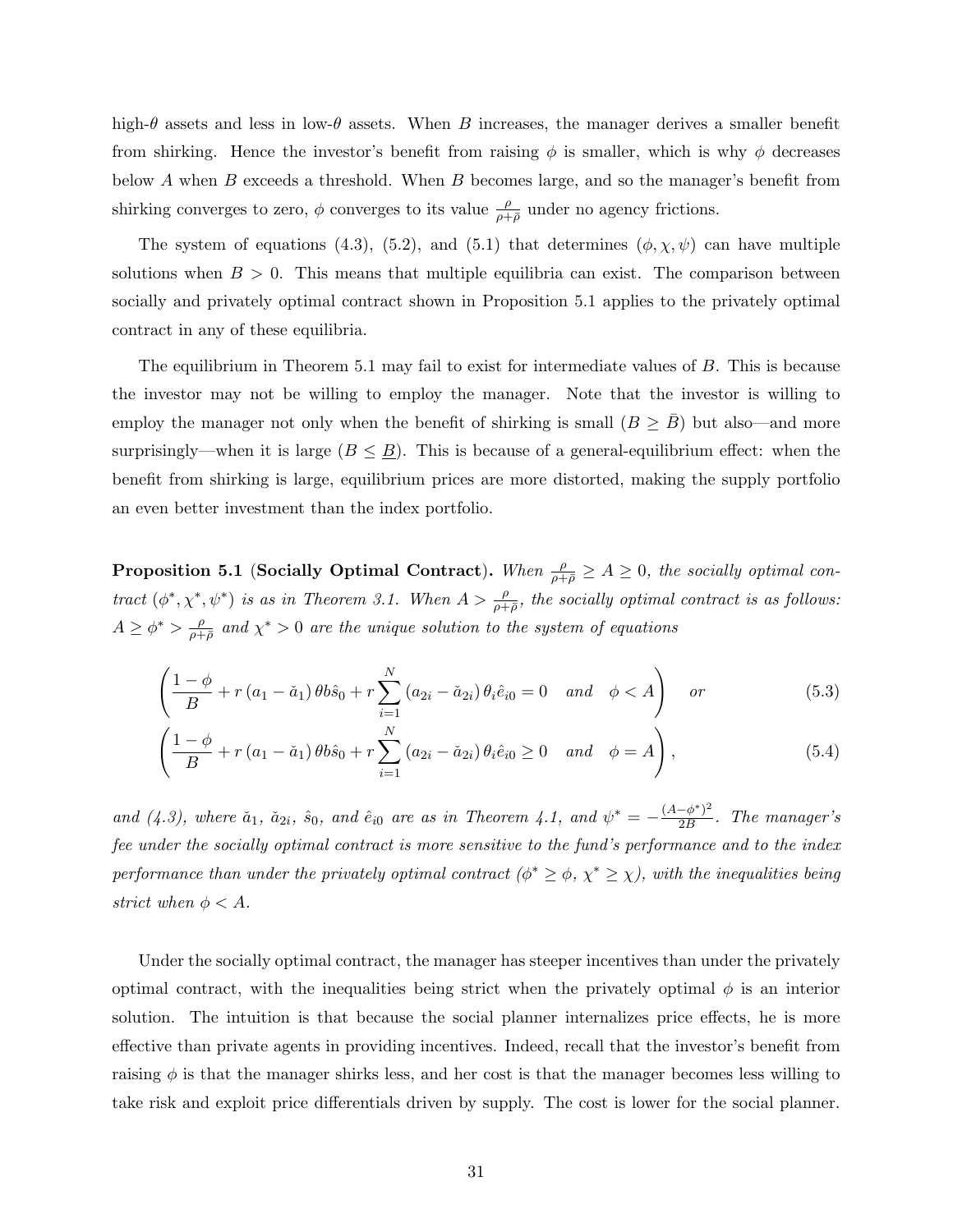This is because when the social planner raises  $\phi$ , equilibrium prices become more distorted, to the point where the manager remains equally willing to exploit supply-driven price differentials. Because cost and benefit are equalized at an interior solution, such a solution for the investor must be strictly smaller than for the social planner.

The inefficiency can be viewed as a free-rider problem. Interpret the investor and the manager as a continuum of identical investors and managers. When one investor in the continuum gives steeper incentives to her manager, this makes the manager less willing to exploit mispricings. Other managers, however, remain equally willing to do so, benefiting their investors. When all investors give steeper incentives to their managers, mispricings become more severe, and all managers remain equally willing to exploit them despite being exposed to more risk.

Because the social planner chooses steeper incentives than private agents, supply effects are stronger under the socially optimal contract. Thus, the volatility and beta anomalies are stronger. Agency frictions also have a larger positive effect on the price of the aggregate market.

### 6 Normally Distributed Cashflows

Our analysis in the previous sections assumes that asset cashflows evolve according to square-root (SR) processes. While we use this particular specification for tractability, the key property that we want to capture is that the volatility of cashflows per share increases with the cashflow level. To show how this property matters for our results, we consider in this section a modification of our model where the volatility of cashflows per share is constant. We replace the SR processes (2.3) and (2.4) by the Ornstein-Uhlenbeck (OU) processes:

$$
ds_t = \kappa \left(\bar{s} - s_t\right)dt + \sigma_s dw_{st},\tag{6.1}
$$

$$
de_{it} = \kappa \left( \bar{e}_i - e_{it} \right) dt + \sigma_i dw_{it}. \tag{6.2}
$$

With OU processes, the diffusion coefficients  $(\sigma_s, \sigma_1, ..., \sigma_N)$  are constant, and so is the volatility of cashflows per share. Moreover, future cashflows per share are normally distributed conditional on current information. Theorem 6.1 derives the equilibrium with OU processes and with or without agency frictions.

Theorem 6.1 (Equilibrium Prices and Contract with OU Cashflow Processes).  $Sup$ pose that  $B = 0$  and  $(s_t, e_{1t}, ..., e_{Nt})$  evolve according to (6.1) and (6.2). The following form an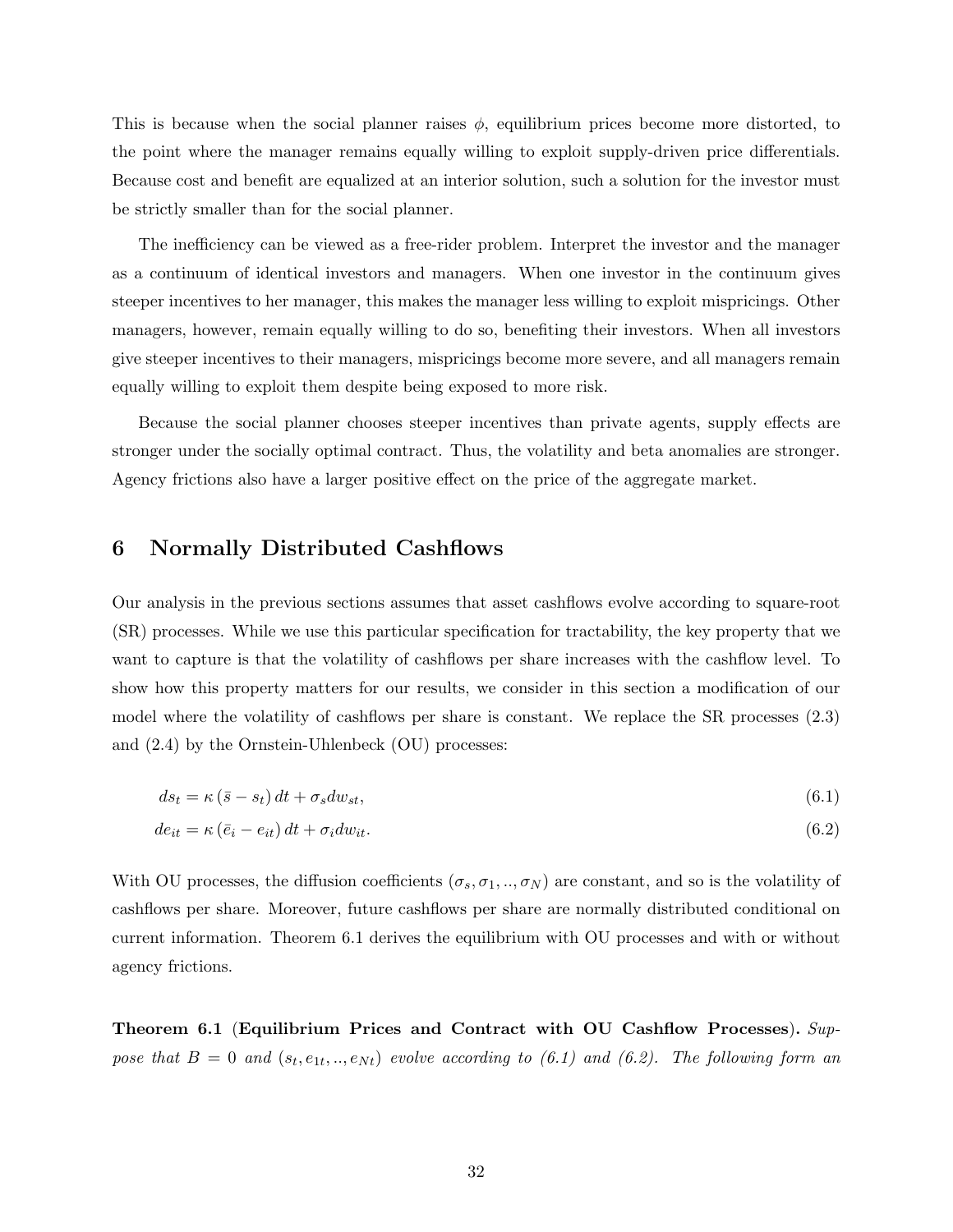equilibrium: the price process  $S_t$  given by  $(2.14)$  with

$$
a_{0i} = \frac{\kappa(b_i\bar{s} + \bar{e}_i)}{r(r+\kappa)} - \frac{\bar{\rho}\left[b_i(\phi\theta - \chi\eta)b\sigma_s^2 + (\phi\theta_i - \chi\eta_i)\sigma_i^2\right]}{(r+\kappa)^2},\tag{6.3}
$$

$$
a_{1i} = \frac{b_i}{r + \kappa} \equiv a_1 b_i,\tag{6.4}
$$

$$
a_{2i} = \frac{1}{r + \kappa};\tag{6.5}
$$

the contract  $(\phi, \chi, \psi)$  with

$$
\phi = \max\{A, \frac{\rho}{\rho + \bar{\rho}}\},\tag{6.6}
$$

$$
\chi = \left(\phi - \frac{\rho}{\rho + \bar{\rho}}\right) \frac{\eta b \theta b \sigma_s^2 + \sum_{i=1}^N \eta_i \theta_i \sigma_i^2}{(\eta b)^2 \sigma_s^2 + \sum_{i=1}^N \eta_i^2 \sigma_i^2},\tag{6.7}
$$

$$
\psi = 0; \tag{6.8}
$$

and the index investment  $x = 0$ .

The key difference between Theorem 6.1 and its counterparts under SR processes (Theorems 3.1 and 4.1) is that the coefficients  $(a_{1i}, a_{2i})$  of  $(s_t, e_{it})$  in the price function do not depend on supply. Since the price can vary over time only because of  $(s_t, e_{it})$ , supply has no effect on share return volatility. Supply affects the price only through the term  $a_{0i}$ , and this relationship is negative, as is the case under SR processes. Thus, when comparing two assets that differ only in supply but have otherwise identical characteristics, the asset in smaller supply is more expensive, has lower expected share return, and has the same share return volatility. If share returns were to be converted into dollar returns, the small-supply asset would have lower expected return and lower return volatility because it is more expensive.<sup>10</sup> Hence, supply would always induce a positive relationship between risk and expected return, while the relationship can be negative under SR processes.

**Proposition 6.1 (Supply Effects with OU Cashflow Processes).** Suppose that  $A = 0$  and  $(s_t, e_{1t}, ..., e_{Nt})$  evolve according to (6.1) and (6.2). An asset i in smaller supply than an otherwise identical asset i' has higher price at time t  $(S_{it} > S_{i't})$ , lower expected share return  $(\mathbb{E}(dR_{it}) <$  $\mathbb{E}(dR_{i't}))$ , and same share return volatility  $(\mathbb{V}\text{ar}(dR_{it}) = \mathbb{V}\text{ar}(dR_{i't}))$ .

The effects of agency frictions have a similar flavor to those of supply. When frictions are more

<sup>&</sup>lt;sup>10</sup>Computing dollar returns under OU processes is made complicated by the fact that prices can be zero or even negative. We use expected prices, as under SR processes, and assume that these are positive as would be the case if the unconditional means  $(\bar{s}, \bar{e}_1, ..., \bar{e}_N)$  are large enough.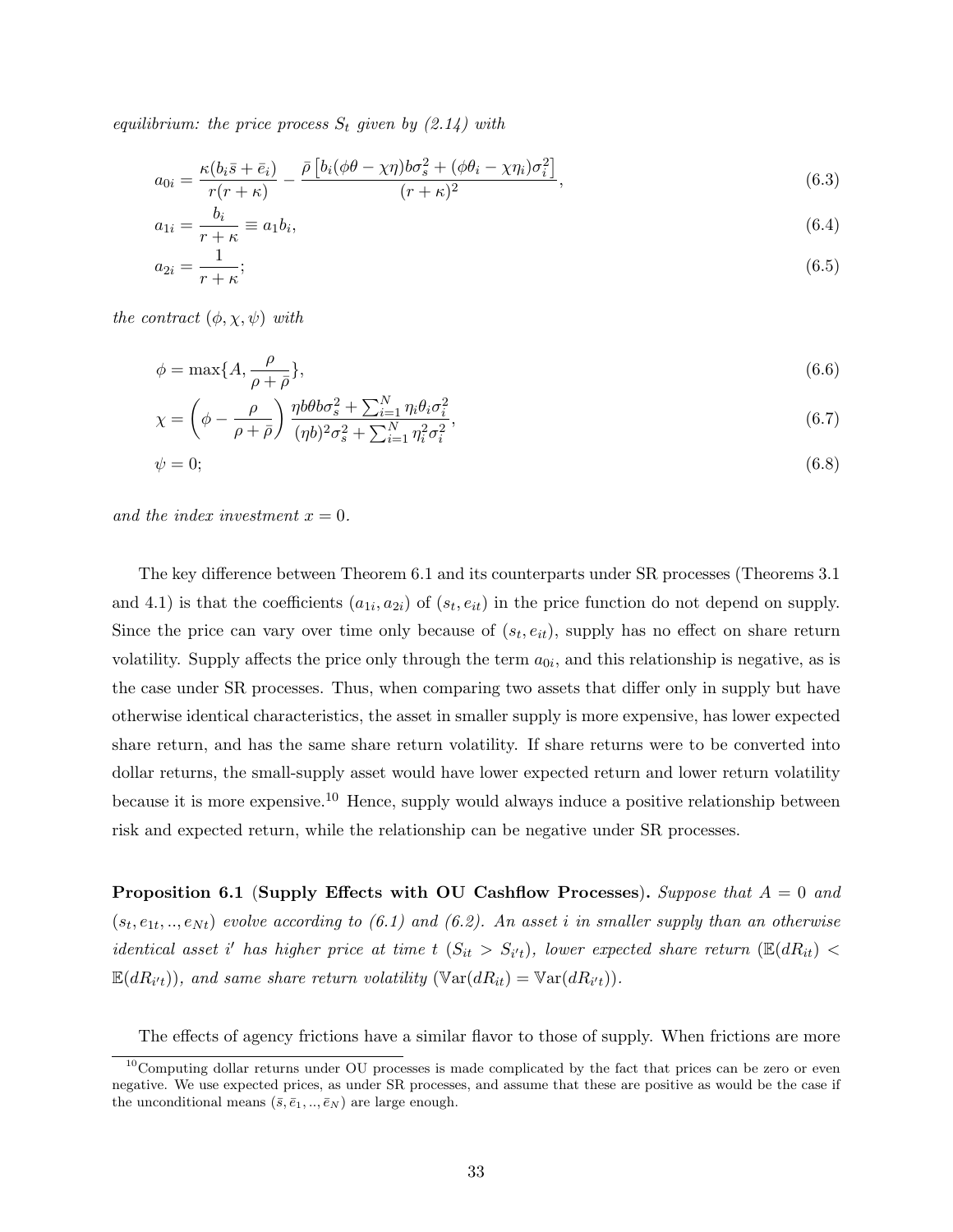severe, prices become more distorted but share return volatilities are unaffected. The aggregate market is also unaffected because a change in share return volatilities is key for such an effect.

Proposition 6.2 (Effects of Agency Frictions with OU Cashflow Processes). Suppose that  $A > \frac{\rho}{\rho+\bar{\rho}}, B = 0, and (s_t, e_{1t},..,e_{Nt})$  evolve according to (6.1) and (6.2). Following an increase in the private-benefit parameter A, prices and expected share returns are affected as described in Proposition  $4.2$ , while share return volatilities and the price of the aggregate market are unaffected.

# 7 Conclusion

In this paper we study how the delegation of asset management affects equilibrium prices. Unlike most prior literature, we endogenize both equilibrium prices and fund managers' contracts. We show that because of agency frictions, managers are compensated based on their performance relative to a benchmark. As a consequence, they become less willing to deviate from the benchmark, and the price distortions that they are hired to exploit become more severe. While distortions are exacerbated in both directions, i.e., undervalued assets become cheaper and overvalued assets become more expensive, the positive distortions dominate, biasing the aggregate market upwards. This is because overvalued assets account for an increasingly large fraction of market movements relative to undervalued assets, and hence trading against overvaluation is riskier for managers than trading against undervaluation. Agency frictions can also generate a negative relationship between risk and expected return in the cross-section, in line with empirical evidence but in contrast to standard theories. This is because they raise the volatility of overvalued assets, through an amplification mechanism. Following a positive shock to the expected cash flows of an overvalued asset, the asset accounts for a larger fraction of market movements. This makes it riskier for managers to underweight the asset, and the resulting buying pressure amplifies the price increase caused by the higher cash flows.

Our model combines square-root processes for asset cashflows with constant absolute risk aversion utility. This combination is to our knowledge new to the literature, including in a frictionless setting. We show that it yields closed-form solutions for asset prices and can accommodate any number of risky assets. It also generates more realistic properties for asset cashflows and prices than the tractable CARA-normal alternative.

The effects of agency frictions in our model are reflected only on prices and not on fund managers' portfolios. This is because we are assuming a representative manager, who must hold in equilibrium a fixed portfolio supplied by other agents. A natural extension of our analysis is to introduce multiple managers with different levels of agency frictions, and examine how their port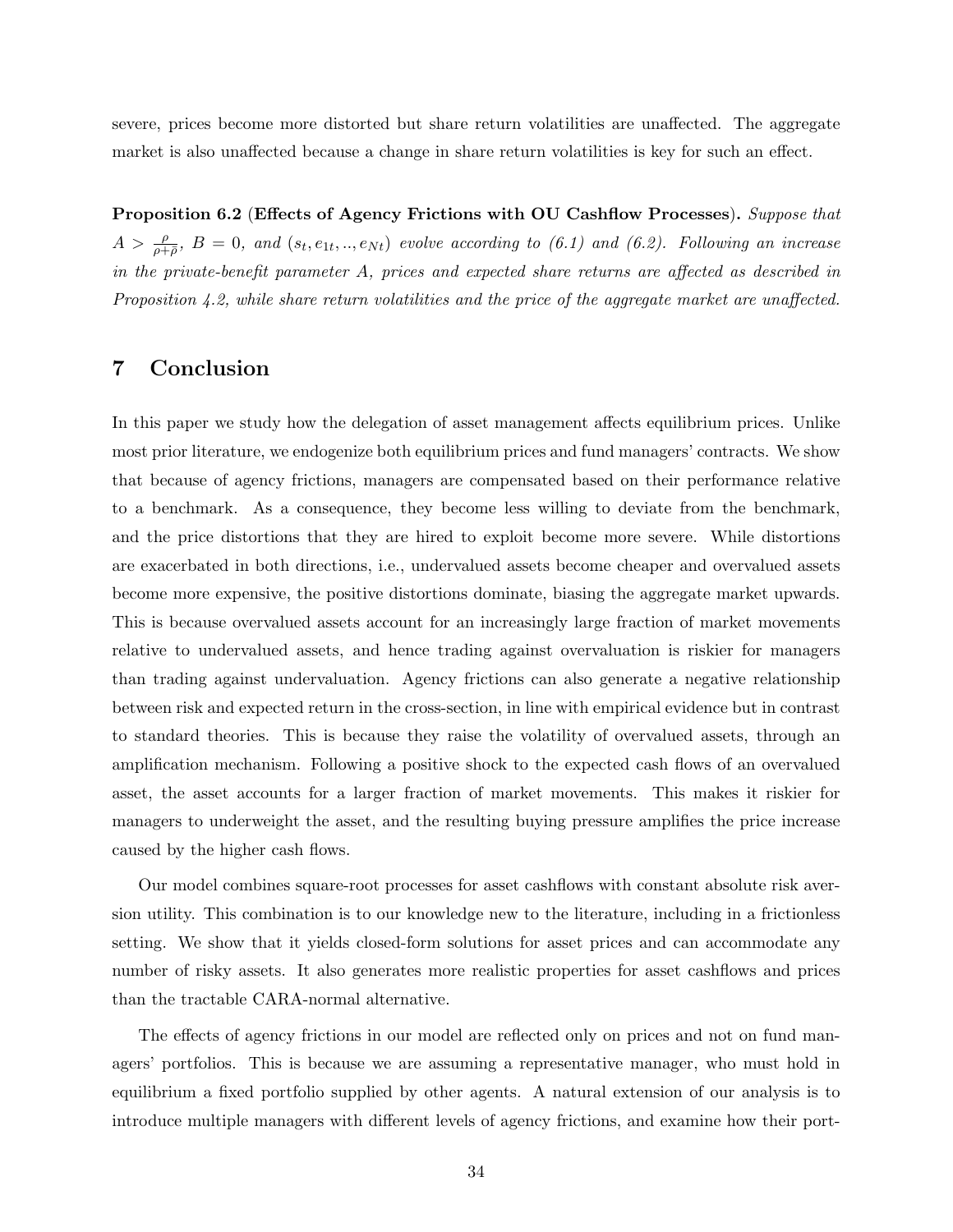folios differ. Such an extension could provide additional points of contact with the data. For example, Christoffersen and Simutin (2014) find that fund managers who face greater pressure to meet benchmarks hold a larger fraction of their portfolios in high-beta stocks and achieve lower alphas. Their findings are in the spirit of our theoretical results.

Our analysis can also be extended on the normative front. One extension is to examine whether the result that socially optimal contracts cause larger pricing distortions than privately optimal contracts continues to hold when distortions affect the real economy. Another extension is to allow for more degrees of freedom in contract design, e.g., the choice of benchmark which in our model is assumed to be the index, and study how privately optimal choices compare with socially optimal ones.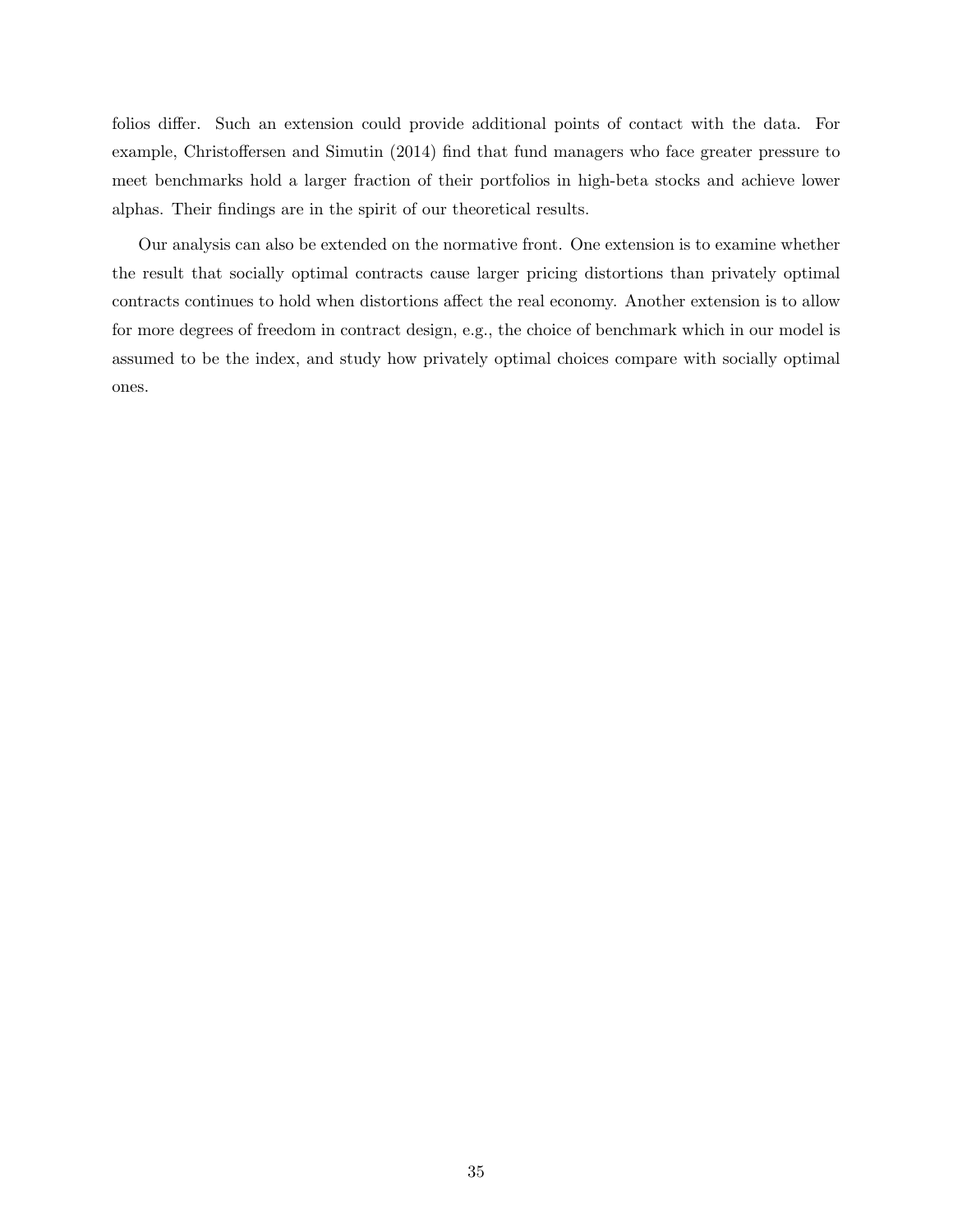# Appendix A: Proofs

**Proof of Theorem 3.1.** The theorem follows from the proof of Theorem 4.1, which covers the case  $A =$ 0.  $\Box$ 

**Proof of Proposition 3.1.** Substituting  $a_{0i}$  from (3.1), we can write the price (2.14) of asset i as

$$
S_{it} = a_1 b_i \hat{s}_t + a_{2i} \hat{e}_{it},\tag{A.1}
$$

and asset i's expected price as

$$
\mathbb{E}(S_{it}) = \frac{r + \kappa}{r} \left( a_1 b_i \bar{s} + a_{2i} \bar{e}_i \right),\tag{A.2}
$$

where  $\hat{s}_t \equiv s_t + \frac{\kappa}{r} \bar{s}$  and  $\hat{e}_{it} \equiv e_{it} + \frac{\kappa}{r} \bar{e}_i$ . Since asset i' differs from asset i only in its supply  $(\theta_i \neq \theta_{i'})$ , its price differs from the price of asset i only because  $a_{2i} \neq a_{2i'}$ . Since, in addition,  $\theta_i < \theta_{i'}$ , (3.3) implies that  $a_{2i} > a_{2i'}$ . Therefore, (A.1) implies that  $S_{it} > S_{i't}$ , and (A.2) implies that  $\mathbb{E}(S_{it}) > \mathbb{E}(S_{i't})$ .

Substituting  $a_{0i}$  from (3.1), we can write the share return (A.23) of asset i as

$$
dR_{it} = \{ [1 - (r + \kappa)a_1]b_i s_t + [1 - (r + \kappa)a_{2i}]e_{it} \} dt + a_1 b_i \sigma_s \sqrt{s_t} dw_{st} + a_{2i} \sigma_i \sqrt{e_{it}} dw_{it}.
$$
 (A.3)

The expected share return is

$$
\mathbb{E}(dR_{it}) = \{ [1 - (r + \kappa)a_1]b_i\overline{s} + [1 - (r + \kappa)a_{2i}]\overline{e}_i \} dt
$$
  
= 
$$
[b_i\overline{s} + \overline{e}_i - r\mathbb{E}(S_{it})] dt,
$$
 (A.4)

where the second step follows from  $(A.2)$ . Since  $\mathbb{E}(S_{it}) > \mathbb{E}(S_{i't})$ ,  $(A.4)$  implies that  $\mathbb{E}(dR_{it}) < \mathbb{E}(dR_{i't})$ . The expected dollar return is

$$
\mathbb{E}\left(\frac{dR_{it}}{\mathbb{E}(S_{it})}\right) = \frac{\mathbb{E}(dR_{it})}{\mathbb{E}(S_{it})}
$$
\n
$$
= \left[\frac{b_i \bar{s} + \bar{e}_i}{\mathbb{E}(S_{it})} - r\right] dt,\tag{A.5}
$$

where the second step follows from (A.4). Since  $b_i\bar{s} + \bar{e}_i > 0$  and  $\mathbb{E}(S_{it}) > \mathbb{E}(S_{i't})$ , (A.5) implies that  $\mathbb{E}\left(\frac{dR_{it}}{\mathbb{E}(S_{it})}\right) < \mathbb{E}\left(\frac{dR_{i't}}{\mathbb{E}(S_{i't})}\right).$ 

**Proof of Proposition 3.2.** Equation  $(A.3)$  implies that the share return variance of asset i is

$$
\begin{split} \mathbb{V}\text{ar}(dR_{it}) &= \mathbb{E}\left[ (dR_{it})^2 \right] - \left[ \mathbb{E}(dR_{it}) \right]^2 \\ &= \mathbb{E}\left[ (dR_{it})^2 \right] \\ &= \mathbb{E}\left[ (a_1^2 b_i^2 \sigma_s^2 s_t + a_{2i}^2 \sigma_i^2 e_{it}) \, dt \right] \\ &= \left( a_1^2 b_i^2 \sigma_s^2 \overline{s} + a_{2i}^2 \sigma_i^2 \overline{e}_i \right) dt, \end{split} \tag{A.6}
$$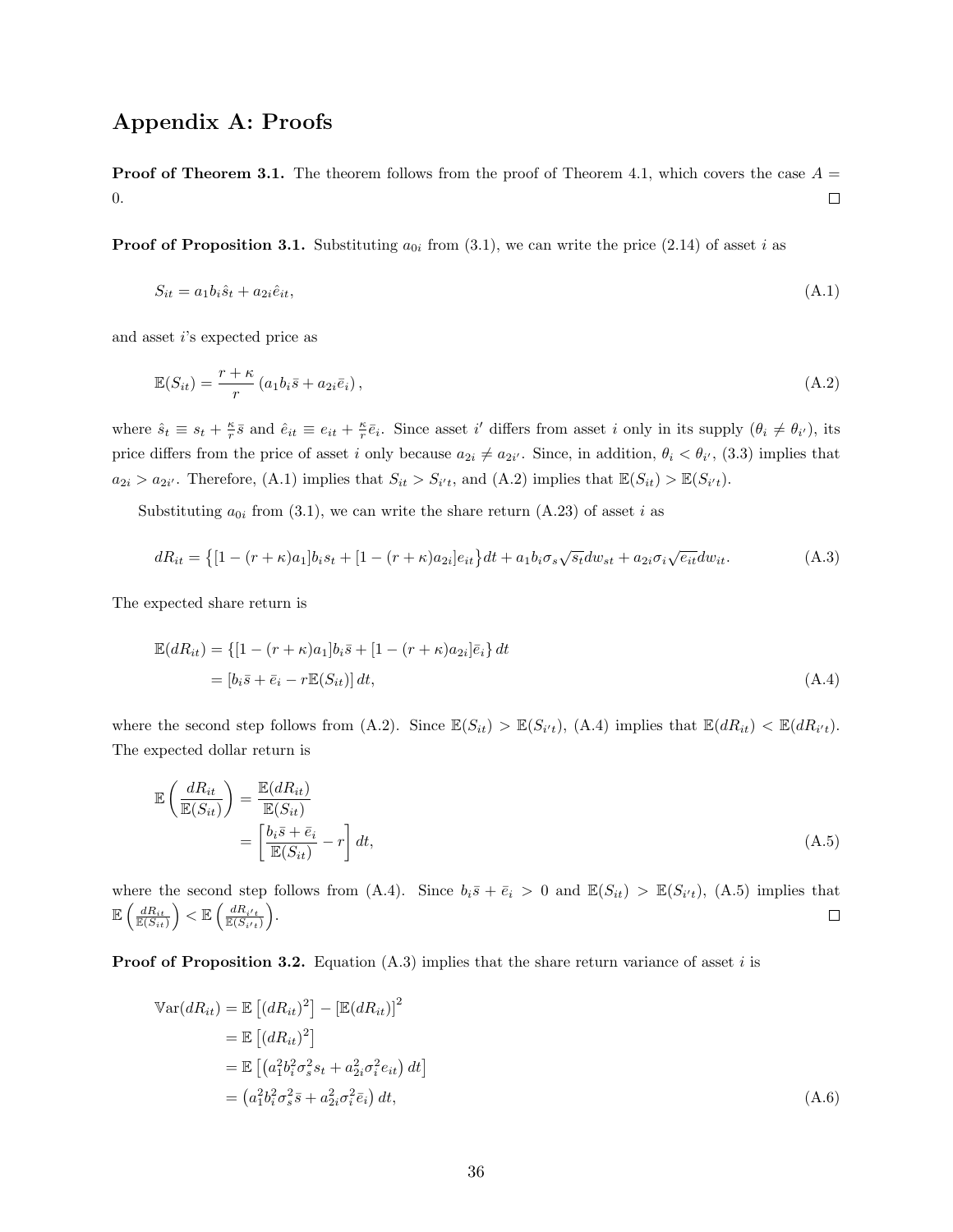where the second step follows because the term  $\mathbb{E}[(dR_{it})^2]$  is of order dt and the term  $\mathbb{E}(dR_{it})]^2$  is of order  $(dt)^2$ . Since  $a_{2i} > a_{2i'}$ , (A.6) implies that  $\mathbb{V}\text{ar}(dR_{it}) > \mathbb{V}\text{ar}(dR_{i't})$ .

Equations  $(A.2)$  and  $(A.6)$  imply that the dollar return variance of asset i is

$$
\mathbb{V}\text{ar}\left(\frac{dR_{it}}{\mathbb{E}(S_{it})}\right) = \frac{a_1^2 b_i^2 \sigma_s^2 \bar{s} + a_{2i}^2 \sigma_i^2 \bar{e}_i}{\frac{(r+\kappa)^2}{r^2} \left(a_1 b_i \bar{s} + a_{2i} \bar{e}_i\right)^2} dt. \tag{A.7}
$$

Since asset i' differs from asset i only in its supply, (A.7) implies that  $\mathbb{V}\text{ar}\left(\frac{dR_{it}}{\mathbb{E}(S_{it})}\right) > \mathbb{V}\text{ar}\left(\frac{dR_{i't}}{\mathbb{E}(S_{i't})}\right)$  if and only if

$$
\frac{a_1^2 b_i^2 \sigma_s^2 \bar{s} + a_{2i}^2 \sigma_i^2 \bar{e}_i}{(a_1 b_i \bar{s} + a_{2i} \bar{e}_i)^2} > \frac{a_1^2 b_i^2 \sigma_s^2 \bar{s} + a_{2i'}^2 \sigma_i^2 \bar{e}_i}{(a_1 b_i \bar{s} + a_{2i'} \bar{e}_i)^2} \n\Leftrightarrow (a_1^2 b_i^2 \sigma_s^2 \bar{s} + a_{2i}^2 \sigma_i^2 \bar{e}_i) (a_1 b_i \bar{s} + a_{2i'} \bar{e}_i)^2 - (a_1^2 b_i^2 \sigma_s^2 \bar{s} + a_{2i'}^2 \sigma_i^2 \bar{e}_i) (a_1 b_i \bar{s} + a_{2i} \bar{e}_i)^2 > 0
$$
\n(A.8)

$$
\Leftrightarrow (a_{2i} - a_{2i'}) \left[ a_1 b_i (a_{2i} + a_{2i'}) (\sigma_i^2 \bar{s} - \sigma_s^2 \bar{e}_i) + 2 (a_{2i} a_{2i'} \sigma_i^2 \bar{e}_i - a_1^2 b_i^2 \sigma_s^2 \bar{s}) \right] > 0.
$$
\n(A.9)

Since  $a_{2i} > a_{2i'}$ , (A.9) is equivalent to (3.6).

 $\Box$ 

Proof of Proposition 3.3. Equation (A.3) implies that the share return of the index is

$$
dR_{\eta t} = \left\{ [1 - (r + \kappa)a_1] \eta bs_t + \sum_{j=1}^{N} [1 - (r + \kappa)a_{2i}] \eta_j e_{jt} \right\} dt + a_1 \eta b \sigma_s \sqrt{s_t} dw_{st} + \sum_{j=1}^{N} a_{2j} \eta_j \sigma_j \sqrt{e_{jt}} dw_{jt}.
$$
 (A.10)

Equations (3.9), (A.3) and (A.10) imply that the share beta of asset i is

$$
\beta_i = \frac{\text{Cov}(dR_{it}, dR_{\eta t})}{\text{Var}(dR_{\eta t})} = \frac{\mathbb{E}(dR_{it} dR_{\eta t})}{\mathbb{E}[(dR_{\eta t})^2]} = \frac{a_1^2 b_i \eta b \sigma_s^2 \bar{s} + a_{2i}^2 \eta_i \sigma_i^2 \bar{e}_i}{a_1^2 (\eta b)^2 \sigma_s^2 \bar{s} + \sum_{j=1}^N a_{2j}^2 \eta_j^2 \sigma_j^2 \bar{e}_j}.
$$
\n(A.11)

Since  $a_{2i} > a_{2i'}$ , (A.11) implies that  $\beta_i > \beta_{i'}$ .

Equation (A.2) implies that the expected share price of the index is

$$
\mathbb{E}(\eta S_t) = \frac{r + \kappa}{r} \left( a_1 \eta b \overline{s} + \sum_{j=1}^N a_{2j} \eta_j \overline{e}_j \right). \tag{A.12}
$$

Equations  $(3.10)$ ,  $(A.2)$ ,  $(A.11)$ , and  $(A.12)$  imply that the dollar beta of asset i is

$$
\beta_i^{\$} = \frac{a_1^2 b_i \eta b \sigma_s^2 \bar{s} + a_{2i}^2 \eta_i \sigma_i^2 \bar{e}_i}{a_1^2 (\eta b)^2 \sigma_s^2 \bar{s} + \sum_{j=1}^N a_{2j}^2 \eta_j^2 \sigma_j^2 \bar{e}_j} \frac{a_1 \eta b \bar{s} + \sum_{j=1}^N a_{2j} \eta_j \bar{e}_j}{a_1 b_i \bar{s} + a_{2i} \bar{e}_i}.
$$
\n(A.13)

Equation (A.13) implies that  $\beta_i^{\$} > \beta_{i'}^{\$}$  if and only if

$$
\frac{a_1^2 b_i \eta b \sigma_s^2 \bar{s} + a_{2i}^2 \eta_i \sigma_i^2 \bar{e}_i}{a_1 b_i \bar{s} + a_{2i} \bar{e}_i} > \frac{a_1^2 b_i \eta b \sigma_s^2 \bar{s} + a_{2i}^2 \eta_i \sigma_i^2 \bar{e}_i}{a_1 b_i \bar{s} + a_{2i} \bar{e}_i} \n\Leftrightarrow (a_1^2 b_i \eta b \sigma_s^2 \bar{s} + a_{2i}^2 \eta_i \sigma_i^2 \bar{e}_i) (a_1 b_i \bar{s} + a_{2i'} \bar{e}_i) - (a_1^2 b_i \eta b \sigma_s^2 \bar{s} + a_{2i}^2 \eta_i \sigma_i^2 \bar{e}_i) (a_1 b_i \bar{s} + a_{2i} \bar{e}_i) > 0
$$
\n(A.14)\n
$$
\Leftrightarrow (a_{2i} - a_{2i'}) \left[ a_1 b_i (a_{2i} + a_{2i'}) \eta_i \sigma_i^2 \bar{s} + a_{2i} a_{2i'} \eta_i \sigma_i^2 \bar{e}_i - a_1^2 b_i \eta b \sigma_s^2 \bar{s} \right] > 0.
$$
\n(A.15)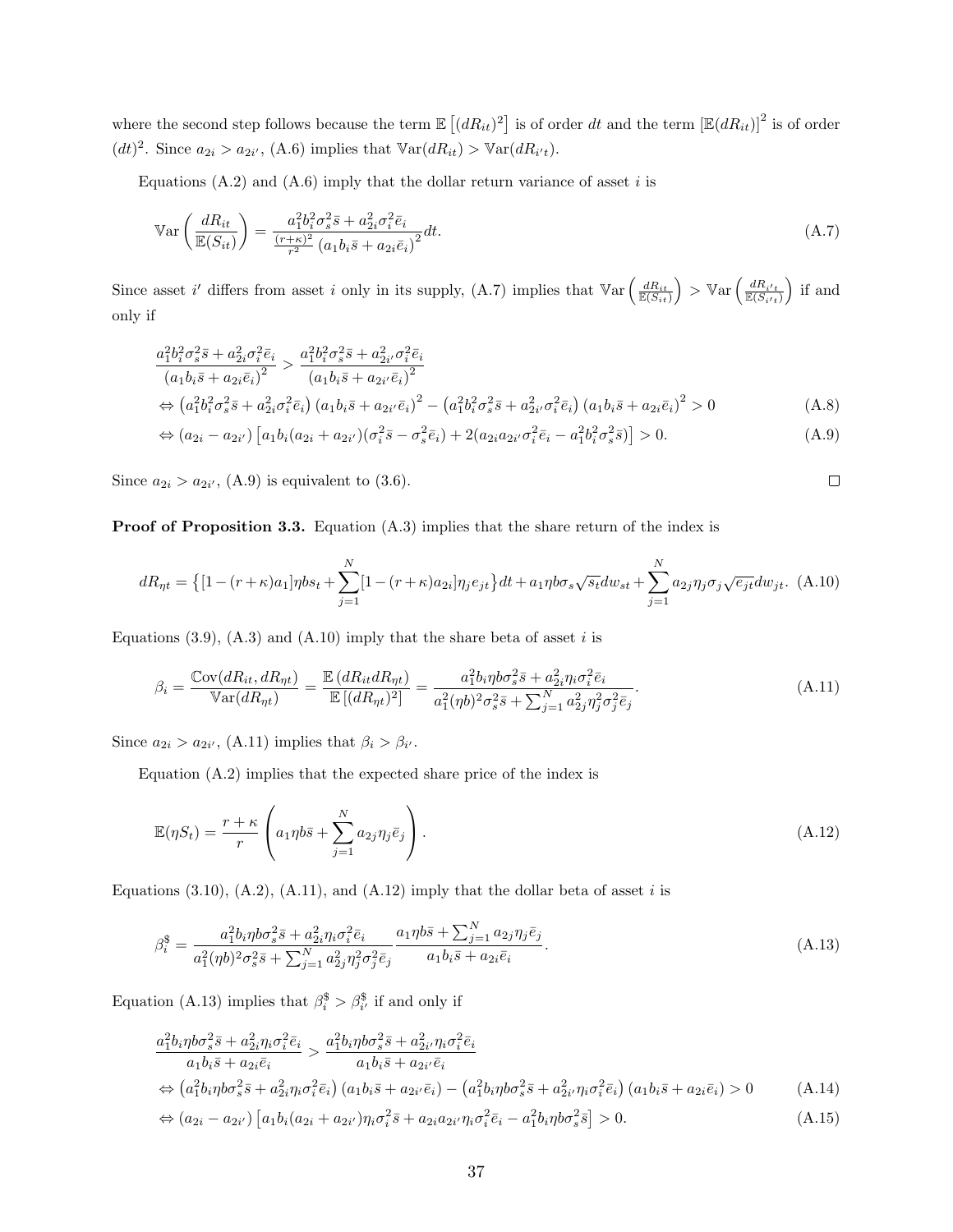Since  $a_{2i} > a_{2i'}$ , (A.15) is equivalent to (3.11).

Equations  $(A.6)$ ,  $(A.10)$ , and  $(A.11)$  imply that the idiosyncratic share return variance of asset i is

$$
\begin{split} \mathbb{V}\text{ar}(d\epsilon_{it}) &= \mathbb{V}\text{ar}(dR_{it}) - \beta_i^2 \mathbb{V}\text{ar}(dR_{\eta t}) \\ &= \left[ a_1^2 b_i^2 \sigma_s^2 \bar{s} + a_{2i}^2 \sigma_i^2 \bar{e}_i - \frac{\left(a_1^2 b_i \eta b \sigma_s^2 \bar{s} + a_{2i}^2 \eta_i \sigma_i^2 \bar{e}_i\right)^2}{a_1^2 (\eta b)^2 \sigma_s^2 \bar{s} + \sum_{j=1}^N a_{2j}^2 \eta_j^2 \sigma_j^2 \bar{e}_j} \right] dt. \end{split} \tag{A.16}
$$

Equation (A.16) implies that  $\text{Var}(d\epsilon_{it}) > \text{Var}(d\epsilon_{i't})$  if and only if

$$
a_{2i}^{2}\sigma_{i}^{2}\bar{e}_{i} - \frac{(a_{1}^{2}b_{i}\eta b\sigma_{s}^{2}\bar{s} + a_{2i}^{2}\eta_{i}\sigma_{i}^{2}\bar{e}_{i})^{2}}{a_{1}^{2}(\eta b)^{2}\sigma_{s}^{2}\bar{s} + \sum_{j=1}^{N} a_{2j}^{2}\eta_{j}^{2}\sigma_{j}^{2}\bar{e}_{j}} > a_{2i'}^{2}\sigma_{i}^{2}\bar{e}_{i} - \frac{(a_{1}^{2}b_{i}\eta b\sigma_{s}^{2}\bar{s} + a_{2i'}^{2}\eta_{i}\sigma_{i}^{2}\bar{e}_{i})^{2}}{a_{1}^{2}(\eta b)^{2}\sigma_{s}^{2}\bar{s} + \sum_{j=1}^{N} a_{2j}^{2}\eta_{j}^{2}\sigma_{j}^{2}\bar{e}_{j}}
$$
  
\n
$$
\Leftrightarrow (a_{2i}^{2} - a_{2i'}^{2})\sigma_{i}^{2}\bar{e}_{i} \left(a_{1}^{2}(\eta b)^{2}\sigma_{s}^{2}\bar{s} + \sum_{j=1}^{N} a_{2j}^{2}\eta_{j}^{2}\sigma_{j}^{2}\bar{e}_{j}\right) - \left[(a_{1}^{2}b_{i}\eta b\sigma_{s}^{2}\bar{s} + a_{2i}^{2}\eta_{i}\sigma_{i}^{2}\bar{e}_{i})^{2} - (a_{1}^{2}b_{i}\eta b\sigma_{s}^{2}\bar{s} + a_{2i'}^{2}\eta_{i}\sigma_{i}^{2}\bar{e}_{i})^{2}\right] > 0
$$
  
\n
$$
\Leftrightarrow (a_{2i}^{2} - a_{2i'}^{2}) \left[a_{1}^{2}(\eta b)^{2}\sigma_{s}^{2}\bar{s} + \sum_{j=1}^{N} a_{2j}^{2}\eta_{j}^{2}\sigma_{j}^{2}\bar{e}_{j} - \eta_{i}\left(2a_{1}^{2}b_{i}\eta b\sigma_{s}^{2}\bar{s} + (a_{2i}^{2} + a_{2i'}^{2})\eta_{i}\sigma_{i}^{2}\bar{e}_{i}\right)\right] > 0.
$$
 (A.17)

Eq. (A.17) holds because  $a_{2i} > a_{2i'}$ ,

$$
(\eta b)^2 \ge (\eta_i b_i + \eta_{i'} b_{i'}) (\eta b) = 2\eta_i b_i \eta b,
$$
  

$$
\sum_{j=1}^N a_{2j}^2 \eta_j^2 \sigma_j^2 \bar{e}_j \ge a_{2i}^2 \eta_i^2 \sigma_i^2 \bar{e}_i + a_{2i'}^2 \eta_{i'}^2 \sigma_{i'}^2 \bar{e}_{i'} = (a_{2i}^2 + a_{2i'}^2) \eta_i^2 \sigma_i^2 \bar{e}_i.
$$

Equations  $(A.2)$  and  $(A.16)$  imply that the idiosyncratic dollar return variance of asset i is

$$
\mathbb{V}\text{ar}\left(\frac{d\epsilon_{it}}{\mathbb{E}(S_{it})}\right) = \frac{a_1^2 b_i^2 \sigma_s^2 \bar{s} + a_{2i}^2 \sigma_i^2 \bar{e}_i - \frac{\left(a_1^2 b_i \eta b \sigma_s^2 \bar{s} + a_{2i}^2 \eta_i \sigma_i^2 \bar{e}_i\right)^2}{a_1^2 (\eta b)^2 \sigma_s^2 \bar{s} + \sum_{j=1}^N a_{2j}^2 \eta_j^2 \sigma_j^2 \bar{e}_j}} dt.
$$
\n(A.18)

Equation (A.18) implies that  $\mathbb{V}\text{ar}\left(\frac{d\epsilon_{it}}{\mathbb{E}(S_{it})}\right) > \mathbb{V}\text{ar}\left(\frac{d\epsilon_{i't}}{\mathbb{E}(S_{i't})}\right)$  if and only if

$$
\frac{a_1^2 b_i^2 \sigma_s^2 \bar{s} + a_{2i}^2 \sigma_i^2 \bar{e}_i - \frac{(a_1^2 b_i \eta b \sigma_s^2 \bar{s} + a_{2i}^2 \eta_i \sigma_i^2 \bar{e}_i)^2}{a_1^2 (\eta b)^2 \sigma_s^2 \bar{s} + \sum_{j=1}^N a_{2j}^2 \eta_j^2 \sigma_j^2 \bar{e}_j}}{(a_1 b_i \bar{s} + a_{2i} \bar{e}_i)^2} > \frac{a_1^2 b_i^2 \sigma_s^2 \bar{s} + a_{2i'}^2 \sigma_i^2 \bar{e}_i - \frac{(a_1^2 b_i \eta b \sigma_s^2 \bar{s} + a_{2i'}^2 \eta_i \sigma_i^2 \bar{e}_i)^2}{a_1^2 (\eta b)^2 \sigma_s^2 \bar{s} + \sum_{j=1}^N a_{2j}^2 \bar{e}_j^2}}{(a_1 b_i \bar{s} + a_{2i'} \bar{e}_i)^2} \n\Rightarrow \left(a_1^2 (\eta b)^2 \sigma_s^2 \bar{s} + \sum_{j=1}^N a_{2j}^2 \eta_j^2 \sigma_j^2 \bar{e}_j\right) \left[ (a_1^2 b_i^2 \sigma_s^2 \bar{s} + a_{2i'}^2 \sigma_i^2 \bar{e}_i) (a_1 b_i \bar{s} + a_{2i'} \bar{e}_i)^2 - (a_1^2 b_i^2 \sigma_s^2 \bar{s} + a_{2i'}^2 \sigma_i^2 \bar{e}_i) (a_1 b_i \bar{s} + a_{2i} \bar{e}_i)^2 \right] \n- \left[ (a_1^2 b_i \eta b \sigma_s^2 \bar{s} + a_{2i}^2 \eta_i \sigma_i^2 \bar{e}_i)^2 (a_1 b_i \bar{s} + a_{2i'} \bar{e}_i)^2 - (a_1^2 b_i \eta b \sigma_s^2 \bar{s} + a_{2i'}^2 \eta_i \sigma_i^2 \bar{e}_i)^2 (a_1 b_i \bar{s} + a_{2i} \bar{e}_i)^2 \right] > 0. \tag{A.19}
$$

Using the same calculations as when deriving  $(A.9)$  from  $(A.8)$  and  $(A.15)$  from  $(A.14)$ , we can write the right-hand side of  $(A.19)$  as  $(a_{2i} - a_{2i})\bar{e}_i$  times the right-hand side of  $(3.12)$ . Since  $a_{2i} > a_{2i'}$ ,  $(A.19)$  is equivalent to (3.12).  $\Box$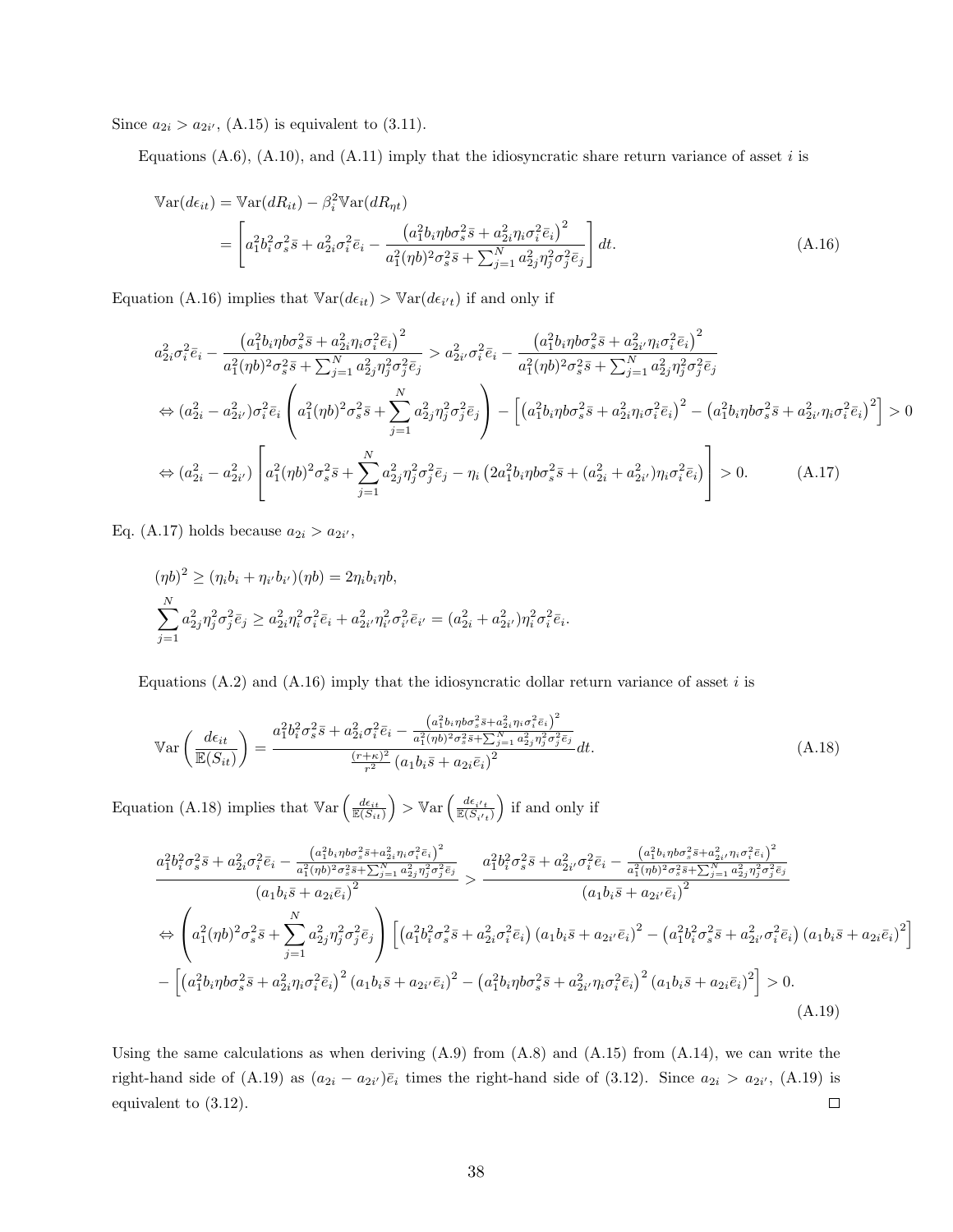**Proof of Proposition 3.4.** Since  $\mathbb{E}(dR_{it}) < \mathbb{E}(dR_{i't})$  and  $\beta_i > \beta_{i'}$ , (3.15) implies that  $\alpha_i < \alpha_{i'}$ . Equations  $(3.16)$ ,  $(A.2)$ ,  $(A.4)$ ,  $(A.12)$ , and  $(A.13)$  imply that the dollar alpha of asset i is

$$
\alpha_i^{\$} = \frac{r(b_i\bar{s} + \bar{e}_i)}{(r+\kappa)(a_1b_i\bar{s} + a_{2i}\bar{e}_i)} - r - \frac{a_1^2b_i\eta b\sigma_s^2\bar{s} + a_{2i}^2\eta_i\sigma_i^2\bar{e}_i}{a_1^2(\eta b)^2\sigma_s^2\bar{s} + \sum_{j=1}^N a_{2j}^2\eta_j^2\sigma_j^2\bar{e}_j} \frac{r[1 - (r+\kappa)a_1]\eta b\bar{s} + r\sum_{j=1}^N[1 - (r+\kappa)a_{2j}]\eta_j\bar{e}_j}{(r+\kappa)(a_1b_i\bar{s} + a_{2i}\bar{e}_i)}
$$
\n(A.20)

Equation (A.20) implies that  $\alpha_i^{\$} < \alpha_{i'}^{\$}$  if and only if

$$
\frac{b_i\bar{s}+\bar{e}_i}{a_1b_i\bar{s}+a_{2i}\bar{e}_i} - \frac{a_1^2b_i\eta b\sigma_s^2\bar{s}+a_{2i}^2\eta_i\sigma_i^2\bar{e}_i}{a_1^2(\eta b)^2\sigma_s^2\bar{s}+\sum_{j=1}^N a_{2j}^2\eta_j^2\sigma_j^2\bar{e}_j} \frac{[1-(r+\kappa)a_1]\eta b\bar{s}+\sum_{j=1}^N[1-(r+\kappa)a_{2j}]\eta_j\bar{e}_j}{a_1b_i\bar{s}+a_{2i}\bar{e}_i}
$$
  
\n
$$
< \frac{b_i\bar{s}+\bar{e}_i}{a_1b_i\bar{s}+a_{2i'}\bar{e}_i} - \frac{a_1^2b_i\eta b\sigma_s^2\bar{s}+a_{2i'}^2\eta_i\sigma_i^2\bar{e}_i}{a_1^2(\eta b)^2\sigma_s^2\bar{s}+\sum_{j=1}^N a_{2j}^2\eta_j^2\sigma_j^2\bar{e}_j} \frac{[1-(r+\kappa)a_1]\eta b\bar{s}+\sum_{j=1}^N[1-(r+\kappa)a_{2j}]\eta_j\bar{e}_j}{a_1b_i\bar{s}+a_{2i'}\bar{e}_i}
$$
  
\n
$$
\Leftrightarrow (a_{2i}-a_{2i'})\bar{e}_i(b_i\bar{s}+\bar{e}_i) + \frac{[1-(r+\kappa)a_1]\eta b\bar{s}+\sum_{j=1}^N[1-(r+\kappa)a_{2j}]\eta_j\bar{e}_j}{a_1^2(\eta b)^2\sigma_s^2\bar{s}+\sum_{j=1}^N a_{2j}^2\eta_j^2\sigma_j^2\bar{e}_j}
$$
  
\n
$$
\times [(a_1^2b_i\eta b\sigma_s^2\bar{s}+a_{2i}^2\eta_i\sigma_i^2\bar{e}_i) (a_1b_i\bar{s}+a_{2i'}\bar{e}_i) - (a_1^2b_i\eta b\sigma_s^2\bar{s}+a_{2i}^2\eta_i\sigma_i^2\bar{e}_i) (a_1b_i\bar{s}+a_{2i}\bar{e}_i)] > 0
$$
  
\n
$$
\Leftrightarrow (a_{2i}-a_{2i'})\bar{e}_i \left[b_i
$$

Since  $a_{2i} > a_{2i'}$ , (A.21) is equivalent to

$$
b_i\bar{s} + \bar{e}_i + \frac{\left[1 - (r + \kappa)a_1\right]\eta b\bar{s} + \sum_{j=1}^N\left[1 - (r + \kappa)a_{2j}\right]\eta_j\bar{e}_j}{a_1^2(\eta b)^2\sigma_s^2\bar{s} + \sum_{j=1}^N a_{2j}^2\eta_j^2\sigma_j^2\bar{e}_j} \left(a_1b_i(a_{2i} + a_{2i'})\eta_i\sigma_i^2\bar{s} + a_{2i}a_{2i'}\eta_i\sigma_i^2\bar{e}_i - a_1^2b_i\eta b\sigma_s^2\bar{s}\right) > 0.
$$
\n(A.22)

Since  $\sum_{j=1}^{N} \eta_j \alpha_j = 0$ , there exists  $i^*$  such that  $\alpha_{i^*} \geq 0$  and  $\alpha_{i^*}^{\$} \geq 0$ . Equation (A.20) written for  $i^*$  implies that the left-hand side of (A.22) is larger than

$$
(r + \kappa)(a_1b_i\overline{s} + a_{2i^*}\overline{e}_i) + \frac{[1 - (r + \kappa)a_1]\eta b\overline{s} + \sum_{j=1}^N [1 - (r + \kappa)a_{2j}]\eta_j\overline{e}_j}{a_1^2(\eta b)^2\sigma_s^2\overline{s} + \sum_{j=1}^N a_{2j}^2\eta_j^2\sigma_i^2\overline{e}_i}
$$
  
 
$$
\times [a_1^2b_i\eta b\sigma_s^2\overline{s} + a_{2i^*}^2\eta_i\sigma_i^2\overline{e}_i + (a_1b_i(a_{2i} + a_{2i'})\eta_i\sigma_i^2\overline{s} + a_{2i}a_{2i'}\eta_i\sigma_i^2\overline{e}_i - a_1^2b_i\eta b\sigma_s^2\overline{s})]
$$
  
= 
$$
(r + \kappa)(a_1b_i\overline{s} + a_{2i^*}\overline{e}_i) + \frac{[1 - (r + \kappa)a_1]\eta b\overline{s} + \sum_{j=1}^N [1 - (r + \kappa)a_{2j}]\eta_j\overline{e}_j}{a_1^2(\eta b)^2\sigma_s^2\overline{s} + \sum_{j=1}^N a_{2j}^2\eta_j^2\sigma_i^2\overline{e}_i}
$$
  

$$
\times [a_1b_i(a_{2i} + a_{2i'})\eta_i\sigma_i^2\overline{s} + (a_{2i^*}^2 + a_{2i}a_{2i'})\eta_i\sigma_i^2\overline{e}_i] > 0.
$$

Therefore, (A.22) holds, and so does (A.21).

**Proof of Theorem 4.1.** We allow A to be zero so that the proof can also cover Theorem 3.1. The proof assumes  $B = 0$ , but when  $A = 0$  the proof carries through unchanged to  $B > 0$ . We proceed in two steps:

 $\Box$ 

.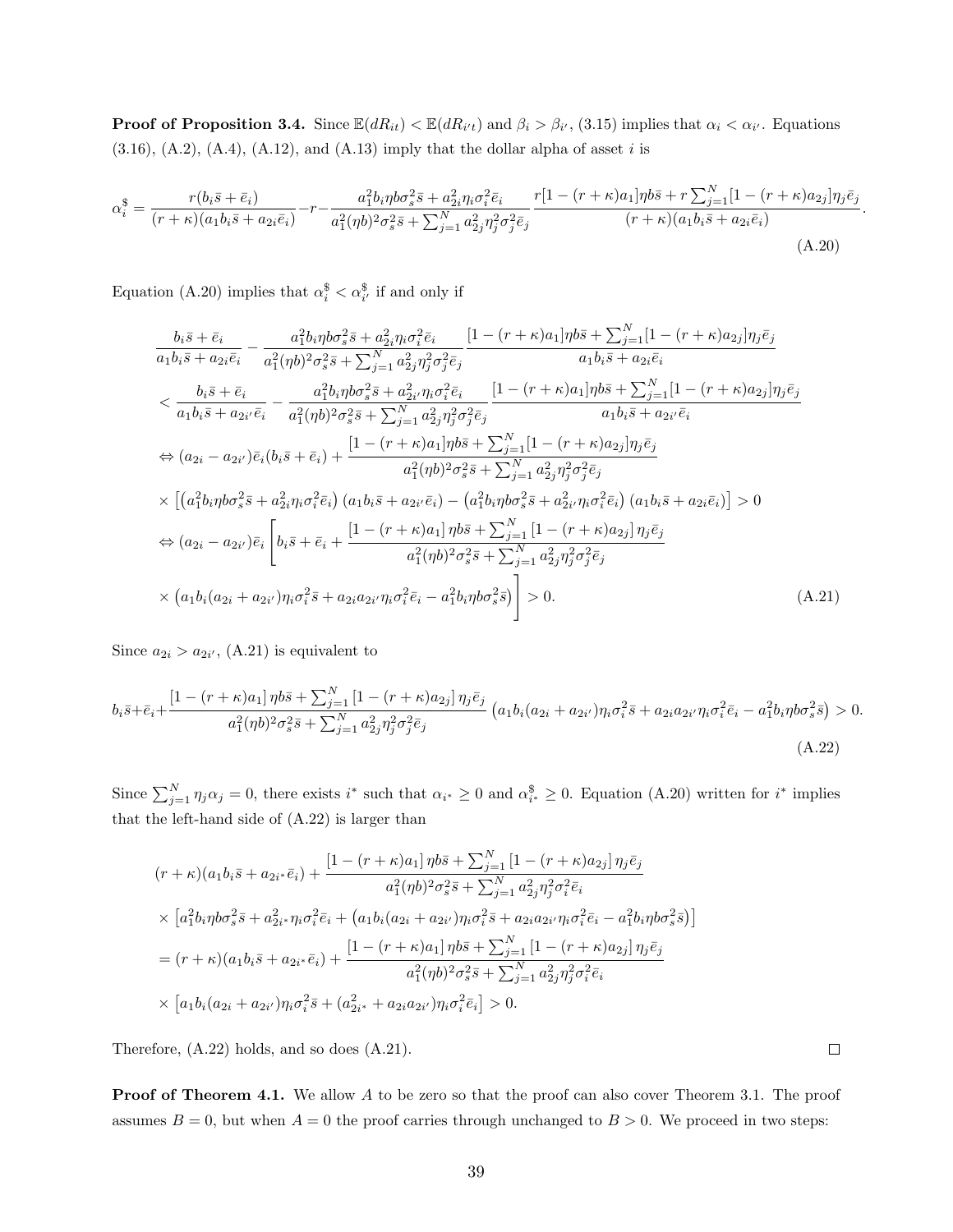- Step 1: We fix a contract  $(\phi, \chi, \psi)$  with  $\phi \geq A$ , and show that for the price function (2.14) and the coefficients  $(a_{0i}, a_{1i}, a_{2i})$  given by (3.1), (4.1), and (4.2),  $z_t = \theta$  solves the optimization problem of an employed manager. Hence, markets clear provided that the manager accepts the contract  $(\phi, \chi, \psi)$ and the investor invests  $x = 0$  in the index.
- Step 2: We fix prices given by  $(2.14)$ ,  $(3.1)$ ,  $(4.1)$ , and  $(4.2)$ , and show that the investor decides to employ the manager, i.e., offer a contract that the manager accepts, and that the contract  $(\phi, \chi, \psi)$ given in Theorems 3.1 and 4.1, and the index investment  $x = 0$ , solve the investor's optimization problem. Hence, an equilibrium exists, and is as in the theorems.

**Step 1.** Substituting  $S_{it}$  from (2.14) into (2.2), and using (2.1), (2.3), and (2.4), we can write the excess return  $dR_{it}$  of asset i as

$$
dR_{it} = \mu_{it}dt + a_{1i}\sigma_s\sqrt{s_t}dw_{st} + a_{2i}\sigma_i\sqrt{e_{it}}dw_{it},
$$
\n(A.23)

where

$$
\mu_{it} \equiv (\kappa a_{1i}\bar{s} + \kappa a_{2i}\bar{e}_i - r a_{0i}) + [b_i - (r + \kappa)a_{1i}]s_t + [1 - (r + \kappa)a_{2i}]e_{it}.
$$
\n(A.24)

We set  $\mu_t \equiv (\mu_{1t}, ..., \mu_{Nt})'$ .

We conjecture that the value function of an employed manager takes the form

$$
\bar{V}(\bar{W}_t, s_t, e_t) = -\exp\left[-\left(r\bar{\rho}\bar{W}_t + \bar{q}_0 + \bar{q}_1s_t + \sum_{i=1}^N \bar{q}_{2i}e_{it}\right)\right],\tag{A.25}
$$

where  $(\bar{q}_0, \bar{q}_1, \bar{q}_{21}, \dots, \bar{q}_{2N})$  are constants. The manager's Bellman equation is

$$
\max_{\bar{c}_t, z_t, m_t} \left[ -\exp(-\bar{\rho}\bar{c}_t) + \mathcal{D}\bar{V}_t - \bar{\delta}\bar{V}_t \right] = 0,
$$
\n(A.26)

where  $\mathcal{D}\bar{V}_t$  is the drift of  $\bar{V}_t$ .

Using (2.3), (2.4), (2.5), (2.7), and (A.23), we find that the dynamics of  $\bar{J}_t \equiv r \bar{\rho} \bar{W}_t + \bar{q}_0 + \bar{q}_1 s_t + \sum_{i=1}^N \bar{q}_{2i} e_{it}$ are

$$
d\bar{J}_t = \bar{G}_t dt + \bar{H}_t dw_{st} + \sum_{i=1}^{N} \bar{K}_{it} dw_{it},
$$
\n(A.27)

where

$$
\bar{G}_t \equiv r\bar{\rho} \left[ r\bar{W}_t + (\phi z_t - \chi \eta)\mu_t + \psi + (A - \phi)m_t - \bar{c}_t \right] + \kappa \left[ \bar{q}_1(\bar{s} - s_t) + \sum_{i=1}^N \bar{q}_{2i}(\bar{e}_i - e_{it}) \right],
$$
\n
$$
\bar{H}_t \equiv \left[ r\bar{\rho} \sum_{i=1}^N (\phi z_{it} - \chi \eta_i) a_{1i} + \bar{q}_1 \right] \sigma_s \sqrt{s_t},
$$
\n
$$
\bar{K}_{it} \equiv \left[ r\bar{\rho} (\phi z_{it} - \chi \eta_i) a_{2i} + \bar{q}_{2i} \right] \sigma_i \sqrt{e_{it}}.
$$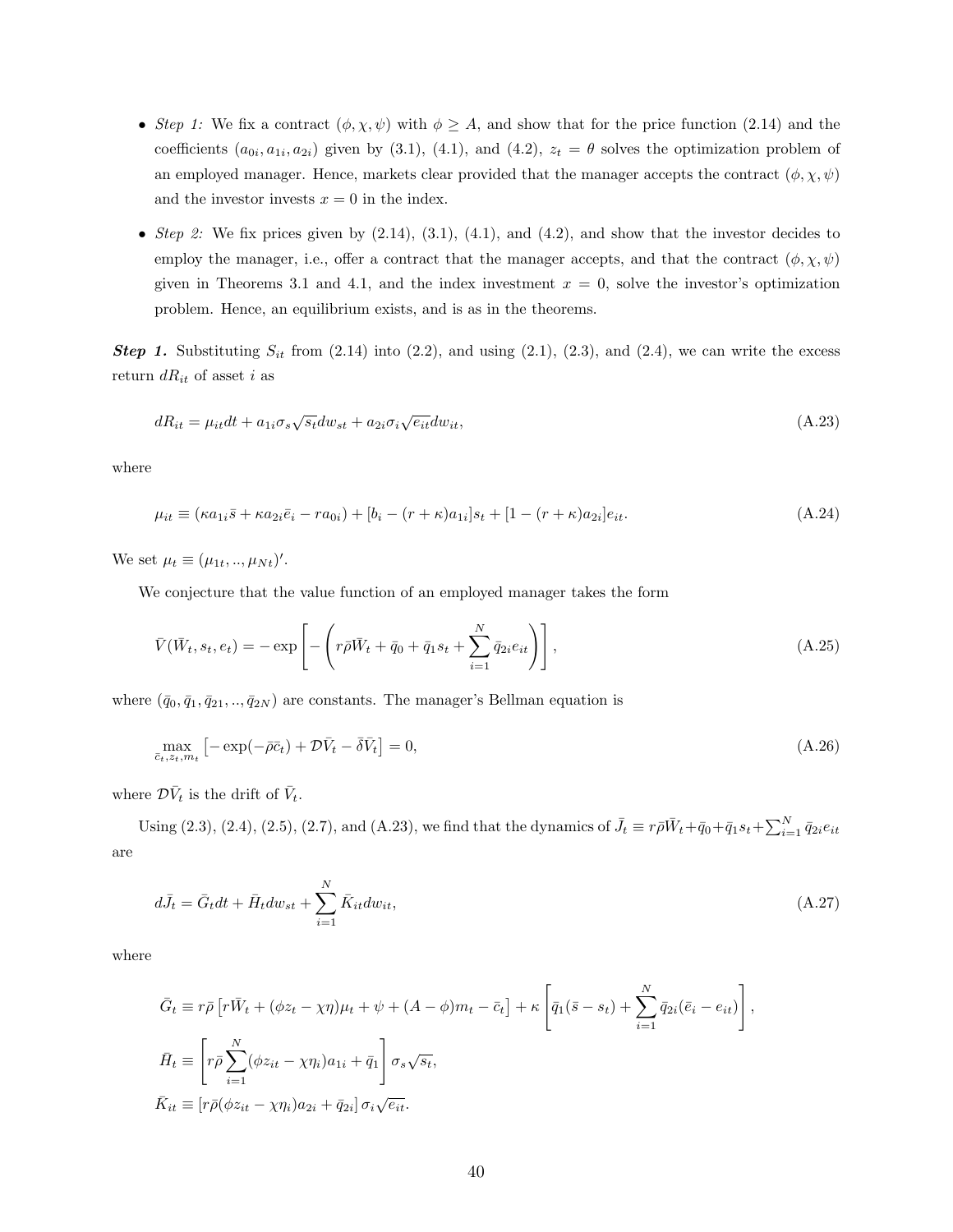Using  $\bar{V}(\bar{W}_t, s_t, e_t) = -\exp(\bar{J}_t)$ , (A.27), and Ito's lemma, we find that the drift  $\mathcal{D}\bar{V}_t$  of  $\bar{V}_t$  is

$$
\mathcal{D}\bar{V}_t = -\bar{V}_t \left( \bar{G}_t - \frac{1}{2} \bar{H}_t^2 - \frac{1}{2} \sum_{i=1}^N \bar{K}_{it}^2 \right).
$$
\n(A.28)

Substituting into (A.26), we can write the manager's Bellman equation as

$$
\max_{\bar{c}_t, z_t, m_t} \left[ -\exp(-\bar{\rho}\bar{c}_t) - \bar{V}_t \left( \bar{G}_t - \frac{1}{2} \bar{H}_t^2 - \frac{1}{2} \sum_{i=1}^N \bar{K}_{it}^2 \right) - \bar{\delta}\bar{V}_t \right] = 0.
$$
\n(A.29)

The first-order condition with respect to  $\bar{c}_t$  is

$$
\bar{\rho} \exp(-\bar{\rho}\bar{c}_t) + r\bar{\rho}\bar{V}_t = 0.
$$

Using (A.25) to substitute for  $\bar{V}_t$ , and solving for  $\bar{c}_t$ , we find

$$
\bar{c}_t = r\bar{W}_t + \frac{1}{\bar{\rho}} \left( \bar{q}_0 - \log(r) + \bar{q}_1 s_t + \sum_{i=1}^N \bar{q}_{2i} e_{it} \right). \tag{A.30}
$$

The first-order condition with respect to  $m_t$  is

$$
m_t = 0 \tag{A.31}
$$

because  $\phi \geq A$ . (For  $\phi > A$ , the manager has a strict preference for  $m_t = 0$ . For  $\phi = A$ , the manager is indifferent between all values of  $m_t$ , and we assume that he chooses  $m_t = 0$ .) The first-order condition with respect to  $z_{it}$  is

$$
r\bar{\rho}\phi\mu_{it} - r\bar{\rho}\phi a_{1i} \left[ r\bar{\rho} \sum_{i=1}^{N} (\phi z_{it} - \chi \eta_i) a_{1i} + \bar{q}_1 \right] \sigma_s^2 s_t - r\bar{\rho}\phi a_{2i} \left[ r\bar{\rho} (\phi z_{it} - \chi \eta_i) a_{2i} + \bar{q}_{2i} \right] \sigma_i^2 e_{it} = 0. \quad (A.32)
$$

The portfolio  $z_t = \theta$  solves the manager's optimization problem if (A.102) holds for  $z_t = \theta$  and for all values of  $(s_t, e_{1t}, ..., e_{Nt})$ . Substituting  $\mu_{it}$  from (A.24), and dividing by  $r\bar{\rho}\phi$  throughout, we can write (A.102) for  $z_t = \theta$  as

$$
A_{0i} + A_{1i}s_t + A_{2i}e_{it} = 0,\tag{A.33}
$$

where

$$
A_{0i} \equiv \kappa (a_{1i}\bar{s} + a_{2i}\bar{e}_i) - ra_{0i},
$$
  
\n
$$
A_{1i} \equiv b_i - (r + \kappa)a_{1i} - a_{1i} \left[ r\bar{\rho} \sum_{i=1}^N (\phi \theta_i - \chi \eta_i) a_{1i} + \bar{q}_1 \right] \sigma_s^2,
$$
  
\n
$$
A_{2i} \equiv 1 - (r + \kappa)a_{2i} - a_{2i} \left[ r\bar{\rho}(\phi \theta_i - \chi \eta_i) a_{2i} + \bar{q}_{2i} \right] \sigma_i^2.
$$

The left-hand side of (A.33) is an affine function of  $(s_t, e_{it})$ . Therefore, (A.102) holds for  $z_t = \theta$  and for all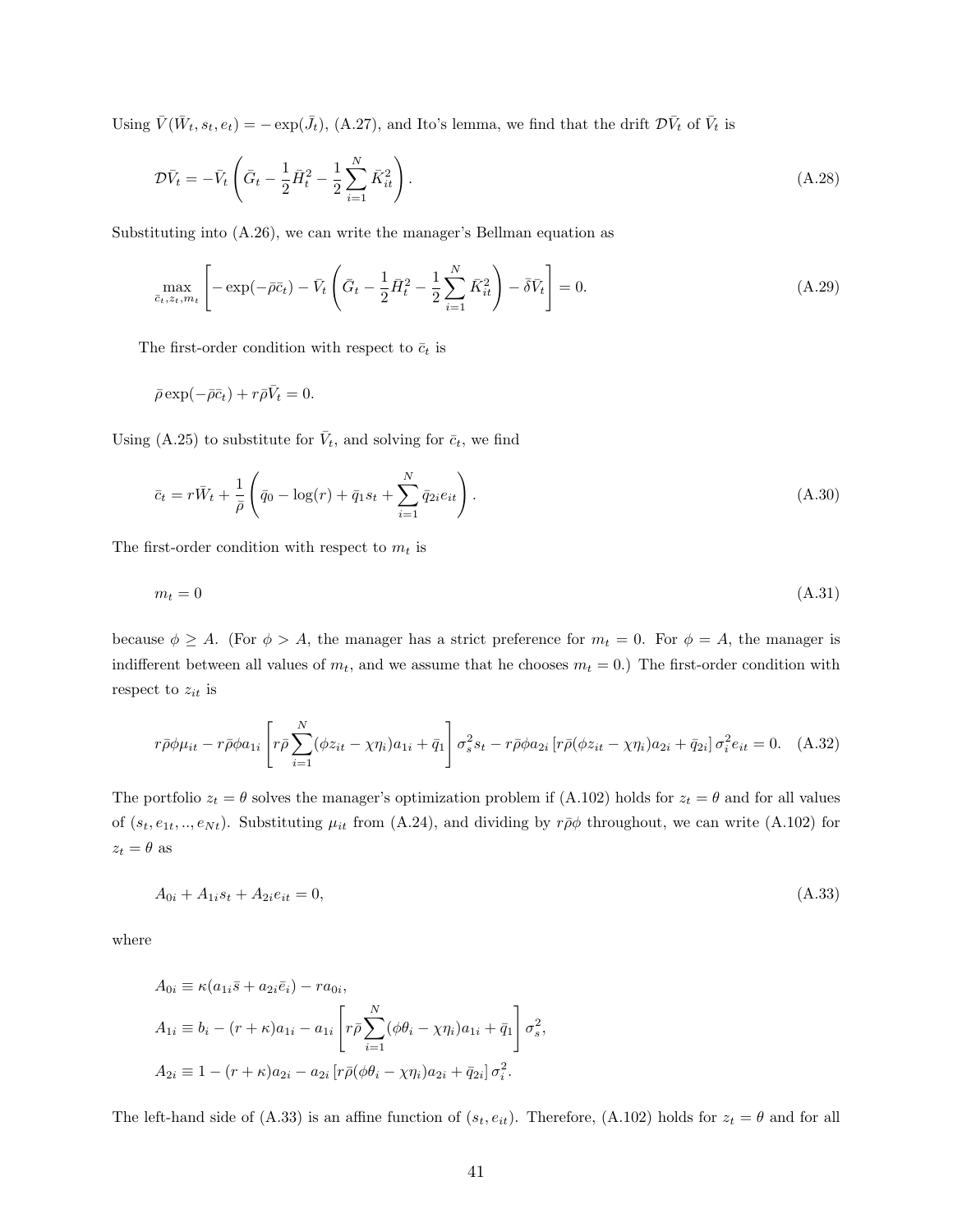values of  $(s_t, e_{1t}, ..., e_{Nt})$  if  $A_{0i} = A_{1i} = A_{2i} = 0$ . Before linking these equations to the coefficients  $(a_{0i}, a_{1i}, a_{2i})$ given in the proposition, we determine a set of additional equations that follow from the requirement that the manager's Bellman equation (A.29) holds. Using (A.30), (A.31), and (A.102) to substitute  $\bar{c}_t$ ,  $m_t$ , and  $\mu_{it}$ , we can write (A.29) for  $z_t = \theta$  as

$$
\bar{Q}_0 + \bar{Q}_1 s_t + \sum_{i=1}^N \bar{Q}_{2i} e_{it} = 0,
$$
\n(A.34)

where

$$
\bar{Q}_0 \equiv r\bar{q}_0 - r\bar{\rho}\psi - \kappa \left(\bar{q}_1\bar{s} + \sum_{i=1}^N \bar{q}_{2i}\bar{e}_i\right) + r - \bar{\delta} - r\log(r),
$$
  

$$
\bar{Q}_1 \equiv (r + \kappa)\bar{q}_1 + \frac{1}{2}\bar{q}_1^2\sigma_s^2 - \frac{1}{2}\left[r\bar{\rho}\sum_{i=1}^N(\phi\theta_i - \chi\eta_i)a_{1i}\right]^2\sigma_s^2,
$$
  

$$
\bar{Q}_{2i} \equiv (r + \kappa)\bar{q}_{2i} + \frac{1}{2}\bar{q}_{2i}^2\sigma_i^2 - \frac{1}{2}\left[r\bar{\rho}(\phi\theta_i - \chi\eta_i)a_{2i}\right]^2\sigma_i^2.
$$

The left-hand side of  $(A.34)$  is an affine function of  $(s_t, e_{1t}, ..., e_{Nt})$ . Therefore,  $(A.34)$  holds for  $z_t = \theta$  and for all values of  $(s_t, e_{1t}, ..., e_{Nt})$  if  $\bar{Q}_0 = \bar{Q}_1 = \bar{Q}_{21} = .. = \bar{Q}_{2N} = 0$ .

We next show that equations  $A_{0i} = A_{1i} = A_{2i} = 0$  and  $\overline{Q}_0 = \overline{Q}_1 = \overline{Q}_{2i} = 0$  determine the coefficients  $(a_{0i}, a_{1i}, a_{2i}, \bar{q}_0, \bar{q}_1, \bar{q}_{2i})$  uniquely, with  $(a_{0i}, a_{1i}, a_{2i})$  being as in the proposition. This will imply that  $z_t = \theta$ solves the manager's optimization problem given the prices in the proposition. Equation  $A_{1i} = 0$  implies that  $a_{1i} = a_1 b_i$ , with  $a_1$  being independent of i. Hence,  $A_{1i} = 0$  can be replaced by  $A_1 = 0$  with

$$
A_1 \equiv 1 - (r + \kappa)a_1 - a_1[r\bar{\rho}(\phi\theta - \chi\eta)ba_1 + \bar{q}_1]\sigma_s^2.
$$

Moreover,  $\overline{Q}_1$  can be written as

$$
\bar{Q}_1 = (r + \kappa)\bar{q}_1 + \frac{1}{2}\bar{q}_1^2\sigma_s^2 - \frac{1}{2}\left[r\bar{\rho}(\phi\theta - \chi\eta)ba_1\right]^2\sigma_s^2.
$$

The quadratic equation  $\overline{Q}_1 = 0$  has the unique positive root<sup>11</sup>

$$
\bar{q}_1 = \frac{\sqrt{(r+\kappa)^2 + [r\bar{\rho}(\phi\theta - \chi\eta)ba_1]^2 \sigma_s^4} - (r+\kappa)}{\sigma_s^2}.
$$
\n(A.35)

<sup>&</sup>lt;sup>11</sup>Holding wealth  $\bar{W}_t$  constant, the manager is better off the larger  $s_t$  is. This is because with larger  $s_t$ , dividends are more volatile, and the manager must earn higher compensation in equilibrium for investing in the risky assets. (In the extreme case where volatility is zero, risky assets earn the riskless return  $r$ , and the manager derives no benefit from investing in them.) Because the manager's utility increases in  $s_t$ , the coefficient  $\bar{q}_1$  must be positive. The coefficients  $(\bar{q}_{21},..,\bar{q}_{2N})$ , and the counterparts of  $(\bar{q}_1,\bar{q}_{21},..,\bar{q}_{2N})$  in the investor's value function, must be positive for the same reason.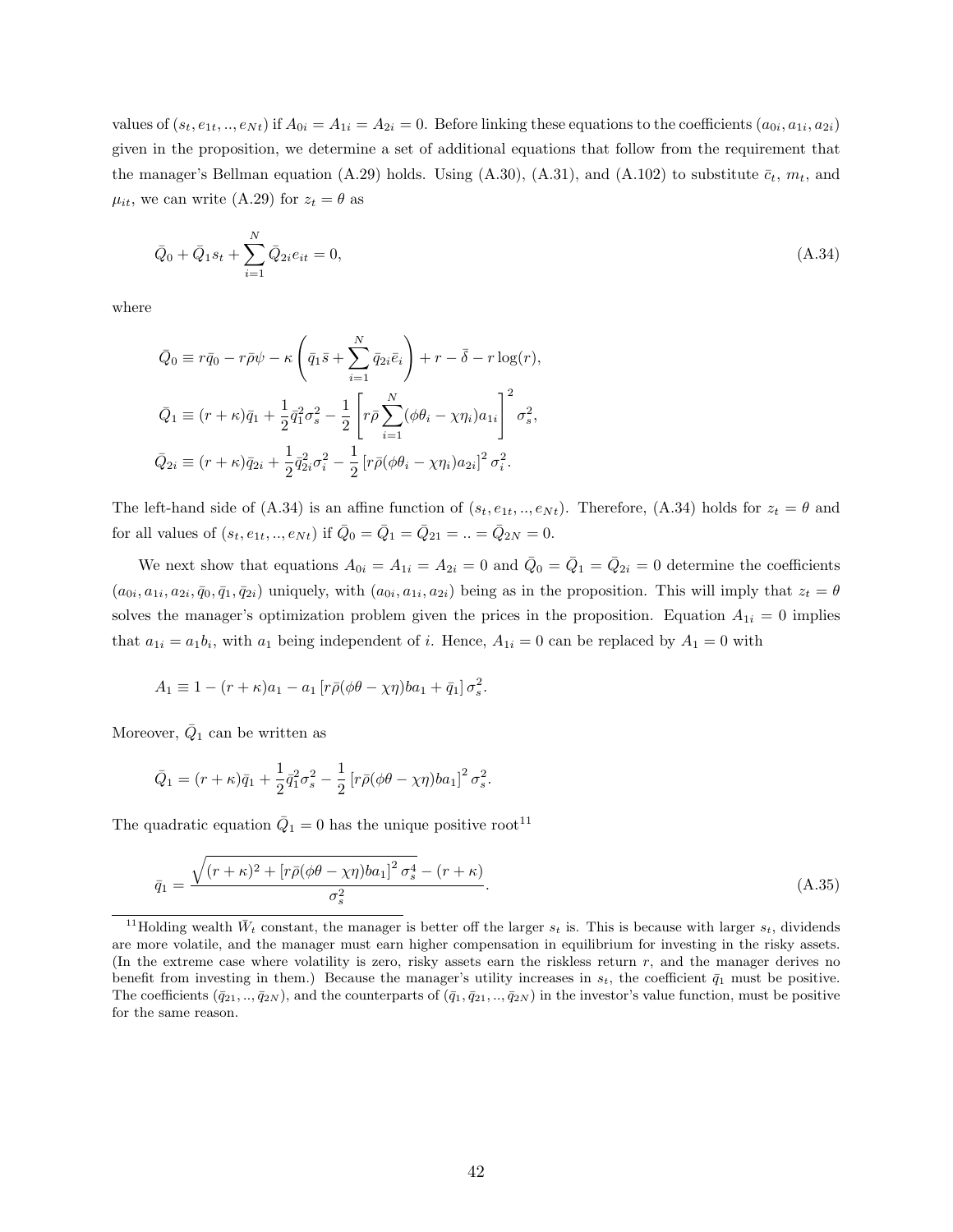Substituting (A.35) into  $A_1 = 0$ , we find

$$
1 - a_1^2 r \bar{\rho} (\phi \theta - \chi \eta) b \sigma_s^2 = a_1 \sqrt{(r + \kappa)^2 + [r \bar{\rho} (\phi \theta - \chi \eta) b a_1]^2 \sigma_s^4}
$$
  
\n
$$
\Rightarrow 1 - a_1^2 [(r + \kappa)^2 + 2r \bar{\rho} (\phi \theta - \chi \eta) b \sigma_s^2] = 0
$$
  
\n
$$
\Rightarrow a_1 = \frac{1}{\sqrt{(r + \kappa)^2 + 2r \bar{\rho} (\phi \theta - \chi \eta) b \sigma_s^2}}
$$
\n(A.36)

where the second equation follows from the first by squaring both sides and simplifying. Eqs.  $a_{1i} = b_i a_1$  and (A.36) coincide with (4.1). Substituting (A.36) into (A.35) we can determine  $\bar{q}_1$ :

$$
\bar{q}_1 = \frac{(r+\kappa)^2 + r\bar{\rho}(\phi\theta - \chi\eta)b\sigma_s^2}{\sigma_s^2 \sqrt{(r+\kappa)^2 + 2r\bar{\rho}(\phi\theta - \chi\eta)b\sigma_s^2}} - \frac{r+\kappa}{\sigma_s^2}.
$$
\n(A.37)

Following the same procedure to solve the system of  $A_{2i} = \overline{Q}_{2i} = 0$ , we find (4.2) and

$$
\bar{q}_{2i} = \frac{(r+\kappa)^2 + r\bar{\rho}(\phi\theta_i - \chi\eta_i)\sigma_i^2}{\sigma_i^2 \sqrt{(r+\kappa)^2 + 2r\bar{\rho}(\phi\theta_i - \chi\eta_i)b\sigma_i^2}} - \frac{r+\kappa}{\sigma_i^2}.
$$
\n(A.38)

Finally,  $A_{0i} = 0$  implies (3.1), and  $\overline{Q}_0 = 0$  implies

$$
\bar{q}_0 = \bar{\rho}\psi + \frac{\kappa}{r} \left( \bar{q}_1 \bar{s} + \sum_{i=1}^N \bar{q}_{2i} \bar{e}_i \right) - 1 + \frac{\bar{\delta}}{r} + \log(r). \tag{A.39}
$$

**Step 2.** We conjecture that the value function of the investor when he employs the manager, offers contract  $(\tilde{\phi}, \tilde{\chi}, \tilde{\psi})$  that satisfies  $\tilde{\phi} \geq A$  and can differ from the equilibrium contract  $(\phi, \chi, \psi)$ , and invests x in the index, takes the form

$$
V(W_t, s_t, e_t) = -\exp\left[-\left(r\rho W_t + q_0 + q_1 s_t + \sum_{i=1}^N q_{2i} e_{it}\right)\right],\tag{A.40}
$$

where  $(q_0, q_1, q_{21}, \ldots, q_{2N})$  are constants. The investor's Bellman equation is

$$
\max_{c_t} \left[ -\exp(-\rho c_t) + \mathcal{D}V_t - \delta V_t \right] = 0,\tag{A.41}
$$

where  $\mathcal{D}V_t$  is the drift of  $V_t$ .

When the investor offers the equilibrium contract  $(\phi, \chi, \psi)$ , the manager's first-order condition (A.102) is satisfied for  $z_t = \theta$ , as shown in Step 1. When the investor offers contract  $(\tilde{\phi}, \tilde{\chi}, \tilde{\psi})$  with  $\tilde{\phi} \geq A$ , (A.102) is satisfied for  $z_t$  given by

$$
\tilde{\phi}z_{it} - \tilde{\chi}\eta_i = \phi\theta_i - \chi\eta_i
$$
\n
$$
\Rightarrow z_{it} = \frac{\phi\theta_i + (\tilde{\chi} - \chi)\eta_i}{\tilde{\phi}}.
$$
\n(A.42)

This is because (A.102) depends on  $(\tilde{\phi}, \tilde{\chi}, \tilde{\psi})$  only through the quantity  $\tilde{\phi}z_{it} - \tilde{\chi}\eta_i$ : if  $(\tilde{\phi}, \tilde{\chi}, \tilde{\psi})$  changes, then  $z_{it}$  also changes in a way that  $\tilde{\phi}z_{it}-\tilde{\chi}\eta_i$  is kept constant. The economic intuition is that the manager chooses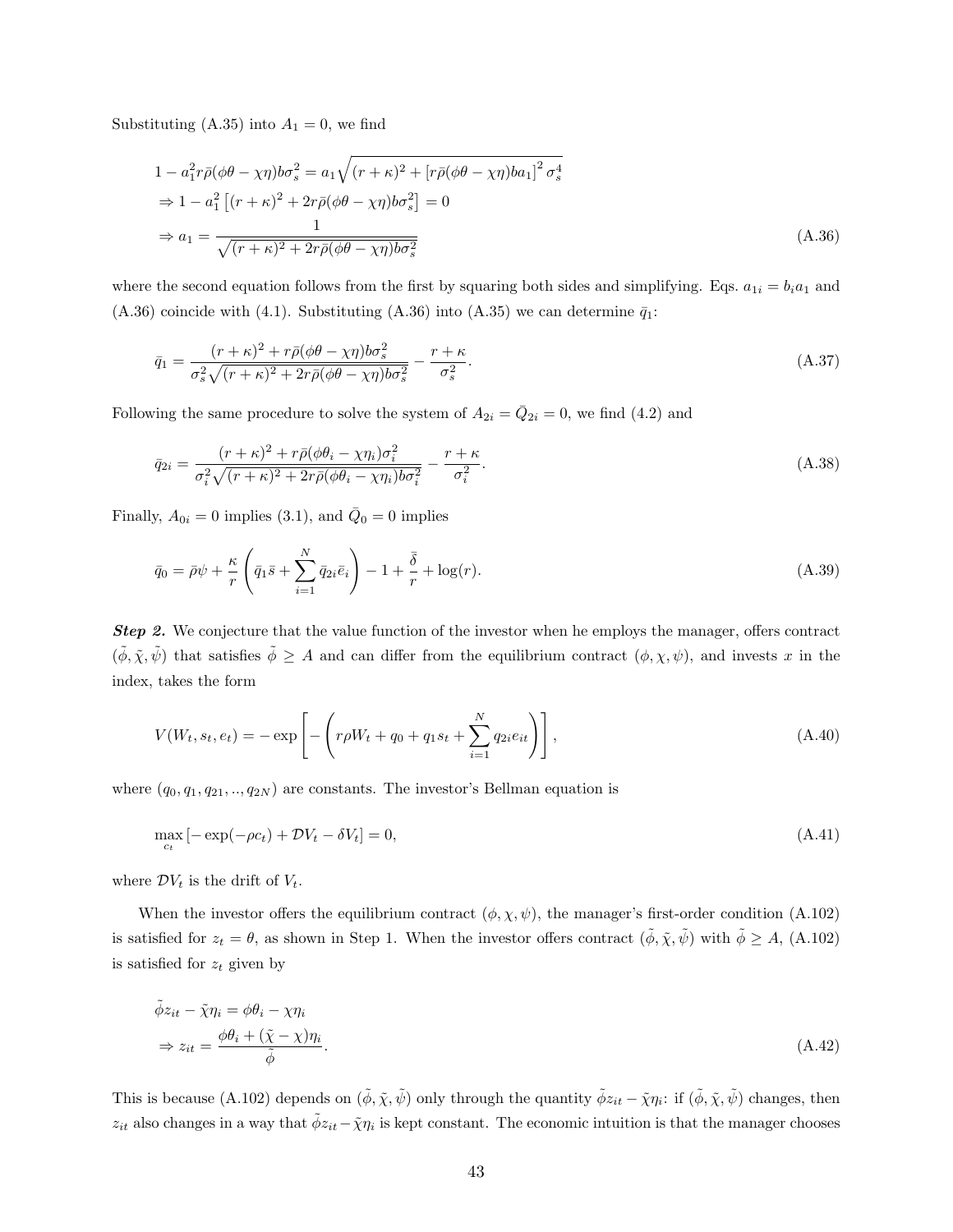the fund's portfolio  $z_t$  to "undo" a change in contract: his personal risk exposure, through the fee, is the same under  $(\tilde{\phi}, \tilde{\chi}, \tilde{\psi})$  and  $(\phi, \chi, \psi)$ . The manager's personal risk exposure arises through the fee's variable component, which is  $(\tilde{\phi}z_t - \tilde{\chi}\eta)dR_t$  under  $(\tilde{\phi}, \tilde{\chi}, \tilde{\psi})$ , and  $(\phi\theta - \chi\eta)dR_t$  under  $(\phi, \chi, \psi)$ . Eq. (A.42) relies on the assumption that the investor and the manager take asset prices as given and independent of the contract. Formally, the contract  $(\tilde{\phi}, \tilde{\chi}, \tilde{\psi})$  in (A.102) does not affect the price coefficients  $(a_{i0}, a_{1i}, a_{2i})$ . We drop the time subscript from the portfolio  $z_t$  in (A.42) because that portfolio is constant over time.

Using (2.3), (2.4), (2.5), (2.11), (A.23),  $m_t = 0$  (which holds because  $\tilde{\phi} \ge A$ ), and (A.42), we find that the dynamics of  $J_t \equiv r \rho W_t + q_0 + q_1 s_t + \sum_{i=1}^{N} q_{2i} e_{it}$  are

$$
dJ_t = G_t dt + H_t dw_{st} + \sum_{i=1}^{N} K_{it} dw_{it},
$$
\n(A.43)

where

$$
G_t \equiv r\rho \left[ rW_t + (x\eta + z - \phi\theta + \chi\eta)\mu_t - \tilde{\psi} - c_t \right] + \kappa \left[ q_1(\bar{s} - s_t) + \sum_{i=1}^N q_{2i}(\bar{e}_i - e_{it}) \right],
$$
  
\n
$$
H_t \equiv \left[ r\rho(x\eta + z - \phi\theta + \chi\eta)ba_1 + q_1 \right] \sigma_s \sqrt{s_t},
$$
  
\n
$$
K_{it} \equiv \left[ r\rho(x\eta + z - \phi\theta_i + \chi\eta_i)a_{2i} + q_{2i} \right] \sigma_i \sqrt{e_{it}}.
$$

Proceeding as in Step 1, we can write the investor's Bellman equation (A.41) as

$$
\max_{cb_t} \left[ -\exp(-\rho c_t) - V_t \left( G_t - \frac{1}{2} H_t^2 - \frac{1}{2} \sum_{i=1}^N K_{it}^2 \right) - \delta V_t \right] = 0. \tag{A.44}
$$

The first-order condition with respect to  $c_t$  is

$$
\rho \exp(-\rho c_t) + r\rho V_t = 0,
$$

and yields

$$
c_t = rW_t + \frac{1}{\rho} \left( q_0 - \log(r) + q_1 s_t + \sum_{i=1}^{N} q_{2i} e_{it} \right). \tag{A.45}
$$

Using (A.45) to substitute  $c_t$ , we can write (A.44) as

$$
Q_0 + Q_1 s_t + \sum_{i=1}^{N} Q_{2i} e_{it} = 0,
$$
\n(A.46)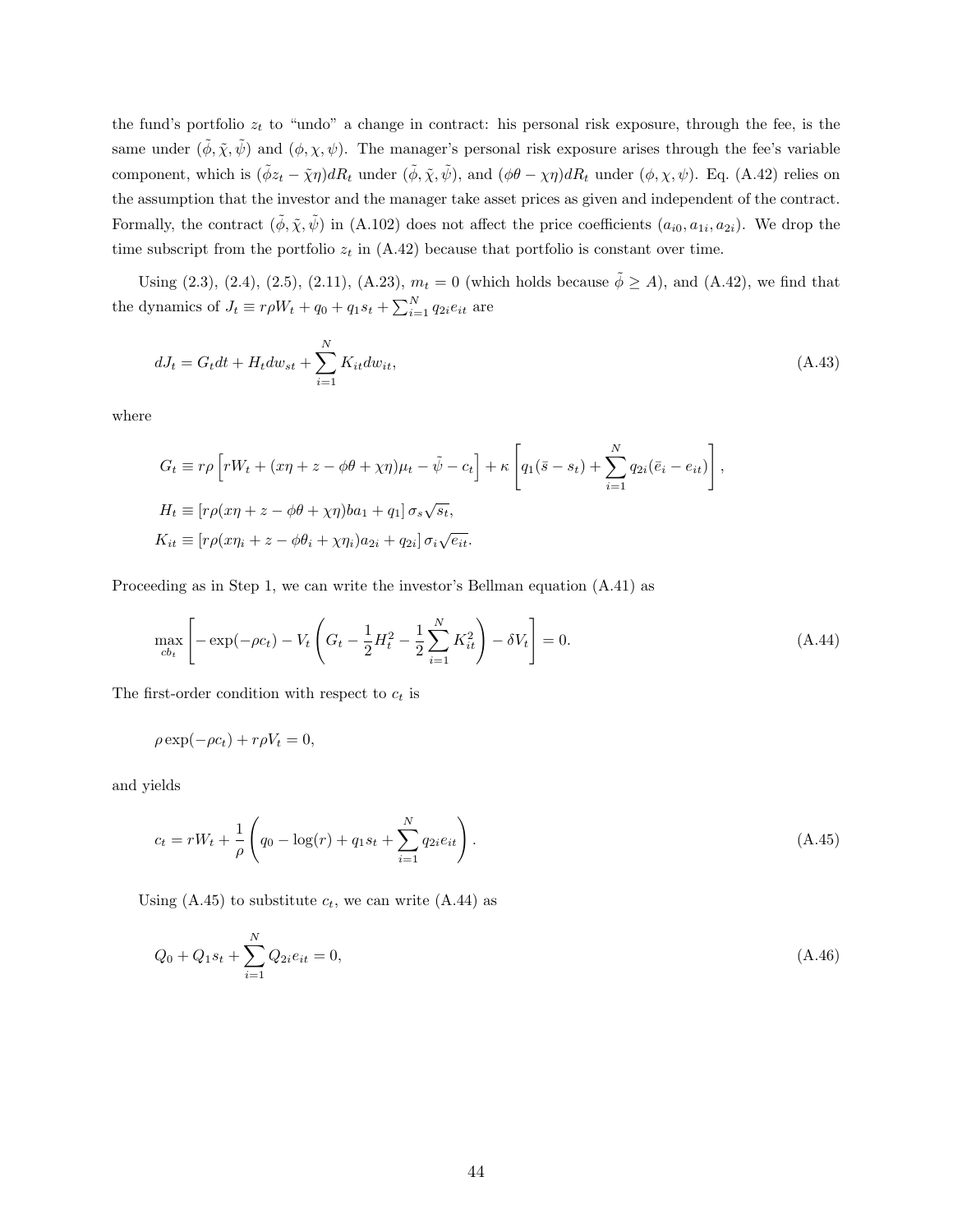where

$$
Q_0 \equiv r q_0 + r \rho \tilde{\psi} - \kappa \left( q_1 \bar{s} + \sum_{i=1}^N q_{2i} \bar{e}_i \right) + r - \bar{\delta} - r \log(r),
$$
  
\n
$$
Q_1 \equiv (r + \kappa) q_1 + \frac{1}{2} q_1^2 \sigma_s^2 - r \rho (x \eta + z - \phi \theta + \chi \eta) b a_1
$$
  
\n
$$
\times \left[ r \bar{\rho} (\phi \theta - \chi \eta) b a_1 - \frac{1}{2} r \rho (x \eta + z - \phi \theta + \chi \eta) b a_1 + \bar{q}_1 - q_1 \right] \sigma_s^2,
$$
  
\n
$$
Q_{2i} \equiv (r + \kappa) q_{2i} + \frac{1}{2} q_{2i}^2 \sigma_i^2 - r \rho (x \eta_i + z_i - \phi \theta_i + \chi \eta_i) a_{2i}
$$
  
\n
$$
\times \left[ r \bar{\rho} (\phi \theta_i - \chi \eta_i) a_{2i} - \frac{1}{2} r \rho (x \eta_i + z_i - \phi \theta_i + \chi \eta_i) a_{2i} + \bar{q}_{2i} - q_{2i} \right] \sigma_i^2.
$$

The left-hand side of  $(A.34)$  is an affine function of  $(s_t, e_{1t}, ..., e_{Nt})$ . Therefore,  $(A.34)$  holds for all values of  $(s_t, e_{1t}, ..., e_{Nt})$  if  $Q_0 = Q_1 = Q_{21} = ... = Q_{2N} = 0$ . Using  $A_1 = 0$  we can simplify  $Q_1$  to

,

$$
Q_1 = (r + \kappa)q_1 + \frac{1}{2}q_1^2 \sigma_s^2 + r\rho(x\eta + z - \phi\theta + \chi\eta)ba_1
$$
  
 
$$
\times \left[\frac{1}{2}r\rho(x\eta + z - \phi\theta + \chi\eta)ba_1\sigma_s^2 - q_1\sigma_s^2 + r + \kappa - \frac{1}{a_1}\right]
$$

and using  $A_{2i} = 0$  we can simplify  $Q_{2i}$  to

$$
Q_{2i} = (r + \kappa)q_{2i} + \frac{1}{2}q_{2i}^{2}\sigma_{i}^{2} + r\rho(x\eta_{i} + z_{i} - \phi\theta_{i} + \chi\eta_{i})a_{2i}
$$

$$
\times \left[\frac{1}{2}r\rho(x\eta_{i} + z_{i} - \phi\theta_{i} + \chi\eta_{i})a_{2i}\sigma_{i}^{2} - q_{2i}\sigma_{i}^{2} + r + \kappa - \frac{1}{a_{2i}}\right].
$$

Using the simplified expressions, we find that the positive root of  ${\cal Q}_1=0$  is

$$
q_1 = \frac{\sqrt{(r+\kappa)^2 + 2r\rho(x\eta + z - \phi\theta + \chi\eta)b\sigma_s^2} - (r+\kappa)}{\sigma_s^2} - r\rho(x\eta + z - \phi\theta + \chi\eta)ba_1,\tag{A.47}
$$

and the positive root of  $Q_{2i} = 0$  is

$$
q_{2i} = \frac{\sqrt{(r+\kappa)^2 + 2r\rho(x\eta_i + z_i - \phi\theta_i + \chi\eta_i)\sigma_i^2} - (r+\kappa)}{\sigma_i^2} - r\rho(x\eta_i + z_i - \phi\theta_i + \chi\eta_i)a_{2i}.\tag{A.48}
$$

Moreover,  $Q_0 = 0$  implies

$$
q_0 = -\rho \tilde{\psi} + \frac{\kappa}{r} \left( q_1 \bar{s} + \sum_{i=1}^N q_{2i} \bar{e}_i \right) - 1 + \frac{\delta}{r} + \log(r). \tag{A.49}
$$

If the investor decides to employ the manager, then she chooses a contract  $(\tilde{\phi}, \tilde{\chi}, \tilde{\psi})$  and index investment x to maximize her time-zero value function  $V(W_0, s_0, e_0)$ . This objective is equivalent to  $q_0 + q_1s_0 +$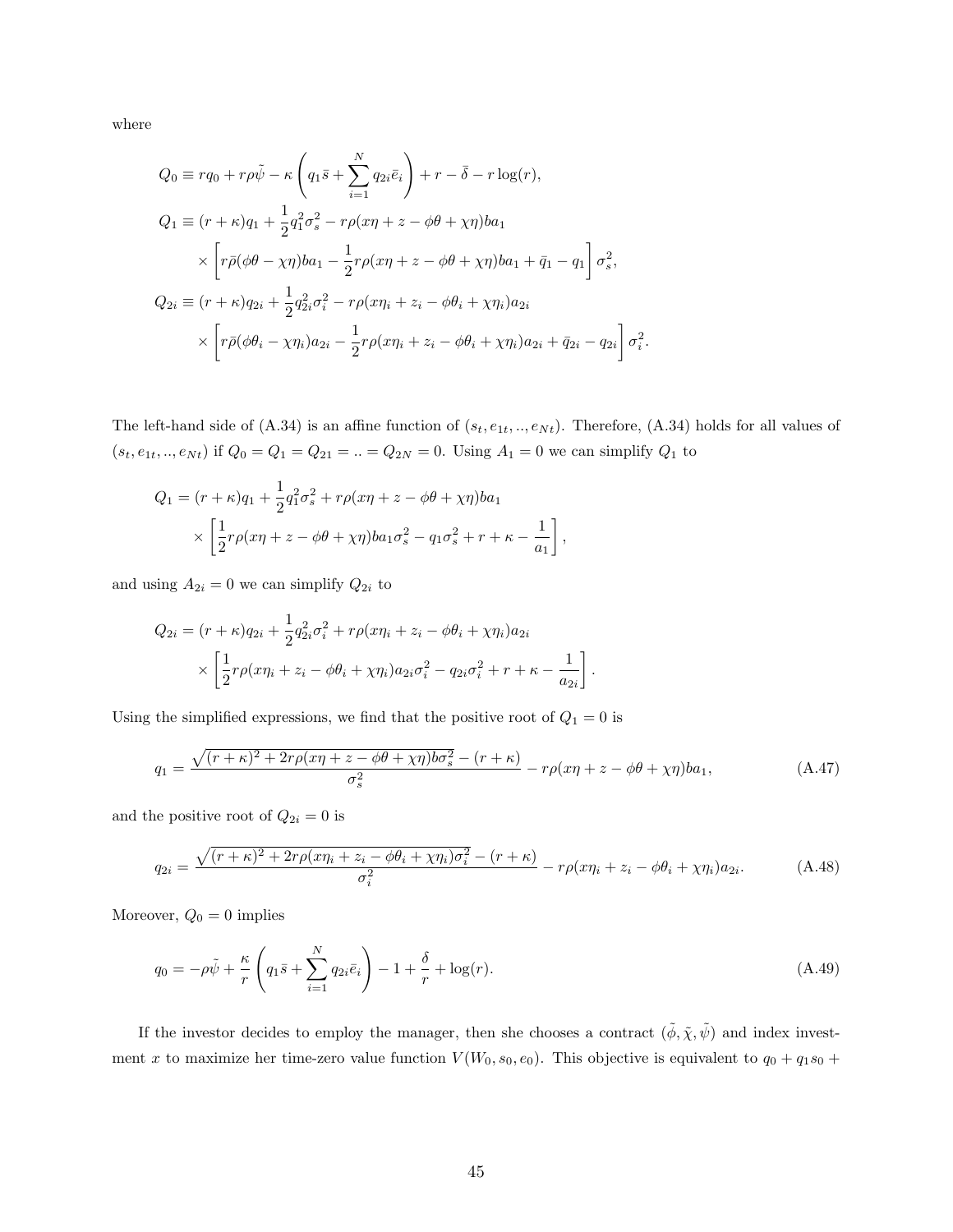$\sum_{i=1}^{N} q_{2i} e_{i0}$  because of (A.40), and the latter objective is equivalent to

$$
-\rho \tilde{\psi} + q_1 \hat{s}_0 + \sum_{i=1}^{N} q_{2i} \hat{e}_{i0}
$$
\n(A.50)

because of (A.49). The maximization is subject to the manager's individual rationality (IR) constraint (2.9). To derive the time-zero value function  $\bar{V}(\bar{W}_0, s_0, e_0)$  of an employed manager under a contract  $(\tilde{\phi}, \tilde{\chi}, \tilde{\psi})$ , we recall from (A.42) that the contract does not affect the manager's personal risk exposure  $(\tilde{\phi}z_t - \tilde{\chi}\eta = \phi\theta - \chi\eta)$ . The contract also does not affect the manager's shirking action  $m_t$ , which is zero because  $\tilde{\phi} \geq A$ . Hence, the value function is as in Step 1, i.e., as under the equilibrium contract  $(\phi, \chi, \psi)$ , with  $(\bar{q}_1, \bar{q}_{21}, \dots, \bar{q}_{2N})$  given by  $(A.37)$  and  $(A.38)$ , and  $\bar{q}_0$  given by

$$
\bar{q}_0 = \bar{\rho}\tilde{\psi} + \frac{\kappa}{r} \left( \bar{q}_1 \bar{s} + \sum_{i=1}^N \bar{q}_{2i} \bar{e}_i \right) - 1 + \frac{\bar{\delta}}{r} + \log(r)
$$

instead of (A.39). The time-zero value function  $\bar{V}_u(\bar{W}_0, s_0, e_0)$  of an unemployed manager follows by the same argument. An unemployed manager can be viewed as an employed one with contract  $(\phi, \tilde{\chi}, \tilde{\psi}) = (1, 0, 0)$ and shirking action  $m_t = 0$ . Hence, the value function is as in Step 1, with  $(\bar{q}_1, \bar{q}_{21}, ..., \bar{q}_{2N})$  given by  $(A.37)$ and (A.38), and  $\bar{q}_0$  given by

$$
\bar{q}_0 = \frac{\kappa}{r} \left( \bar{q}_1 \bar{s} + \sum_{i=1}^N \bar{q}_{2i} \bar{e}_i \right) - 1 + \frac{\bar{\delta}}{r} + \log(r).
$$

The manager's IR constraint (2.9) thus reduces to

$$
\tilde{\psi}\geq 0.
$$

The investor chooses  $\tilde{\psi}$  that meets this constraint with equality:  $\tilde{\psi} = 0$ . Substituting into (A.50), we can write the investor's optimization problem as

$$
\max_{\tilde{\phi}, \tilde{\chi}, x} \left( q_1 \hat{s}_0 + \sum_{i=1}^N q_{2i} \hat{e}_{i0} \right),
$$

subject to the constraint  $\tilde{\phi} \geq A$ . Because this problem is concave, the first-order conditions characterize an optimum. To confirm that  $(\tilde{\phi}, \tilde{\chi}, x) = (\phi, \chi, 0)$  is an optimum, we thus need to check that the first-order conditions are satisfied for  $(\phi, \chi, 0)$ . Equation (A.42) implies that

$$
\left|\frac{\partial z}{\partial \tilde{\phi}}\right|_{(\tilde{\phi}, \tilde{\chi}) = (\phi, \chi)} = -\frac{\theta}{\phi},\tag{A.51}
$$

$$
\left|\frac{\partial z}{\partial \tilde{\chi}}\right|_{(\tilde{\phi}, \tilde{\chi}) = (\phi, \chi)} = \frac{\eta}{\phi}.\tag{A.52}
$$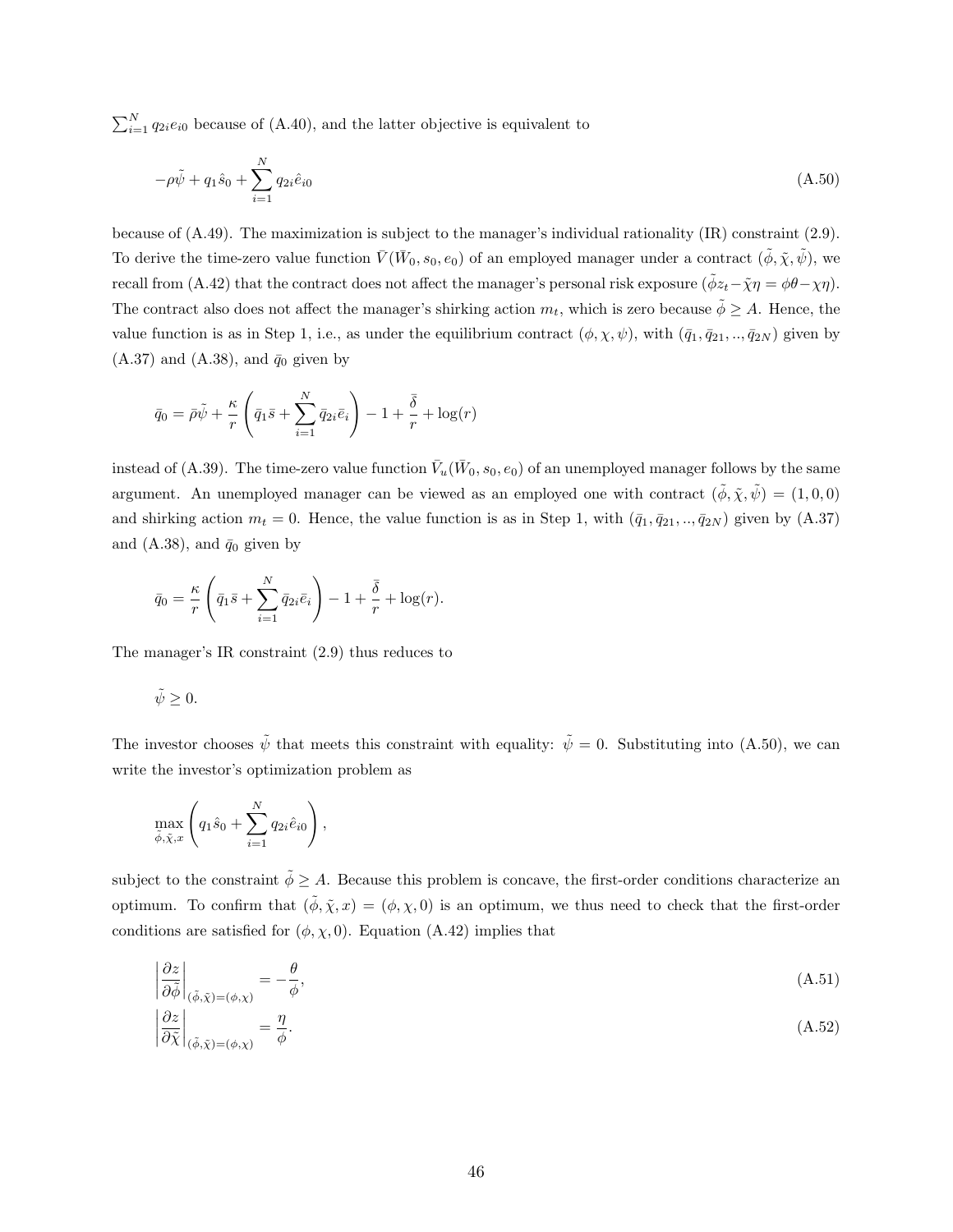Using  $(A.47)$ ,  $(A.48)$ ,  $(A.51)$ , and  $(A.52)$ , we find

$$
\frac{\partial}{\partial \tilde{\phi}} \left( q_1 \hat{s}_0 + \sum_{i=1}^N q_{2i} \hat{e}_{i0} \right) \Big|_{(\tilde{\phi}, \tilde{\chi}, x) = (\phi, \chi, 0)} = \frac{r \rho}{\phi} \left[ (a_1 - \check{a}_1) \theta b \hat{s}_0 + \sum_{i=1}^N (a_{2i} - \check{a}_{2i}) \theta_i \hat{e}_{i0} \right] \equiv \frac{r \rho}{\phi} \Phi, \qquad (A.53)
$$
\n
$$
\frac{\partial}{\partial \tilde{\phi}} \left( q_1 \hat{s}_0 + \sum_{i=1}^N q_{2i} \hat{e}_{i0} \right) \Big|_{(\tilde{\phi}, \tilde{\chi}, x) = (\phi, \chi, 0)} = -\frac{r \rho}{\phi} \left[ (a_1 - \check{a}_1) \eta b \hat{s}_0 + \sum_{i=1}^N (a_{2i} - \check{a}_{2i}) \eta_i \hat{e}_{i0} \right] \equiv -\frac{r \rho}{\phi} X,
$$

(A.54) !

$$
\frac{\partial}{\partial x}\left(q_1\hat{s}_0 + \sum_{i=1}^N q_{2i}\hat{e}_{i0}\right)\Big|_{(\tilde{\phi}, \tilde{\chi}, x) = (\phi, \chi, 0)} = -r\rho X.
$$
\n(A.55)

The first-order conditions with respect to  $\tilde{\chi}$  and x require that  $X = 0$ , which is equivalent to (4.3). The first-order condition with respect to  $\phi$  requires that  $\Phi$  is non-positive if  $\phi = A$  and is equal to zero if  $\phi > A$ . To show that the values of  $(\phi, \chi)$  implied by these conditions are as in Theorems 3.1 and 4.1, we first characterize the solution  $\chi$  of (4.3) and then determine the sign of  $\Phi$ .

Given  $\phi \in [0,1], X$  is increasing in  $\chi$  because  $a_1$  is increasing in  $\chi$  from  $(4.1), a_{2i}$  is increasing in  $\chi$  from (4.2),  $\check{a}_1$  is decreasing in  $\chi$  from (4.4), and  $\check{a}_{2i}$  is decreasing in  $\chi$  from (4.5). It converges to  $\infty$  when  $\chi$  goes to

$$
\bar{\chi} \equiv \min \left\{ \left[ \frac{(r+\kappa)^2}{2r\bar{\rho}\sigma_s^2} + \phi\theta b \right] \frac{1}{\eta b}, \min_{i=1..,N} \left[ \frac{(r+\kappa)^2}{2r\bar{\rho}\sigma_i^2} + \phi\theta_i \right] \frac{1}{\eta_i} \right\},
$$

and to  $-\infty$  when  $\chi$  goes to

$$
\underline{\chi} \equiv -\min \left\{ \left[ \frac{(r+\kappa)^2}{2r\bar{\rho}\sigma_s^2} + (1-\phi)\theta b \right] \frac{1}{\eta b}, \min_{i=1...N} \left[ \frac{(r+\kappa)^2}{2r\bar{\rho}\sigma_i^2} + (1-\phi)\theta_i \right] \frac{1}{\eta_i} \right\}.
$$

Therefore, (4.3) has a unique solution  $\chi(\phi)$ . Moreover, X is decreasing in  $\phi$  because  $a_1$  is decreasing in  $\phi$ from (4.1),  $a_{2i}$  is decreasing in  $\phi$  from (4.2),  $\check{a}_1$  is increasing in  $\phi$  from (4.4), and  $\check{a}_{2i}$  is increasing in  $\phi$  from (4.5). Therefore,  $\chi(\phi)$  is increasing in  $\phi$ . Since  $X = 0$  for  $(\phi, \chi) = (\frac{\rho}{\rho + \overline{\rho}}, 0)$ ,  $\chi(\phi)$  has the same sign as  $\phi - \frac{\rho}{\rho + \bar{\rho}}$ .

We next substitute  $\chi(\phi)$  into  $\Phi$ , and show property  $(\mathcal{P})$ :  $\Phi$  has the same sign as  $\frac{\rho}{\rho+\bar{\rho}}-\phi$ . Property  $(\mathcal{P})$ will imply that the values of  $(\phi, \chi)$  are as in Theorems 3.1 and 4.1. Indeed, when  $A \leq \frac{\rho}{\rho + \bar{\rho}}, \Phi$  cannot be negative: the first-order condition with respect to  $\tilde{\phi}$  would then imply that  $\phi = A \leq \frac{\rho}{\rho + \bar{\rho}},$  and property  $(\mathcal{P})$ would imply that  $\Phi$  has to be non-negative. Therefore,  $\Phi = 0$ , which implies  $\phi = \frac{\rho}{\rho + \bar{\rho}}$  and  $\chi(\phi) = 0$ . When instead  $A > \frac{\rho}{\rho+\bar{\rho}}, \phi$  cannot be strictly larger than A: the first-order condition with respect to  $\tilde{\phi}$  would then imply that  $\Phi = 0$ , and property (P) would imply that  $\phi = \frac{\rho}{\rho + \bar{\rho}} < A$ . Therefore,  $\phi = A > \frac{\rho}{\rho + \bar{\rho}}$ , which implies  $\chi(\phi) > 0.$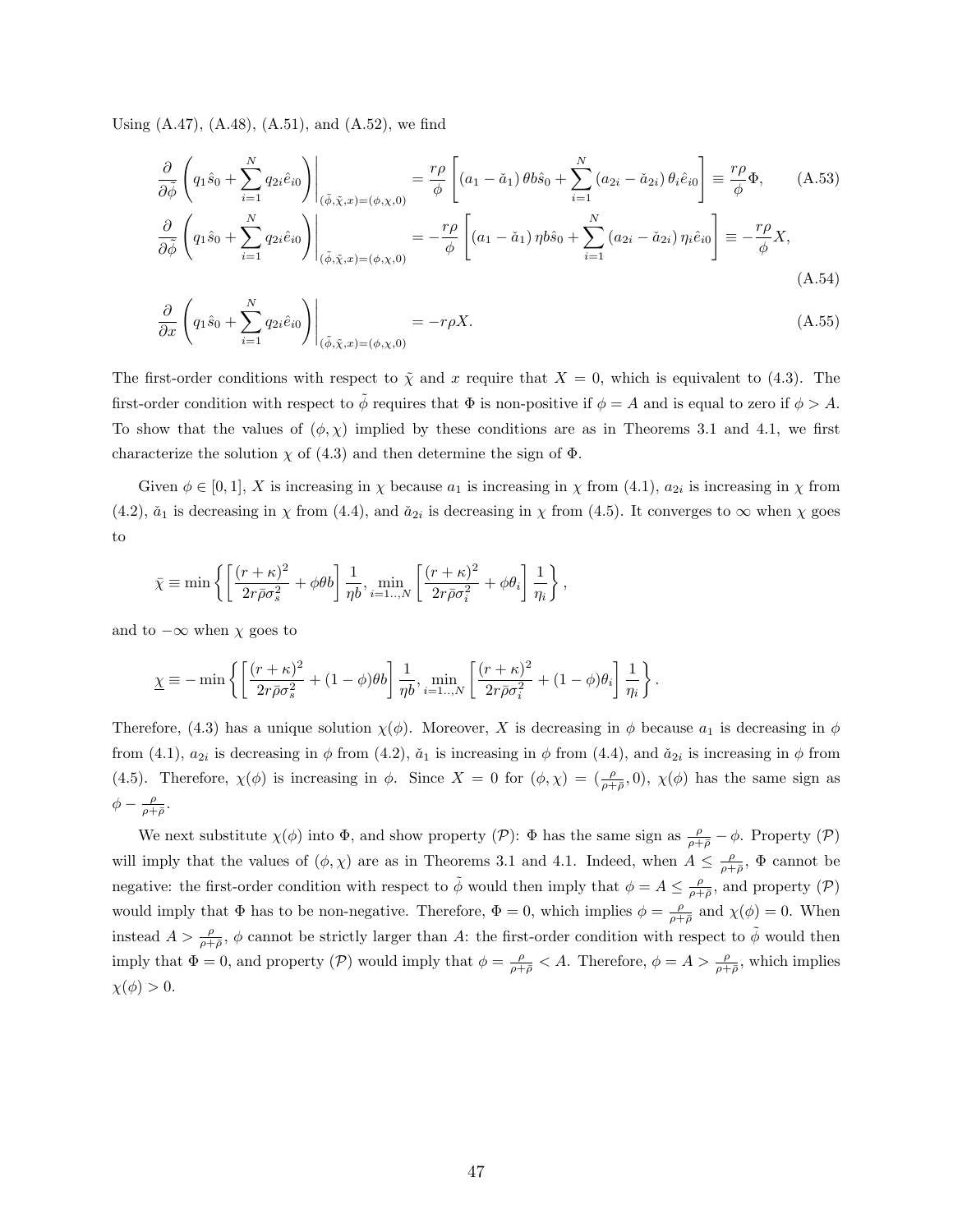Setting  $\Delta \equiv a_1 - \check{a}_1$  and  $\Delta_i \equiv a_{2i} - \check{a}_{2i}$ , we can write  $\Phi$  and  $(4.3)$  as

$$
\Phi = \Delta\theta b\hat{s}_0 + \sum_{i=1}^{N} \Delta_i \theta_i \hat{e}_{i0},\tag{A.56}
$$

$$
\Delta \eta b \hat{s}_0 + \sum_{i=1}^N \Delta_i \eta_i \hat{e}_{i0} = 0, \qquad (A.57)
$$

Eqs. (4.1) and (4.4) imply that  $\Delta$  has the same sign as

$$
[\rho - (\rho + \bar{\rho})\phi]\theta b + (\rho + \bar{\rho})\chi\eta b.
$$

Likewise, (4.2) and (4.5) imply that  $\Delta_i$  has the same sign as

$$
[\rho - (\rho + \bar{\rho})\phi]\theta_i + (\rho + \bar{\rho})\chi\eta_i.
$$

For  $\phi = \frac{\rho}{\rho + \bar{\rho}}, \chi(\phi) = 0$ , and hence  $\Delta = \Delta_i = 0$  and  $\Phi = 0$ . For  $\phi < \frac{\rho}{\rho + \bar{\rho}},$ 

$$
\Phi = \Delta \theta b \hat{s}_0 + \sum_{i=1}^N \Delta_i \theta_i \hat{e}_{i0}
$$
  
> 
$$
- \frac{(\rho + \bar{\rho}) \chi(\phi)}{\rho - (\rho + \bar{\rho}) \phi} \left( \Delta \eta b \hat{s}_0 + \sum_{i=1}^N \Delta_i \eta_i \hat{e}_{i0} \right)
$$
  
= 0,

where the second step follows by distinguishing cases according to the signs of  $\Delta$  and  $\Delta_i$ , and the third step follows from (A.57). The inequality in the second step is strict. This is because  $\theta$  is not proportional to  $\eta$ , and hence the components of the vector  $[\rho - (\rho + \bar{\rho})\phi]\theta + (\rho + \bar{\rho})\chi\eta$  cannot all be zero. For  $\phi > \frac{\rho}{\rho + \bar{\rho}}$ , the same reasoning implies that  $\Phi < 0$ . Therefore, property (P) holds. Note that property (P) implies that when  $A > \frac{\rho}{\rho + \bar{\rho}}$ , the investor values the supply portfolio more than the manager:  $\theta \check{S}_0 > \theta S_0$ . This is because  $\theta \check{S}_0 - \theta S_0$  has the same sign as  $-\Phi$ , which is positive when  $\phi > \frac{\rho}{\rho + \bar{\rho}}$ .

Setting  $(\tilde{\phi}, \tilde{\chi}, \tilde{\psi}) = (\phi, \chi, \psi)$  in (A.47), (A.48), and (A.49), and using (A.42), we find that the coefficients  $q_1, q_{2i}$ , and  $q_0$  when the investor offers the equilibrium contract  $(\phi, \chi, \psi)$  are

$$
q_1 = \frac{\sqrt{(r+\kappa)^2 + 2r\rho((1-\phi)\theta + \chi\eta)b\sigma_s^2} - (r+\kappa)}{\sigma_s^2} - r\rho((1-\phi)\theta + \chi\eta)ba_1,\tag{A.58}
$$

$$
q_{2i} = \frac{\sqrt{(r+\kappa)^2 + 2r\rho((1-\phi)\theta_i + \chi\eta_i)\sigma_i^2} - (r+\kappa)}{\sigma_i^2} - r\rho((1-\phi)\theta_i + \chi\eta_i)a_{2i},
$$
\n(A.59)

$$
q_0 = -\rho \psi + \frac{\kappa}{r} \left( q_1 \bar{s} + \sum_{i=1}^N q_{2i} \bar{e}_i \right) - 1 + \frac{\delta}{r} + \log(r). \tag{A.60}
$$

The investor decides to employ the manager if (2.13) is satisfied. To derive the time-zero value function  $V_u(W_0, s_0, e_0)$  of the investor when he does not employ the manager, we can follow the same steps as when she employs the manager, but with two modifications. First, we replace  $x\eta + z - \phi\theta + \chi\eta$  by  $x\eta$  since the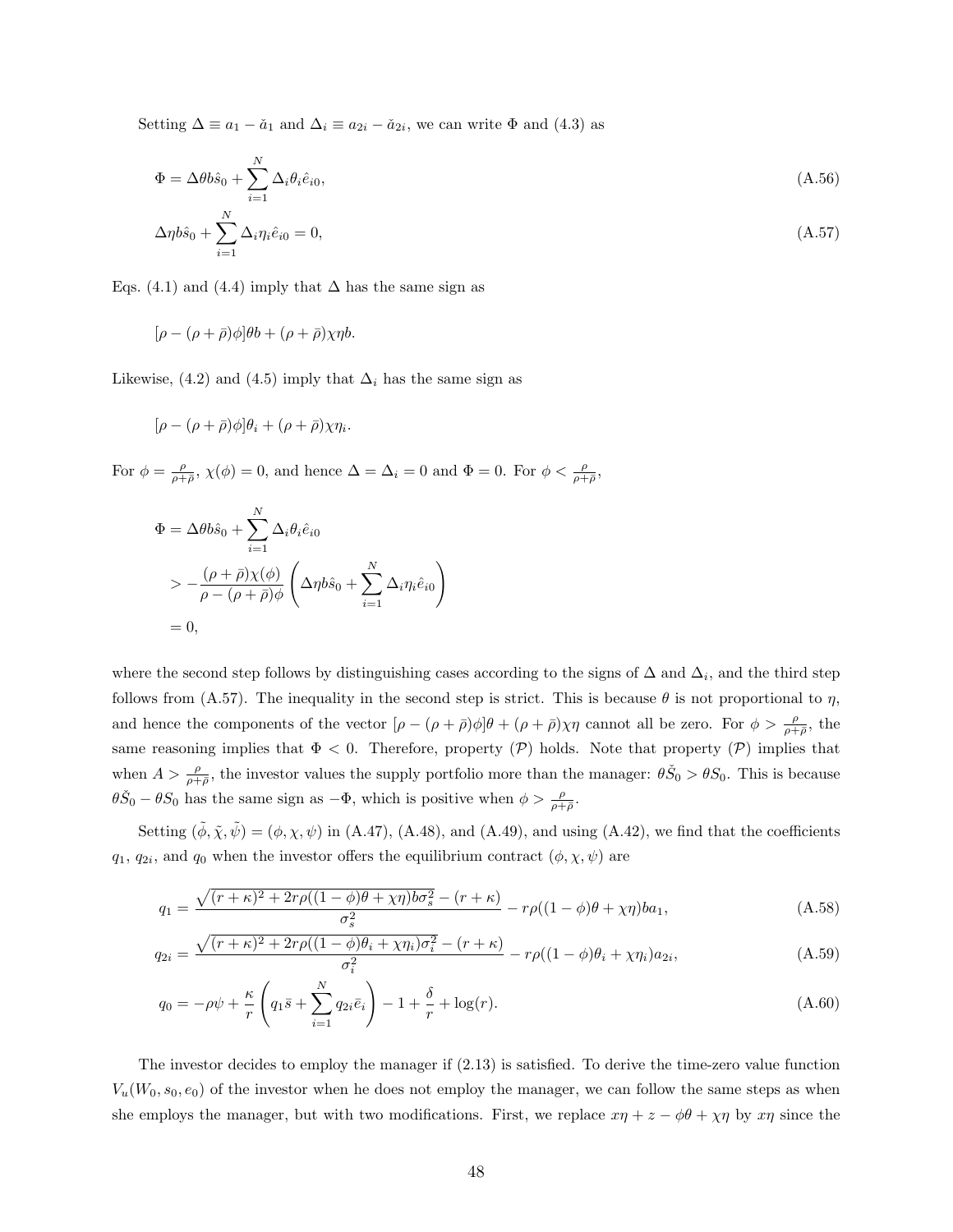investor's only exposure to the risky assets when he does not employ the manager is through the investment x in the index. Second, we replace  $\tilde{\psi}$  by zero because the investor does not offer a contract. The value function is given by (A.40), with

$$
q_{1u} \equiv \frac{\sqrt{(r+\kappa)^2 + 2r\rho x \eta b \sigma_s^2} - (r+\kappa)}{\sigma_s^2} - r\rho x \eta b a_1,\tag{A.61}
$$

$$
q_{2iu} = \frac{\sqrt{(r+\kappa)^2 + 2r\rho x \eta_i \sigma_i^2} - (r+\kappa)}{\sigma_i^2} - r\rho x \eta_i a_{2i},\tag{A.62}
$$

$$
q_{0u} = \frac{\kappa}{r} \left( q_{1u} \bar{s} + \sum_{i=1}^{N} q_{2iu} \bar{e}_i \right) - 1 + \frac{\delta}{r} + \log(r), \tag{A.63}
$$

instead of  $q_1, q_{2i}$ , and  $q_0$ , respectively. The investor's optimization problem is

$$
\max_x \left[ q_{1u} \hat{s}_0 + \sum_{i=1}^N q_{2iu} \hat{e}_{i0} \right].
$$

The investor decides to employ the manager if

$$
\max_{\tilde{\phi}, \tilde{\chi}, x} \left( q_1 \hat{s}_0 + \sum_{i=1}^N q_{2i} \hat{e}_{i0} \right) > \max_x \left( q_{1u} \hat{s}_0 + \sum_{i=1}^N q_{2iu} \hat{e}_{i0} \right). \tag{A.64}
$$

To show that (A.64) holds, we show that it holds when setting  $(\tilde{\phi}, x) = (\phi, 0)$  in the left-hand side. Using (A.58), (A.59), (A.61), (A.62), and setting

$$
f_1(y) \equiv \frac{\sqrt{(r+\kappa)^2 + 2r\rho y \sigma_s^2} - (r+\kappa)}{\sigma_s^2} - r\rho ya_1,
$$
  

$$
f_{2i}(y) \equiv \frac{\sqrt{(r+\kappa)^2 + 2r\rho y \sigma_i^2} - (r+\kappa)}{\sigma_i^2} - r\rho ya_{2i},
$$

for a scalar  $y$ , we can write the latter condition as

$$
\max_{\tilde{\chi}} \left[ f_1 \left( (1 - \phi)\theta b + \left( \frac{\tilde{\chi} - \chi}{\phi} + \chi \right) \eta b \right) \hat{s}_0 + \sum_{i=1}^N f_{2i} \left( (1 - \phi)\theta_i + \left( \frac{\tilde{\chi} - \chi}{\phi} + \chi \right) \eta_i \right) \hat{e}_{i0} \right]
$$
\n
$$
> \max_x \left[ f_1(x\eta b)\hat{s}_0 + \sum_{i=1}^N f_{2i}(x\eta_i)\hat{e}_{i0} \right].
$$
\n(A.65)

The function  $f_1(y)$  is concave and maximized for y given by

$$
\frac{1}{\sqrt{(r+\kappa)^2 + 2r\rho y \sigma_s^2}} - a_1 = 0
$$

$$
\Leftrightarrow y = \frac{\bar{\rho}}{\rho + \bar{\rho}} \theta b,
$$

where the second step follows from (3.2). Likewise, the function  $f_2(y)$  is concave and maximized for y given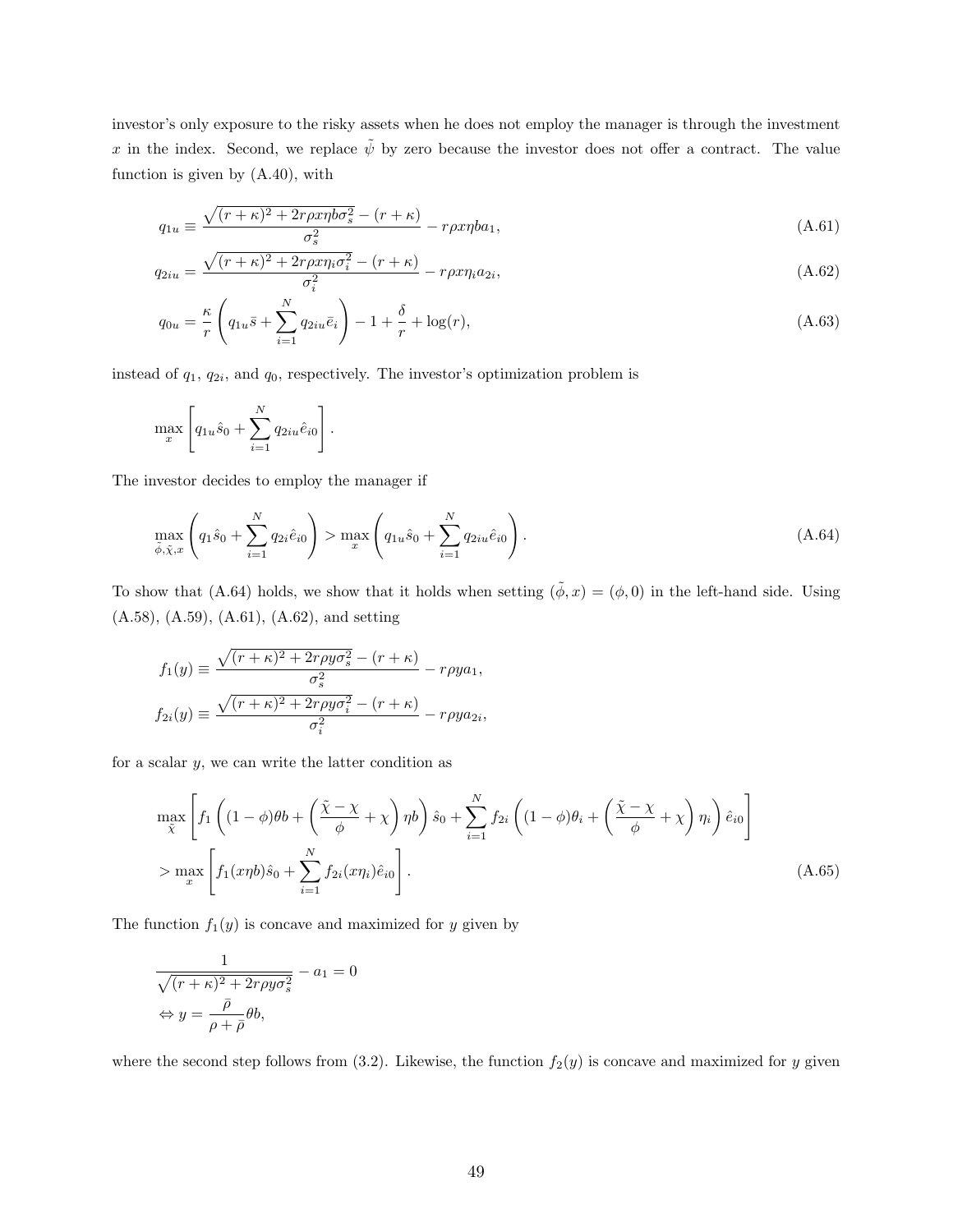$$
\frac{1}{\sqrt{(r+\kappa)^2 + 2r\rho y \sigma_s^2}} - a_{2i} = 0
$$

$$
\Leftrightarrow y = \frac{\bar{\rho}}{\rho + \bar{\rho}} \theta_i,
$$

where the second step follows from  $(3.3)$ . For any given x, we can write

$$
(1 - \phi)\theta + \left(\frac{\tilde{\chi} - \chi}{\phi} + \chi\right)\eta = \lambda \frac{\bar{\rho}}{\rho + \bar{\rho}}\theta + (1 - \lambda)x\eta
$$

by defining  $(\lambda, \tilde{\chi})$  by

$$
\lambda \frac{\bar{\rho}}{\rho + \bar{\rho}} \equiv 1 - \phi,
$$
  

$$
(1 - \lambda)x \equiv \frac{\tilde{\chi} - \chi}{\phi} + \chi.
$$

Since  $1 \ge \phi \ge \frac{\rho}{\rho+\bar{\rho}}, \lambda \in [0,1]$ . Therefore, the arguments of  $f_1(y)$  and  $f_2(y)$  in the left-hand side of (A.65) are convex combinations of the corresponding arguments in the right-hand side and of the maximands of  $f_1(y)$ and  $f_2(y)$ . Concavity of  $f_1(y)$  and  $f_2(y)$  then implies that the values of  $f_1(y)$  and  $f_2(y)$  in the left-hand side of (A.65) exceed the corresponding values in the right-hand side. Moreover, at least one of the inequalities is strict. This is because  $\theta$  is not proportional to  $\eta$  and hence the arguments of  $f_1(y)$  and  $f_2(y)$  in the right-hand side of (A.65) cannot all coincide with the maximands of  $f_1(y)$  and  $f_2(y)$ . Therefore, (A.65) holds.  $\Box$ 

**Proof of Proposition 4.1.** When  $A > \frac{\rho}{\rho+\bar{\rho}}$ ,  $\phi$  is equal to A and hence is increasing in A. Since  $\chi(\phi)$  is increasing in  $\phi$ ,  $\chi$  is also increasing in A.  $\Box$ 

**Proof of Proposition 4.2.** We first compute the derivatives of  $(a_1, a_{2i}, a_1, a_{2i}, S_{it}, \mathbb{E}(S_{it}))$  with respect to A. Differentiating (4.1), (4.2), (4.4), and (4.5), and using  $\phi = A$ , we find

$$
\frac{\partial a_1}{\partial A} = -r\bar{\rho}a_1^3 \left(\theta - \frac{\partial \chi}{\partial A}\eta\right)b\sigma_s^2,\tag{A.66}
$$

$$
\frac{\partial a_{2i}}{\partial A} = -r\bar{\rho}a_{2i}^3 \left(\theta_i - \frac{\partial \chi}{\partial A}\eta_i\right)\sigma_i^2,\tag{A.67}
$$

$$
\frac{\partial \tilde{a}_1}{\partial A} = r \rho \tilde{a}_1^3 \left( \theta - \frac{\partial \chi}{\partial A} \eta \right) b \sigma_s^2,\tag{A.68}
$$

$$
\frac{\partial \check{a}_{2i}}{\partial A} = r \rho \check{a}_{2i}^3 \left( \theta_i - \frac{\partial \chi}{\partial A} \eta_i \right) \sigma_i^2.
$$
\n(A.69)

Differentiating (4.3) with respect to A, and using  $(A.66)-(A.69)$  and  $(s_0, e_{10},.., e_{N0}) = (\bar{s}, \bar{e}_1,.., \bar{e}_N)$ , we find

$$
-(r+\kappa)\left(\bar{\rho}a_1^3+\rho\check{a}_1^3\right)\left(\theta-\frac{\partial\chi}{\partial A}\eta\right)b\sigma_s^2\eta b\bar{s}-(r+\kappa)\sum_{i=1}^N\left(\bar{\rho}a_{2i}^3+\rho\check{a}_{2i}^3\right)\left(\theta_i-\frac{\partial\chi}{\partial A}\eta_i\right)\sigma_i^2\eta_i\bar{e}_i=0
$$
  

$$
\Rightarrow \frac{\partial\chi}{\partial A} = \frac{\left(\bar{\rho}a_1^3+\rho\check{a}_1^3\right)\eta b\theta b\sigma_s^2\bar{s}+\sum_{i=1}^N\left(\bar{\rho}a_{2i}^3+\rho\check{a}_{2i}^3\right)\eta_i\theta_i\sigma_i^2\bar{e}_i}{\left(\bar{\rho}a_1^3+\rho\check{a}_1^3\right)(\eta b)^2\sigma_s^2\bar{s}+\sum_{i=1}^N\left(\bar{\rho}a_{2i}^3+\rho\check{a}_{2i}^3\right)\eta_i^2\sigma_i^2\bar{e}_i}.
$$
 (A.70)

by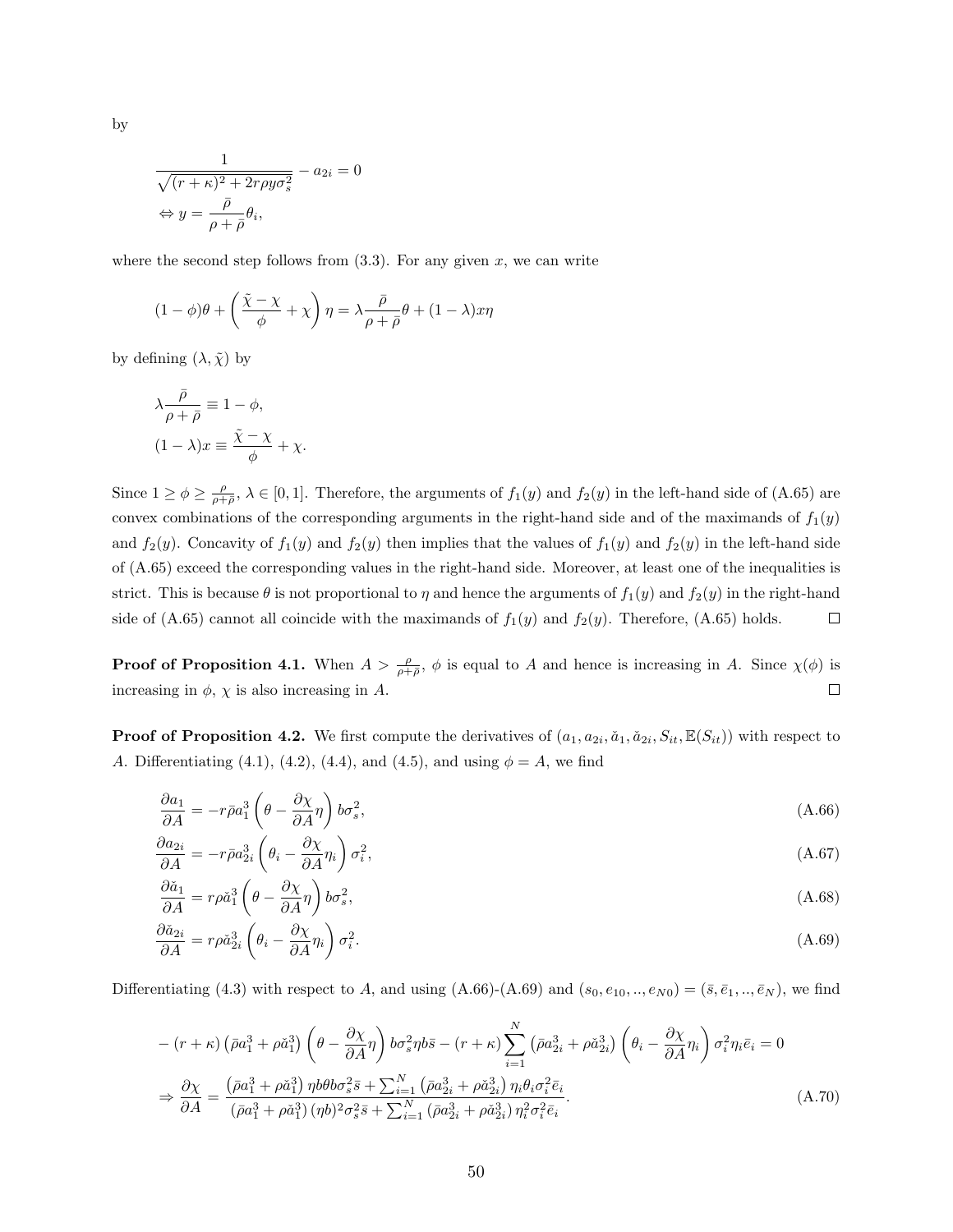Substituting  $\frac{\partial \chi}{\partial A}$  from (A.70) into (A.66) and (A.67), we find

$$
\frac{\partial a_1}{\partial A} = \frac{r\bar{\rho}a_1^3 \sum_{j=1}^N \left(\bar{\rho}a_{2j}^3 + \rho \check{a}_{2j}^3\right) \eta_j (\eta b \theta_j - \theta b \eta_j) \sigma_s^2 \sigma_j^2 \bar{e}_j}{\left(\bar{\rho}a_1^3 + \rho \check{a}_1^3\right) (\eta b)^2 \sigma_s^2 \bar{s} + \sum_{j=1}^N \left(\bar{\rho}a_{2j}^3 + \rho \check{a}_{2j}^3\right) \eta_j^2 \sigma_j^2 \bar{e}_j},\n\frac{\partial a_{2i}}{\partial A} = \frac{r\bar{\rho} \left(\bar{\rho}a_1^3 + \rho \check{a}_1^3\right) a_{2i}^3 \eta b (\eta_i \theta b - \theta_i \eta b) \sigma_s^2 \sigma_i^2 \bar{s} + r\bar{\rho}a_{2i}^3 \sum_{j=1}^N \left(\bar{\rho}a_{2j}^3 + \rho \check{a}_{2j}^3\right) \eta_j (\eta_i \theta_j - \theta_i \eta_j) \sigma_i^2 \sigma_j^2 \bar{e}_j}{\left(\bar{\rho}a_1^3 + \rho \check{a}_1^3\right) (\eta b)^2 \sigma_s^2 \bar{s} + \sum_{j=1}^N \left(\bar{\rho}a_{2j}^3 + \rho \check{a}_{2j}^3\right) \eta_j^2 \sigma_j^2 \bar{e}_j}.
$$
\n(A.71)

(A.72)

Differentiating (A.1) with respect to A, we find that  $\frac{\partial S_{it}}{\partial A}$  has the same sign as

$$
\frac{\partial a_1}{\partial A} b_i \hat{s}_t + \frac{\partial a_{2i}}{\partial A} \hat{e}_{it},\tag{A.73}
$$

and  $\frac{\partial \mathbb{E}(S_{it})}{\partial A}$  has the same sign as

$$
\frac{\partial a_1}{\partial A} b_i \bar{s} + \frac{\partial a_{2i}}{\partial A} \bar{e}_i. \tag{A.74}
$$

When  $\sigma_s = 0$ , (A.71)-(A.73) imply that  $\frac{\partial S_{it}}{\partial A}$  is negative if

$$
\frac{\theta_i}{\eta_i} > \frac{\sum_{j=1}^N \left( \bar{\rho} a_{2j}^3 + \rho \check{a}_{2j}^3 \right) \eta_j \theta_j \sigma_j^2 \bar{e}_j}{\sum_{j=1}^N \left( \bar{\rho} a_{2j}^3 + \rho \check{a}_{2j}^3 \right) \eta_j^2 \sigma_j^2 \bar{e}_j},\tag{A.75}
$$

and is positive if (A.75) holds in the opposite direction. This establishes the threshold result in the proposition, with  $\gamma$  equal to the right-hand side of (A.75). Since  $\gamma$  is a weighted average of  $\frac{\theta_j}{\eta_j}$  over  $j \in \{1, ..., N\}$ with the weights

$$
\frac{\left(\bar{\rho}a_{2j}^3+\rho\check{a}_{2j}^3\right)\eta_j^2\sigma_j^2\bar{e}_j}{\sum_{j'=1}^N\left(\bar{\rho}a_{2j'}^3+\rho\check{a}_{2j'}^3\right)\eta_j^2\sigma_{j'}^2\bar{e}_{j'}}
$$

that are positive and sum to one, (A.75) holds for  $i = \arg \max_{j \in \{1, ..., N\}} \frac{\theta_j}{n_i}$  $\frac{\theta_j}{\eta_j}$ , and the opposite inequality holds for  $i = \arg \min_{j \in \{1, ..., N\}} \frac{\theta_j}{\eta_j}$  $\frac{\theta_j}{\eta_j}$ . Therefore, each inequality holds for a non-empty set of assets.

When  $(b_i, \bar{e}_i, \sigma_i, \eta_i) = (b_c, \bar{e}_c, \sigma_c, \eta_c)$  for all i, we can write  $(A.71)$  and  $(A.72)$  as

$$
\frac{\partial a_{1}}{\partial A} = \frac{r\bar{\rho}a_{1}^{3}b_{c}\eta_{c}^{2}\sigma_{s}^{2}\sigma_{c}^{2}\bar{e}_{c}\sum_{j=1}^{N}\left(\bar{\rho}a_{2j}^{3} + \rho\check{a}_{2j}^{3}\right)\left(N\theta_{j} - \sum_{j'=1}^{N}\theta_{j'}\right)}{\left(\bar{\rho}a_{1}^{3} + \rho\check{a}_{1}^{3}\right)b_{c}^{2}\eta_{c}^{2}N^{2}\sigma_{s}^{2}\bar{s} + \sum_{j=1}^{N}\left(\bar{\rho}a_{2j}^{3} + \rho\check{a}_{2j}^{3}\right)\eta_{c}^{2}\sigma_{c}^{2}\bar{e}_{c}},
$$
\n
$$
\frac{\partial a_{2i}}{\partial A} = \frac{r\bar{\rho}\left(\bar{\rho}a_{1}^{3} + \rho\check{a}_{1}^{3}\right)a_{2i}^{3}b_{c}^{2}\eta_{c}^{2}N\sigma_{s}^{2}\sigma_{c}^{2}\bar{s}\left(\sum_{j=1}^{N}\theta_{j} - N\theta_{i}\right) + r\bar{\rho}a_{2i}^{3}\eta_{c}^{2}\sigma_{c}^{4}\bar{e}_{c}\sum_{j=1}^{N}\left(\bar{\rho}a_{2j}^{3} + \rho\check{a}_{2j}^{3}\right)\left(\theta_{j} - \theta_{i}\right)}{\left(\bar{\rho}a_{1}^{3} + \rho\check{a}_{1}^{3}\right)b_{c}^{2}\eta_{c}^{2}N^{2}\sigma_{s}^{2}\bar{s} + \sum_{j=1}^{N}\left(\bar{\rho}a_{2j}^{3} + \rho\check{a}_{2j}^{3}\right)\eta_{c}^{2}\sigma_{c}^{2}\bar{e}_{c}}
$$
\n(A.77)

respectively. We next show some properties of  $(a_1, \check{a}_1)$ . The expression  $\bar{\rho}a_{2j}^3 + \rho \check{a}_{2j}^3$  decreases in  $\theta_j$  because of (4.2), (4.5), and  $\phi = A \in (\frac{\rho}{\rho + \bar{\rho}}, 1]$ . Using this observation and denoting by  $\bar{a}_2$  the value of  $\bar{\rho}a_{2j}^3 + \rho \check{a}_{2j}^3$  for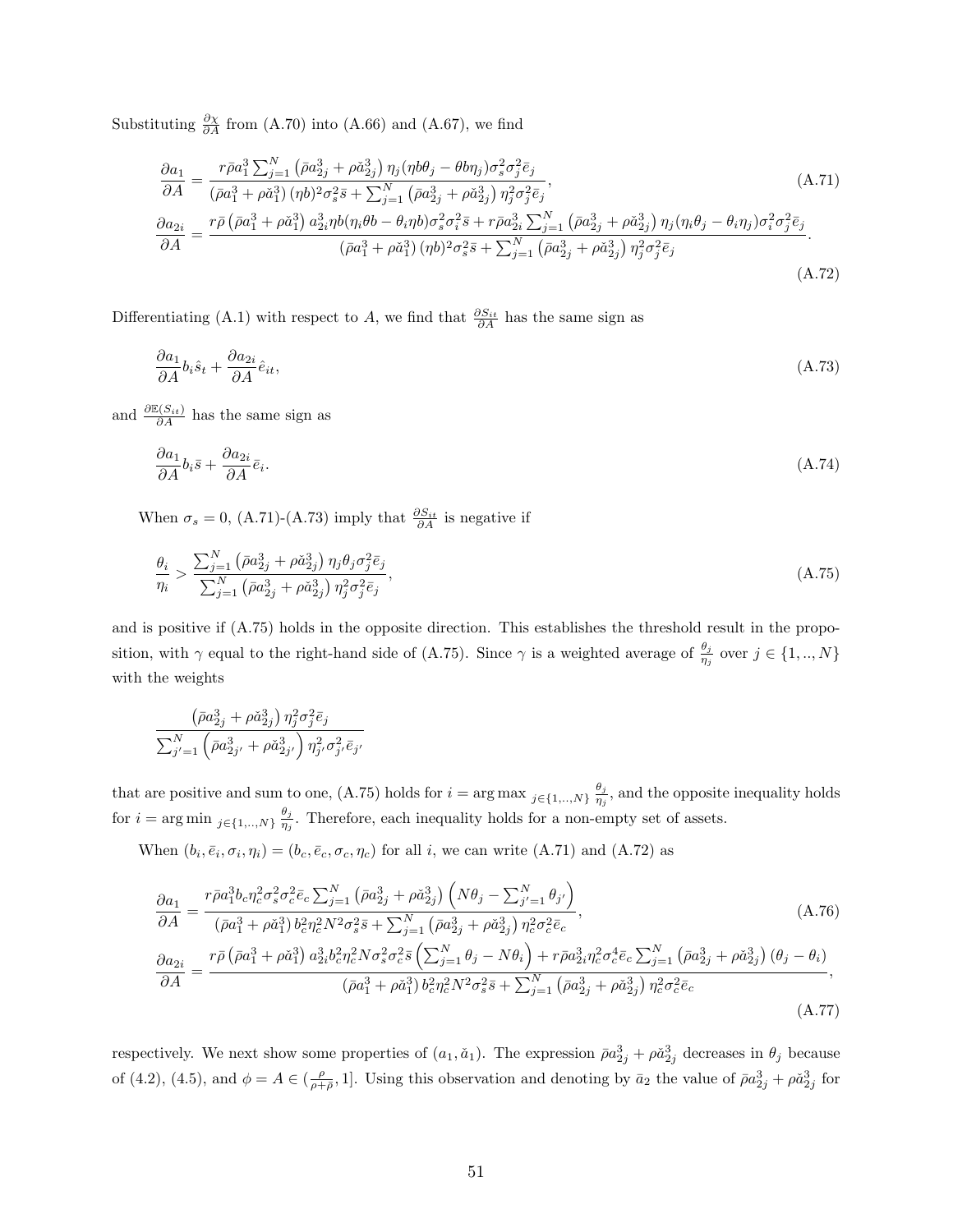$$
\bar{\theta} \equiv \frac{\sum_{j'=1}^{N} \theta_{j'}}{N}, \text{ we find}
$$
\n
$$
\sum_{j=1}^{N} (\bar{\rho} a_{2j}^{3} + \rho \tilde{a}_{2j}^{3}) \left( N \theta_{j} - \sum_{j'=1}^{N} \theta_{j'} \right)
$$
\n
$$
= \sum_{\theta_{j} \leq \bar{\theta}} (\bar{\rho} a_{2j}^{3} + \rho \tilde{a}_{2j}^{3}) N (\theta_{j} - \bar{\theta}) + \sum_{\theta_{j} > \bar{\theta}} (\bar{\rho} a_{2j}^{3} + \rho \tilde{a}_{2j}^{3}) N (\theta_{j} - \bar{\theta})
$$
\n
$$
< \sum_{\theta_{j} \leq \bar{\theta}} \bar{a}_{2} N (\theta_{j} - \bar{\theta}) + \sum_{\theta_{j} > \bar{\theta}} \bar{a}_{2} N (\theta_{j} - \bar{\theta})
$$
\n
$$
= \sum_{j=1}^{N} \bar{a}_{2} N (\theta_{j} - \bar{\theta}) = 0.
$$
\n(A.78)

Equations (A.76) and (A.78) imply that  $\frac{\partial a_1}{\partial A}$  < 0. Since (A.66) and (A.68) imply that  $\frac{\partial a_1}{\partial A}$  and  $\frac{\partial a_1}{\partial A}$  have opposite signs,  $\frac{\partial \tilde{a}_1}{\partial A} > 0$ . Since, in addition,  $a_1 = \tilde{a}_1$  for  $A = \frac{\rho}{\rho + \bar{\rho}}$  (no frictions),  $a_1 < \tilde{a}_1$  for  $A \in (\frac{\rho}{\rho + \bar{\rho}}, 1]$ . We next show analogous properties of  $(a_{2i}, a_{2i})$  for  $i = \arg \max_{j \in \{1, ..., N\}} \theta_j$  and  $i = \arg \min_{j \in \{1, ..., N\}} \theta_j$ . For  $i = \arg \max_{j \in \{1, ..., N\}} \theta_j$ , (A.77) implies that  $\frac{\partial a_{2i}}{\partial A} < 0$ . Since (A.67) and (A.69) imply that  $\frac{\partial a_{2i}}{\partial A}$  and  $\frac{\partial a_{2i}}{\partial A}$ have opposite signs,  $\frac{\partial \tilde{a}_{2i}}{\partial A} > 0$ . Since, in addition,  $a_{2i} = \tilde{a}_{2i}$  for  $A = \frac{\rho}{\rho + \bar{\rho}}, a_{2i} < \tilde{a}_{2i}$  for  $A \in (\frac{\rho}{\rho + \bar{\rho}}, 1]$ . For  $i = \arg \min_{j \in \{1, ..., N\}} \theta_j$ , (A.77) implies that  $\frac{\partial a_{2i}}{\partial A} > 0$ . Therefore, repeating the previous argument, we find  $a_{2i} > a_{2i}$  for  $A \in (\frac{\rho}{\rho+\overline{\rho}}, 1]$ . Since, in addition,  $a_{2j}$  and  $a_{2j}$  decrease in  $\theta_j$ ,  $a_{2i} = \max\{a_{2j}, a_{2j}\}_{j=1,..,N}$ .

 $\text{For } i = \arg \max_{j \in \{1, ..., N\}} \theta_j, \frac{\partial a_1}{\partial A} < 0, \frac{\partial a_{2i}}{\partial A} < 0, \text{ and } (A.73) \text{ imply that } \frac{\partial S_{it}}{\partial A} < 0. \text{ For } i = \arg \min_{j \in \{1, ..., N\}} \theta_j,$ the second term in the numerator in  $(A.77)$  is positive. Denoting the numerator in  $(A.76)$  by  $N_1$ , and the first term in the numerator in (A.77) by  $N_2$ , the term  $b_c\bar{s}N_1 + \bar{e}_cN_2$  is positive because

$$
a_1^3 b_c^2 \eta_c^2 \sigma_s^2 \bar{\sigma} \bar{e}_c \sum_{j=1}^N (\bar{\rho} a_{2j}^3 + \rho \tilde{a}_{2j}^3) \left( N \theta_j - \sum_{j'=1}^N \theta_{j'} \right) + (\bar{\rho} a_1^3 + \rho \tilde{a}_1^3) a_{2i}^3 b_c^2 \eta_c^2 N \sigma_s^2 \sigma_c^2 \bar{s} \bar{e}_c \left( \sum_{j=1}^N \theta_j - N \theta_i \right)
$$
  
\n
$$
> a_1^3 b_c^2 \eta_c^2 \sigma_s^2 \sigma_c^2 \bar{s} \bar{e}_c \sum_{j=1}^N (\bar{\rho} a_{2j}^3 + \rho \tilde{a}_{2j}^3) \left( N \theta_j - \sum_{j'=1}^N \theta_{j'} \right) + (\bar{\rho} + \rho) a_1^3 a_{2i}^3 b_c^2 \eta_c^2 N \sigma_s^2 \sigma_c^2 \bar{s} \bar{e}_c \left( \sum_{j=1}^N \theta_j - N \theta_i \right)
$$
  
\n
$$
> a_1^3 b_c^2 \eta_c^2 \sigma_s^2 \sigma_c^2 \bar{s} \bar{e}_c \sum_{j=1}^N (\bar{\rho} a_{2j}^3 + \rho \tilde{a}_{2j}^3) \left( N \theta_j - \sum_{j'=1}^N \theta_{j'} \right) + a_1^3 b_c^2 \eta_c^2 \sigma_s^2 \sigma_c^2 \bar{s} \bar{e}_c \sum_{j=1}^N (\bar{\rho} a_{2j}^3 + \rho \tilde{a}_{2j}^3) \left( \sum_{j'=1}^N \theta_{j'} - N \theta_i \right)
$$
  
\n
$$
= a_1^3 b_c^2 \eta_c^2 \sigma_s^2 \sigma_c^2 \bar{s} \bar{e}_c \sum_{j=1}^N (\bar{\rho} a_{2j}^3 + \rho \tilde{a}_{2j}^3) \left( N \theta_j - \sum_{j'=1}^N \theta_{j'} + \sum_{j'=1}^N \theta_{j'} - N \theta_i \right)
$$
  
\n
$$
= a_1^3 b_c^2 \eta_c^2 \sigma_s^2 \sigma_c^2 \bar{s} \bar{e}_c N \sum_{j=1}^N (\bar{\rho} a_{2j}^3 + \rho \
$$

where the first step follows from  $a_1 < a_1$  and the second from  $a_{2i} = \max\{a_{2j}, a_{2j}\}_{j=1,\dots,N}$ . Therefore, (A.74) implies that  $\frac{\partial \mathbb{E}(S_{it})}{\partial A} > 0$ .

The results on expected returns in both cases of the proposition follow by combining the results on prices (which translate to expected prices) with (A.4) and (A.5).  $\Box$ 

**Proof of Proposition 4.3.** Differentiating (A.6) with respect to A, we find that  $\frac{\partial \text{Var}(dR_{it})}{\partial A}$  has the same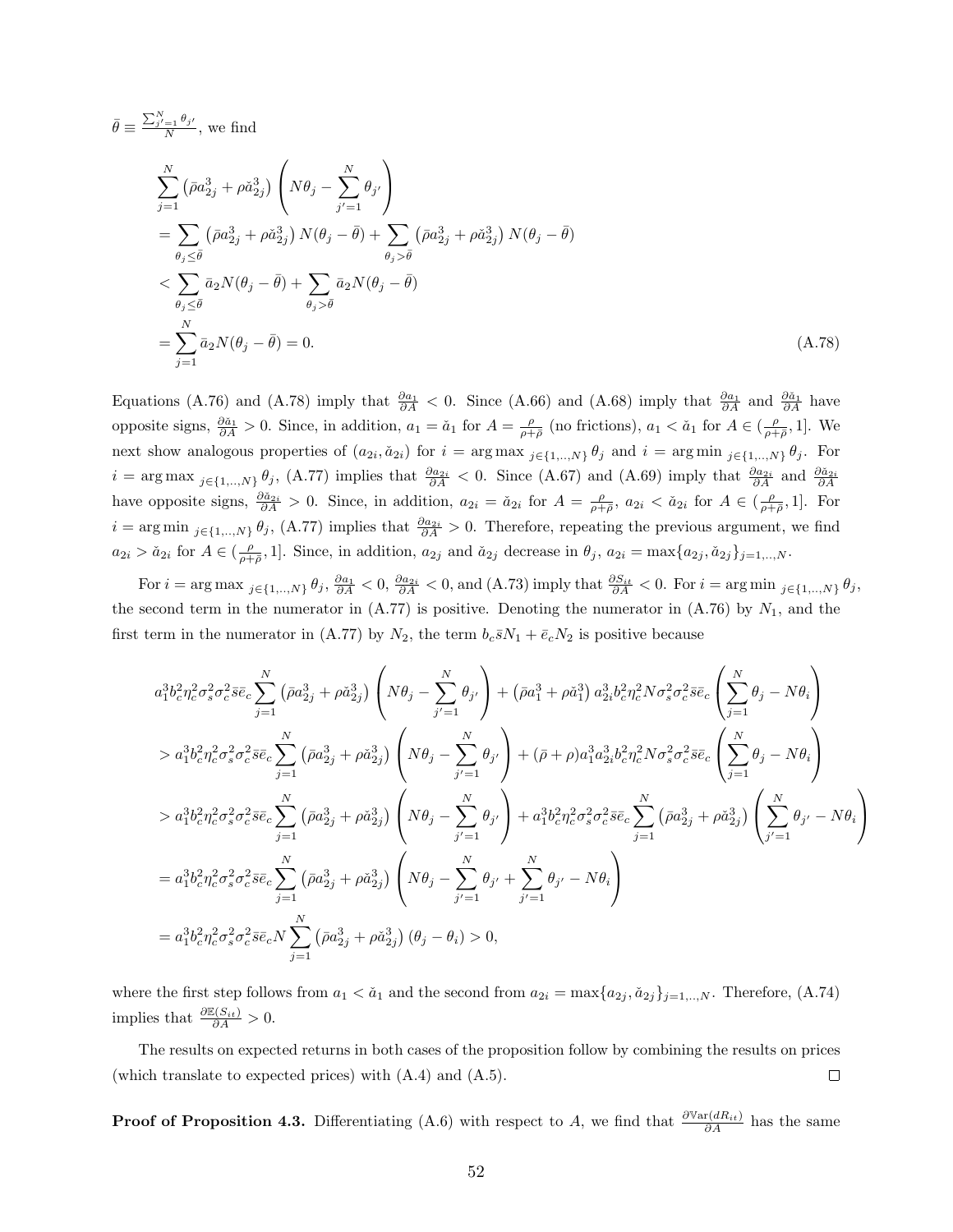sign as

 $\epsilon$ 

$$
a_1 \frac{\partial a_1}{\partial A} b_i^2 \sigma_s^2 \bar{s} + a_{2i} \frac{\partial a_{2i}}{\partial A} \sigma_i^2 \bar{e}_i. \tag{A.79}
$$

Likewise, differentiating (A.7), we find that  $\frac{\partial \mathbb{V}\text{ar}\left(\frac{dR_{it}}{\mathbb{E}(S_{it})}\right)}$  $\frac{\sum E(S_{it})}{\partial A}$  has the same sign as

$$
\left(a_1 \frac{\partial a_1}{\partial A} b_i^2 \sigma_s^2 \bar{s} + a_{2i} \frac{\partial a_{2i}}{\partial A} \sigma_i^2 \bar{e}_i\right) (a_1 b_i \bar{s} + a_{2i} \bar{e}_i) - \left(a_1^2 b_i^2 \sigma_s^2 \bar{s} + a_{2i}^2 \sigma_i^2 \bar{e}_i\right) \left(\frac{\partial a_1}{\partial A} b_i \bar{s} + \frac{\partial a_{2i}}{\partial A} \bar{e}_i\right)
$$

$$
= \left(a_1 \frac{\partial a_{2i}}{\partial A} - a_{2i} \frac{\partial a_1}{\partial A}\right) \left(a_{2i} \sigma_i^2 - a_1 b_i \sigma_s^2\right) b_i \bar{s} \bar{e}_i.
$$
(A.80)

When  $\sigma_s = 0$ , (A.72) and (A.79) imply that  $\frac{\partial \text{Var}(dR_{it})}{\partial A}$  is negative if (A.75) holds, and is positive if (A.75) holds in the opposite direction. Likewise, (A.71), (A.72), and (A.80) imply that  $\partial \mathbb{V}\text{ar}\left(\frac{dR_{it}}{\mathbb{E}(S_{it})}\right)$  $\frac{\delta(\mathcal{S}_{it})}{\delta A}$  is negative if (A.75) holds, and is positive if (A.75) holds in the opposite direction. These observations establish the threshold results in the proposition. The same argument as in the proof of Proposition 4.2 implies that each inequality holds for a non-empty set of assets.

Consider next the case  $(b_i, \bar{e}_i, \sigma_i, \eta_i) = (b_c, \bar{e}_c, \sigma_c, \eta_c)$  for all i. For  $i = \arg \max_{j \in \{1, ..., N\}} \theta_j$ ,  $\frac{\partial a_1}{\partial A} < 0$ ,  $\frac{\partial a_{2i}}{\partial A}$  < 0, and (A.79) imply that  $\frac{\partial \text{Var}(dR_{it})}{\partial A}$  < 0. For  $i = \arg \min_{j \in \{1, ..., N\}} \theta_j$ , the second term in the numerator in (A.77) is positive. The term  $a_1b_c^2\sigma_s^2\bar{s}N_1 + a_{2i}\sigma_i^2\bar{e}_cN_2$  (where  $N_1$  denotes the numerator in  $(A.76)$ , and  $N_2$  the first term in the numerator in  $(A.77)$  is positive if  $(4.6)$  holds. This follows from  $N_2 > 0$ and because  $b_c\bar{s}N_1 + \bar{e}_cN_2$  is positive as shown in the proof of Proposition 4.2. Therefore, (A.79) implies  $\frac{\partial \mathbb{V}\text{ar}\left(\frac{dR_{it}}{\mathbb{E}(S_{it})}\right)}$ that  $\frac{\partial \text{Var}(dR_{it})}{\partial A} > 0$  if (4.6) holds. Moreover, (A.80) implies that  $\frac{\partial A}{\partial A}$  > 0 if and only if (4.6) holds, because of  $\frac{\partial a_1}{\partial A} < 0$  and  $\frac{\partial a_{2i}}{\partial A} > 0$ .  $\Box$ 

**Proof of Proposition 4.4.** Differentiating (A.12) with respect to A, we find that  $\frac{\partial E(S_{\eta t})}{\partial A}$  has the same sign as

$$
\frac{\partial a_1}{\partial A} \eta b \bar{s} + \sum_{i=1}^{N} \frac{\partial a_{2i}}{\partial A} \eta_i \bar{e}_i.
$$
\n(A.81)

Equations  $(A.71)$  and  $(A.72)$  imply that  $(A.81)$  has the same sign as

$$
a_1^3 \eta b \sigma_s^2 \bar{s} \sum_{i=1}^N \left( \bar{\rho} a_{2i}^3 + \rho \tilde{a}_{2i}^3 \right) \eta_i (\eta b \theta_i - \theta b \eta_i) \sigma_i^2 \bar{e}_i + \left( \bar{\rho} a_1^3 + \rho \tilde{a}_1^3 \right) \eta b \sigma_s^2 \bar{s} \sum_{i=1}^N a_{2j}^3 \eta_i (\eta_i \theta b - \theta_i \eta b) \sigma_i^2 \bar{e}_i + \sum_{i=1}^N \sum_{j=1}^N a_{2i}^3 \left( \bar{\rho} a_{2j}^3 + \rho \tilde{a}_{2j}^3 \right) \eta_i \eta_j (\eta_i \theta_j - \theta_i \eta_j) \sigma_i^2 \sigma_j^2 \bar{e}_i \bar{e}_j = \rho \eta b \sigma_s^2 \bar{s} \sum_{i=1}^N \left( a_1^3 \tilde{a}_{2i}^3 - \tilde{a}_1^3 a_{2i}^3 \right) \eta_i (\eta b \theta_i - \theta b \eta_i) \sigma_i^2 \bar{e}_i + \rho \sum_{i=1}^N \sum_{j=1}^N a_{2i}^3 \tilde{a}_{2j}^3 \eta_i \eta_j (\eta_i \theta_j - \theta_i \eta_j) \sigma_i^2 \sigma_j^2 \bar{e}_i \bar{e}_j.
$$
 (A.82)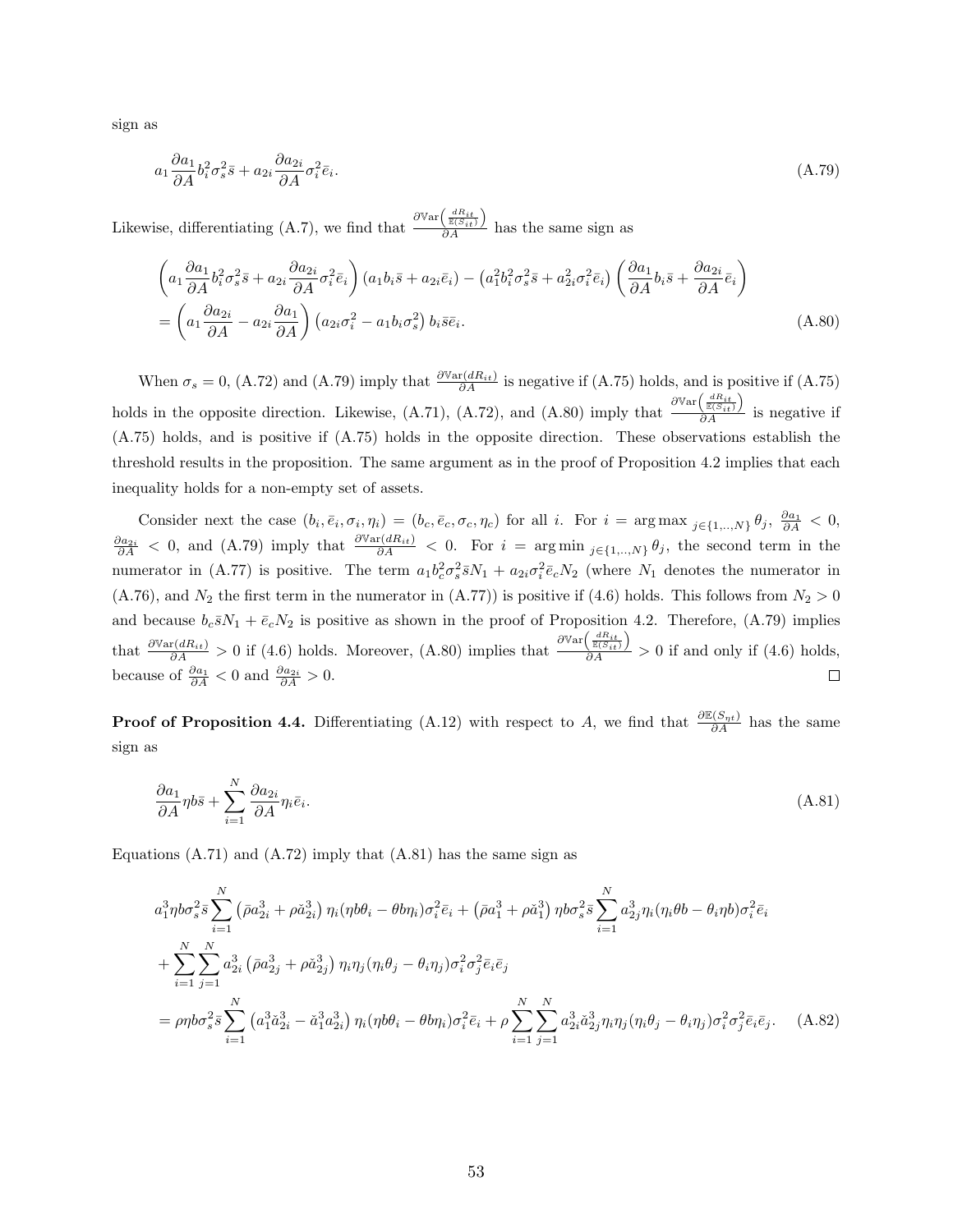When  $\sigma_s = 0$ , the first term in (A.82) is zero. The second term can be written as

$$
\rho\left(\sum_{i=1}^N a_{2i}^3 \eta_i^2 \sigma_i^2 \bar{e}_i\right) \left(\sum_{i=1}^N \check{a}_{2i}^3 \eta_i \theta_i \sigma_i^2 \bar{e}_i\right) - \rho\left(\sum_{i=1}^N a_{2i}^3 \eta_i \theta_i \sigma_i^2 \bar{e}_i\right) \left(\sum_{i=1}^N \check{a}_{2i}^3 \eta_i^2 \sigma_i^2 \bar{e}_i\right),
$$

and has the same sign as

$$
\frac{\sum_{i=1}^{N} \check{a}_{2i}^{3} \eta_{i} \theta_{i} \sigma_{i}^{2} \bar{e}_{i}}{\sum_{i=1}^{N} \check{a}_{2i}^{3} \eta_{i}^{2} \sigma_{i}^{2} \bar{e}_{i}} - \frac{\sum_{i=1}^{N} a_{2i}^{3} \eta_{i} \theta_{i} \sigma_{i}^{2} \bar{e}_{i}}{\sum_{i=1}^{N} a_{2i}^{3} \eta_{i}^{2} \sigma_{i}^{2} \bar{e}_{i}}.
$$
\n(A.83)

Both fractions in (A.83) are weighted averages of  $\frac{\theta_i}{\eta_i}$  over  $i \in \{1, ..., N\}$  with weights that are positive and sum to one. The weights are

$$
\check{w}_i \equiv \frac{\check{a}_{2i}^3 \eta_i^2 \sigma_i^2 \bar{e}_i}{\sum_{j=1}^N \check{a}_{2j}^3 \eta_j^2 \sigma_j^2 \bar{e}_j}
$$

for the first fraction, and

$$
w_i \equiv \frac{a_{2i}^3 \eta_i^2 \sigma_i^2 \bar{e}_i}{\sum_{j=1}^N a_{2j}^3 \eta_j^2 \sigma_j^2 \bar{e}_j}
$$

for the second fraction. When  $(\sigma_i, \eta_i) = (\sigma_c, \eta_c)$  for all *i*, the ratio

$$
\frac{w_i}{\check{w}_i} = \frac{a_{2i}^3}{\check{a}_{2i}^3} \frac{\sum_{j=1}^N a_{2j}^3 \eta_j^2 \sigma_j^2 \bar{e}_j}{\sum_{j=1}^N \check{a}_{2j}^3 \eta_j^2 \sigma_j^2 \bar{e}_j}
$$

of weights depends on i only through  $\theta_i$ . It also decreases in  $\theta_i$  because (4.2), (4.5), and  $\phi \in (\frac{\rho}{\rho+\bar{\rho}},1]$  imply that  $\frac{a_{2i}^3}{\tilde{a}_{2i}^3}$  decreases in  $\theta_i$ . Denote by i<sup>\*</sup> the asset that maximizes  $\theta_i$  within the set of assets for which  $w_{i^*} \geq \tilde{w}_{i^*}$ . (That set is non-empty:  $w_i < \tilde{w}_i$  for all  $i \in \{1,..,N\}$  is not possible since  $\sum_{i=1}^N w_i = \sum_{i=1}^N \tilde{w}_i = 1$ .) Since  $\frac{w_i}{\tilde{w}_i}$  decreases in  $\theta_i$ , it is larger than one for  $\theta_i < \theta_{i^*}$ , and smaller than one for  $\theta_i > \theta_{i^*}$ . Using this property, we find

$$
\sum_{i=1}^{N} (\check{w}_i - w_i) \frac{\theta_i}{\eta_c} = \sum_{\theta_i \leq \theta_{i^*}} (\check{w}_i - w_i) \frac{\theta_i}{\eta_c} + \sum_{\theta_i > \theta_{i^*}} (\check{w}_i - w_i) \frac{\theta_i}{\eta_c}
$$
\n
$$
= \sum_{\theta_i \leq \theta_{i^*}} \check{w}_i \left( 1 - \frac{w_i}{\check{w}_i} \right) \frac{\theta_i}{\eta_c} + \sum_{\theta_i > \theta_{i^*}} \check{w}_i \left( 1 - \frac{w_i}{\check{w}_i} \right) \frac{\theta_i}{\eta_c}
$$
\n
$$
> \sum_{\theta_i \leq \theta_{i^*}} \check{w}_i \left( 1 - \frac{w_i}{\check{w}_i} \right) \frac{\theta_{i^*}}{\eta_c} + \sum_{\theta_i > \theta_{i^*}} \check{w}_i \left( 1 - \frac{w_i}{\check{w}_i} \right) \frac{\theta_{i^*}}{\eta_c}
$$
\n
$$
= \sum_{\theta_i \leq \theta_{i^*}} (\check{w}_i - w_i) \frac{\theta_{i^*}}{\eta_c} + \sum_{\theta_i > \theta_{i^*}} (\check{w}_i - w_i) \frac{\theta_{i^*}}{\eta_c}
$$
\n
$$
= \sum_{i=1}^{N} (\check{w}_i - w_i) \frac{\theta_{i^*}}{\eta_c} = 0.
$$
\n(A.84)

Therefore, (A.83) is positive and so is (A.82). When  $(\sigma_i, \theta_i) = (\sigma_c, \theta_c)$  for all i, we can follow the same steps to show that (A.83) is again positive. The modifications are that  $\frac{w_i}{\tilde{w}_i}$  and  $\frac{\theta_i}{\eta_i}$  depend on i only through  $\eta_i$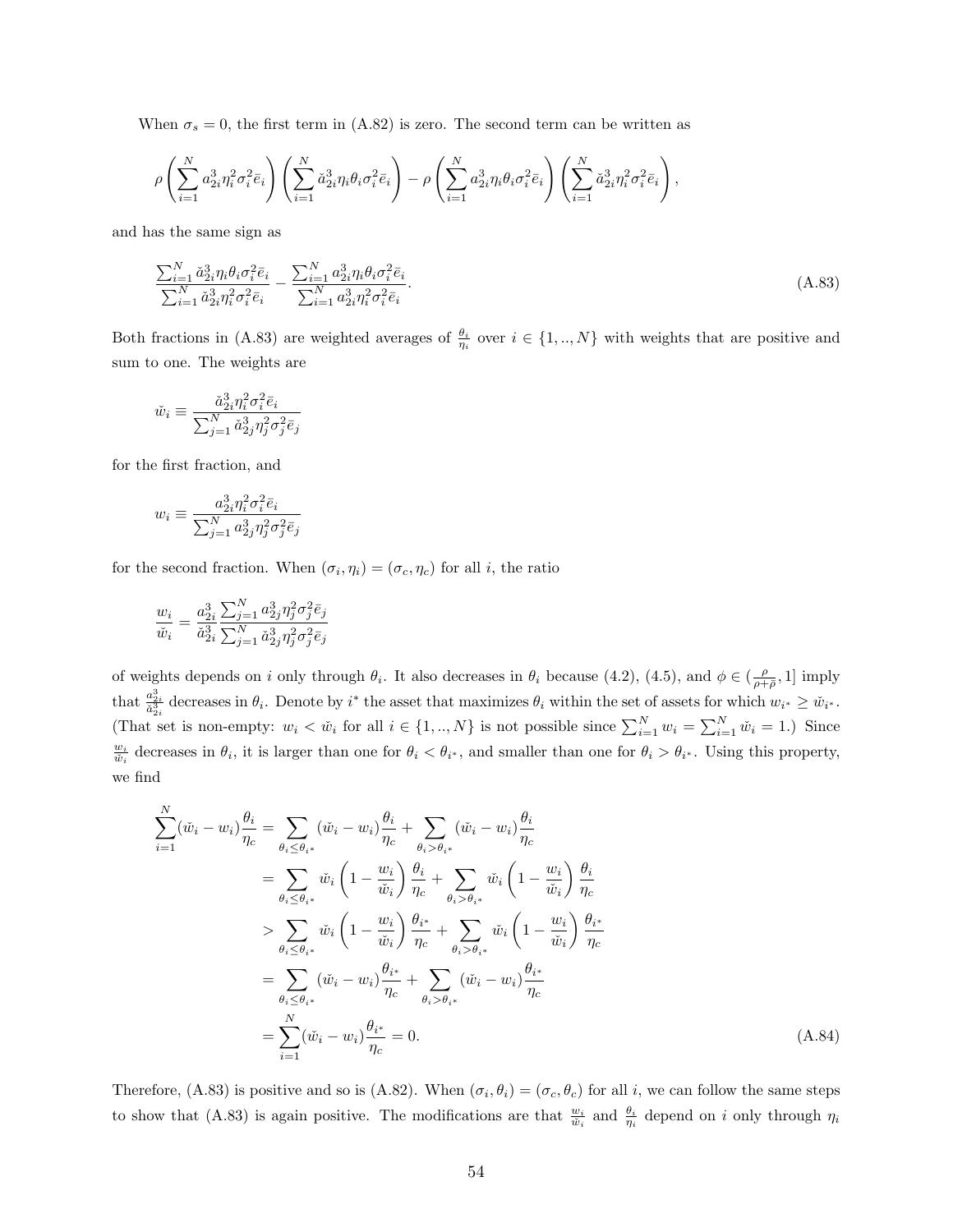rather than only through  $\theta_i$ ,  $\frac{w_i}{\tilde{w}_i}$  increases in  $\eta_i$  rather than decreases in  $\theta_i$ , and  $\frac{\theta_i}{\eta_i}$  decreases in  $\eta_i$  rather than increases in  $\theta_i$ .

When  $(b_i, \bar{e}_i, \sigma_i, \eta_i) = (b_c, \bar{e}_c, \sigma_c, \eta_c)$  for all i, the second term in  $(A.82)$  is positive because of the previous argument. The first term can be written as

$$
\rho b_c^2 \eta_c^3 N \sigma_s^2 \sigma_c^2 \overline{s} \overline{e}_c \sum_{i=1}^N \left( a_1^3 \tilde{a}_{2i}^3 - \tilde{a}_1^3 a_{2i}^3 \right) \left( N \theta_i - \sum_{j=1}^N \theta_j \right),
$$
  
=  $\rho b_c^2 \eta_c^3 N \sigma_s^2 \sigma_c^2 \overline{s} \overline{e}_c \left[ a_1^3 \sum_{i=1}^N \left( \tilde{a}_{2i}^3 - a_{2i}^3 \right) \left( N \theta_i - \sum_{j=1}^N \theta_j \right) + \left( a_1^3 - \tilde{a}_1^3 \right) \sum_{i=1}^N a_{2i}^3 \left( N \theta_i - \sum_{j=1}^N \theta_j \right) \right].$  (A.85)

The same argument as for equation (A.78) establishes that

$$
\sum_{i=1}^N a_{2i}^3 \left( N\theta_i - \sum_{j=1}^N \theta_j \right) < 0.
$$

Since, in addition,  $a_1 < a_1$ , the second term in the bracket in (A.85) is positive. When  $\theta_i$  can take only two values,  $a_{2i} > a_{2i}$  for the smaller value, and  $a_{2i} < a_{2i}$  for the larger value, as shown in the proof of Proposition 4.2. Therefore, the first term in the bracket in (A.85) is positive, and so (A.82) is positive.

The results on expected returns in both cases of the proposition follow by combining the result on expected prices with (A.4) and (A.5).  $\Box$ 

Proof of Theorem 5.1. We proceed in two steps, as in the proof of Theorem 4.1.

**Step 1.** Same as for Theorem 4.1, except that we do not impose the restriction  $\phi \geq A$ , and we replace  $\bar{G}_t$ , (A.31), and (A.39) by

$$
\bar{G}_t \equiv r\bar{\rho} \left[ r\bar{W}_t + (\phi z_t - \chi \eta) \mu_t + \psi + (A - \phi) m_t - \frac{B}{2} m_t^2 - \bar{c}_t \right] + \kappa \left[ \bar{q}_1 (\bar{s} - s_t) + \sum_{i=1}^N \bar{q}_{2i} (\bar{e}_i - e_{it}) \right],
$$
\n
$$
m_t = \frac{A - \phi}{B} \mathbf{1}_{\{\phi \le A\}},
$$
\n
$$
\bar{q}_0 = \bar{\rho} \left( \psi + \frac{(A - \phi)^2}{2B} \mathbf{1}_{\{\phi \le A\}} \right) + \frac{\kappa}{r} \left( \bar{q}_1 \bar{s} + \sum_{i=1}^N \bar{q}_{2i} \bar{e}_i \right) - 1 + \frac{\bar{\delta}}{r} + \log(r),
$$
\n(A.86)

respectively, where  $1_{\mathcal{S}}$  is the indicator function of the set  $\mathcal{S}$ .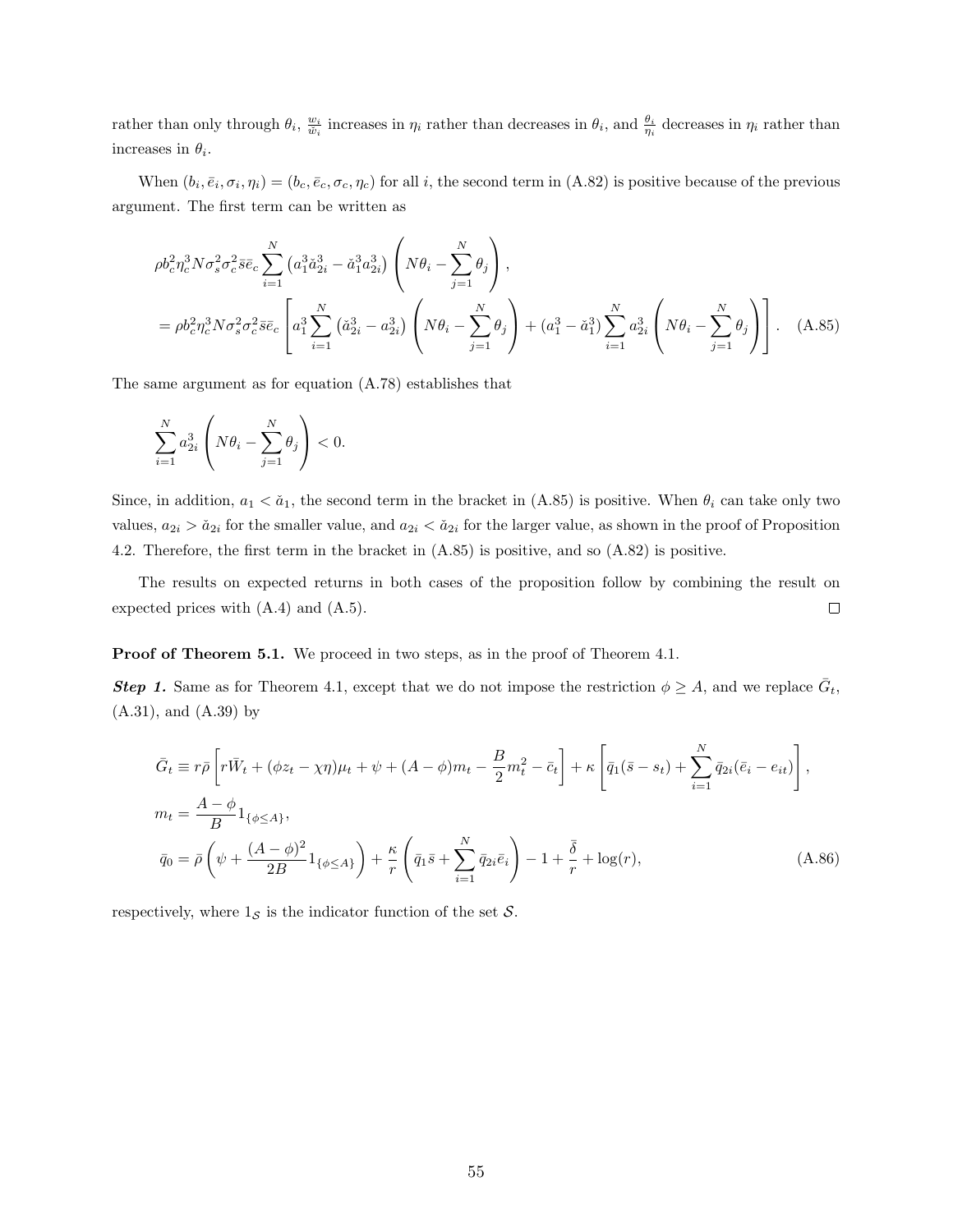**Step 2.** Same as for Theorem 4.1, with the following changes. We replace  $G_t$ , (A.49), and (A.60) by

$$
G_t \equiv r\rho \left[ rW_t + (x\eta + z - \phi\theta + \chi\eta)\mu_t - \tilde{\psi} - (1 - \tilde{\phi})m_t - c_t \right] + \kappa \left[ q_1(\bar{s} - s_t) + \sum_{i=1}^N q_{2i}(\bar{e}_i - e_{it}) \right],
$$

$$
q_0 = -\rho \left(\tilde{\psi} + \frac{(1 - \tilde{\phi})(A - \tilde{\phi})}{B} 1_{\{\tilde{\phi} \le A\}}\right) + \frac{\kappa}{r} \left(q_1 \bar{s} + \sum_{i=1}^N q_{2i} \bar{e}_i\right) - 1 + \frac{\delta}{r} + \log(r),\tag{A.87}
$$

$$
q_0 = -\rho \left( \psi + \frac{(1 - \phi)(A - \phi)}{B} 1_{\{\phi \le A\}} \right) + \frac{\kappa}{r} \left( q_1 \bar{s} + \sum_{i=1}^N q_{2i} \bar{e}_i \right) - 1 + \frac{\delta}{r} + \log(r), \tag{A.88}
$$

respectively. The manager's individual rationality constraint becomes

$$
\tilde{\psi} + \frac{(A - \tilde{\phi})^2}{2B} 1_{\{\tilde{\phi} \le A\}} \ge 0,
$$

and the investor chooses  $\tilde{\psi} = -\frac{(A-\tilde{\phi})^2}{2B}$  $\frac{(-\phi)}{2B}1_{\{\tilde{\phi}\leq A\}}$ . The investor's optimization problem becomes

$$
\max_{\tilde{\phi}, \tilde{\chi}, x} \left( -\rho \frac{(A - \tilde{\phi})(2 - A - \tilde{\phi})}{2B} 1_{\{\phi \le A\}} + q_1 \hat{s}_0 + \sum_{i=1}^N q_{2i} \hat{e}_{i0} \right),
$$

without the constraint  $\tilde{\phi} \geq A$ . The first-order conditions with respect to  $\tilde{\chi}$  and x are equivalent to (4.3). Using (A.53), we find that the first-order condition with respect to  $\phi$  is

$$
\frac{1-\phi}{B} + \frac{r}{\phi}\Phi = 0 \quad \text{if} \quad \phi < A,\tag{A.89}
$$

$$
\frac{1-\phi}{B} + \frac{r}{\phi} \Phi \ge 0 \quad \text{and} \quad \Phi \le 0 \quad \text{if} \quad \phi = A,
$$
\n(A.90)

$$
\Phi = 0 \quad \text{if} \quad \phi > A. \tag{A.91}
$$

Equations (A.89)-(A.91) rule out that  $\Phi$  is positive. When  $A \leq \frac{\rho}{\rho+\bar{\rho}}$ ,  $\Phi$  cannot be negative: (A.91) would then imply that  $\phi \leq A \leq \frac{\rho}{\rho+\overline{\rho}}$ , and property (P) would imply that  $\Phi$  has to be non-negative. Therefore,  $\Phi = 0$ , which implies  $\phi = \frac{\rho}{\rho + \bar{\rho}}$  and  $\chi(\phi) = 0$ . When instead  $A > \frac{\rho}{\rho + \bar{\rho}}$ ,  $\phi$  cannot be strictly larger than A: (A.91) would then imply that  $\Phi = 0$ , and property (P) would imply that  $\phi = \frac{\rho}{\rho + \bar{\rho}} < A$ . Moreover,  $\phi$  cannot be smaller than  $\frac{\rho}{\rho+\bar{\rho}}$ : (A.89) would then imply that  $\Phi < 0$ , and property (P) would imply that  $\phi > \frac{\rho}{\rho+\bar{\rho}}$ . Therefore,  $\phi \in (\frac{\rho}{\rho+\bar{\rho}}, A]$ , which implies  $\chi(\phi) > 0$ . Equations (A.89) and (A.90) yield (5.1) and (5.2). The condition that the investor decides to employ the manager becomes

$$
\max_{\tilde{\phi}, \tilde{\chi}, x} \left( -\rho \frac{(A - \tilde{\phi})(2 - A - \tilde{\phi})}{2B} 1_{\{\tilde{\phi} \le A\}} + q_1 \hat{s}_0 + \sum_{i=1}^N q_{2i} \hat{e}_{i0} \right) > \max_x \left( q_{1u} \hat{s}_0 + \sum_{i=1}^N q_{2iu} \hat{e}_{i0} \right)
$$
(A.92)

instead of (A.64). Equation (A.92) is satisfied for  $B = 0$ , as shown in Theorem 4.1. It is also satisfied for  $B = \infty$  because the left-hand side of (A.92) becomes identical to that of (A.64). By continuity, it is satisfied for B close to zero and to infinity.  $\Box$ 

**Proof of Proposition 5.1.** The social planner maximizes the investor's value function  $V(W_0, s_0, e_0)$  at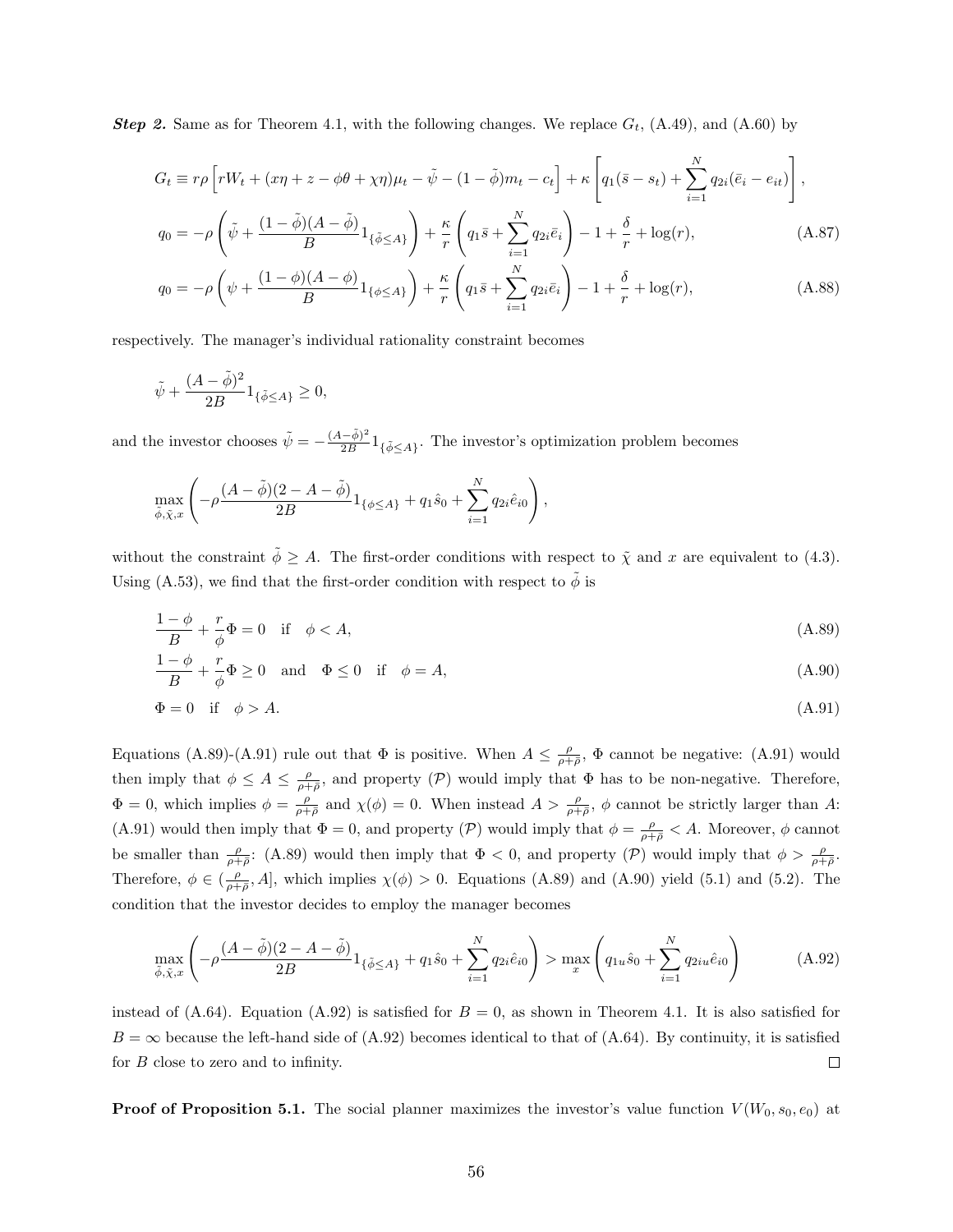time zero, subject to the manager's incentive compatibility (IC) and individual rationality (IR) constraints. The IC constraint is that the manager's choices of  $(z_t, m_t)$  are optimal given the contract. The IR constraint is that the manager's value function  $\bar{V}(\bar{W}_0, s_0, e_0)$  exceeds the value function  $\bar{V}_u(\bar{W}_0, s_0, e_0)$  from being unemployed. From Steps 1 and 2 of the proof of Theorem 5.1, the social planner's problem reduces to maximizing

$$
r\rho W_0 + q_0 + q_1 s_0 + \sum_{i=1}^{N} q_{2i} e_{i0}
$$

subject to

$$
r\bar{\rho}\bar{W}_0 + \bar{q}_0 + \bar{q}_1s_0 + \sum_{i=1}^N \bar{q}_{2i}e_{i0} \ge \bar{q}_{0u} + \bar{q}_{1u}s_0 + \sum_{i=1}^N \bar{q}_{2iu}e_{i0},
$$

where  $(q_0, q_1, q_{21}, ..., q_{2N})$  are given by  $(A.58)$ ,  $(A.59)$ , and  $(A.88)$ ,  $(\bar{q}_0, \bar{q}_1, \bar{q}_{21}, ..., \bar{q}_{2N})$  are given by  $(A.37)$ ,  $(A.38)$ , and  $(A.86)$ , and  $(\bar{q}_{0u}, \bar{q}_{1u}, \bar{q}_{21u}, \ldots, \bar{q}_{2Nu})$  are the counterparts of  $(\bar{q}_0, \bar{q}_1, \bar{q}_{21}, \ldots, \bar{q}_{2N})$  for an unemployed manager. The values of  $(\bar{q}_{0u}, \bar{q}_{1u}, \bar{q}_{21u}, \ldots, \bar{q}_{2Nu})$  computed in Theorem 5.1 depend on  $(\phi, \chi)$ . (In particular,  $(\bar{q}_{1u}, \bar{q}_{21u},.., \bar{q}_{2Nu}) = (\bar{q}_1, \bar{q}_{21},.., \bar{q}_{2N}).$  This is because the manager computes his value function when unemployed under the equilibrium prices, which depend on the contract. The values of  $(\bar{q}_{0u}, \bar{q}_{1u}, \bar{q}_{21u}, ..., \bar{q}_{2Nu})$ computed by the social planner, however, do not depend on  $(\phi, \chi)$ . This is because the social planner internalizes that when the manager is unemployed, prices change and do not depend on the contract.

Using (A.86) and (A.88), we can write the social planner's problem as

$$
\max_{\phi,\chi} \left[ r(W_0 + \bar{W}_0) - \frac{(A - \phi)(2 - A - \phi)}{2B} 1_{\{\phi \le A\}} + \frac{1}{\rho} \left( q_1 \hat{s}_0 + \sum_{i=1}^N q_{2i} \hat{e}_{i0} \right) + \frac{1}{\bar{\rho}} \left( \bar{q}_1 \hat{s}_0 + \sum_{i=1}^N \bar{q}_{2i} \hat{e}_{i0} \right) \right].
$$
 (A.93)

Since the investor and the manager are endowed collectively with the portfolio  $\theta$  at time zero, the problem (A.93) is equivalent to

$$
\max_{\phi,\chi} \left[ r\theta S_0 - \frac{(A-\phi)(2-A-\phi)}{2B} 1_{\{\phi \le A\}} + \frac{1}{\rho} \left( q_1 \hat{s}_0 + \sum_{i=1}^N q_{2i} \hat{e}_{i0} \right) + \frac{1}{\bar{\rho}} \left( \bar{q}_1 \hat{s}_0 + \sum_{i=1}^N \bar{q}_{2i} \hat{e}_{i0} \right) \right].
$$
 (A.94)

Using (A.58), (A.59),

$$
\bar{q}_1 = \frac{\sqrt{(r+\kappa)^2 + 2r\bar{\rho}(\phi\theta - \chi\eta)b\sigma_s^2} - (r+\kappa)}{\sigma_s^2} - r\bar{\rho}(\phi\theta - \chi\eta)ba_1,\tag{A.95}
$$

which follows from  $(4.1)$  and  $(A.37)$ ,

$$
\bar{q}_{2i} = \frac{\sqrt{(r+\kappa)^2 + 2r\bar{\rho}(\phi\theta_i - \chi\eta_i)\sigma_i^2} - (r+\kappa)}{\sigma_i^2} - r\bar{\rho}(\phi\theta_i - \chi\eta_i)a_{2i},\tag{A.96}
$$

which follows from  $(4.2)$  and  $(A.38)$ , and

$$
S_{i0} = a_1 b_i \hat{s}_0 + a_{2i} \hat{e}_{i0},
$$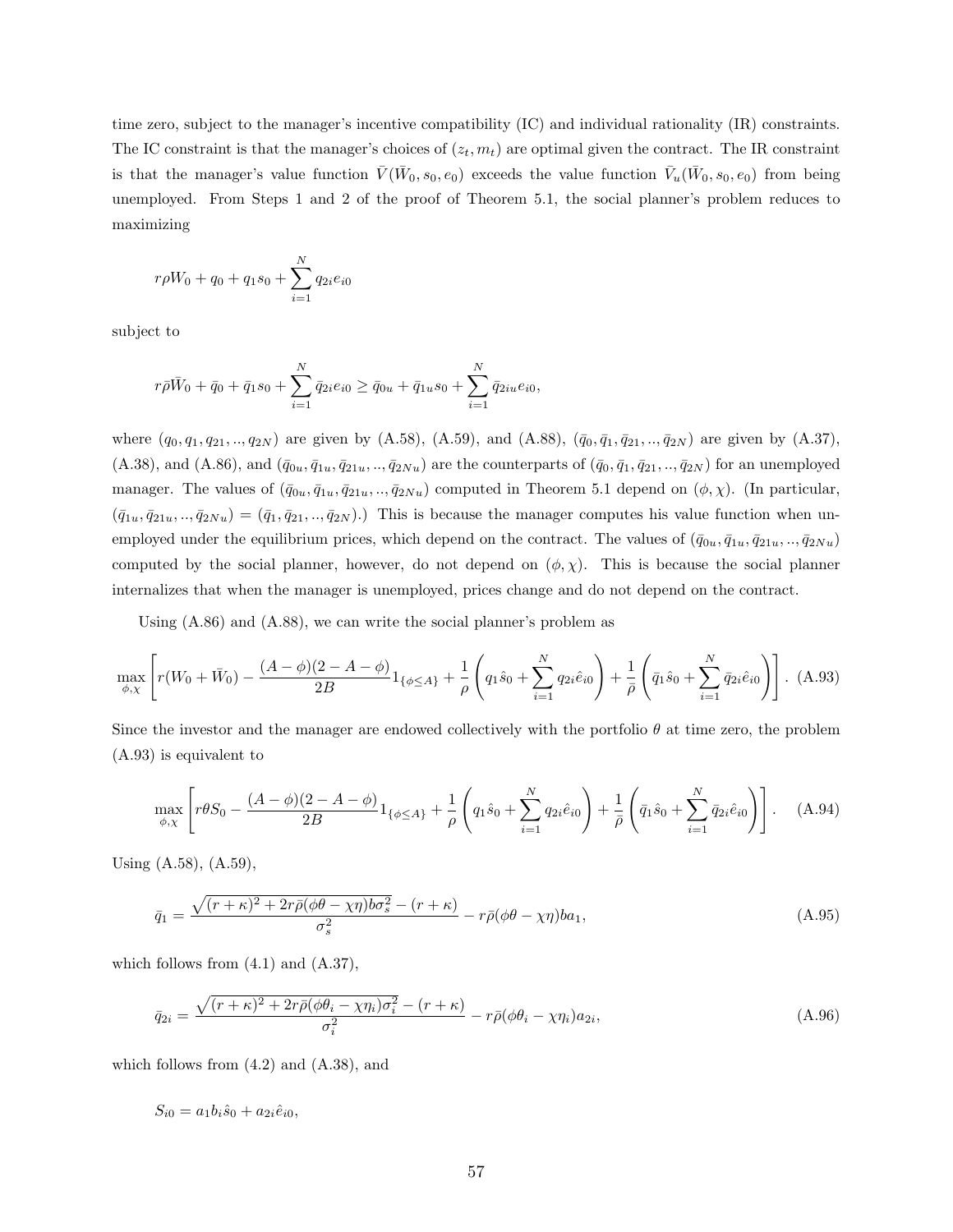which follows from  $(A.1)$ , we can write  $(A.94)$  as

$$
\max_{\phi, \chi} \left[ -\frac{(A - \phi)(2 - A - \phi)}{2B} 1_{\{\phi \le A\}} \right. \n+ \frac{1}{\rho} \left( \frac{\sqrt{(r + \kappa)^2 + 2r\rho((1 - \phi)\theta + \chi\eta)b\sigma_s^2}}{\sigma_s^2} \hat{s}_0 + \sum_{i=1}^N \frac{\sqrt{(r + \kappa)^2 + 2r\rho((1 - \phi)\theta_i + \chi\eta_i)\sigma_i^2}}{\sigma_i^2} \hat{e}_{i0} \right) \n+ \frac{1}{\rho} \left( \frac{\sqrt{(r + \kappa)^2 + 2r\rho(\phi\theta - \chi\eta)b\sigma_s^2}}{\sigma_s^2} \hat{s}_0 + \sum_{i=1}^N \frac{\sqrt{(r + \kappa)^2 + 2r\rho(\phi\theta_i - \chi\eta_i)\sigma_i^2}}{\sigma_i^2} \hat{e}_{i0} \right) \right].
$$
\n(A.97)

The first-order condition with respect to  $\chi$  is (4.3). The first-order condition with respect to  $\phi$  is

$$
\frac{1-\phi}{B} + r\Phi = 0 \quad \text{if} \quad \phi < A,\tag{A.98}
$$

$$
\frac{1-\phi}{B} + r\Phi \ge 0 \quad \text{and} \quad \Phi \le 0 \quad \text{if} \quad \phi = A,\tag{A.99}
$$

$$
\Phi = 0 \quad \text{if} \quad \phi > A. \tag{A.100}
$$

Since (A.97) is strictly concave, the first-order conditions characterize a unique maximum  $(\phi^*, \chi^*)$ . Using the same arguments as in the proof of Theorem 5.1, we find that  $(\phi^*, \chi^*, \psi^*)$  are as in the theorem.

We finally show that  $\phi^* \geq \phi$  and  $\chi^* \geq \chi$  for the privately optimal  $(\phi, \chi)$ , with the inequalities being strict when  $\phi < A$ . Since  $\chi^*$  solves (4.3), it is equal to  $\chi(\phi^*)$  for the function  $\chi(\phi)$  defined in the proof of Theorem 4.1. Since  $\chi(\phi)$  is increasing in  $\phi$ , it suffices to show the inequalities for  $\phi^*$ . When  $\phi < A$ ,  $\phi$  is determined by (A.89). Using (A.89), we can write the left-hand side of (A.98) as

$$
\frac{1-\phi}{B} - \frac{\phi(1-\phi)}{B} = \frac{(1-\phi)^2}{B} > 0.
$$

Since the derivative of the social planner's objective with respect to  $\phi$  is positive at the privately optimal  $\phi$ ,  $\phi^* > \phi$ . When  $\phi = A$ ,  $\phi$  satisfies (A.90). Using (A.90), we find that the left-hand side of (A.98) is larger than  $\frac{(1-\phi)^2}{B} > 0$ . Since the derivative of the social planner's objective with respect to  $\phi$  is positive at the privately optimal  $\phi = A$ ,  $\phi^* = \phi = A$ .  $\Box$ 

Proof of Theorem 6.1. We follow the same steps as in the proof of Theorem 4.1.

**Step 1.** Equation (A.23) is replaced by

$$
dR_{it} = \mu_{it}dt + a_{1i}\sigma_s dw_{st} + a_{2i}\sigma_i dw_{it},\tag{A.101}
$$

which can be derived by substituting  $S_{it}$  from (2.14) into (2.2), and using (2.1), (6.1), and (6.2). The manager's Bellman equation (A.29) remains the same, except that  $(\bar{H}_t, \bar{K}_{it})$  are replaced by

$$
\bar{H}_t \equiv \left[ r \bar{\rho} \sum_{i=1}^N (\phi z_{it} - \chi \eta_i) a_{1i} + \bar{q}_1 \right] \sigma_s,
$$
  

$$
\bar{K}_{it} \equiv \left[ r \bar{\rho} (\phi z_{it} - \chi \eta_i) a_{2i} + \bar{q}_{2i} \right] \sigma_i.
$$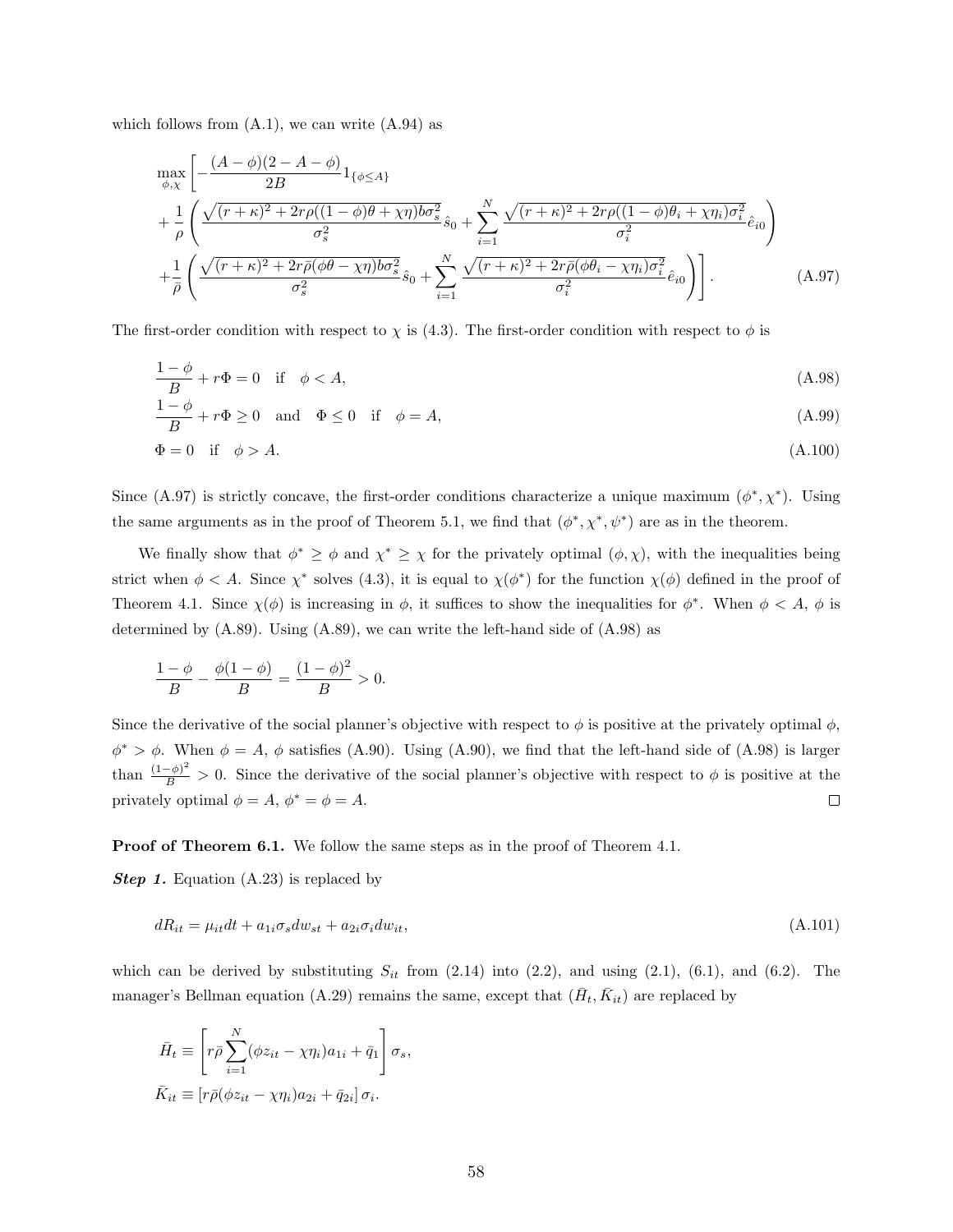The first-order condition (A.102) is replaced by

$$
r\bar{\rho}\phi\mu_{it} - r\bar{\rho}\phi a_{1i} \left[ r\bar{\rho} \sum_{i=1}^{N} (\phi z_{it} - \chi \eta_i) a_{1i} + \bar{q}_1 \right] \sigma_s^2 - r\bar{\rho}\phi a_{2i} \left[ r\bar{\rho}(\phi z_{it} - \chi \eta_i) a_{2i} + \bar{q}_{2i} \right] \sigma_i^2 = 0. \tag{A.102}
$$

The terms  $(A_{0i}, A_{1i}, A_{2i}, \bar{Q}_0, \bar{Q}_1, \bar{Q}_{2i})$  are replaced by

$$
A_{0i} \equiv \kappa (a_{1i}\bar{s} + a_{2i}\bar{e}_i) - ra_{0i} - a_{1i} \left[ r\bar{\rho} \sum_{i=1}^{N} (\phi \theta_i - \chi \eta_i) a_{1i} + \bar{q}_1 \right] \sigma_s^2 - \sum_{i=1}^{N} a_{2i} \left[ r\bar{\rho} (\phi \theta_i - \chi \eta_i) a_{2i} + \bar{q}_{2i} \right] \sigma_i^2,
$$
  
\n
$$
A_{1i} \equiv b_i - (r + \kappa) a_{1i},
$$
  
\n
$$
A_{2i} \equiv 1 - (r + \kappa) a_{2i},
$$
  
\n
$$
\bar{Q}_0 \equiv r\bar{q}_0 - r\bar{\rho}\psi - \kappa \left( \bar{q}_1 \bar{s} + \sum_{i=1}^{N} \bar{q}_{2i} \bar{e}_i \right) + r - \bar{\delta} - r \log(r)
$$
  
\n
$$
- \frac{1}{2} \left[ r\bar{\rho} \sum_{i=1}^{N} (\phi \theta_i - \chi \eta_i) a_{1i} \right]^2 \sigma_s^2 - \sum_{i=1}^{N} \frac{1}{2} \left[ r\bar{\rho} (\phi \theta_i - \chi \eta_i) a_{2i} \right]^2 \sigma_i^2,
$$
  
\n
$$
\bar{Q}_1 \equiv (r + \kappa) \bar{q}_1 + \frac{1}{2} \bar{q}_1^2 \sigma_s^2,
$$
  
\n
$$
\bar{Q}_{2i} \equiv (r + \kappa) \bar{q}_{2i} + \frac{1}{2} \bar{q}_{2i}^2 \sigma_i^2.
$$

Setting  $\bar{Q}_1 = \bar{Q}_{2i} = 0$  yields  $\bar{q}_1 = \bar{q}_{2i} = 0$ . Setting  $A_{0i} = A_{1i} = A_{2i} = 0$  yields (6.3)-(6.5). Setting  $\bar{Q}_0 = 0$ , and using (6.4) and (6.5), yields

$$
\bar{q}_0 = \bar{\rho}\psi - 1 + \frac{\bar{\delta}}{r} + \log(r) + \frac{r\bar{\rho}^2 \left[ \left[ (\phi\theta - \chi\eta) b \right]^2 \sigma_s^2 + \sum_{i=1}^N (\phi\theta_i - \chi\eta_i) \sigma_i^2 \right]}{2(r+\kappa)^2}.
$$
\n(A.103)

**Step 2.** The investor's Bellman equation (A.44) remains the same, except that  $(H_t, K_{it})$  are replaced by

$$
H_t \equiv [r\rho(x\eta + z - \phi\theta + \chi\eta)ba_1 + q_1]\sigma_s,
$$
  
\n
$$
K_{it} \equiv [r\rho(x\eta_i + z - \phi\theta_i + \chi\eta_i)a_{2i} + q_{2i}]\sigma_i.
$$

The terms  $(Q_0, Q_1, Q_{2i})$  are replaced by

$$
Q_0 \equiv r q_0 + r \rho \tilde{\psi} - \kappa \left( q_1 \bar{s} + \sum_{i=1}^N q_{2i} \bar{e}_i \right) + r - \delta - r \log(r)
$$
  

$$
- r \rho (x \eta + z - \phi \theta + \chi \eta) ba_1 \left[ r \bar{\rho} (\phi \theta - \chi \eta) ba_1 - \frac{1}{2} r \rho (x \eta + z - \phi \theta + \chi \eta) ba_1 + \bar{q}_1 - q_1 \right] \sigma_s^2
$$
  

$$
- \sum_{i=1}^N r \rho (x \eta_i + z_i - \phi \theta_i + \chi \eta_i) a_{2i} \left[ r \bar{\rho} (\phi \theta_i - \chi \eta_i) a_{2i} - \frac{1}{2} r \rho (x \eta_i + z_i - \phi \theta_i + \chi \eta_i) a_{2i} + \bar{q}_{2i} - q_{2i} \right] \sigma_i^2,
$$
  

$$
Q_1 \equiv (r + \kappa) q_1 + \frac{1}{2} q_1^2 \sigma_s^2,
$$
  

$$
Q_{2i} \equiv (r + \kappa) q_{2i} + \frac{1}{2} q_{2i}^2 \sigma_i^2.
$$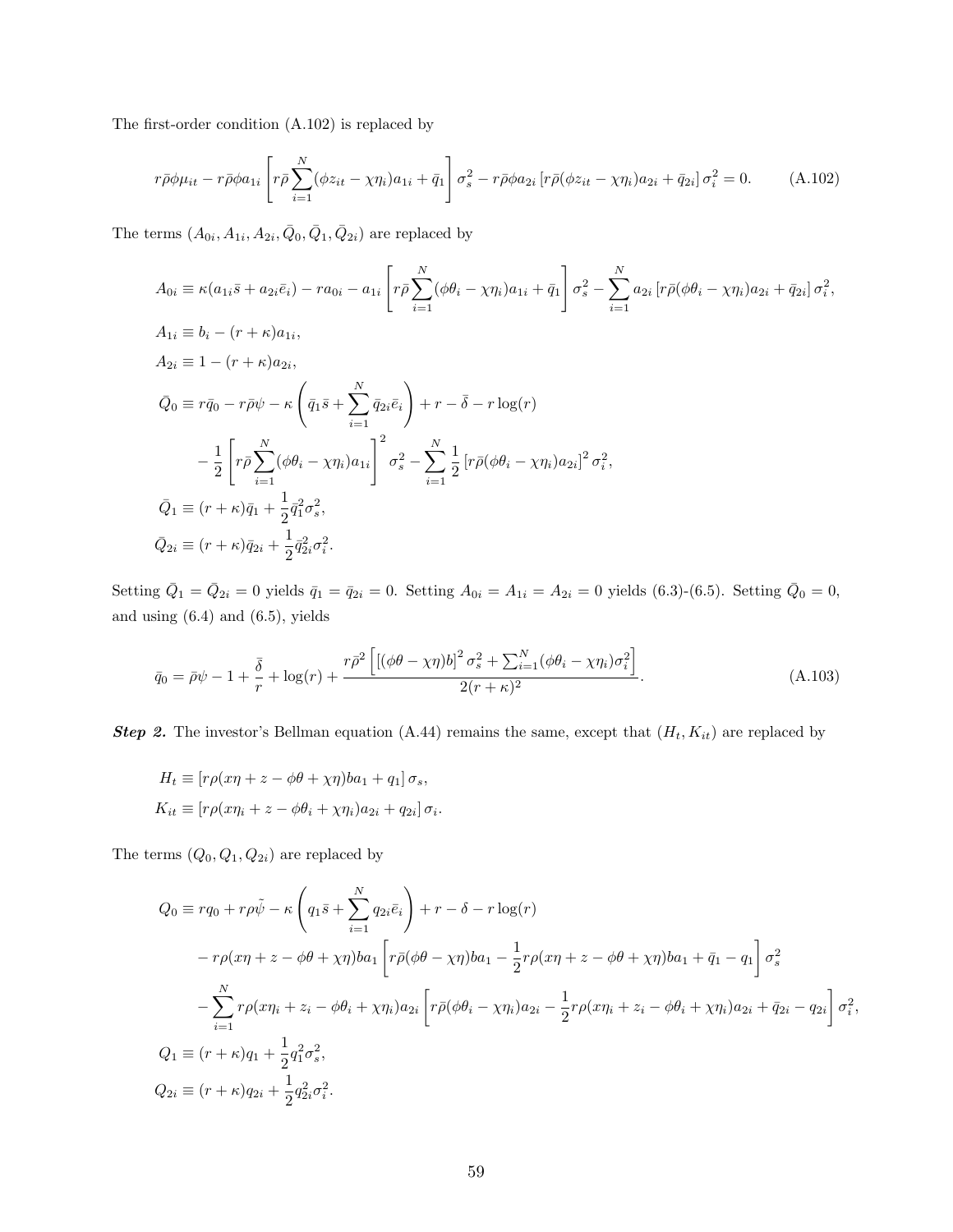Setting  $Q_1 = Q_{2i} = 0$  yields  $q_1 = q_{2i} = 0$ . Setting  $Q_0 = 0$ , and using (6.4) and (6.5), yields

$$
q_0 = -\rho \tilde{\psi} - 1 + \frac{\delta}{r} + \log(r)
$$
  
+ 
$$
\frac{r\rho(x\eta + z - \phi\theta + \chi\eta)b\left[\bar{\rho}(\phi\theta - \chi\eta)b - \frac{1}{2}\rho(x\eta + z - \phi\theta + \chi\eta)b\right]\sigma_s^2}{(r + \kappa)^2}
$$
  
+ 
$$
\frac{\sum_{i=1}^N r\rho(x\eta_i + z_i - \phi\theta_i + \chi\eta_i)\left[\bar{\rho}(\phi\theta_i - \chi\eta_i) - \frac{1}{2}\rho(x\eta_i + z_i - \phi\theta_i + \chi\eta_i)\right]\sigma_i^2}{(r + \kappa)^2}.
$$
 (A.104)

If the investor decides to employ the manager, then she chooses a contract  $(\tilde{\phi}, \tilde{\chi}, \tilde{\psi})$  and index investment x to maximize  $q_0 + q_1 s_0 + \sum_{i=1}^{N} q_{2i} e_{i0}$ . Using  $q_1 = q_{2i} = 0$  and (A.104), and noting that the investor chooses  $\tilde{\psi} = 0$  to meet the manager's IR constraint  $\tilde{\psi} \ge 0$  with equality, we can write the investor's optimization problem as

$$
\max_{\tilde{\phi}, \tilde{\chi}, x} \left\{ (x\eta + z - \phi\theta + \chi\eta) b \left[ \bar{\rho}(\phi\theta - \chi\eta) b - \frac{1}{2}\rho(x\eta + z - \phi\theta + \chi\eta) b \right] \sigma_s^2 + \sum_{i=1}^N r \rho(x\eta_i + z_i - \phi\theta_i + \chi\eta_i) \left[ \bar{\rho}(\phi\theta_i - \chi\eta_i) - \frac{1}{2}\rho(x\eta_i + z_i - \phi\theta_i + \chi\eta_i) \right] \sigma_i^2 \right\},
$$

subject to the constraint  $\tilde{\phi} \geq A$ . The partial derivatives of the investor's objective with respect to  $(\tilde{\phi}, \tilde{\chi}, x)$ at  $(\tilde{\phi}, \tilde{\chi}, x) = (\phi, \chi, 0)$  are

$$
\frac{\left[\rho - (\rho + \bar{\rho})\phi\right] \left[(\theta b)^2 \sigma_s^2 + \sum_{i=1}^N \theta_i^2 \sigma_i^2\right] + (\rho + \bar{\rho})\chi \left[\eta b \theta b \sigma_s^2 + \sum_{i=1}^N \eta_i \theta_i \sigma_i^2\right]}{\phi},\tag{A.105}
$$

$$
-\frac{\left[\rho-(\rho+\bar{\rho})\phi\right]\left[\eta b\theta b\sigma_s^2+\sum_{i=1}^N\eta_i\theta_i\sigma_i^2\right]+(\rho+\bar{\rho})\chi\left[(\eta b)^2\sigma_s^2+\sum_{i=1}^N\eta_i^2\sigma_i^2\right]}{\phi},\tag{A.106}
$$

$$
- \left[\rho - (\rho + \bar{\rho})\phi\right] \left[\eta b \theta b \sigma_s^2 + \sum_{i=1}^N \eta_i \theta_i \sigma_i^2\right] - (\rho + \bar{\rho}) \chi \left[(\eta b)^2 \sigma_s^2 + \sum_{i=1}^N \eta_i^2 \sigma_i^2\right],\tag{A.107}
$$

respectively. Because the investor's optimization problem is concave,  $(\tilde{\phi}, \tilde{\chi}, x) = (\phi, \chi, 0)$  is an optimum if (A.106) and (A.107) are equal to zero, and if (A.105) is non-positive when  $\phi = A$  and is equal to zero when  $\phi > A$ . Setting (A.106) and (A.107) to zero yields (6.7). Using (6.7), we can write (A.105) as

$$
[\rho - (\rho + \bar{\rho})\phi] \frac{\left[ (\eta b)^2 \sigma_s^2 + \sum_{i=1}^N \eta_i^2 \sigma_i^2 \right] \left[ (\theta b)^2 \sigma_s^2 + \sum_{i=1}^N \theta_i^2 \sigma_i^2 \right] - \left[ \eta b \theta b \sigma_s^2 + \sum_{i=1}^N \eta_i \theta_i \sigma_i^2 \right]^2}{\phi \left[ (\eta b)^2 \sigma_s^2 + \sum_{i=1}^N \eta_i^2 \sigma_i^2 \right]}.
$$
 (A.108)

Since  $\theta$  is not proportional to  $\eta$ , the Cauchy-Schwarz inequality implies that the denominator in (A.108) is positive. Therefore, (A.108) has the same sign as  $\rho - (\rho + \bar{\rho})\phi$ . Property (P) in the proof of Theorem 4.1 is  $\Box$ thus satisfied, and the same argument as in that proof implies that  $\phi$  is given by (6.6).

**Proof of Proposition 6.1.** Equation (6.3) implies that  $a_{0i} > a_{0i'}$ . Since, in addition, (6.4) and (6.5) imply that  $(a_{1i}, a_{2i}) = (a_{1i'}, a_{2i'})$ ,  $S_{it} > S_{i't}$ . Equations (A.23), which remains valid under OU processes,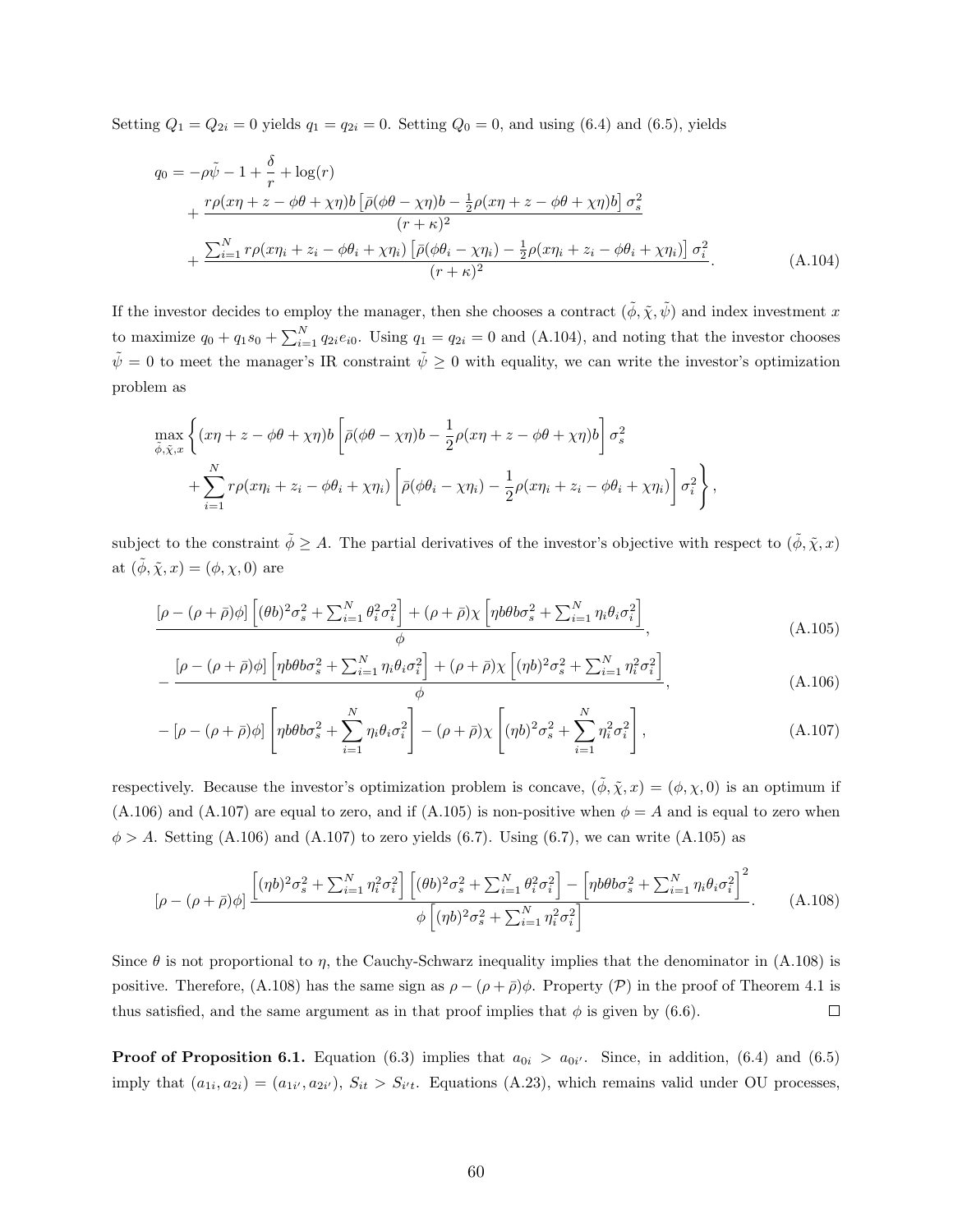and  $\mathbb{E}(S_{it}) > \mathbb{E}(S_{i't})$  imply that  $\mathbb{E}(dR_{it}) < \mathbb{E}(dR_{i't})$ . Proceeding as in the derivation of (A.6), we find

$$
\mathbb{V}\text{ar}(d_{it}) = \left(a_1^2 b_i^2 \sigma_s^2 + a_{2i}^2 \sigma_i^2\right) dt = \frac{b_i^2 \sigma_s^2 + \sigma_i^2}{(r + \kappa)^2} dt,\tag{A.109}
$$

 $\Box$ 

where the second step follows from (6.4) and (6.5). Therefore,  $\mathbb{V}\text{ar}(dR_{it}) = \mathbb{V}\text{ar}(dR_{i't})$ .

**Proof of Proposition 6.2.** Equations (6.3)-(6.5), (6.7), and  $\phi = A$  imply that

$$
\frac{\partial S_{it}}{\partial A} = \frac{\bar{\rho} \left[ b_i \sum_{j=1}^N \eta_j (\eta b \theta_j - \theta b \eta_j) \sigma_s^2 \sigma_j^2 + \eta b (\eta_i \theta b - \theta_i \eta b) \sigma_s^2 \sigma_i^2 + \sum_{j=1}^N \eta_j (\eta_i \theta_j - \eta_j \theta_i) \sigma_i^2 \sigma_j^2 \right]}{(r + \kappa)^2 \left[ (\eta b)^2 \sigma_s^2 + \sum_{i=1}^N \eta_i^2 \sigma_i^2 \right]}.
$$
 (A.110)

When  $\sigma_s = 0$ , the result follows as in the proof of Proposition 4.2. When  $(b_i, \bar{e}_i, \sigma_i, \eta_i) = (b_c, \bar{e}_c, \sigma_c, \eta_c)$ for all  $i$ , the first term in the numerator in  $(A.110)$  is zero. The second and third terms are negative for  $i = \arg \max_{j \in \{1, ..., N\}} \theta_j$ , and positive for  $i = \arg \min_{j \in \{1, ..., N\}} \theta_j$ . The results on expected returns in both cases follow by combining the results on prices with  $(A.4)$ . The share return variance of asset i is given by (A.109) and hence does not depend on A. Multiplying (A.110) by  $\eta_i$  and summing across i, we find

$$
\frac{\partial S_{\eta t}}{\partial A} = \frac{\bar{\rho} \left[ \eta b \sum_{i=1}^{N} \eta_i (\eta b \theta_i - \theta b \eta_i) \sigma_s^2 \sigma_i^2 + \eta b \sum_{i=1}^{N} \eta_i (\eta_i \theta b - \theta_i \eta b) \sigma_s^2 \sigma_i^2 + \sum_{i=1}^{N} \sum_{j=1}^{N} \eta_i \eta_j (\eta_i \theta_j - \eta_j \theta_i) \sigma_i^2 \sigma_j^2 \right]}{(r + \kappa)^2 \left[ (\eta b)^2 \sigma_s^2 + \sum_{i=1}^{N} \eta_i^2 \sigma_i^2 \right]}.
$$
\n(A.111)

Since the first two terms in (A.111) cancel and the third term is zero,  $\frac{\partial S_{\eta t}}{\partial A} = 0$ .  $\Box$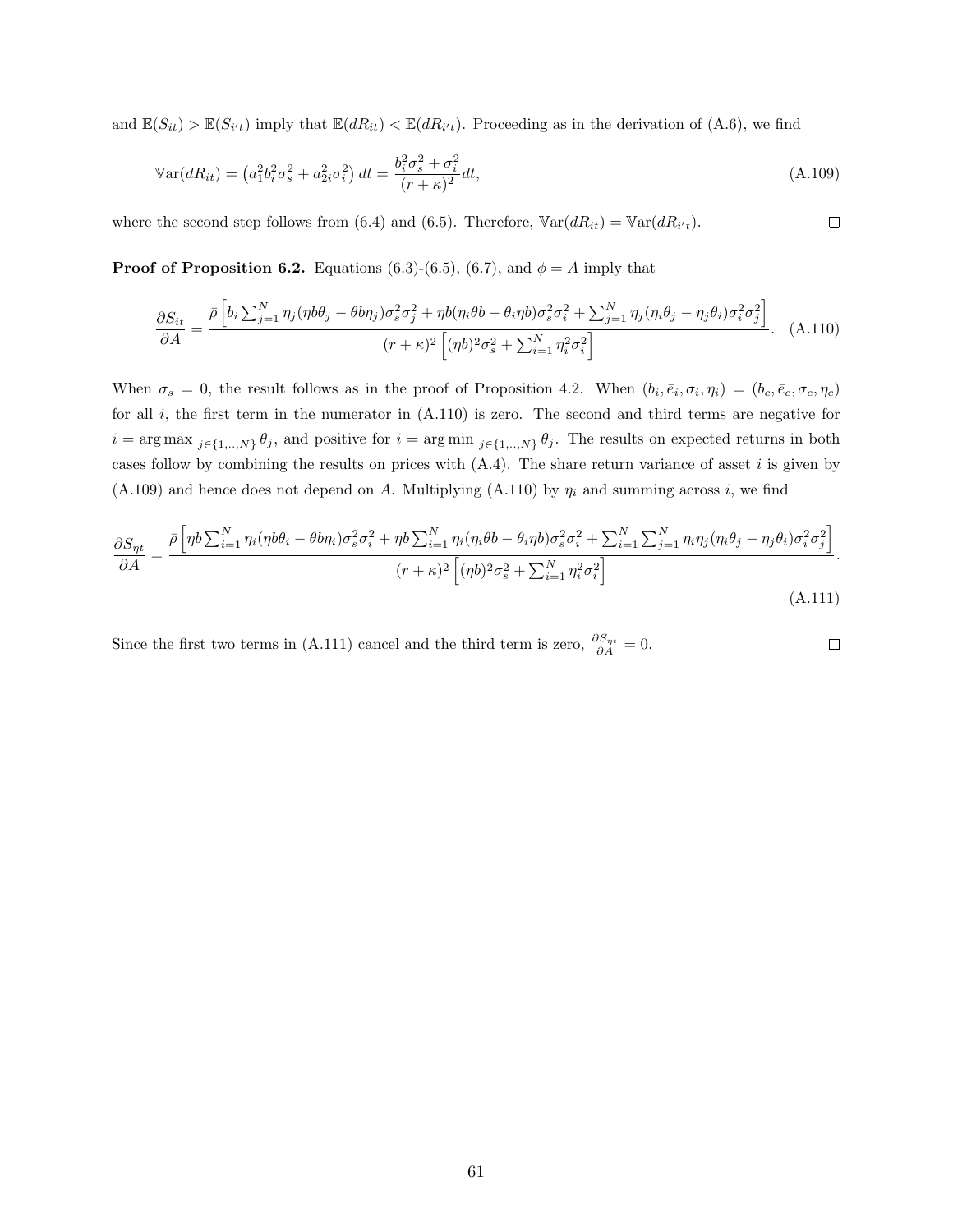## References

- Admati, Anat, and Paul Pfleiderer, 1997, Does it all add up? Benchmarks and the compensation of active portfolio managers, Journal of Business 70, 323–350.
- Ang, Andrew, Robert Hodrick, Yuhang Xing, and Xiaoyan Zhang, 2006, The cross-section of volatility and expected returns, Journal of Finance 61, 259–299.
- Baker, Malcolm, Brendan Bradley, and Jeffrey Wurgler, 2011, Benchmarks as limits to arbitrage: Understanding the low-volatility anomaly, Financial Analysts Journal 67.
- Basak, Suleyman, and Anna Pavlova, 2013, Asset prices and institutional investors, American Economic Review 103, 1728–1758.
- Berk, Jonathan, and Richard Green, 2004, Mutual fund flows and performance in rational markets, Journal of Political Economy 112, 1269–1295.
- Bhattacharya, Sudipto, and Paul Pfleiderer, 1985, Delegated portfolio management, Journal of Economic Theory 36, 1–25.
- Black, Fischer, 1972, Capital market equilibrium with restricted borrowing, Journal of Business 45, 444–55.
- , Michael Jensen, and Myron Scholes, 1972, The capital asset pricing model: Some empirical tests, in Michael Jensen, ed.: Studies in the Theory of Capital Markets . pp. 79–121 (New York: Praeger).
- Brennan, Michael, 1993, Agency and asset pricing, Working paper 1147 UCLA.
- Christoffersen, Susan E.K., and Mikhail Simutin, 2014, On the demand for high-beta stocks: Evidence from mutual funds, Working paper University of Toronto.
- Cohen, Randolph, Christopher Polk, and Tuomo Vuolteenaho, 2005, Money illusion in the stock market: The Modigliani-Cohn hypothesis, Quarterly Journal of Economics 120, 639–668.
- Cuoco, Domenico, and Ron Kaniel, 2011, Equilibrium prices in the presence of delegated portfolio management, *Journal of Financial Economics* 101, 264–296.
- Das, Sanjiv Ranjan, and Rangarajan K. Sundaram, 2002, Fee speech: Signaling, risk-sharing, and the impact of fee structures on investor welfare, Review of Financial Studies 15, 1465–1497.
- Dasgupta, Amil, and Andrea Prat, 2008, Information aggregation in financial markets with career concerns, Journal of Economic Theory 143, 83–113.
- $-$ , and Michela Verardo, 2011, The price impact of institutional herding, *Review of Financial* Studies 24, 892–925.
- Dybvig, Philip H., Heber K. Farnsworth, and Jennifer N. Carpenter, 2010, Portfolio performance and agency, Review of Financial Studies 23, 1–23.
- Fama, Eugene, and Kenneth French, 2007, Disagreement, tastes, and asset prices, Journal of Financial Economics 83, 667–689.
- Frazzini, Andrea, and Lasse Heje Pedersen, 2014, Betting against beta, Journal of Financial Economics 111, 1–25.